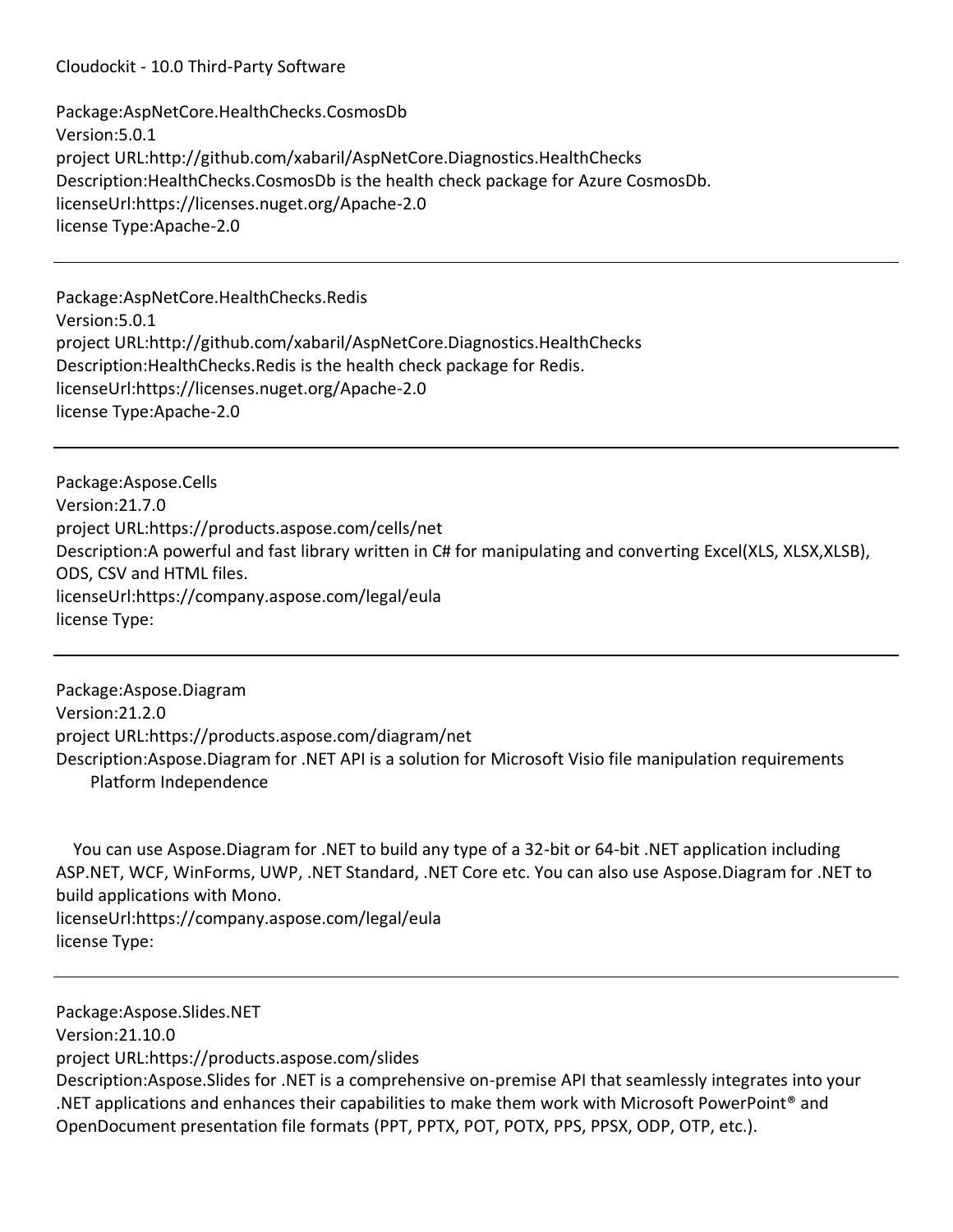Without having to install a PowerPoint program or any 3rd party component, you can use Aspose.Slides to build different types of .NET applications, e.g., Windows Forms Apps, Windows Web Apps, as well as to deploy Web Services. For example, Aspose, using its own APIs, developed a free web application (https://products.aspose.app/slides/conversion/ppt-to-word) that allows people to convert their PPT files to Word online.

Aspose.Slides for .NET can be used to create, edit, format, merge, split, save, render, print, and convert presentations. It can be used to work with presentation slides, content, design, security, properties, comments, notes, animations, and VBA macros. You can also work with the 3D aspects of PowerPoint presentations (rotation, depth, extrusion, gradient, WordArt). You can accurately convert your presentation files to numerous popular file formats, such as PDF, XPS, TIFF, HTML, etc.

With Aspose.Slides for .NET, you can implement many complicated scenarios for managing tons of presentations. You get to merge and split presentations, clone and compare slides, work with multiple slide masters and layouts, modify presentation viewer and password-protection properties. You can manage tables, math equations, BLOBs, MSO charts, SmartArts, animations, audio/video frames, OLE objects, slides notes, and comments.

Aspose.Slides for .NET supports operations with Microsoft PowerPoint (97 to 2019), MS PowerPoint for Mac, and Office 365. It can be used on any 32-bit or 64-bit OS, where .NET Framework, .NET Core, or Mono framework is available: MS Windows Desktop and Server editions, popular flavors of Linux, macOS X. COM Interop Support (COM, C++, VB.NET) is also available. Aspose.Slides for .NET can also be used on Azure and AWS.

licenseUrl:https://www.nuget.org/packages/Aspose.Slides.NET/21.10.0/License license Type:Aspose\_End-User-License-Agreement.txt

Package:Aspose.Words

Version:21.9.0

project URL:https://products.aspose.com/words/net

Description:Aspose.Words for .NET is a Document Processing library that allows developers to work with documents in many popular formats without needing Office Automation. Users can perform a wide variety of document tasks, ranging from simply converting documents from one supported format to another and modifying these documents during the conversion process, to business-oriented tasks, such as creating structured and visually appealing documents or automating reporting with complex templates and data-bound fields.

licenseUrl:https://www.nuget.org/packages/Aspose.Words/21.9.0/License license Type:License\Aspose\_End-User-License-Agreement.txt

Package:AsyncEnumerator

Version:2.2.1

project URL:https://github.com/Dasync/AsyncEnumerable

Description:Introduces IAsyncEnumerable, IAsyncEnumerator, ForEachAsync(), and ParallelForEachAsync() GitHub: https://github.com/Dasync/AsyncEnumerable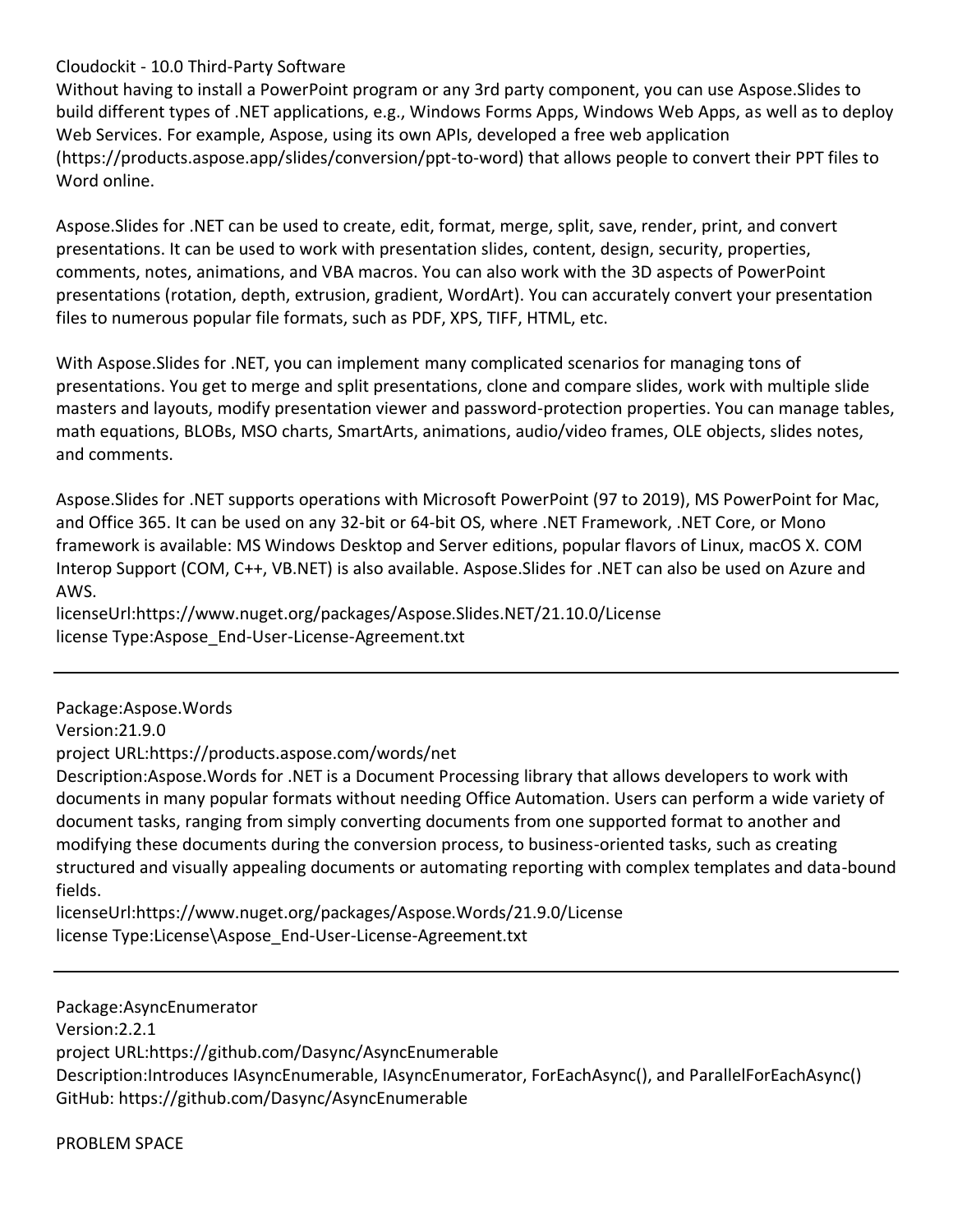Helps to (a) create an element provider, where producing an element can take a lot of time due to dependency on other asynchronous events (e.g. wait handles, network streams), and (b) a consumer that processes those element as soon as they are ready without blocking the thread (the processing is scheduled on a worker thread instead).

# EXAMPLE

```
using System.Collections.Async;
```

```
static IAsyncEnumerable<int> ProduceAsyncNumbers(int start, int end)
```

```
{
```

```
 return new AsyncEnumerable<int>(async yield => {
```

```
 // Just to show that ReturnAsync can be used multiple times
 await yield.ReturnAsync(start);
```

```
for (int number = start +1; number \le = end; number++)
  await yield.ReturnAsync(number);
```

```
 // You can break the enumeration loop with the following call:
 yield.Break();
```

```
 // This won't be executed due to the loop break above
  await yield.ReturnAsync(12345);
 });
```

```
}
```

```
// Just to compare with synchronous version of enumerator
static IEnumerable<int> ProduceNumbers(int start, int end)
{
```

```
 yield return start;
```

```
for (int number = start + 1; number <= end; number++)
  yield return number;
```
yield break;

```
 yield return 12345;
```
}

```
static async Task ConsumeNumbersAsync()
{
  var asyncEnumerableCollection = ProduceAsyncNumbers(start: 1, end: 10);
  await asyncEnumerableCollection.ForEachAsync(async number => {
   await Console.Out.WriteLineAsync($"{number}");
```

```
 });
```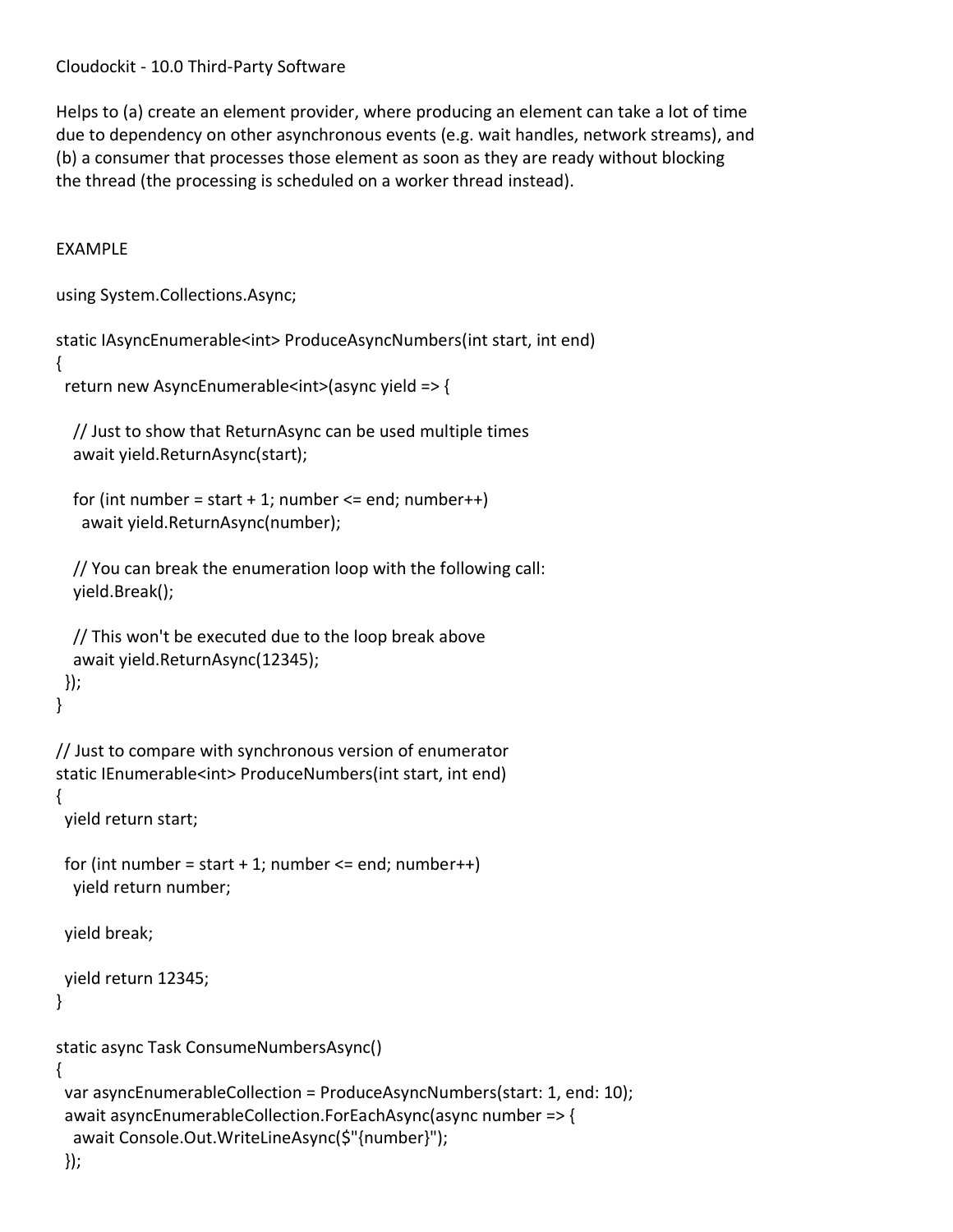```
Cloudockit - 10.0 Third-Party Software
}
// Just to compare with synchronous version of enumeration
static void ConsumeNumbers()
{
  var enumerableCollection = ProduceNumbers(start: 1, end: 10);
  foreach (var number in enumerableCollection) {
   Console.Out.WriteLine($"{number}");
  }
}
licenseUrl:https://raw.githubusercontent.com/Dasync/AsyncEnumerable/master/LICENSE
license Type:
```
Package:AutoBogus Version:2.13.1 project URL:https://github.com/nickdodd79/AutoBogus Description:A C# library complementing the Bogus generator by adding auto creation and population capabilities. licenseUrl:https://www.nuget.org/packages/AutoBogus/2.13.1/License license Type:LICENSE

Package:AutoBogus.Conventions Version:2.13.1 project URL:https://github.com/nickdodd79/AutoBogus Description:A C# library complementing the Bogus generator by adding auto creation and population capabilities. This package includes generator options for common conventions. licenseUrl:https://www.nuget.org/packages/AutoBogus.Conventions/2.13.1/License license Type:LICENSE

Package:AutoBogus.NSubstitute Version:2.13.1 project URL:https://github.com/nickdodd79/AutoBogus Description:A C# library complementing the Bogus generator by adding auto creation and population capabilities. This package includes mocking options using NSubtitute. licenseUrl:https://www.nuget.org/packages/AutoBogus.NSubstitute/2.13.1/License license Type:LICENSE

Package:AutoMapper.Extensions.Microsoft.DependencyInjection Version:11.0.0 project URL:https://automapper.org/ Description:AutoMapper extensions for ASP.NET Core licenseUrl:https://licenses.nuget.org/MIT license Type:MIT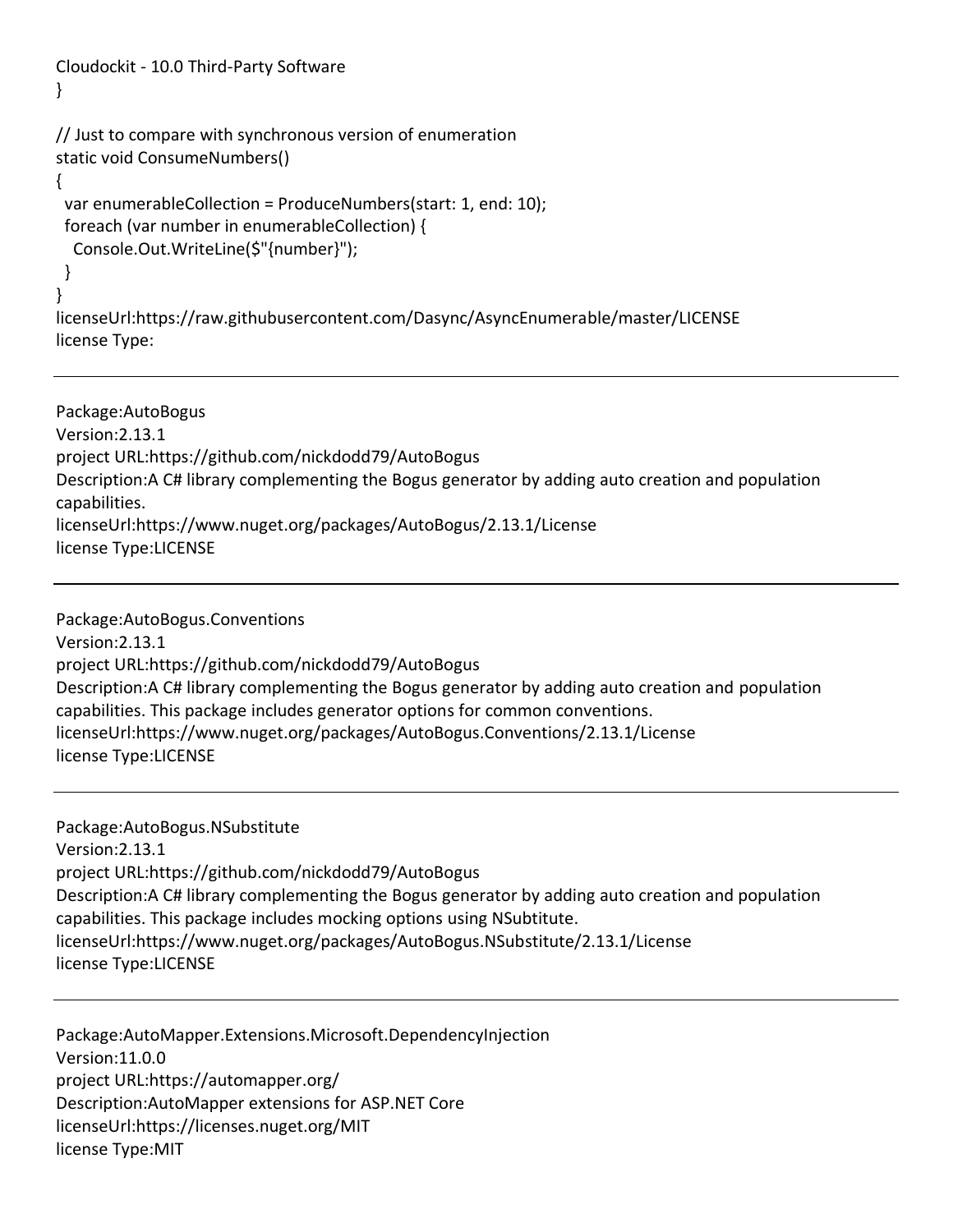Package:Autoupdater.NET.Official Version:1.6.4 project URL:https://github.com/ravibpatel/AutoUpdater.NET Description:AutoUpdater.NET is a class library that allows .NET developers to easily add auto update functionality to their classic desktop application projects. licenseUrl:https://licenses.nuget.org/MIT license Type:MIT

Package:AvalonEdit Version:6.1.0-preview1 project URL:http://www.avalonedit.net/ Description:AvalonEdit is the WPF-based text editor used in SharpDevelop. There are three builds of AvalonEdit included in this package: .NET 4.0, 4.5 and .NET Core 3.0. licenseUrl:https://licenses.nuget.org/MIT license Type:MIT

Package:AWSSDK.APIGateway Version:3.7.0.20 project URL:https://github.com/aws/aws-sdk-net/ Description:Amazon API Gateway helps developers deliver robust, secure and scalable mobile and web application backends. Amazon API Gateway allows developers to securely connect mobile and web applications to APIs that run on AWS Lambda, Amazon EC2, or other publicly addressable web services that are hosted outside of AWS. licenseUrl:http://aws.amazon.com/apache2.0/ license Type:Apache-2.0

Package:AWSSDK.AppStream Version:3.7.1.40 project URL:https://github.com/aws/aws-sdk-net/ Description:Amazon AppStream is a fully managed, secure application streaming service that allows you to stream desktop applications from AWS to a web browser. licenseUrl:http://aws.amazon.com/apache2.0/ license Type:Apache-2.0

Package:AWSSDK.AutoScaling Version:3.7.1.11 project URL:https://github.com/aws/aws-sdk-net/ Description:Auto Scaling helps you maintain application availability and allows you to scale your capacity up or down automatically according to conditions you define. licenseUrl:http://aws.amazon.com/apache2.0/ license Type:Apache-2.0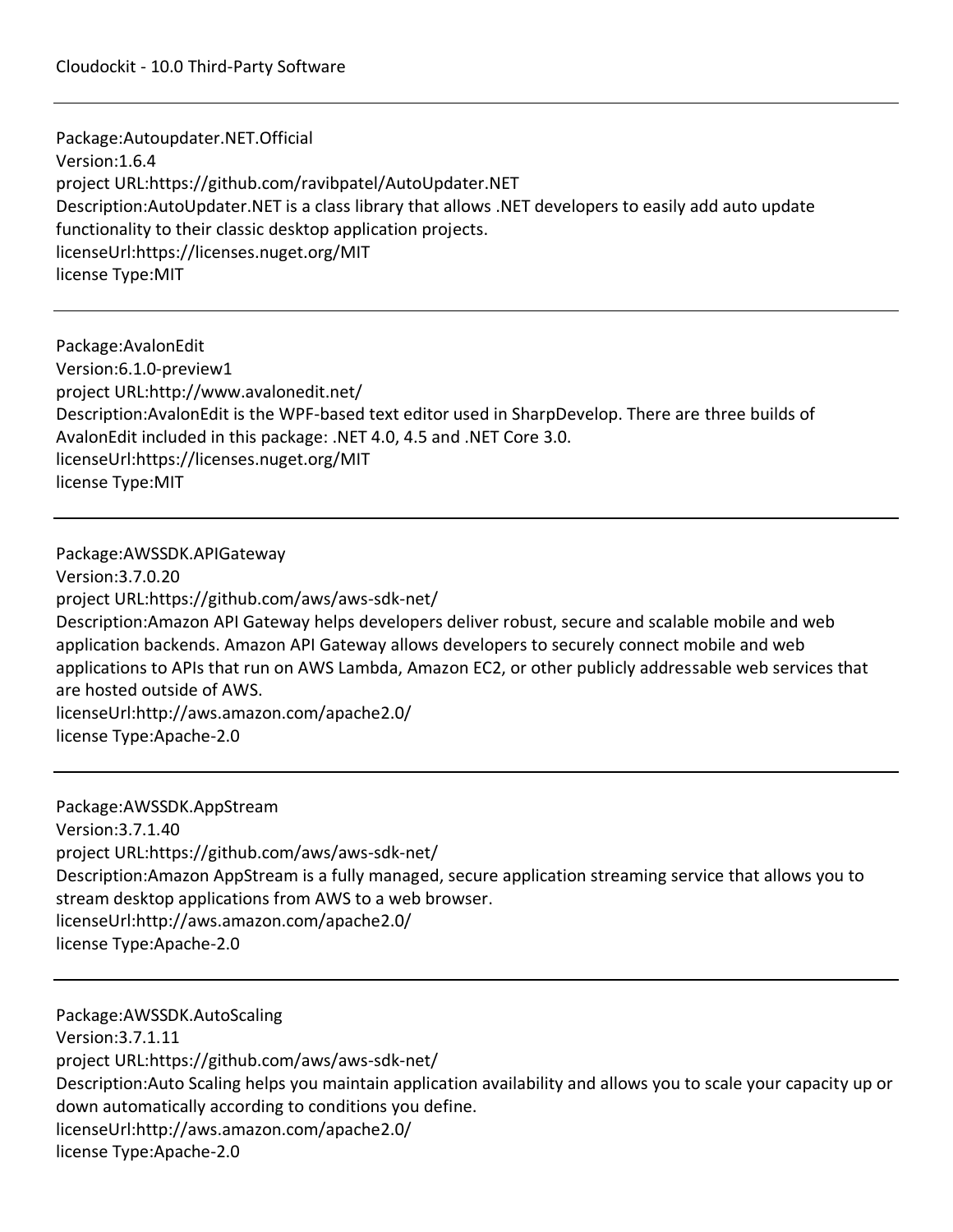Package:AWSSDK.AWSSupport Version:3.7.0.20 project URL:https://github.com/aws/aws-sdk-net/ Description:The AWS Support API provides methods for creating and managing AWS Support cases and for retrieving the results of AWS Trusted Advisor checks. licenseUrl:http://aws.amazon.com/apache2.0/ license Type:Apache-2.0

Package:AWSSDK.Backup Version:3.7.0.20 project URL:https://github.com/aws/aws-sdk-net/ Description:AWS Backup is a fully managed backup service that makes it easy to centralize and automate the back up of data across AWS services in the cloud as well as on-premises. licenseUrl:http://aws.amazon.com/apache2.0/ license Type:Apache-2.0

Package:AWSSDK.Batch Version:3.7.1.16 project URL:https://github.com/aws/aws-sdk-net/ Description:AWS Batch enables developers, scientists, and engineers to easily and efficiently run hundreds of thousands of batch computing jobs on AWS. licenseUrl:http://aws.amazon.com/apache2.0/ license Type:Apache-2.0

Package:AWSSDK.CloudFormation Version:3.7.2.5 project URL:https://github.com/aws/aws-sdk-net/ Description:AWS CloudFormation gives developers and systems administrators an easy way to create and manage a collection of related AWS resources, provisioning and updating them in an orderly and predictable fashion. licenseUrl:http://aws.amazon.com/apache2.0/ license Type:Apache-2.0

Package:AWSSDK.CloudFront Version:3.7.1.4 project URL:https://github.com/aws/aws-sdk-net/ Description:Amazon CloudFront is a content delivery web service. It integrates with other Amazon Web Services products to give developers and businesses an easy way to distribute content to end users with low latency, high data transfer speeds, and no minimum usage commitments. licenseUrl:http://aws.amazon.com/apache2.0/ license Type:Apache-2.0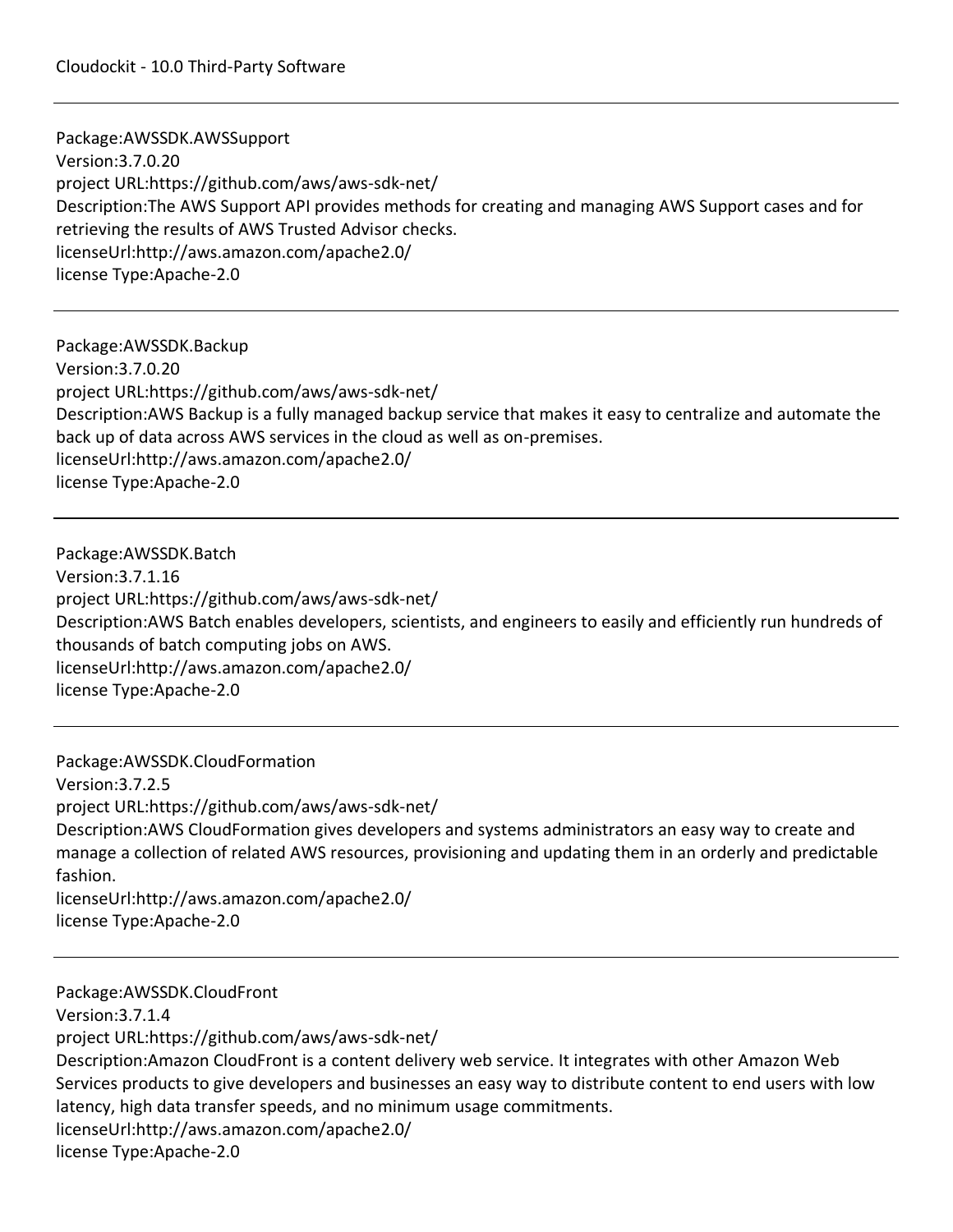Package:AWSSDK.CloudSearch Version:3.7.0.20 project URL:https://github.com/aws/aws-sdk-net/ Description:Amazon CloudSearch is a managed service in the AWS Cloud that makes it simple and costeffective to set up, manage, and scale a search solution for your website or application. licenseUrl:http://aws.amazon.com/apache2.0/ license Type:Apache-2.0

Package:AWSSDK.CloudWatch Version:3.7.1.17 project URL:https://github.com/aws/aws-sdk-net/ Description:Amazon CloudWatch is a monitoring service for AWS cloud resources and the applications you run on AWS. You can use Amazon CloudWatch to collect and track metrics, collect and monitor log files, and set alarms. licenseUrl:http://aws.amazon.com/apache2.0/ license Type:Apache-2.0

Package:AWSSDK.CloudWatchEvents Version:3.7.1.19 project URL:https://github.com/aws/aws-sdk-net/ Description:Amazon CloudWatch Events helps you to respond to state changes in your AWS resources. When your resources change state they automatically send events into an event stream. You can create rules that match selected events in the stream and route them to targets to take action. You can also use rules to take action on a pre-determined schedule. licenseUrl:http://aws.amazon.com/apache2.0/ license Type:Apache-2.0

Package:AWSSDK.CodePipeline Version:3.7.0.20 project URL:https://github.com/aws/aws-sdk-net/ Description:AWS CodePipeline is a continuous delivery service for fast and reliable application updates. licenseUrl:http://aws.amazon.com/apache2.0/ license Type:Apache-2.0

Package:AWSSDK.Core Version:3.7.2.1 project URL:https://github.com/aws/aws-sdk-net/ Description:The Amazon Web Services SDK for .NET - Core Runtime licenseUrl:http://aws.amazon.com/apache2.0/ license Type:Apache-2.0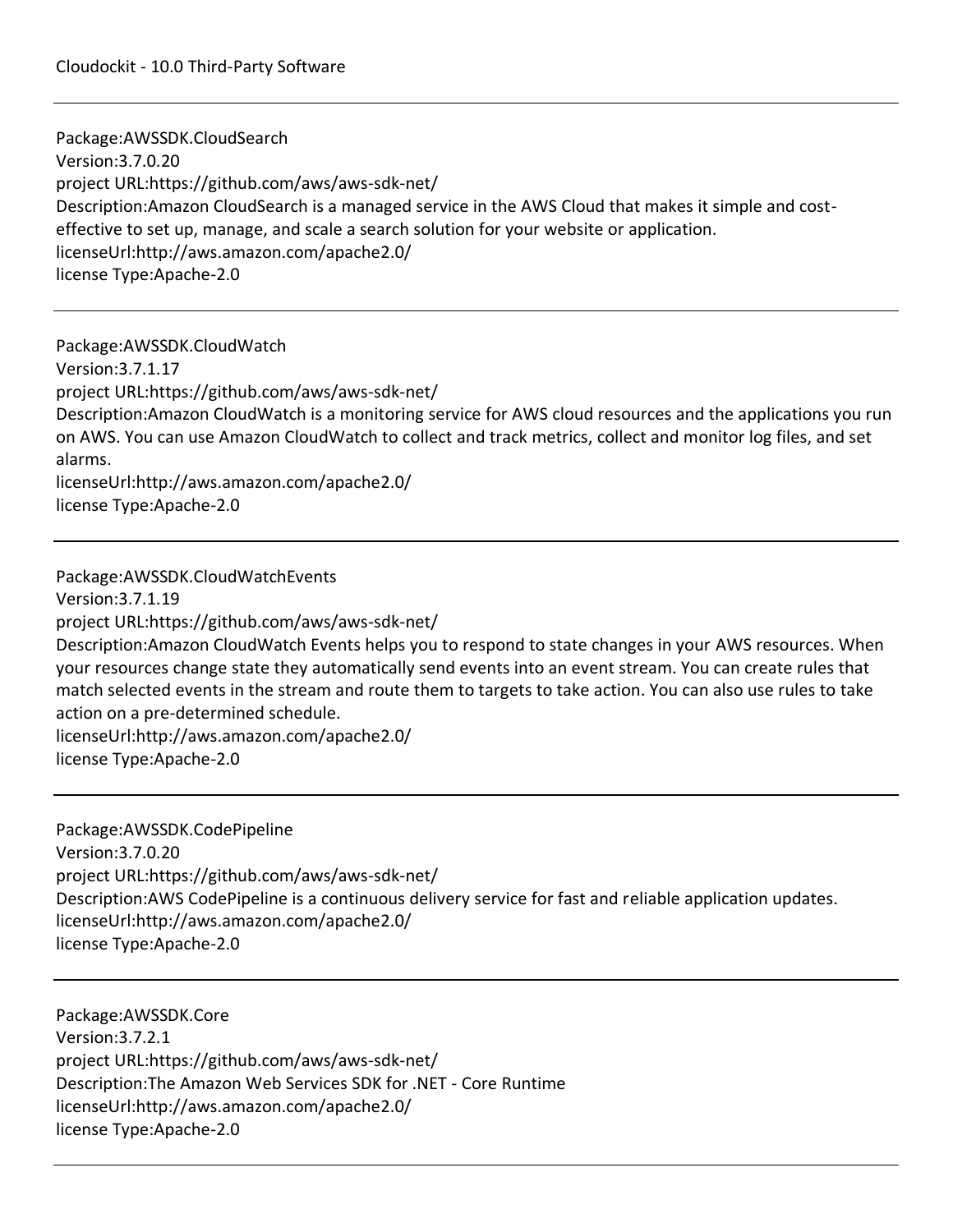Package:AWSSDK.Core Version:3.7.0.8 project URL:https://github.com/aws/aws-sdk-net/ Description:The Amazon Web Services SDK for .NET - Core Runtime licenseUrl:http://aws.amazon.com/apache2.0/ license Type:Apache-2.0

Package:AWSSDK.CostExplorer Version:3.7.1.7 project URL:https://github.com/aws/aws-sdk-net/ Description:The AWS Cost Explorer API gives customers programmatic access to AWS cost and usage information, allowing them to perform adhoc queries and build interactive cost management applications that leverage this dataset. licenseUrl:http://aws.amazon.com/apache2.0/ license Type:Apache-2.0

Package:AWSSDK.DirectoryService Version:3.7.0.20 project URL:https://github.com/aws/aws-sdk-net/ Description:AWS Directory Service is a managed service that allows you to connect your AWS resources with an existing on-premises Microsoft Active Directory or to set up a new, stand-alone directory in the AWS Cloud. licenseUrl:http://aws.amazon.com/apache2.0/ license Type:Apache-2.0

Package:AWSSDK.DynamoDBv2 Version:3.7.0.21 project URL:https://github.com/aws/aws-sdk-net/ Description:Amazon DynamoDB is a fast and flexible NoSQL database service for all applications that need consistent, single-digit millisecond latency at any scale. licenseUrl:http://aws.amazon.com/apache2.0/ license Type:Apache-2.0

Package:AWSSDK.EC2 Version:3.7.6 project URL:https://github.com/aws/aws-sdk-net/ Description:Amazon Elastic Compute Cloud (Amazon EC2) is a web service that provides resizable compute capacity in the cloud. It is designed to make web-scale cloud computing easier for developers. licenseUrl:http://aws.amazon.com/apache2.0/ license Type:Apache-2.0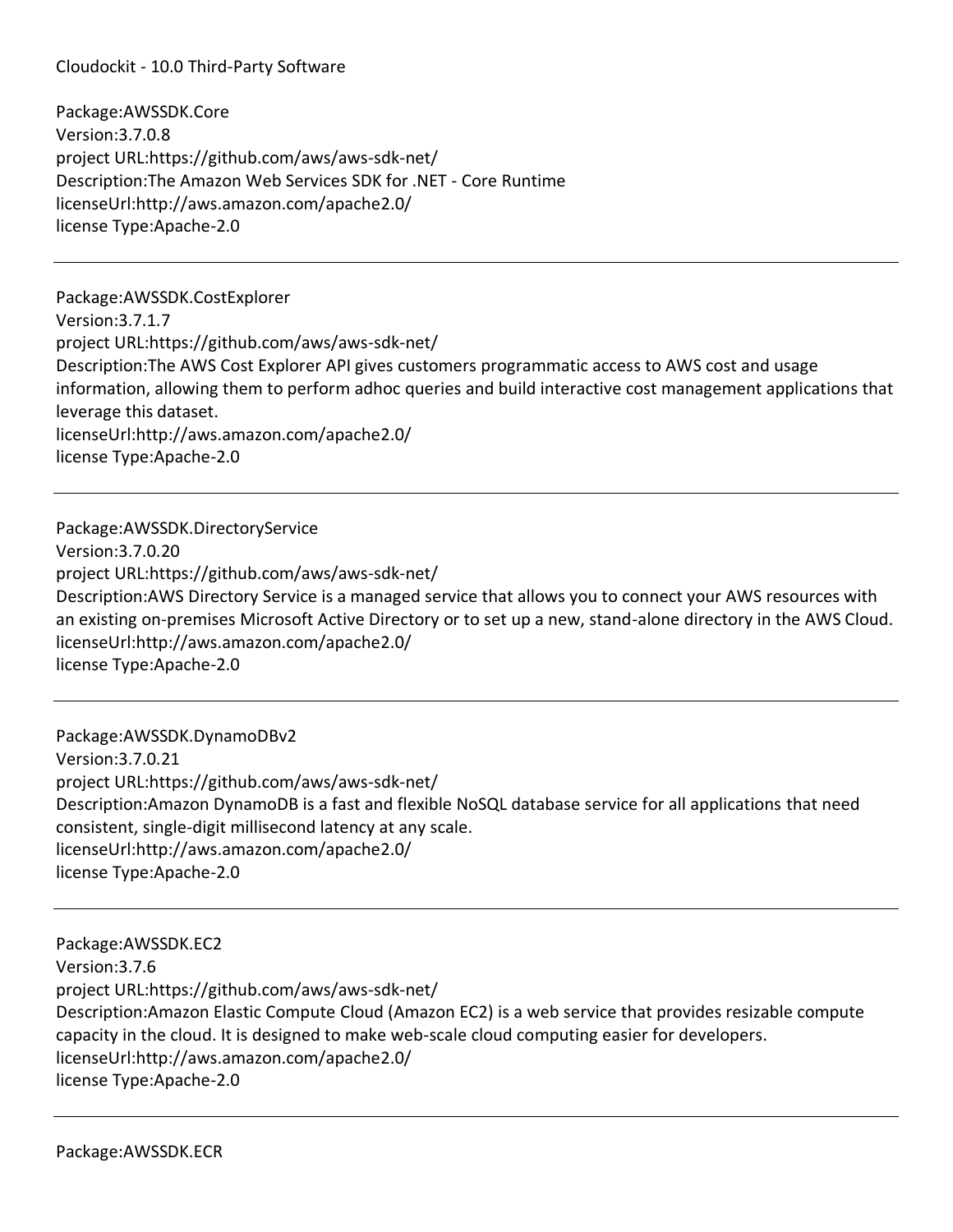Cloudockit - 10.0 Third-Party Software Version:3.7.0.20 project URL:https://github.com/aws/aws-sdk-net/ Description:Amazon EC2 Container Registry (Amazon ECR) is a managed AWS Docker registry service. Customers can use the familiar Docker CLI to push, pull, and manage images. licenseUrl:http://aws.amazon.com/apache2.0/ license Type:Apache-2.0

Package:AWSSDK.ECS Version:3.7.1.5 project URL:https://github.com/aws/aws-sdk-net/ Description:Amazon EC2 Container Service is a highly scalable, high performance container management service that supports Docker containers and allows you to easily run distributed applications on a managed cluster of Amazon EC2 instances. licenseUrl:http://aws.amazon.com/apache2.0/ license Type:Apache-2.0

Package:AWSSDK.EKS Version:3.7.2.2 project URL:https://github.com/aws/aws-sdk-net/ Description:Amazon Elastic Container Service for Kubernetes (Amazon EKS) is a fully managed service that makes it easy to deploy, manage, and scale containerized applications using Kubernetes on AWS.Amazon EKS runs Kubernetes management infrastructure for you across multiple AWS availability zones to eliminate a single point of failure. Amazon EKS is certified Kubernetes conformant so you can use existing tooling and plugins from partners and the Kubernetes community. Applications running on any standard Kubernetes environment are fully compatible and can be easily migrated to Amazon EKS. licenseUrl:http://aws.amazon.com/apache2.0/ license Type:Apache-2.0

Package:AWSSDK.ElastiCache Version:3.7.2.7 project URL:https://github.com/aws/aws-sdk-net/ Description:ElastiCache is a web service that makes it easy to deploy, operate, and scale an in-memory cache in the cloud. The service improves the performance of web applications by allowing you to retrieve information from fast, managed, in-memory caches, instead of relying entirely on slower disk-based databases. licenseUrl:http://aws.amazon.com/apache2.0/ license Type:Apache-2.0

Package:AWSSDK.ElasticBeanstalk Version:3.7.0.20 project URL:https://github.com/aws/aws-sdk-net/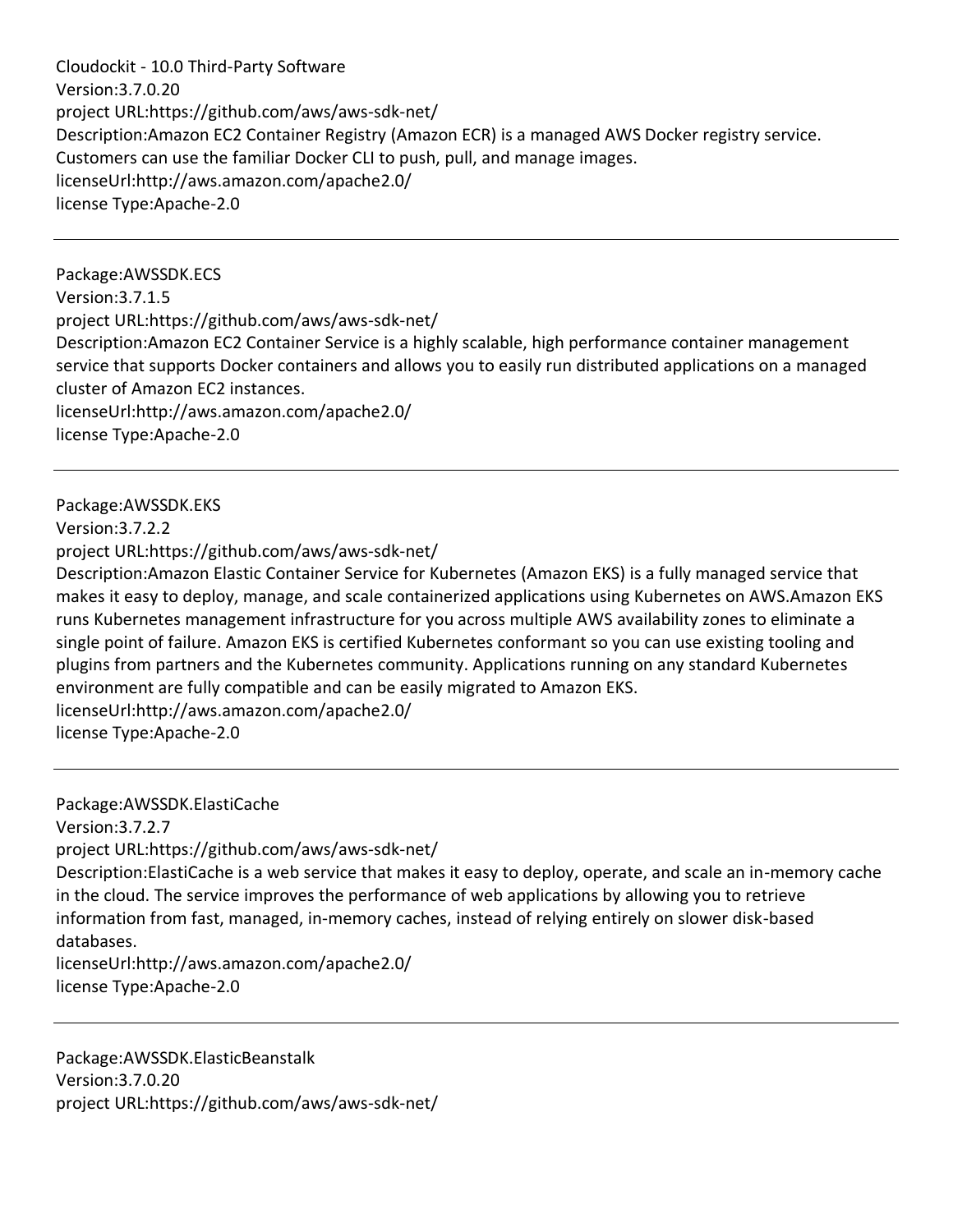Cloudockit - 10.0 Third-Party Software Description:AWS Elastic Beanstalk is an easy-to-use service for deploying and scaling web applications and services developed with Java, .NET, PHP, Node.js, Python, Ruby, Go, and Docker on familiar servers such as Apache, Nginx, Passenger, and IIS. licenseUrl:http://aws.amazon.com/apache2.0/ license Type:Apache-2.0

Package:AWSSDK.ElasticFileSystem Version:3.7.0.20 project URL:https://github.com/aws/aws-sdk-net/ Description:Amazon Elastic File System (Amazon EFS) is a file storage service for Amazon Elastic Compute Cloud (Amazon EC2) instances. licenseUrl:http://aws.amazon.com/apache2.0/ license Type:Apache-2.0

Package:AWSSDK.ElasticLoadBalancing Version:3.7.0.20 project URL:https://github.com/aws/aws-sdk-net/ Description:Elastic Load Balancing automatically distributes incoming application traffic across multiple compute instances in the cloud. licenseUrl:http://aws.amazon.com/apache2.0/ license Type:Apache-2.0

Package:AWSSDK.ElasticLoadBalancingV2 Version:3.7.0.20 project URL:https://github.com/aws/aws-sdk-net/ Description:Elastic Load Balancing automatically distributes incoming application traffic across multiple compute instances in the cloud. licenseUrl:http://aws.amazon.com/apache2.0/ license Type:Apache-2.0

Package:AWSSDK.ElasticMapReduce Version:3.7.0.20 project URL:https://github.com/aws/aws-sdk-net/ Description:Amazon Elastic MapReduce (Amazon EMR) is a web service that makes it easy to quickly and costeffectively process vast amounts of data. licenseUrl:http://aws.amazon.com/apache2.0/ license Type:Apache-2.0

Package:AWSSDK.Elasticsearch Version:3.7.0.20 project URL:https://github.com/aws/aws-sdk-net/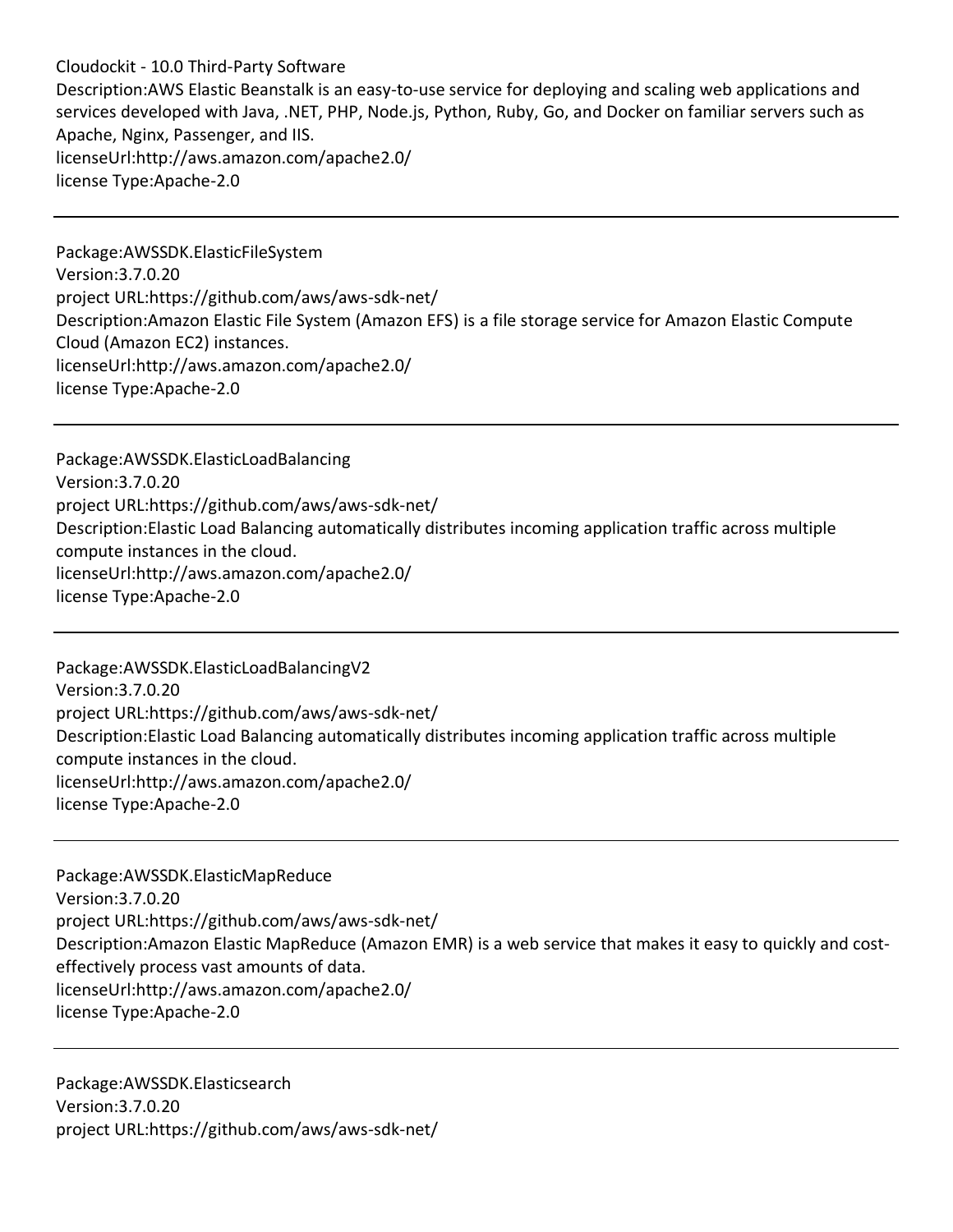Cloudockit - 10.0 Third-Party Software Description:Use the Amazon Elasticsearch configuration API to create, configure, and manage Elasticsearch domains. licenseUrl:http://aws.amazon.com/apache2.0/ license Type:Apache-2.0

Package:AWSSDK.Glacier Version:3.7.0.20 project URL:https://github.com/aws/aws-sdk-net/ Description:Amazon Glacier is a secure, durable, and extremely low-cost storage service for data archiving and online backup. licenseUrl:http://aws.amazon.com/apache2.0/ license Type:Apache-2.0

Package:AWSSDK.IdentityManagement Version:3.7.1.18 project URL:https://github.com/aws/aws-sdk-net/ Description:AWS Identity and Access Management (IAM) enables you to securely control access to AWS services and resources for your users. Using IAM, you can create and manage AWS users and groups, and use permissions to allow and deny their access to AWS resources. licenseUrl:http://aws.amazon.com/apache2.0/ license Type:Apache-2.0

Package:AWSSDK.IdentityManagement Version:3.7.1.5 project URL:https://github.com/aws/aws-sdk-net/ Description:AWS Identity and Access Management (IAM) enables you to securely control access to AWS services and resources for your users. Using IAM, you can create and manage AWS users and groups, and use permissions to allow and deny their access to AWS resources. licenseUrl:http://aws.amazon.com/apache2.0/ license Type:Apache-2.0

Package:AWSSDK.IoT Version:3.7.1.16 project URL:https://github.com/aws/aws-sdk-net/ Description:AWS IoT allows you to leverage AWS to build your Internet of Things. licenseUrl:http://aws.amazon.com/apache2.0/ license Type:Apache-2.0

Package:AWSSDK.Kafka Version:3.7.1.3 project URL:https://github.com/aws/aws-sdk-net/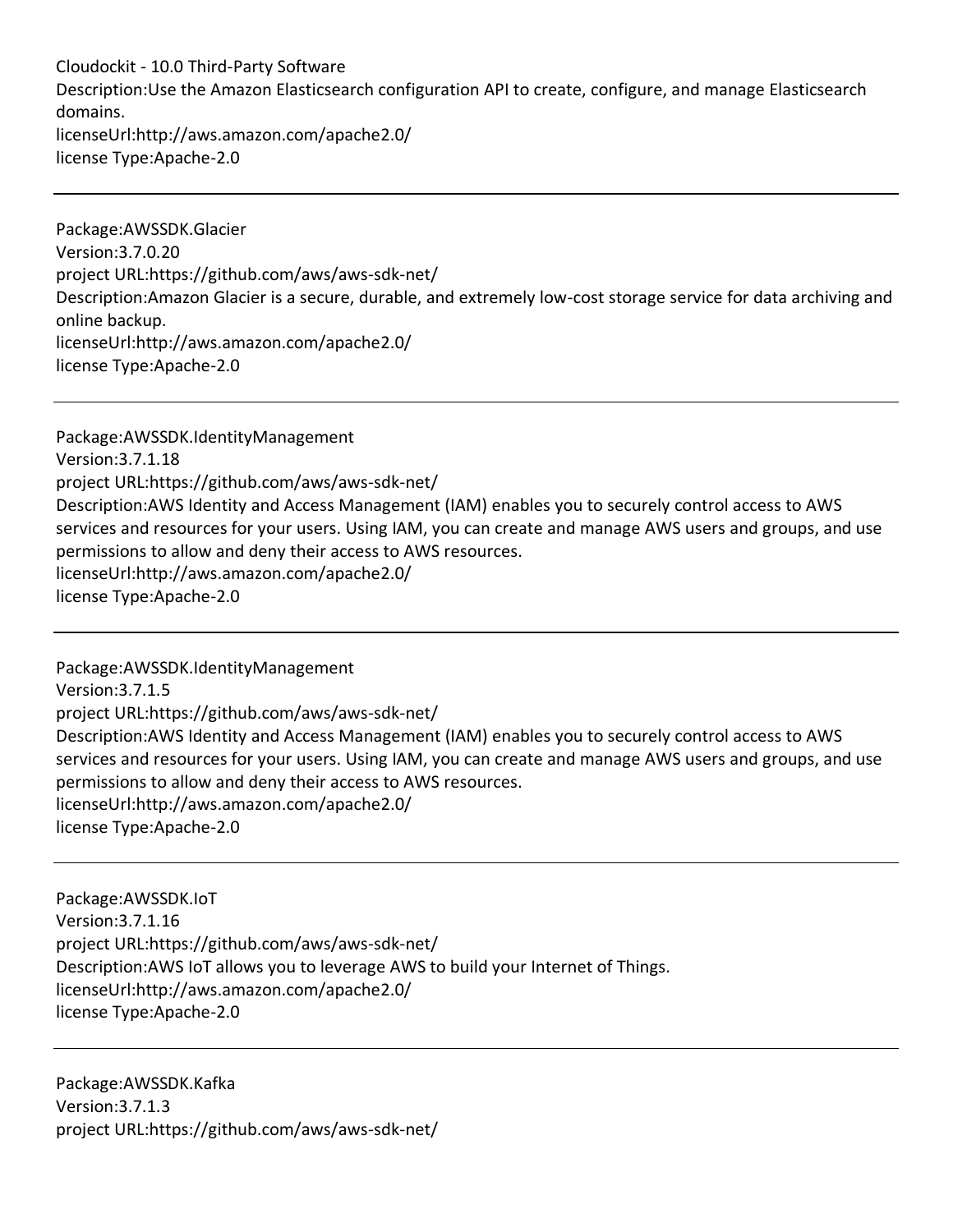Cloudockit - 10.0 Third-Party Software Description:Amazon Managed Streaming for Kafka (Amazon MSK). Amazon MSK is a service that you can use to easily build, monitor, and manage Apache Kafka clusters in the cloud. licenseUrl:http://aws.amazon.com/apache2.0/ license Type:Apache-2.0

Package:AWSSDK.KeyManagementService Version:3.7.0.20 project URL:https://github.com/aws/aws-sdk-net/ Description:AWS Key Management Service (KMS) is a managed service that makes it easy for you to create and control the encryption keys used to encrypt your data, and uses Hardware Security Modules (HSMs) to protect the security of your keys. licenseUrl:http://aws.amazon.com/apache2.0/ license Type:Apache-2.0

Package:AWSSDK.Kinesis Version:3.7.0.20 project URL:https://github.com/aws/aws-sdk-net/ Description:Amazon Kinesis is a fully managed, cloud-based service for real-time processing of large, distributed data streams. licenseUrl:http://aws.amazon.com/apache2.0/ license Type:Apache-2.0

Package:AWSSDK.KinesisAnalytics Version:3.7.0.20 project URL:https://github.com/aws/aws-sdk-net/ Description:Amazon Kinesis Analytics is a fully managed service for continuously querying streaming data using standard SQL. licenseUrl:http://aws.amazon.com/apache2.0/ license Type:Apache-2.0

Package:AWSSDK.KinesisFirehose Version:3.7.0.20 project URL:https://github.com/aws/aws-sdk-net/ Description:Amazon Kinesis Firehose is a fully managed service for ingesting data streams directly into AWS data services such as Amazon S3 and Amazon Redshift. licenseUrl:http://aws.amazon.com/apache2.0/ license Type:Apache-2.0

Package:AWSSDK.KinesisVideo Version:3.7.0.20 project URL:https://github.com/aws/aws-sdk-net/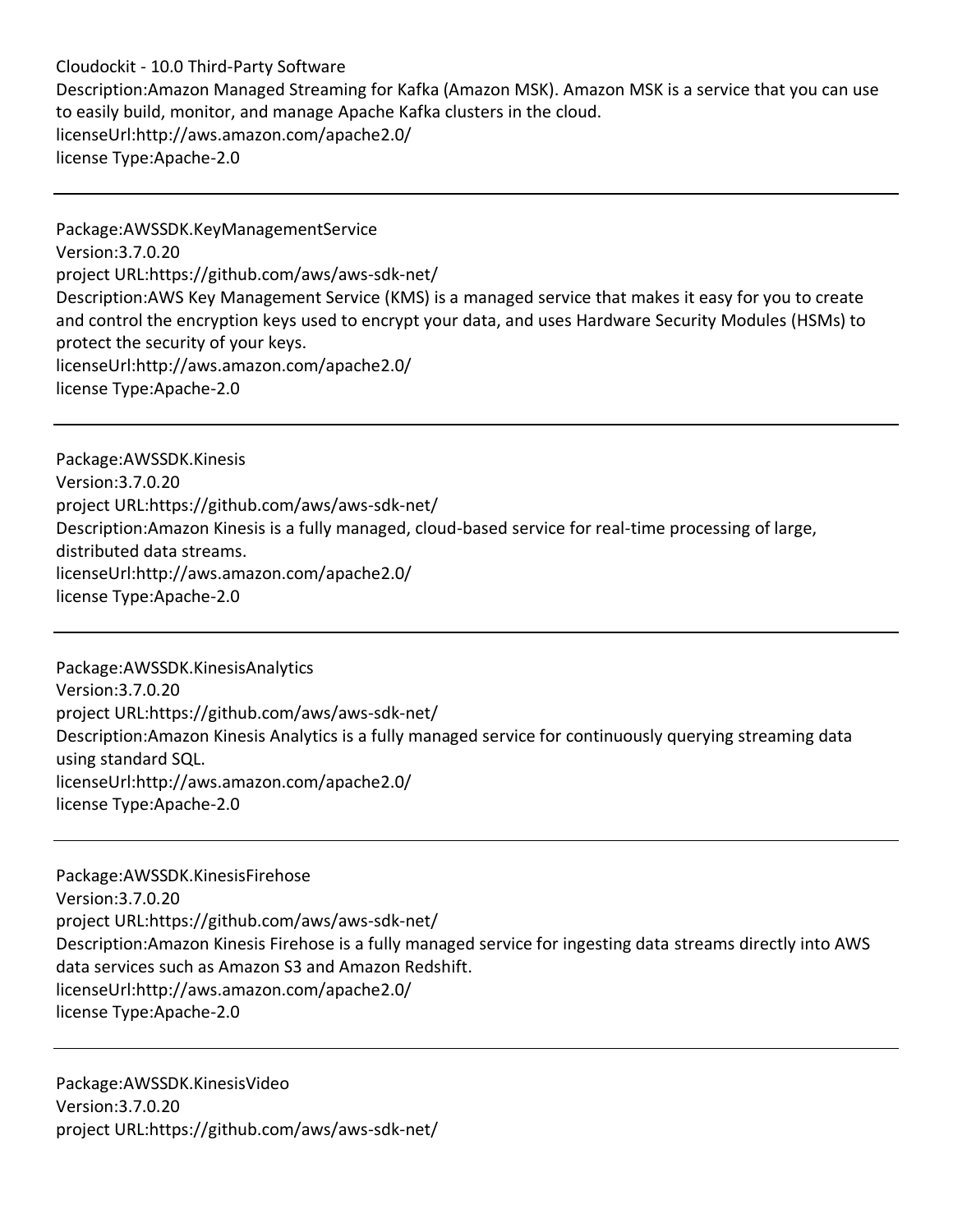Description:Announcing Amazon Kinesis Video Streams, a fully managed video ingestion and storage service. Kinesis Video Streams makes it easy to securely stream video from connected devices to AWS for machine learning, analytics, and processing. You can also stream other time-encoded data like RADAR and LIDAR signals using Kinesis Video Streams. licenseUrl:http://aws.amazon.com/apache2.0/ license Type:Apache-2.0

Package:AWSSDK.Lambda Version:3.7.0.20 project URL:https://github.com/aws/aws-sdk-net/ Description:AWS Lambda is a compute service that runs your code in response to events and automatically manages the compute resources for you, making it easy to build applications that respond quickly to new information. licenseUrl:http://aws.amazon.com/apache2.0/ license Type:Apache-2.0

Package:AWSSDK.Lightsail Version:3.7.1.14 project URL:https://github.com/aws/aws-sdk-net/ Description:An extremely simplified VM creation and management service. licenseUrl:http://aws.amazon.com/apache2.0/ license Type:Apache-2.0

Package:AWSSDK.MQ Version:3.7.0.20 project URL:https://github.com/aws/aws-sdk-net/ Description:This is the initial SDK release for Amazon MQ. Amazon MQ is a managed message broker service for Apache ActiveMQ that makes it easy to set up and operate message brokers in the cloud. licenseUrl:http://aws.amazon.com/apache2.0/ license Type:Apache-2.0

Package:AWSSDK.Organizations Version:3.7.0.21 project URL:https://github.com/aws/aws-sdk-net/ Description:AWS Organizations is a web service that enables you to consolidate your multiple AWS accounts into an organization and centrally manage your accounts and their resources. licenseUrl:http://aws.amazon.com/apache2.0/ license Type:Apache-2.0

Package:AWSSDK.Organizations Version:3.7.0.7 project URL:https://github.com/aws/aws-sdk-net/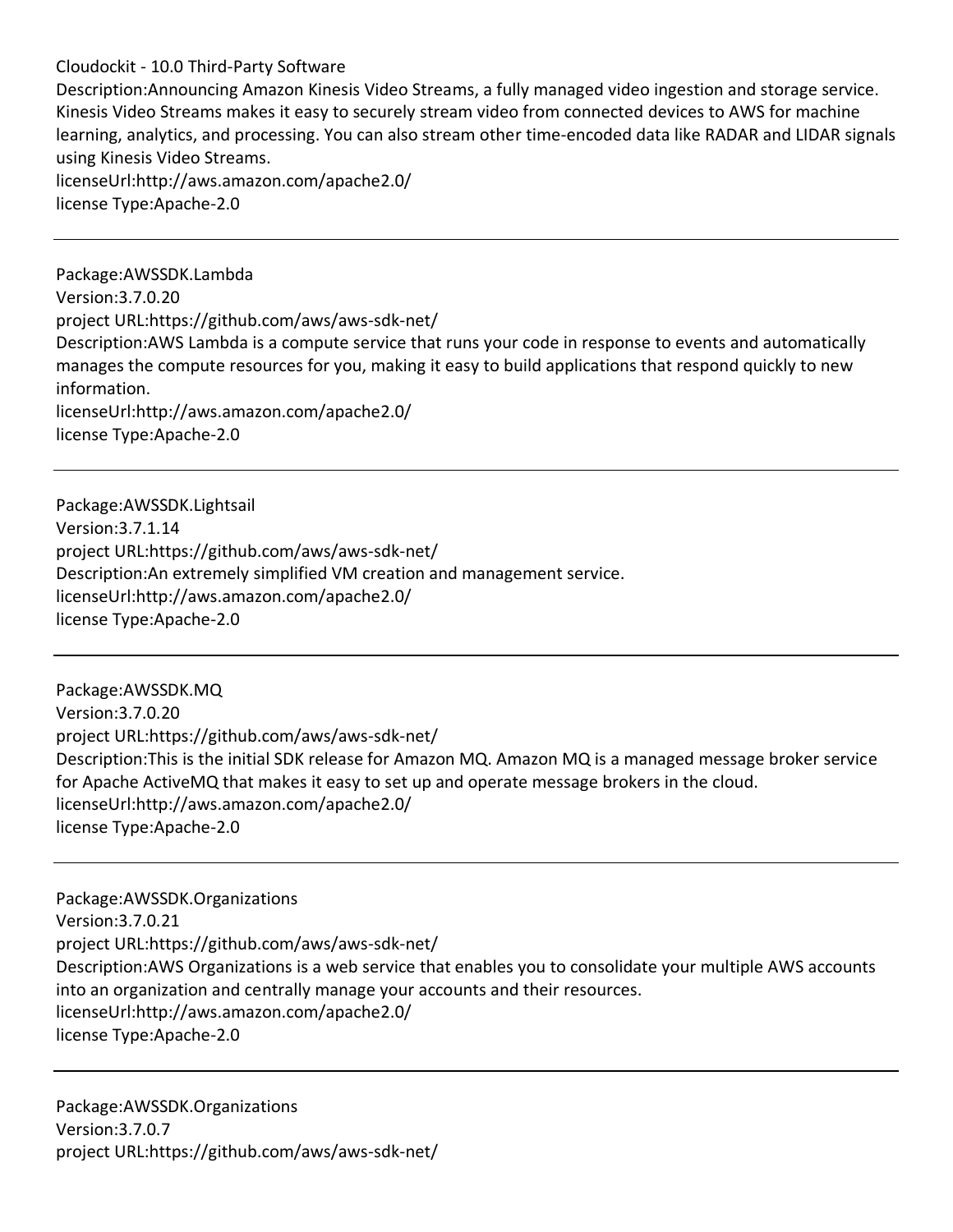Cloudockit - 10.0 Third-Party Software Description:AWS Organizations is a web service that enables you to consolidate your multiple AWS accounts into an organization and centrally manage your accounts and their resources. licenseUrl:http://aws.amazon.com/apache2.0/ license Type:Apache-2.0

Package:AWSSDK.Pricing Version:3.7.1.16 project URL:https://github.com/aws/aws-sdk-net/ Description:We launched new service, Price List Service. licenseUrl:http://aws.amazon.com/apache2.0/ license Type:Apache-2.0

Package:AWSSDK.RDS Version:3.7.0.20 project URL:https://github.com/aws/aws-sdk-net/ Description:Amazon Relational Database Service (Amazon RDS) is a web service that makes it easy to set up, operate, and scale a relational database in the cloud. It provides cost-efficient and resizable capacity while managing time-consuming database management tasks, freeing you up to focus on your applications and business. licenseUrl:http://aws.amazon.com/apache2.0/ license Type:Apache-2.0

Package:AWSSDK.Redshift Version:3.7.4.7 project URL:https://github.com/aws/aws-sdk-net/ Description:Amazon Redshift is a fast, fully managed, petabyte-scale data warehouse solution that makes it simple and cost-effective to efficiently analyze all your data using your existing business intelligence tools. licenseUrl:http://aws.amazon.com/apache2.0/ license Type:Apache-2.0

Package:AWSSDK.ResourceGroups Version:3.7.0.20 project URL:https://github.com/aws/aws-sdk-net/ Description:AWS Resource Groups lets you search and group AWS resources from multiple services based on their tags. licenseUrl:http://aws.amazon.com/apache2.0/ license Type:Apache-2.0

Package:AWSSDK.ResourceGroupsTaggingAPI Version:3.7.0.20 project URL:https://github.com/aws/aws-sdk-net/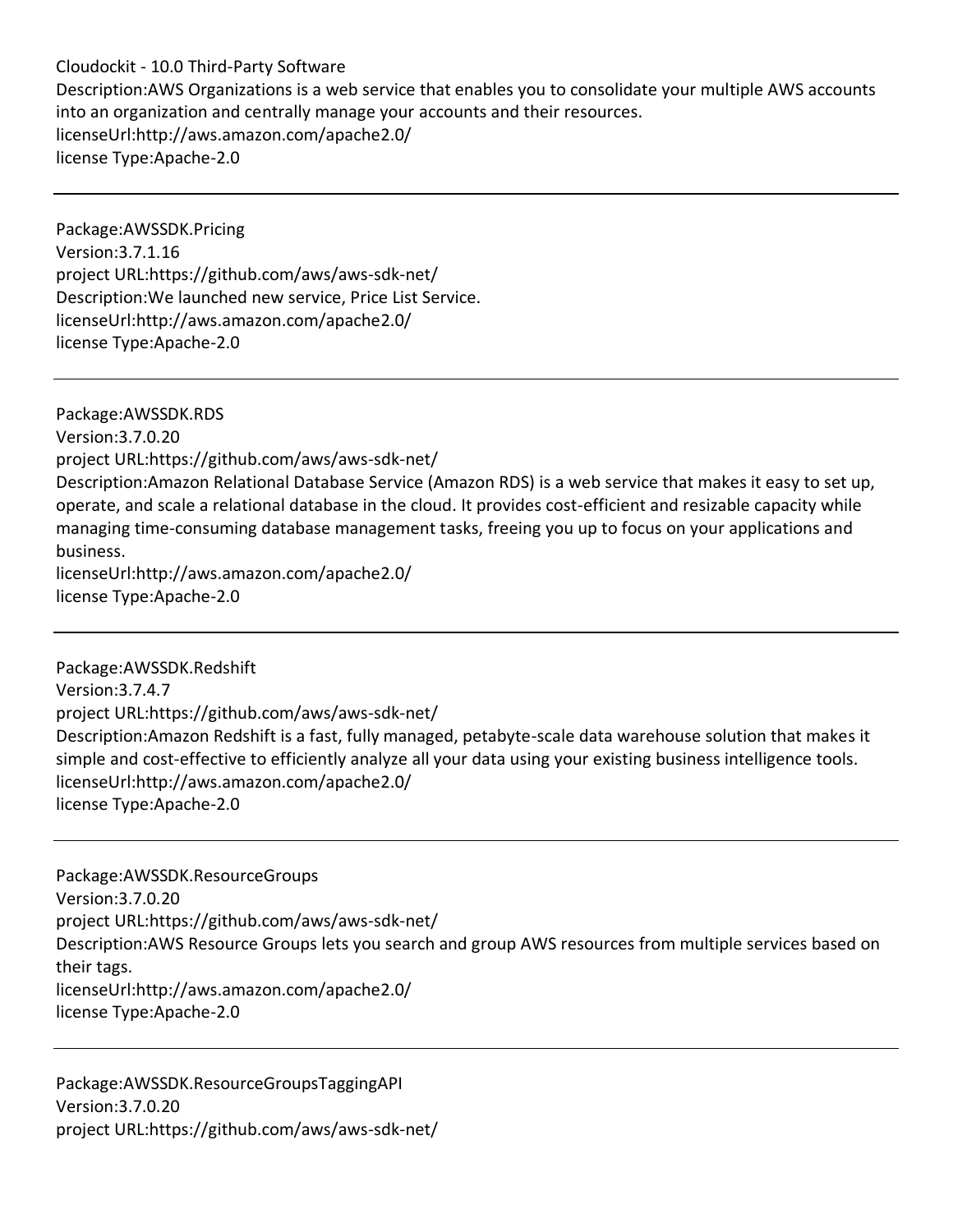Cloudockit - 10.0 Third-Party Software Description:Resource Groups Tagging APIs can help you organize your resources and enable you to simplify resource management, access management, and cost allocation. licenseUrl:http://aws.amazon.com/apache2.0/ license Type:Apache-2.0

Package:AWSSDK.Route53 Version:3.7.0.21 project URL:https://github.com/aws/aws-sdk-net/ Description:Amazon Route 53 is a highly available and scalable cloud Domain Name System (DNS) web service. licenseUrl:http://aws.amazon.com/apache2.0/ license Type:Apache-2.0

Package:AWSSDK.S3 Version:3.7.0.22 project URL:https://github.com/aws/aws-sdk-net/ Description:Amazon Simple Storage Service (Amazon S3), provides developers and IT teams with secure, durable, highly-scalable object storage. licenseUrl:http://aws.amazon.com/apache2.0/ license Type:Apache-2.0

Package:AWSSDK.SecretsManager Version:3.7.0.20 project URL:https://github.com/aws/aws-sdk-net/ Description:AWS Secrets Manager enables you to easily create and manage the secrets that you use in your customer-facing apps. Instead of embedding credentials into your source code, you can dynamically query Secrets Manager from your app whenever you need credentials. You can automatically and frequently rotate your secrets without having to deploy updates to your apps. All secret values are encrypted when they're at rest with AWS KMS, and while they're in transit with HTTPS and TLS. licenseUrl:http://aws.amazon.com/apache2.0/ license Type:Apache-2.0

Package:AWSSDK.SecurityToken Version:3.7.1.9 project URL:https://github.com/aws/aws-sdk-net/ Description:The AWS Security Token Service (AWS STS) enables you to provide trusted users with temporary credentials that provide controlled access to your AWS resources. licenseUrl:http://aws.amazon.com/apache2.0/ license Type:Apache-2.0

Package:AWSSDK.SecurityToken Version:3.7.0.7 project URL:https://github.com/aws/aws-sdk-net/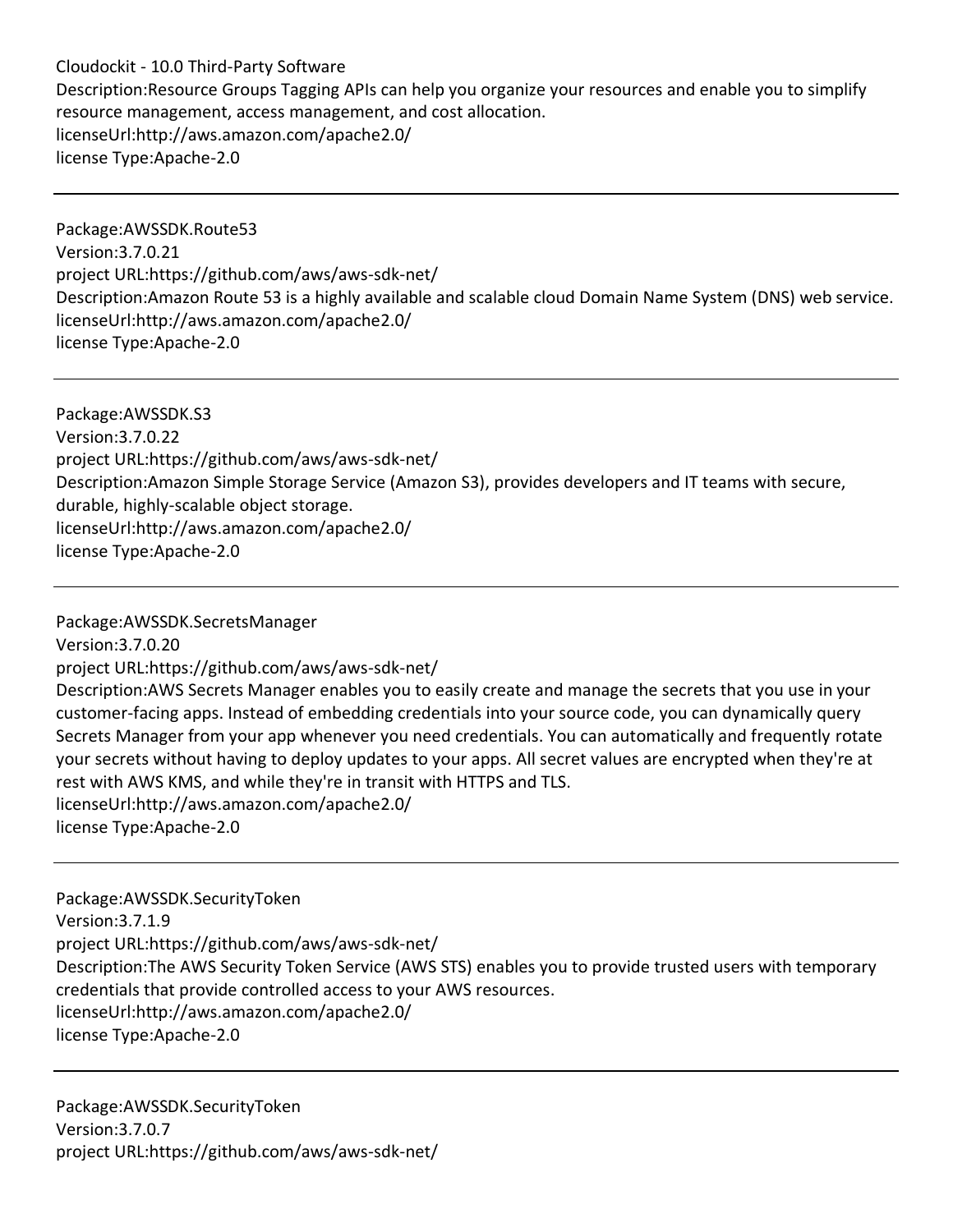Cloudockit - 10.0 Third-Party Software Description:The AWS Security Token Service (AWS STS) enables you to provide trusted users with temporary credentials that provide controlled access to your AWS resources. licenseUrl:http://aws.amazon.com/apache2.0/ license Type:Apache-2.0

Package:AWSSDK.SimpleEmail Version:3.7.0.20 project URL:https://github.com/aws/aws-sdk-net/ Description:Amazon SES is an outbound-only email-sending service that provides an easy, cost-effective way for you to send email. licenseUrl:http://aws.amazon.com/apache2.0/ license Type:Apache-2.0

Package:AWSSDK.SimpleNotificationService Version:3.7.1.6 project URL:https://github.com/aws/aws-sdk-net/ Description:Amazon Simple Notification Service (Amazon SNS) is a fast, flexible, fully managed push messaging service. Amazon SNS makes it simple and cost-effective to push notifications to Apple, Google, Fire OS, and Windows devices, as well as Android devices in China with Baidu Cloud Push. You can also use SNS to push notifications to internet connected smart devices, as well as other distributed services. licenseUrl:http://aws.amazon.com/apache2.0/ license Type:Apache-2.0

Package:AWSSDK.SimpleSystemsManagement Version:3.7.3.2 project URL:https://github.com/aws/aws-sdk-net/ Description:Amazon EC2 Simple Systems Manager (SSM) enables you to manage a number of administrative and configuration tasks on your instances. licenseUrl:http://aws.amazon.com/apache2.0/ license Type:Apache-2.0

Package:AWSSDK.SimpleWorkflow Version:3.7.0.20 project URL:https://github.com/aws/aws-sdk-net/ Description:Amazon SWF helps developers build, run, and scale background jobs that have parallel or sequential steps. You can think of Amazon SWF as a fully-managed state tracker and task coordinator in the Cloud. licenseUrl:http://aws.amazon.com/apache2.0/ license Type:Apache-2.0

Package:AWSSDK.SQS Version:3.7.0.21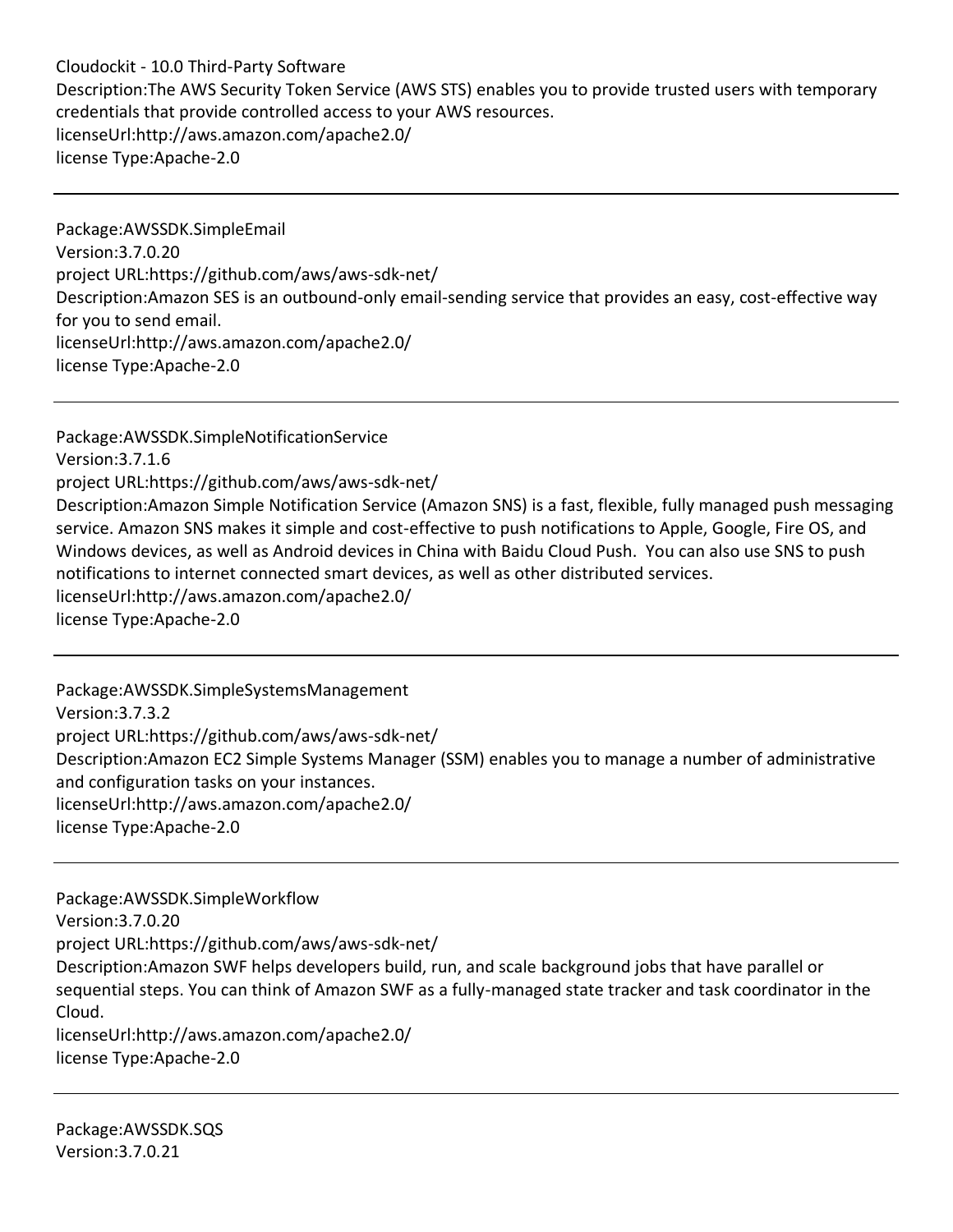Cloudockit - 10.0 Third-Party Software project URL:https://github.com/aws/aws-sdk-net/ Description:Amazon Simple Queue Service (SQS) is a fast, reliable, scalable, fully managed message queuing service. SQS makes it simple and cost-effective to decouple the components of a cloud application. licenseUrl:http://aws.amazon.com/apache2.0/ license Type:Apache-2.0

Package:AWSSDK.StepFunctions Version:3.7.0.20 project URL:https://github.com/aws/aws-sdk-net/ Description:AWS Step Functions is a web service that enables you to coordinate a network of computing resources across distributed components using state machines. licenseUrl:http://aws.amazon.com/apache2.0/ license Type:Apache-2.0

Package:AWSSDK.WorkSpaces Version:3.7.1.17 project URL:https://github.com/aws/aws-sdk-net/ Description:Amazon WorkSpaces is a managed desktop computing service in the cloud. licenseUrl:http://aws.amazon.com/apache2.0/ license Type:Apache-2.0

Package:Azure.Extensions.AspNetCore.DataProtection.Blobs Version:1.2.1 project URL:https://github.com/Azure/azure-sdk-fornet/blob/Azure.Extensions.AspNetCore.DataProtection.Blobs\_1.2.1/sdk/extensions/Azure.Extensions.AspNet Core.DataProtection.Blobs/README.md Description:Microsoft Azure Blob storage support as key store (https://docs.microsoft.com/enus/aspnet/core/security/data-protection/implementation/key-storage-providers). licenseUrl:https://licenses.nuget.org/MIT license Type:MIT

Package:Azure.Search.Documents Version:11.3.0 project URL:https://github.com/Azure/azure-sdk-fornet/blob/Azure.Search.Documents\_11.3.0/sdk/search/Azure.Search.Documents/README.md Description:This is the Azure Cognitive Search client library for developing .NET applications with rich search experiences. It enables you to query your indexes, update documents in your indexes, and manage indexes, synonym maps, indexers, data sources, or other service-level resources. licenseUrl:https://licenses.nuget.org/MIT license Type:MIT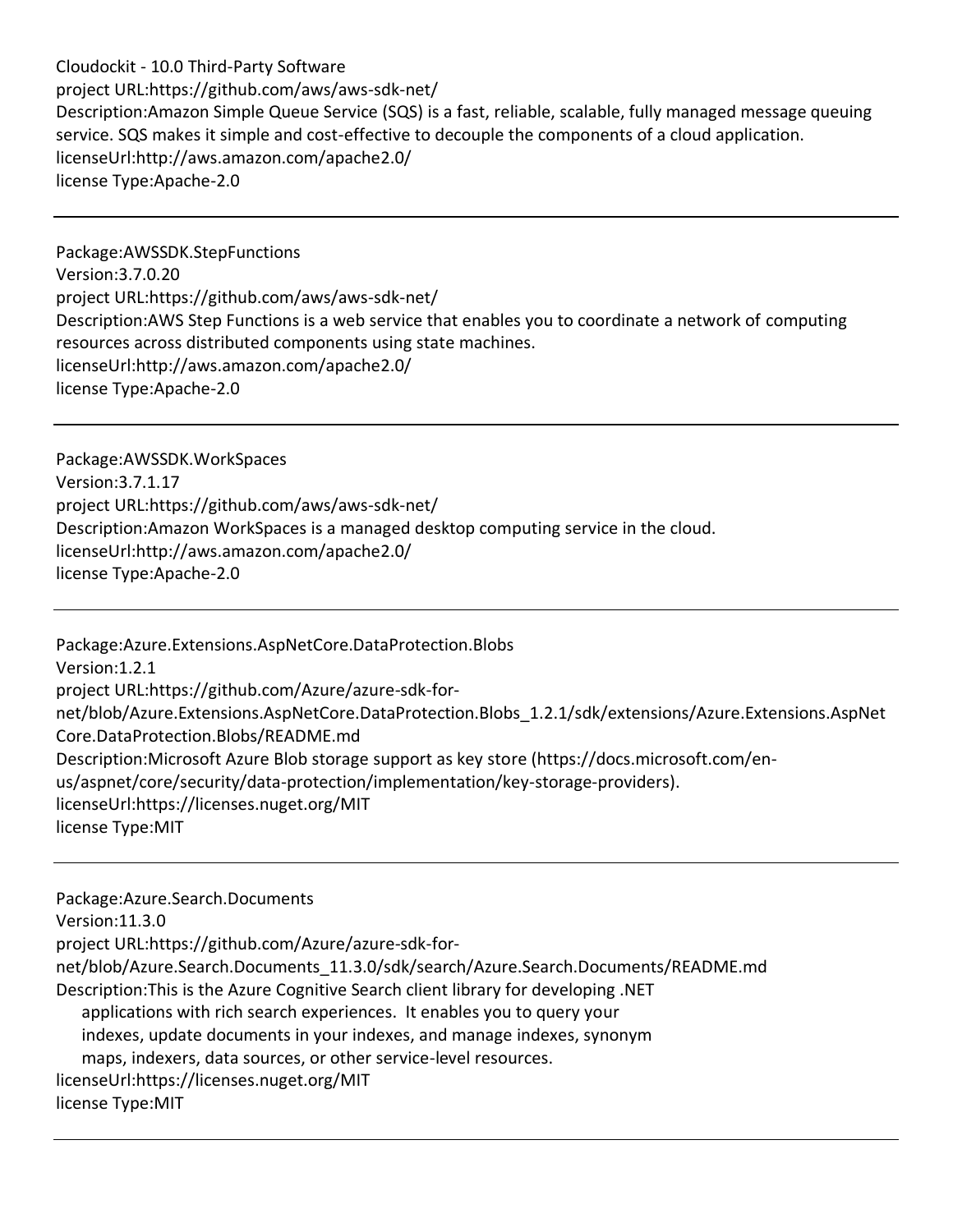Cloudockit - 10.0 Third-Party Software Package:BuildBundlerMinifier Version:3.2.449 project URL: Description:Bundles and minifies CSS, JS and HTML files licenseUrl:https://github.com/madskristensen/BundlerMinifier/blob/master/LICENSE license Type:

Package:CefSharp.Wpf.NETCore Version:98.1.210 project URL:https://github.com/cefsharp/cefsharp Description:The CefSharp Chromium-based browser component (WPF control). licenseUrl:https://www.nuget.org/packages/CefSharp.Wpf.NETCore/98.1.210/License license Type:LICENSE

Package:CommandLineParser Version:2.8.0 project URL:https://github.com/commandlineparser/commandline Description:Terse syntax C# command line parser for .NET. For FSharp support see CommandLineParser.FSharp. The Command Line Parser Library offers to CLR applications a clean and concise API for manipulating command line arguments and related tasks. licenseUrl:https://www.nuget.org/packages/CommandLineParser/2.8.0/License license Type:License.md

Package:CommonServiceLocator Version:2.0.5 project URL:https://github.com/unitycontainer/commonservicelocator Description:The library provides an abstraction over IoC containers and service locators. Using the library allows an application to indirectly access the capabilities without relying on hard references. licenseUrl:https://opensource.org/licenses/MS-PL license Type:MS-PL

Package:CompareNETObjects Version:4.65.0 project URL:https://github.com/GregFinzer/Compare-Net-Objects Description:What you have been waiting for. Perform a deep compare of any two .NET objects using reflection. Shows the differences between the two objects. licenseUrl:https://github.com/GregFinzer/Compare-Net-Objects/wiki/Licensing license Type:

Package:ControlzEx Version:4.4.0 project URL:https://github.com/ControlzEx/ControlzEx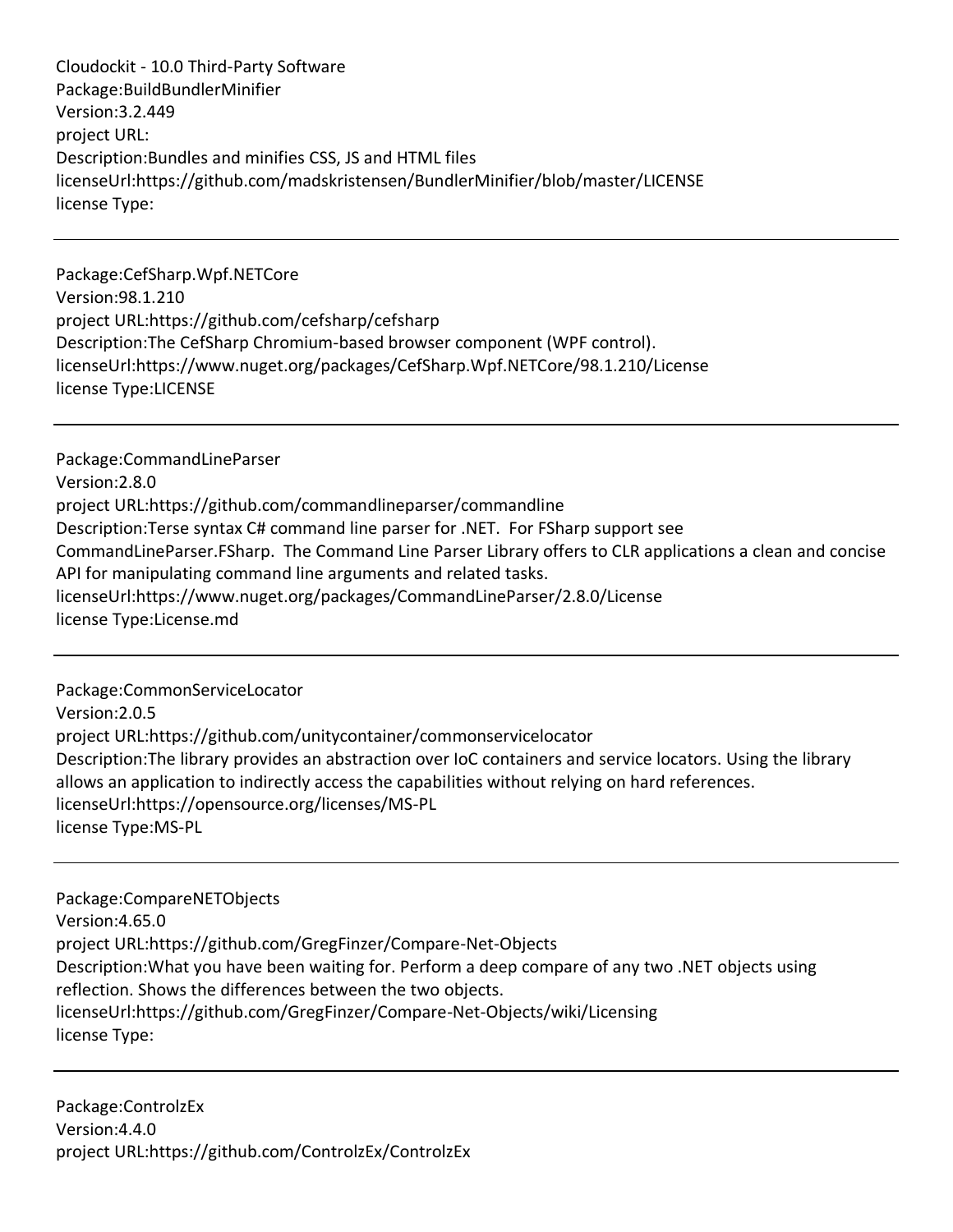Cloudockit - 10.0 Third-Party Software Description:ControlzEx is a library with some shared Controls for WPF. licenseUrl:https://licenses.nuget.org/MIT license Type:MIT

Package:CountryData Version:3.16.0 project URL:https://github.com/SimonCropp/CountryData Description:Provides a .net wrapper around the [GeoNames Data](https://www.geonames.org/). licenseUrl:https://licenses.nuget.org/MIT license Type:MIT

Package:CronExpressionDescriptor Version:2.16.0 project URL:https://github.com/bradymholt/cron-expression-descriptor Description:A library that converts cron expressions into human readable descriptions. Supports multiple languages including: English, Brazillian, Spanish, Norwgian, Turkish, Dutch, Chinese Simplified, Russian, French, German, Ukrainian, Persian (Farsi), Polish, Romanian Italian, Swedish, Slovenian, Danish, Finnish and Japanese. licenseUrl:https://github.com/bradymholt/cron-expression-descriptor/blob/master/LICENSE license Type:

Package:CsvHelper Version:8.1.1 project URL:https://github.com/JoshClose/CsvHelper Description:A library for reading and writing CSV files. Extremely fast, flexible, and easy to use. Supports reading and writing of custom class objects. licenseUrl:https://raw.githubusercontent.com/JoshClose/CsvHelper/master/LICENSE.txt license Type:

Package:DocumentFormat.OpenXml

Version:2.13.0

project URL:https://github.com/OfficeDev/Open-XML-SDK

Description:The Open XML SDK provides tools for working with Office Word, Excel, and PowerPoint documents. It supports scenarios such as:

- High-performance generation of word-processing documents, spreadsheets, and presentations.

- Populating content in Word files from an XML data source.

- Splitting up (shredding) a Word or PowerPoint file into multiple files, and combining multiple Word/PowerPoint files into a single file.

- Extraction of data from Excel documents.

- Searching and replacing content in Word/PowerPoint using regular expressions.

- Updating cached data and embedded spreadsheets for charts in Word/PowerPoint.

- Document modification, such as removing tracked revisions or removing unacceptable content from documents.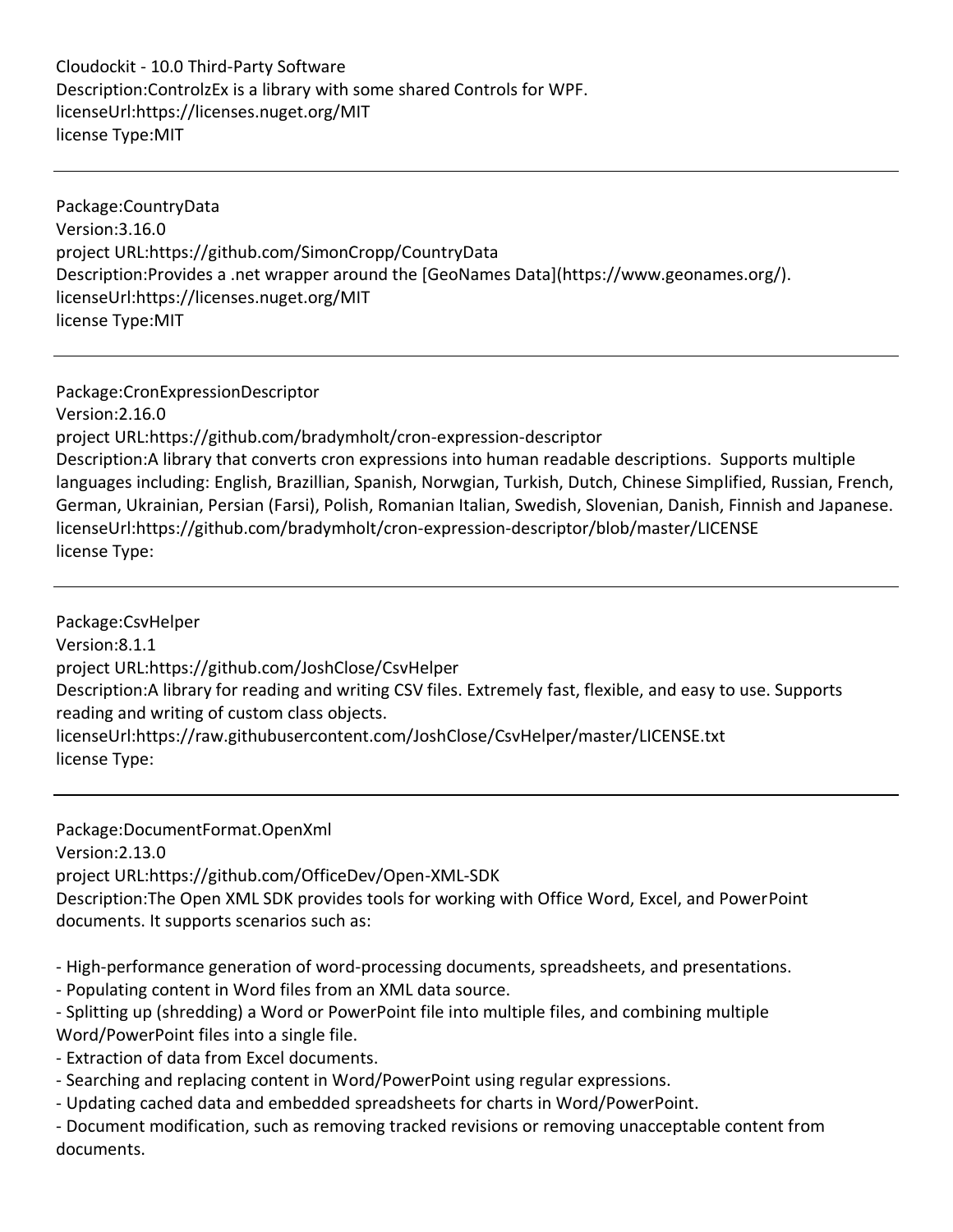Cloudockit - 10.0 Third-Party Software licenseUrl:https://licenses.nuget.org/MIT license Type:MIT

Package:Dragablz Version:0.0.3.223 project URL:http://dragablz.net/ Description:Dragable and tearable tab control for WPF licenseUrl:https://raw.githubusercontent.com/ButchersBoy/Dragablz/master/LICENSE license Type:

Package:EntityFramework Version:6.1.3 project URL:http://go.microsoft.com/fwlink/?LinkID=320540 Description:Entity Framework is Microsoft's recommended data access technology for new applications. licenseUrl:http://go.microsoft.com/fwlink/?LinkID=320539 license Type:

Package:EPPlus Version:5.1.0 project URL:https://epplussoftware.com/ Description:A spreadsheet library for .NET framework and .NET core licenseUrl:https://www.nuget.org/packages/EPPlus/5.1.0/License license Type:license.md

Package:FastMember Version:1.5.0 project URL:https://github.com/mgravell/fast-member Description:In .NET reflection is slow... well, kinda slow. If you need access to the members of an arbitrary type, with the type and member-names known only at runtime - then it is frankly hard (especially for DLR types). This library makes such access easy and fast. licenseUrl:http://www.apache.org/licenses/LICENSE-2.0 license Type:Apache-2.0

Package:Fluent.Ribbon Version:8.0.3 project URL:https://github.com/fluentribbon/Fluent.Ribbon Description:Fluent.Ribbon is a library that implements an Office-like user interface for the Windows Presentation Foundation (WPF). It provides controls such as RibbonTabControl, Backstage, Gallery, QuickAccessToolbar, ScreenTip and so on. licenseUrl:https://www.nuget.org/packages/Fluent.Ribbon/8.0.3/License license Type:license/License.txt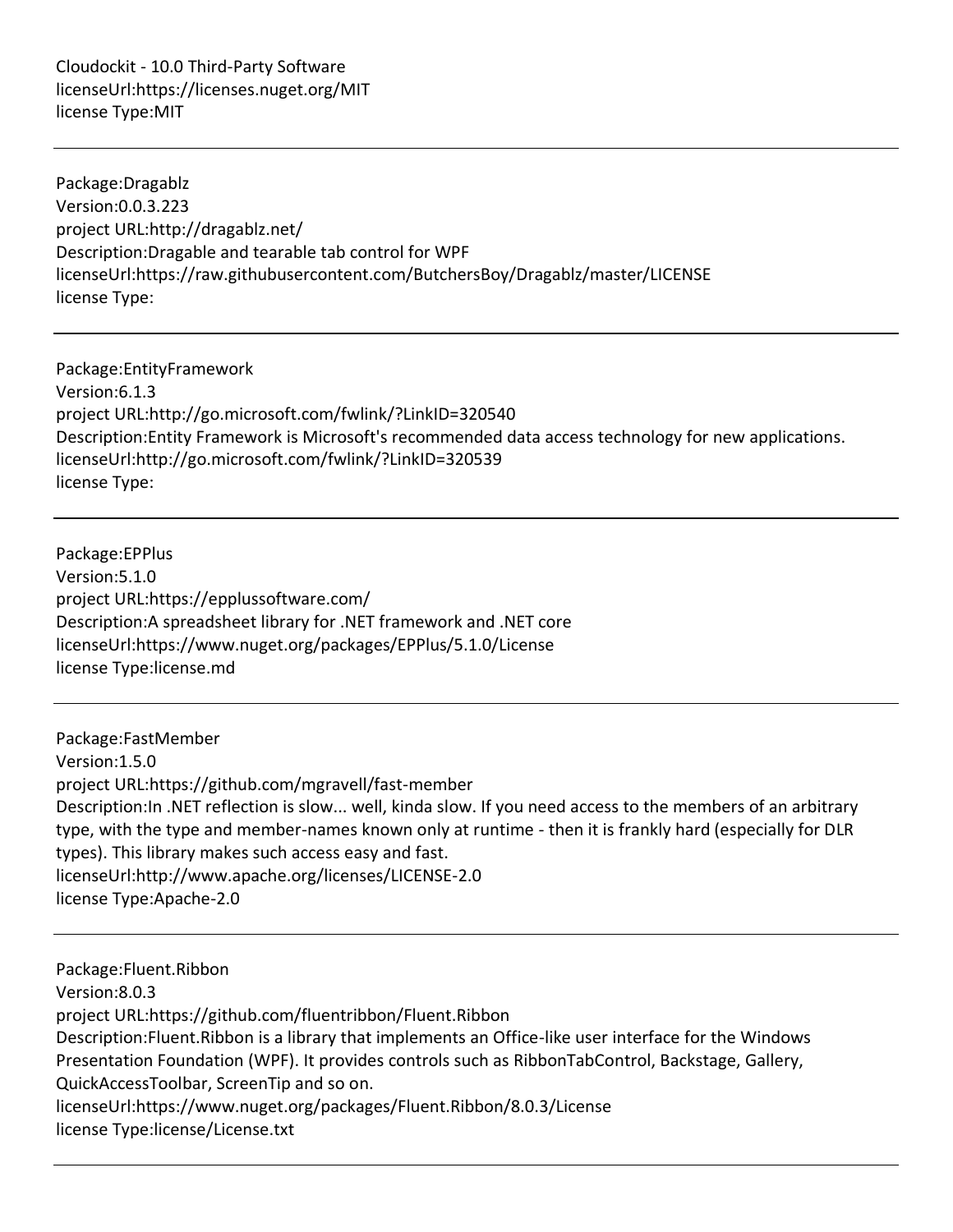Package:FluentValidation Version:9.4.0 project URL:https://fluentvalidation.net/ Description:A validation library for .NET that uses a fluent interface to construct strongly-typed validation rules. licenseUrl:https://licenses.nuget.org/Apache-2.0 license Type:Apache-2.0

Package:Fody Version:6.3.0 project URL:https://github.com/Fody/Fody Description:Extensible tool for weaving .net assemblies. licenseUrl:https://www.nuget.org/packages/Fody/6.3.0/License license Type:License.txt

Package:FontAwesome.WPF Version:4.7.0.9 project URL:https://github.com/charri/Font-Awesome-WPF/ Description:WPF (+UWP) controls for the iconic font and CSS toolkit Font Awesome. For examples https://github.com/charri/Font-Awesome-WPF

Font Awesome: http://fortawesome.github.io/Font-Awesome/ licenseUrl:https://github.com/charri/Font-Awesome-WPF/blob/master/LICENSE license Type:

Package:Fractions Version:6.0.0 project URL:https://github.com/danm-de/Fractions Description:The fraction data type consists of two BigInteger values for numerator and denominator. It implements various operations (addition, subtraction, multiplication, division and remainder) with operator overloads. licenseUrl:https://www.nuget.org/packages/Fractions/6.0.0/License license Type:license.txt

Package:GeneticSharp Version:2.2.0 project URL:https://github.com/giacomelli/GeneticSharp Description:A fast, extensible, multi-platform and multithreading C# Genetic Algorithm library that simplifies the development of applications using Genetic Algorithms (GAs). licenseUrl:https://github.com/giacomelli/GeneticSharp/blob/master/LICENSE license Type: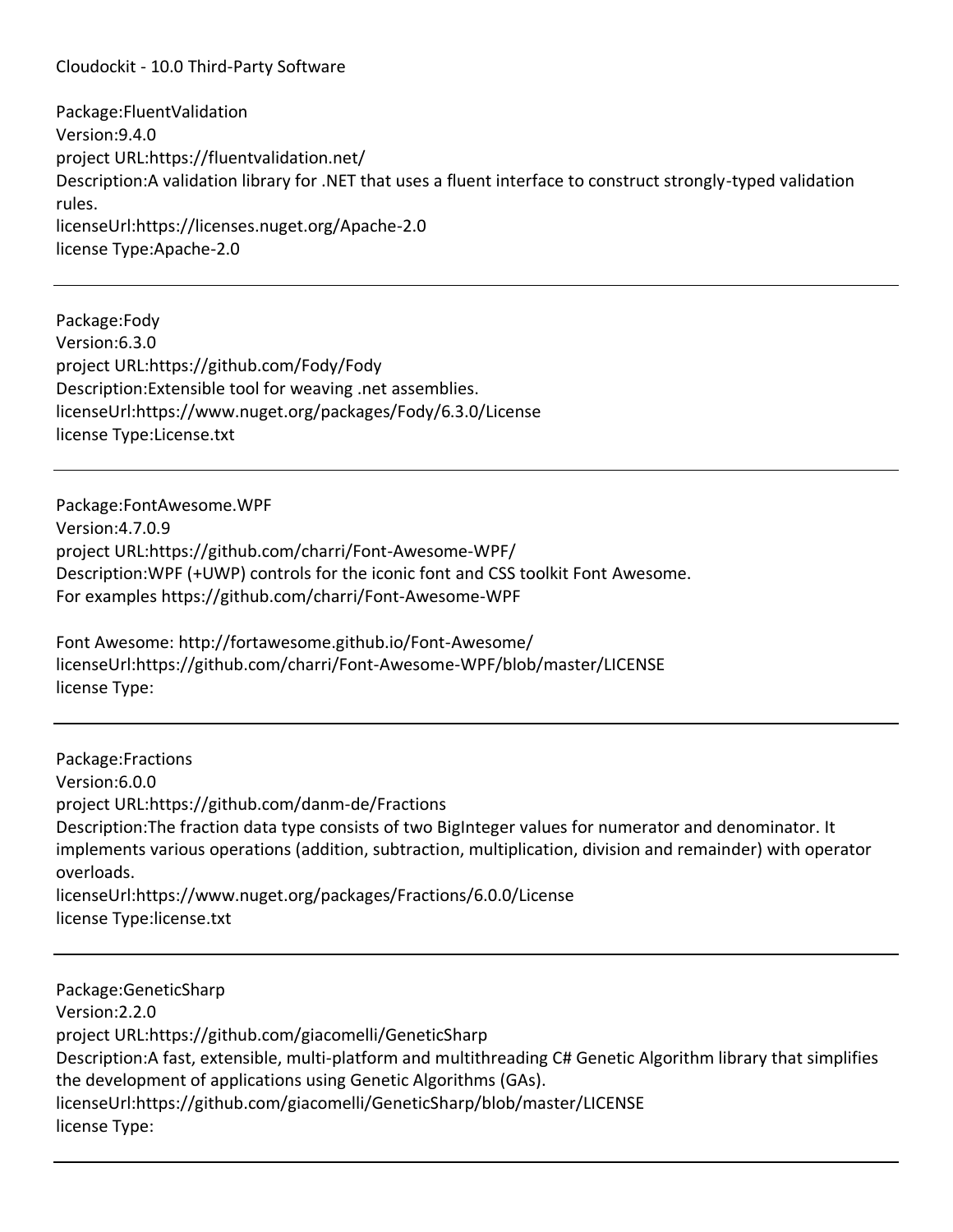Package:Google.Api.CommonProtos Version:2.0.0 project URL:https://github.com/googleapis/gax-dotnet Description:Common Protocol Buffer messages for Google APIs licenseUrl:https://www.nuget.org/packages/Google.Api.CommonProtos/2.0.0/License license Type:LICENSE

Package:Google.Api.Gax Version:3.7.0-beta01 project URL:https://github.com/googleapis/gax-dotnet Description:Support classes for Google API client libraries licenseUrl:https://www.nuget.org/packages/Google.Api.Gax/3.7.0-beta01/License license Type:LICENSE

Package:Google.Api.Gax.Grpc Version:3.0.0 project URL:https://github.com/googleapis/gax-dotnet Description:Additional support classes for Google gRPC API client libraries licenseUrl:https://www.nuget.org/packages/Google.Api.Gax.Grpc/3.0.0/License license Type:LICENSE

Package:Google.Api.Gax.Grpc.GrpcCore Version:3.0.0 project URL:https://github.com/googleapis/gax-dotnet Description:Implementation of the GAX GrpcAdapter abstract class based on Grpc.Core licenseUrl:https://www.nuget.org/packages/Google.Api.Gax.Grpc.GrpcCore/3.0.0/License license Type:LICENSE

Package:Google.Api.Gax.Rest Version:3.0.0 project URL:https://github.com/googleapis/gax-dotnet Description:Common Protocol Buffer messages for Google APIs licenseUrl:https://www.nuget.org/packages/Google.Api.Gax.Rest/3.0.0/License license Type:LICENSE

Package:Google.Apis Version:1.45.0 project URL:https://github.com/googleapis/google-api-dotnet-client Description:The Google APIs Client Library is a runtime client for working with Google services. The library supports service requests, media upload and download, etc.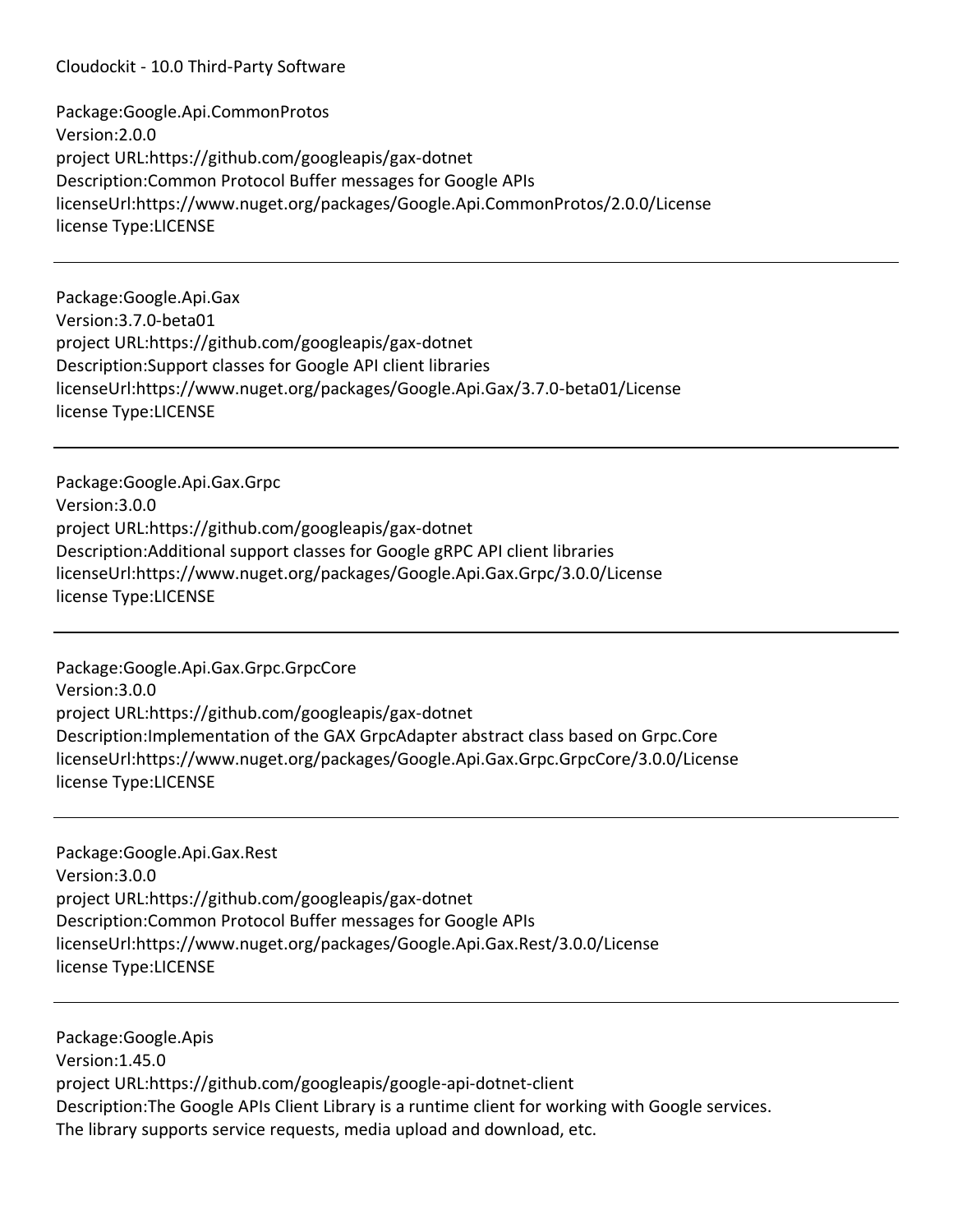Cloudockit - 10.0 Third-Party Software Supported Platforms: - .NET Framework 4.5+ - NetStandard1.3, providing .NET Core support licenseUrl:https://www.nuget.org/packages/Google.Apis/1.45.0/License license Type:LICENSE

Package:Google.Apis.Admin.Reports.reports\_v1 Version:1.45.0.1747 project URL:https://github.com/google/google-api-dotnet-client Description: Google APIs Client Library for working with Admin reports v1.

Supported Platforms:

- .NET Framework 4.5+
- .NET Standard 1.3 and .NET Standard 2.0; providing .NET Core support.

Legacy platforms:

- .NET Framework 4.0
- Windows 8 Apps
- Windows Phone 8.1
- Windows Phone Silverlight 8.0

Incompatible platforms:

- .NET Framework < 4.0
- Silverlight
- UWP (will build, but is known not to work at runtime)
- Xamarin

 More documentation on the API is available at: https://developers.google.com/api-client-library/dotnet/apis/admin/reports\_v1

The package source code is available at:

 https://github.com/google/google-api-dotnet-client/tree/master/Src/Generated licenseUrl:https://www.nuget.org/packages/Google.Apis.Admin.Reports.reports v1/1.45.0.1747/License license Type:LICENSE

Package:Google.Apis.Appengine.v1 Version:1.45.0.1914 project URL:https://github.com/google/google-api-dotnet-client Description:Google APIs Client Library for working with Appengine v1.

Supported Platforms:

- .NET Framework 4.5+
- .NET Standard 1.3 and .NET Standard 2.0; providing .NET Core support.

Legacy platforms: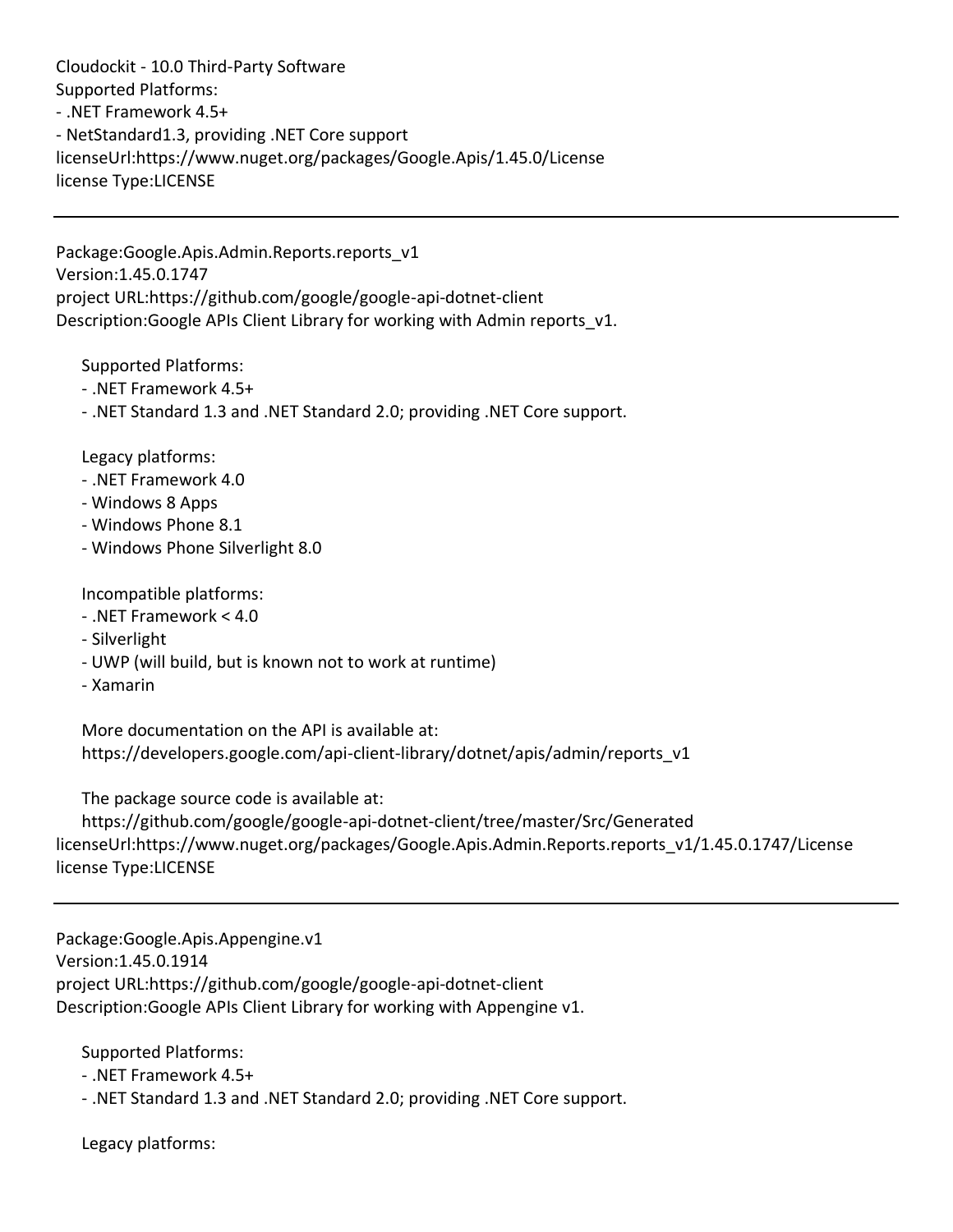- .NET Framework 4.0
- Windows 8 Apps
- Windows Phone 8.1
- Windows Phone Silverlight 8.0

Incompatible platforms:

- .NET Framework < 4.0
- Silverlight
- UWP (will build, but is known not to work at runtime)
- Xamarin

 More documentation on the API is available at: https://developers.google.com/api-client-library/dotnet/apis/appengine/v1

The package source code is available at:

 https://github.com/google/google-api-dotnet-client/tree/master/Src/Generated licenseUrl:https://www.nuget.org/packages/Google.Apis.Appengine.v1/1.45.0.1914/License license Type:LICENSE

Package:Google.Apis.Auth Version:1.45.0 project URL:https://github.com/googleapis/google-api-dotnet-client Description:The Google APIs Client Library is a runtime client for working with Google services.

This package includes auth components like user-credential, authorization code flow, etc. for making authenticated calls using the OAuth2 spec.

Supported Platforms: - .NET Framework 4.5+ - NetStandard1.3, providing .NET Core support licenseUrl:https://www.nuget.org/packages/Google.Apis.Auth/1.45.0/License license Type:LICENSE

Package:Google.Apis.Auth.AspNetCore3 Version:1.49.0 project URL:https://github.com/googleapis/google-api-dotnet-client Description:The Google APIs Client Library is a runtime client for working with Google Services.

The ASP.NET Core Auth extension library contains a Google-specific OpenIdConnect auth handler. Supports incremental auth, and an injectable IGoogleAuthProvider to supply Google credentials.

Supported Platforms: - ASP.NET Core 3.0+ licenseUrl:https://www.nuget.org/packages/Google.Apis.Auth.AspNetCore3/1.49.0/License license Type:LICENSE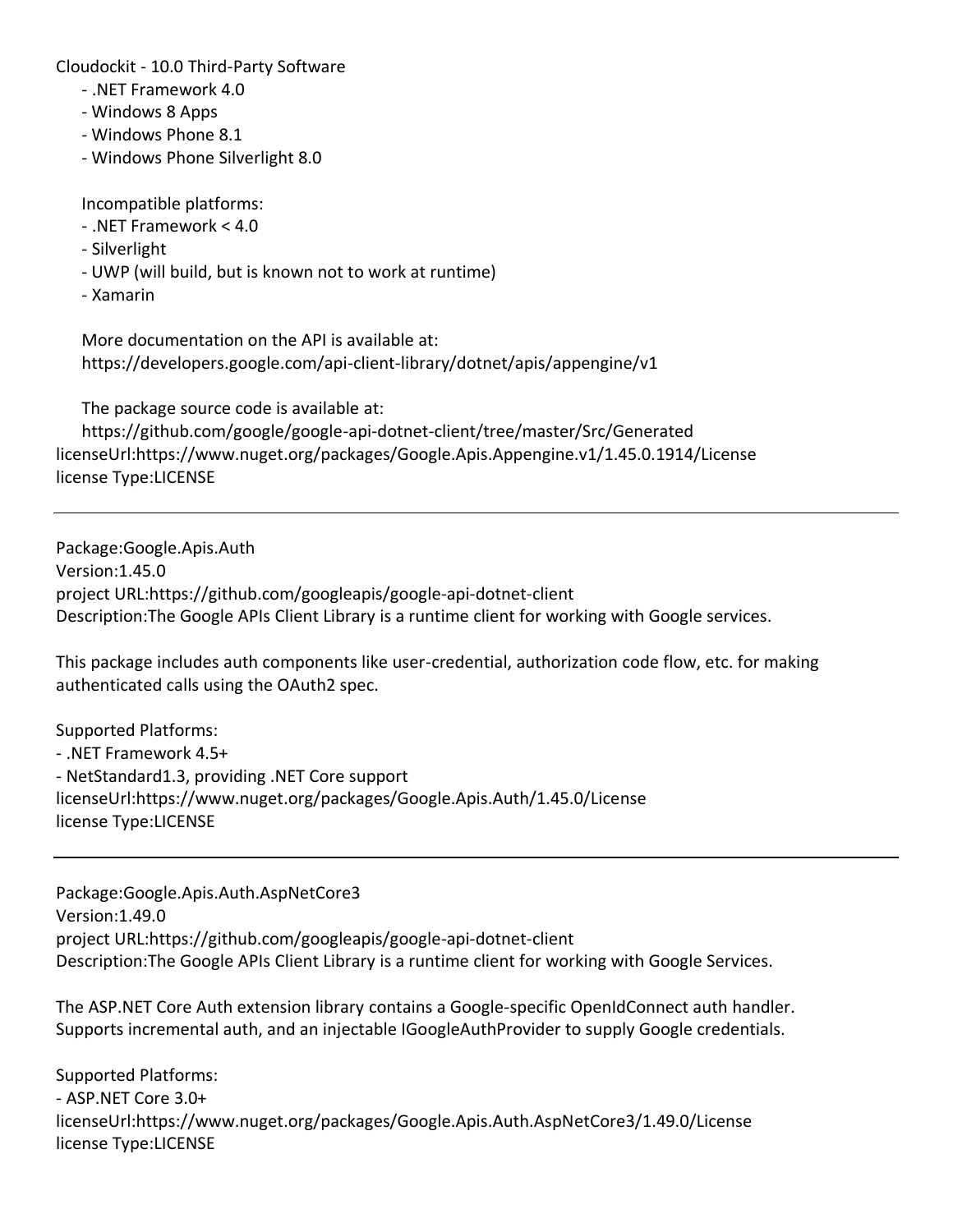Package:Google.Apis.Bigquery.v2

Version:1.45.0.1969

project URL:https://github.com/google/google-api-dotnet-client

Description:This is not the recommended package for working with Bigquery, please use the

Google.Cloud.BigQuery.V2 package.

 This Google APIs Client Library for working with Bigquery v2 uses older code generation, and is harder to use.

Supported Platforms:

- .NET Framework 4.5+
- .NET Standard 1.3 and .NET Standard 2.0; providing .NET Core support.

Legacy platforms:

- .NET Framework 4.0
- Windows 8 Apps
- Windows Phone 8.1
- Windows Phone Silverlight 8.0

Incompatible platforms:

- .NET Framework < 4.0
- Silverlight
- UWP (will build, but is known not to work at runtime)
- Xamarin

 More documentation on the API is available at: https://developers.google.com/api-client-library/dotnet/apis/bigquery/v2

The package source code is available at:

 https://github.com/google/google-api-dotnet-client/tree/master/Src/Generated licenseUrl:https://www.nuget.org/packages/Google.Apis.Bigquery.v2/1.45.0.1969/License license Type:LICENSE

Package:Google.Apis.Cloudbilling.v1 Version:1.45.0.1908 project URL:https://github.com/google/google-api-dotnet-client Description:Google APIs Client Library for working with Cloudbilling v1.

Supported Platforms:

- .NET Framework 4.5+
- .NET Standard 1.3 and .NET Standard 2.0; providing .NET Core support.

Legacy platforms:

- .NET Framework 4.0
- Windows 8 Apps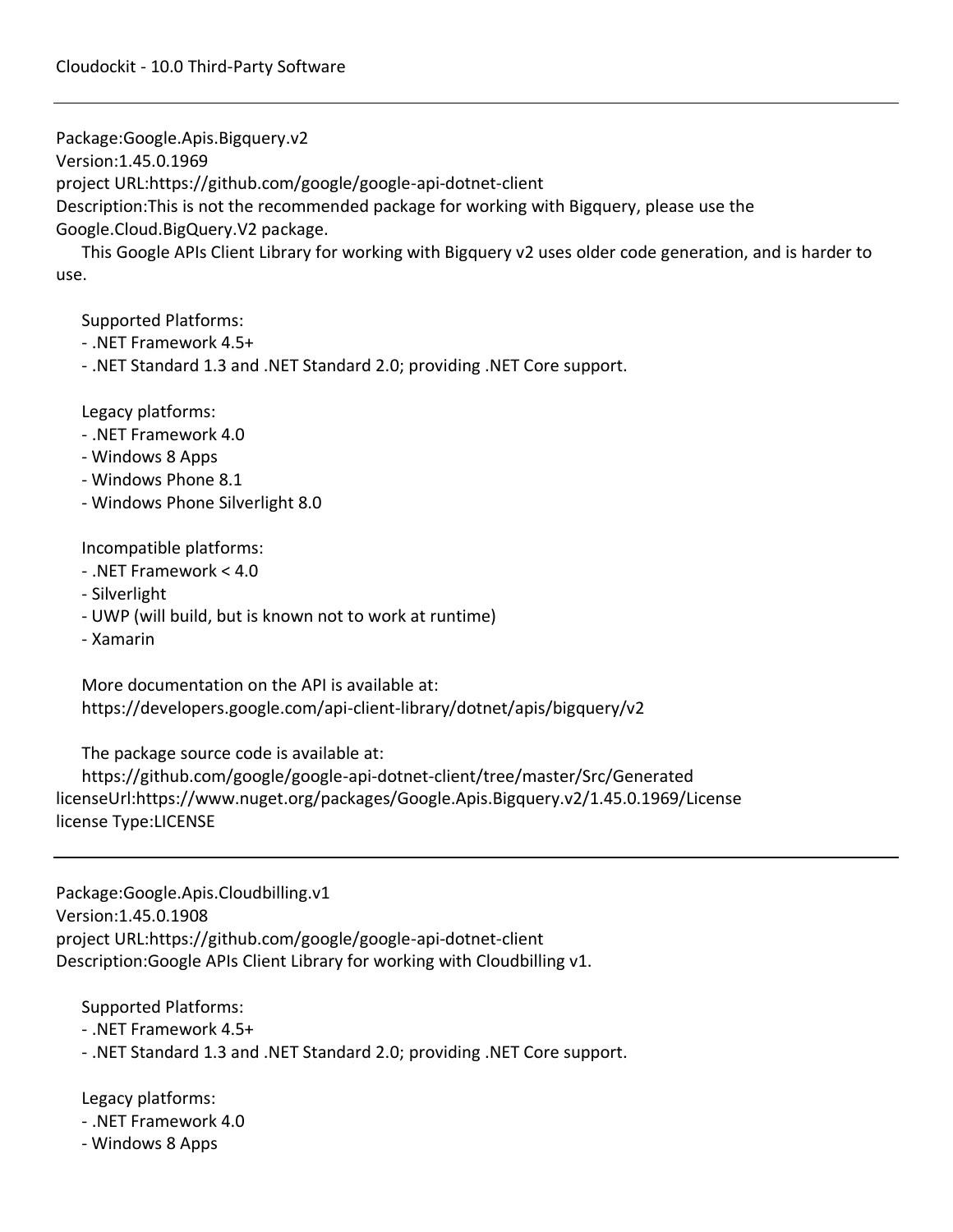- Windows Phone 8.1
- Windows Phone Silverlight 8.0

Incompatible platforms:

- .NET Framework < 4.0
- Silverlight
- UWP (will build, but is known not to work at runtime)
- Xamarin

 More documentation on the API is available at: https://developers.google.com/api-client-library/dotnet/apis/cloudbilling/v1

The package source code is available at:

 https://github.com/google/google-api-dotnet-client/tree/master/Src/Generated licenseUrl:https://www.nuget.org/packages/Google.Apis.Cloudbilling.v1/1.45.0.1908/License license Type:LICENSE

Package:Google.Apis.CloudFunctions.v1 Version:1.45.0.1896 project URL:https://github.com/google/google-api-dotnet-client Description:Google APIs Client Library for working with Cloudfunctions v1.

Supported Platforms:

- .NET Framework 4.5+
- .NET Standard 1.3 and .NET Standard 2.0; providing .NET Core support.

Legacy platforms:

- .NET Framework 4.0
- Windows 8 Apps
- Windows Phone 8.1
- Windows Phone Silverlight 8.0

Incompatible platforms:

- .NET Framework < 4.0
- Silverlight
- UWP (will build, but is known not to work at runtime)
- Xamarin

 More documentation on the API is available at: https://developers.google.com/api-client-library/dotnet/apis/cloudfunctions/v1

The package source code is available at:

 https://github.com/google/google-api-dotnet-client/tree/master/Src/Generated licenseUrl:https://www.nuget.org/packages/Google.Apis.CloudFunctions.v1/1.45.0.1896/License license Type:LICENSE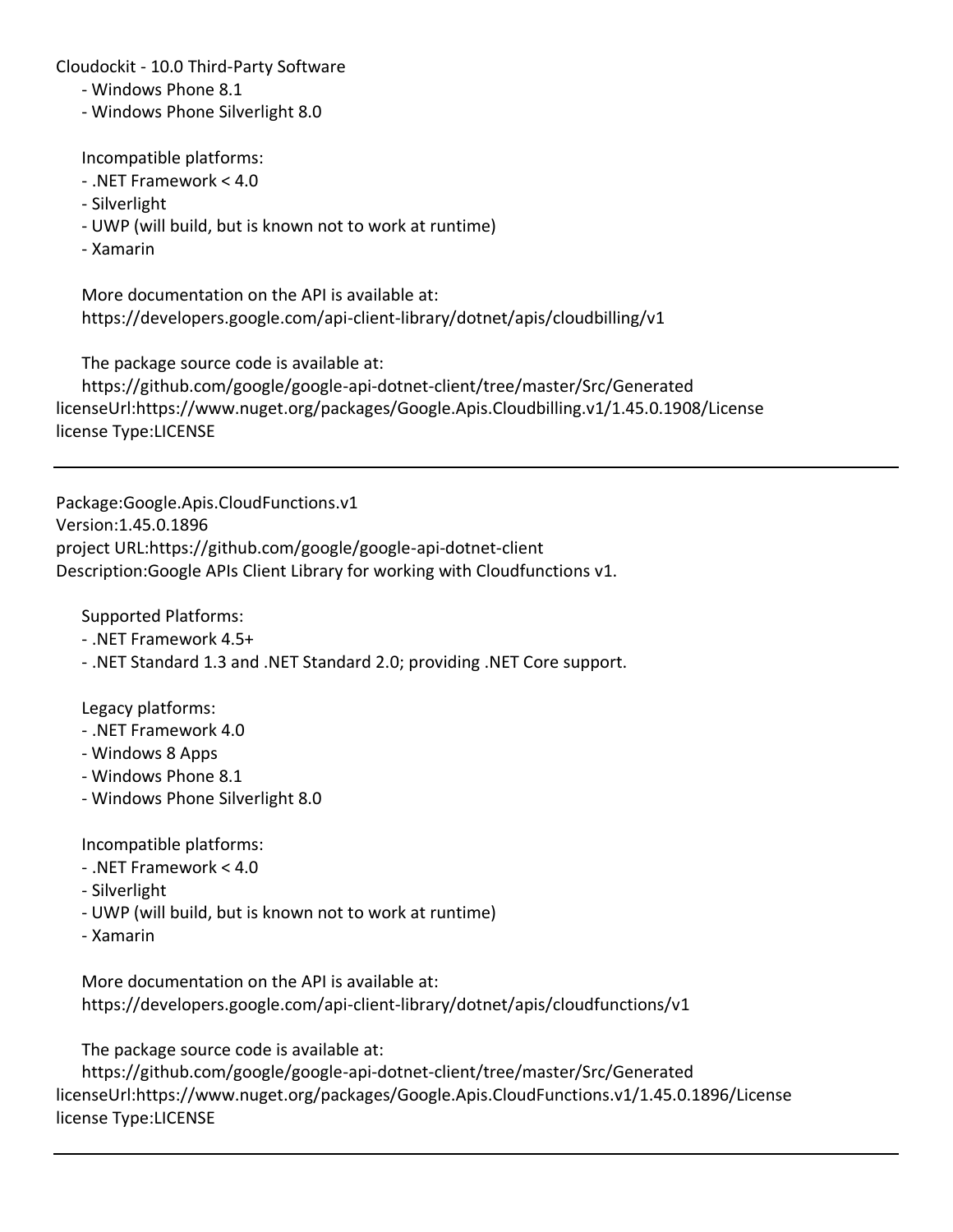Package:Google.Apis.CloudIot.v1 Version:1.45.0.1905 project URL:https://github.com/google/google-api-dotnet-client Description:Google APIs Client Library for working with Cloudiot v1.

Supported Platforms:

- .NET Framework 4.5+
- .NET Standard 1.3 and .NET Standard 2.0; providing .NET Core support.

Legacy platforms:

- .NET Framework 4.0
- Windows 8 Apps
- Windows Phone 8.1
- Windows Phone Silverlight 8.0

Incompatible platforms:

- .NET Framework < 4.0
- Silverlight
- UWP (will build, but is known not to work at runtime)
- Xamarin

 More documentation on the API is available at: https://developers.google.com/api-client-library/dotnet/apis/cloudiot/v1

The package source code is available at:

 https://github.com/google/google-api-dotnet-client/tree/master/Src/Generated licenseUrl:https://www.nuget.org/packages/Google.Apis.CloudIot.v1/1.45.0.1905/License license Type:LICENSE

Package:Google.Apis.CloudResourceManager.v1 Version:1.45.0.1915 project URL:https://github.com/google/google-api-dotnet-client Description:Google APIs Client Library for working with Cloudresourcemanager v1.

Supported Platforms:

- .NET Framework 4.5+
- .NET Standard 1.3 and .NET Standard 2.0; providing .NET Core support.

Legacy platforms:

- .NET Framework 4.0
- Windows 8 Apps
- Windows Phone 8.1
- Windows Phone Silverlight 8.0

Incompatible platforms:

- .NET Framework < 4.0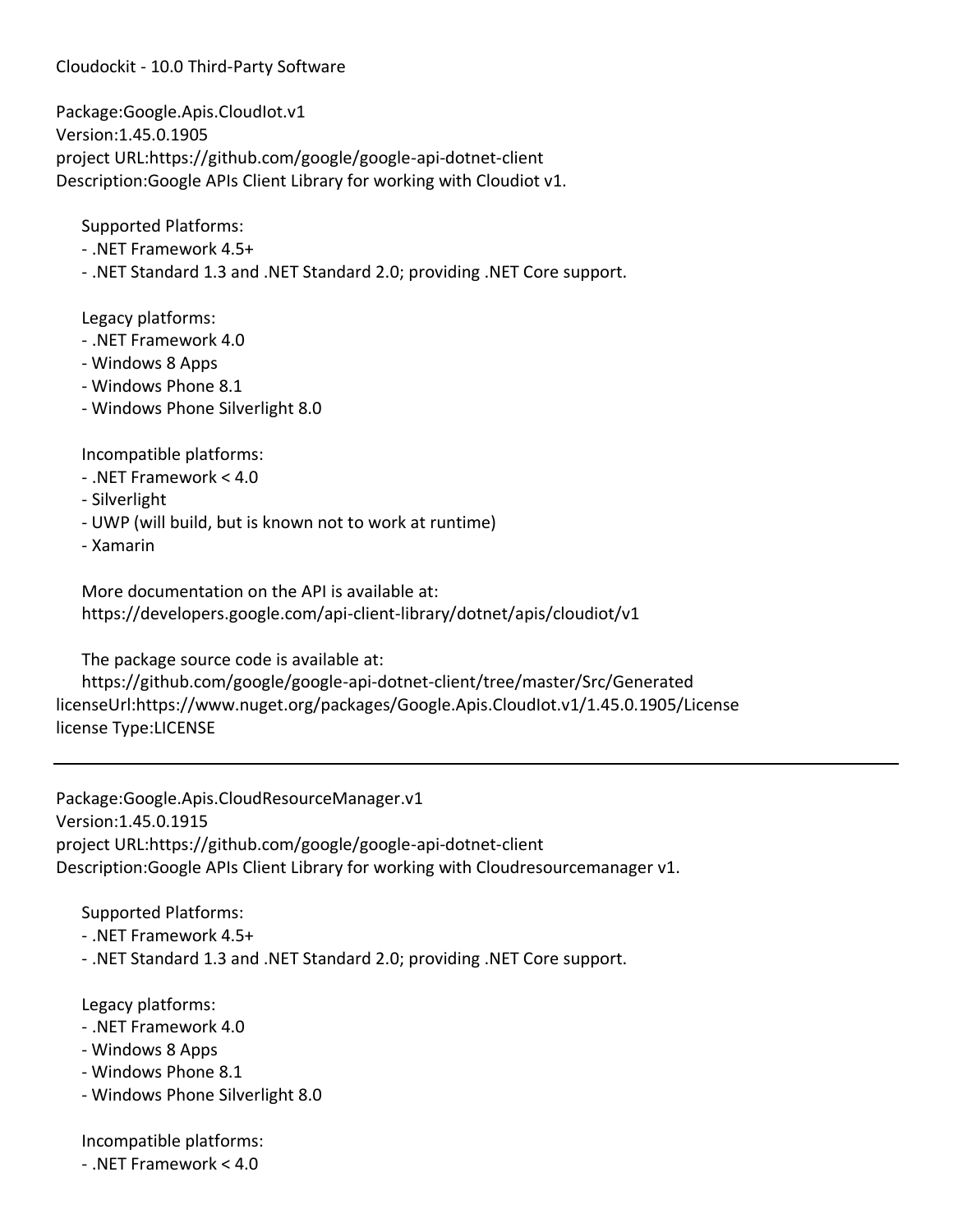- Silverlight

- UWP (will build, but is known not to work at runtime)

- Xamarin

 More documentation on the API is available at: https://developers.google.com/api-client-library/dotnet/apis/cloudresourcemanager/v1

The package source code is available at:

 https://github.com/google/google-api-dotnet-client/tree/master/Src/Generated licenseUrl:https://www.nuget.org/packages/Google.Apis.CloudResourceManager.v1/1.45.0.1915/License license Type:LICENSE

Package:Google.Apis.Compute.v1 Version:1.45.0.1887 project URL:https://github.com/google/google-api-dotnet-client Description:Google APIs Client Library for working with Compute v1.

Supported Platforms:

- .NET Framework 4.5+
- .NET Standard 1.3 and .NET Standard 2.0; providing .NET Core support.

Legacy platforms:

- .NET Framework 4.0
- Windows 8 Apps
- Windows Phone 8.1
- Windows Phone Silverlight 8.0

Incompatible platforms:

- .NET Framework < 4.0
- Silverlight
- UWP (will build, but is known not to work at runtime)
- Xamarin

 More documentation on the API is available at: https://developers.google.com/api-client-library/dotnet/apis/compute/v1

The package source code is available at:

 https://github.com/google/google-api-dotnet-client/tree/master/Src/Generated licenseUrl:https://www.nuget.org/packages/Google.Apis.Compute.v1/1.45.0.1887/License license Type:LICENSE

Package:Google.Apis.Container.v1 Version:1.45.0.1903 project URL:https://github.com/google/google-api-dotnet-client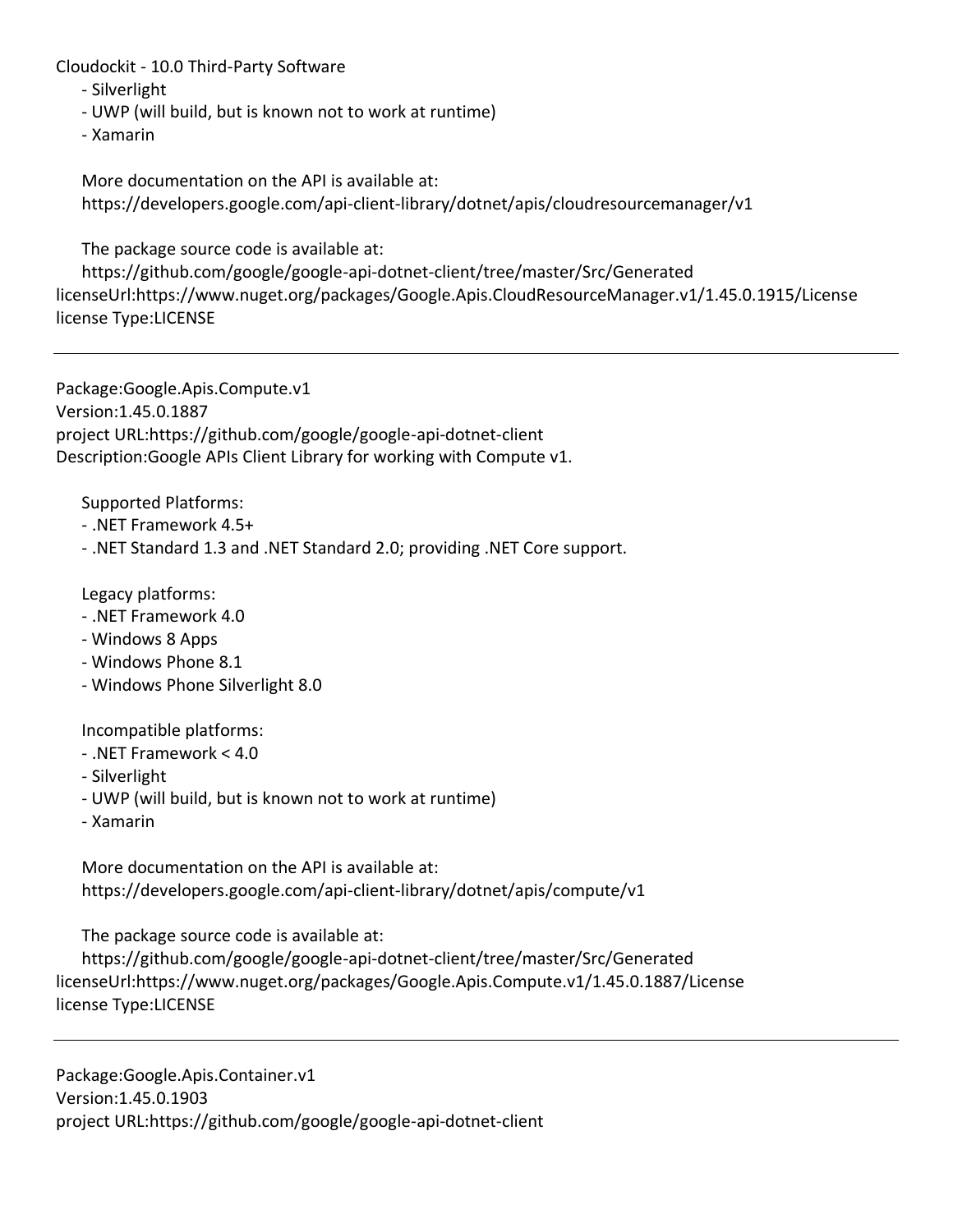Description:This is not the recommended package for working with Container, please use the Google.Cloud.Container.V1 package.

 This Google APIs Client Library for working with Container v1 uses older code generation, and is harder to use.

Supported Platforms:

- .NET Framework 4.5+

- .NET Standard 1.3 and .NET Standard 2.0; providing .NET Core support.

Legacy platforms:

- .NET Framework 4.0
- Windows 8 Apps
- Windows Phone 8.1
- Windows Phone Silverlight 8.0

Incompatible platforms:

- .NET Framework < 4.0
- Silverlight
- UWP (will build, but is known not to work at runtime)
- Xamarin

 More documentation on the API is available at: https://developers.google.com/api-client-library/dotnet/apis/container/v1

The package source code is available at:

 https://github.com/google/google-api-dotnet-client/tree/master/Src/Generated licenseUrl:https://www.nuget.org/packages/Google.Apis.Container.v1/1.45.0.1903/License license Type:LICENSE

Package:Google.Apis.Container.v1beta1 Version:1.45.0.1909 project URL:https://github.com/google/google-api-dotnet-client Description:Google APIs Client Library for working with Container v1beta1.

Supported Platforms:

- .NET Framework 4.5+
- .NET Standard 1.3 and .NET Standard 2.0; providing .NET Core support.

Legacy platforms:

- .NET Framework 4.0
- Windows 8 Apps
- Windows Phone 8.1
- Windows Phone Silverlight 8.0

Incompatible platforms:

- .NET Framework < 4.0
- Silverlight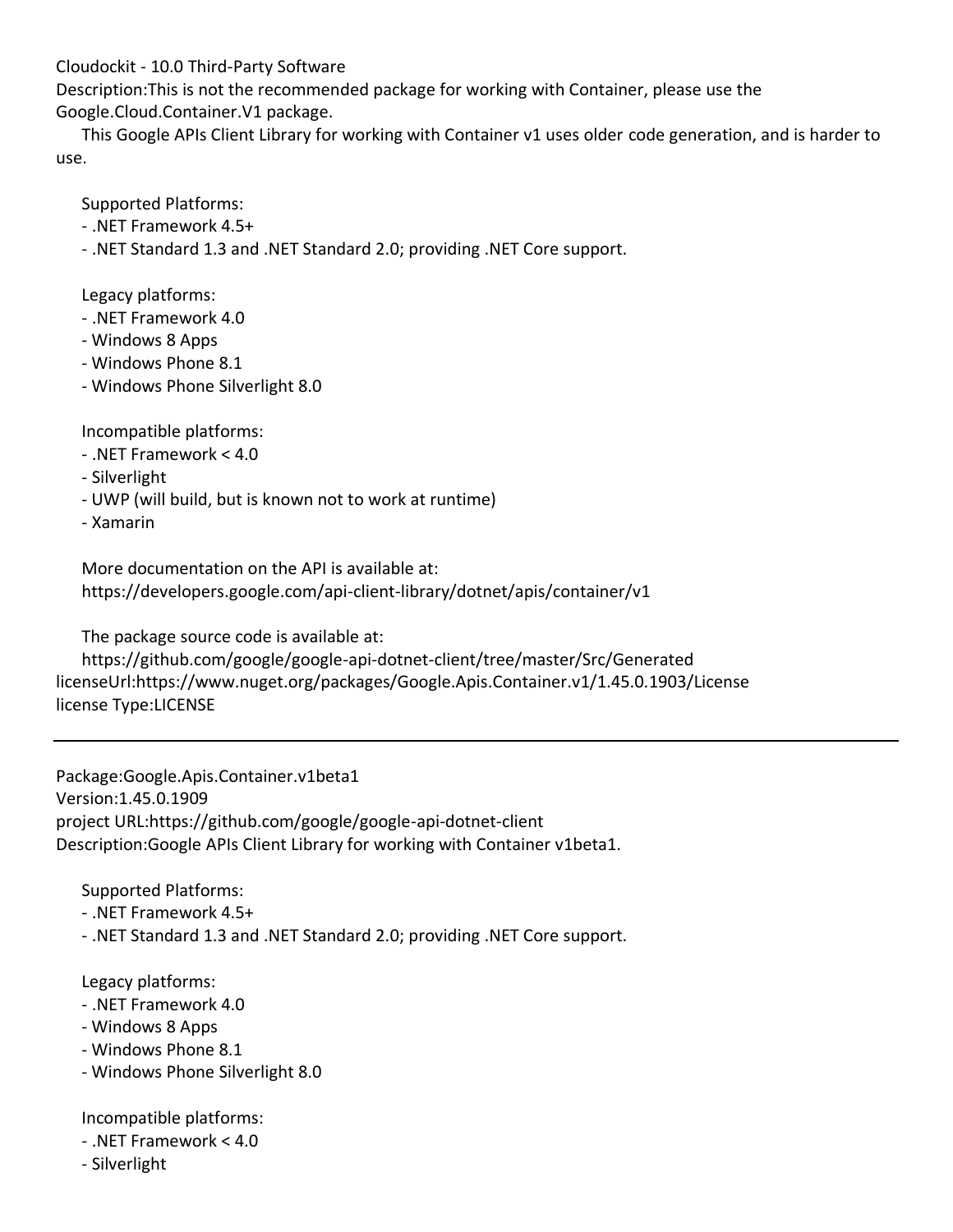- UWP (will build, but is known not to work at runtime)

- Xamarin

 More documentation on the API is available at: https://developers.google.com/api-client-library/dotnet/apis/container/v1beta1

The package source code is available at:

 https://github.com/google/google-api-dotnet-client/tree/master/Src/Generated licenseUrl:https://www.nuget.org/packages/Google.Apis.Container.v1beta1/1.45.0.1909/License license Type:LICENSE

Package:Google.Apis.ContainerAnalysis.v1alpha1 Version:1.45.0.1912 project URL:https://github.com/google/google-api-dotnet-client Description:Google APIs Client Library for working with Containeranalysis v1alpha1.

Supported Platforms:

- .NET Framework 4.5+
- .NET Standard 1.3 and .NET Standard 2.0; providing .NET Core support.

Legacy platforms:

- .NET Framework 4.0
- Windows 8 Apps
- Windows Phone 8.1
- Windows Phone Silverlight 8.0

Incompatible platforms:

- .NET Framework < 4.0
- Silverlight
- UWP (will build, but is known not to work at runtime)
- Xamarin

 More documentation on the API is available at: https://developers.google.com/api-client-library/dotnet/apis/containeranalysis/v1alpha1

The package source code is available at:

 https://github.com/google/google-api-dotnet-client/tree/master/Src/Generated licenseUrl:https://www.nuget.org/packages/Google.Apis.ContainerAnalysis.v1alpha1/1.45.0.1912/License license Type:LICENSE

Package:Google.Apis.Core Version:1.45.0 project URL:https://github.com/googleapis/google-api-dotnet-client Description:The Google APIs Core Library contains the Google APIs HTTP layer, JSON support, Data-store, logging and so on.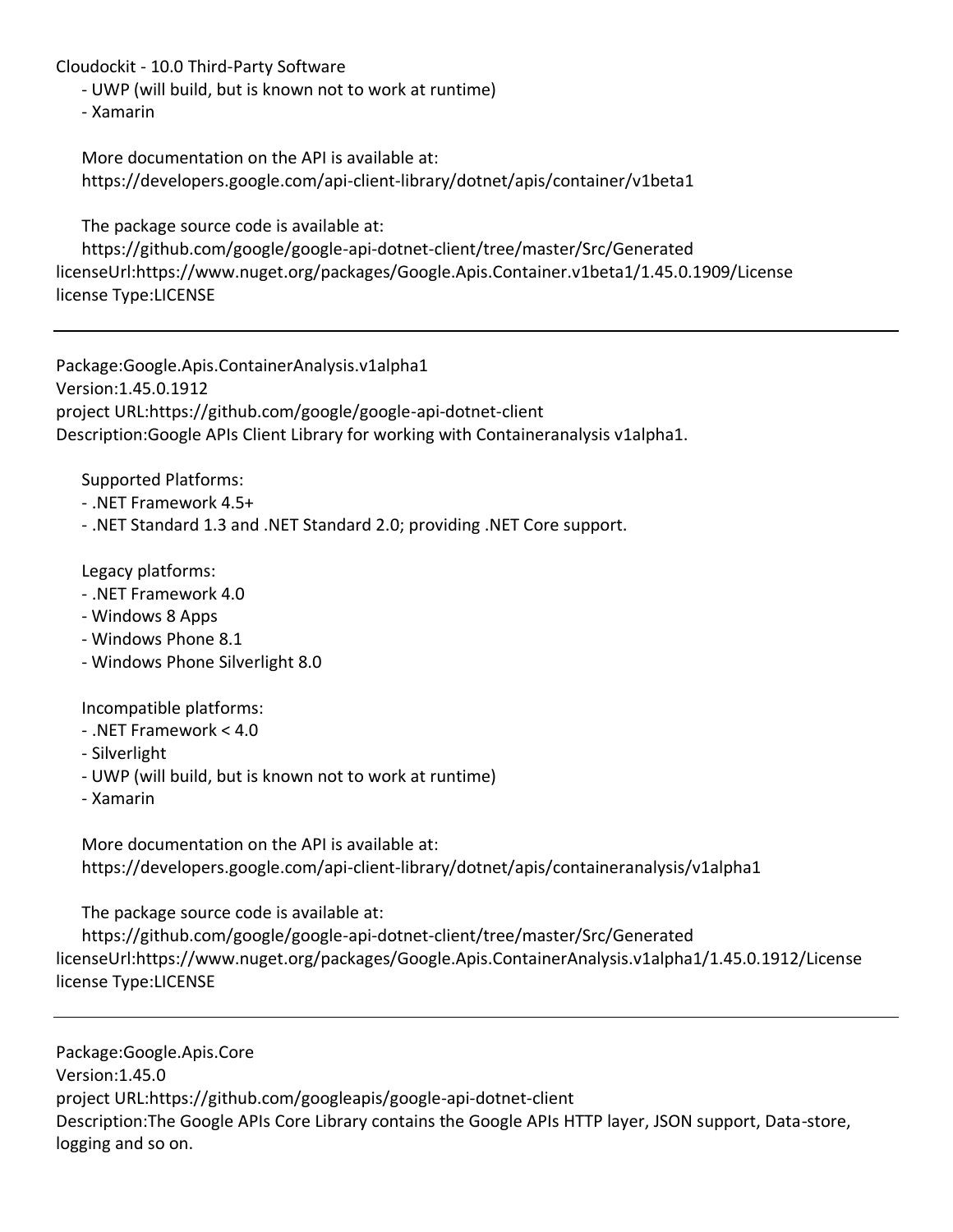Supported Platforms: - .NET Framework 4.5+ - NetStandard1.3, providing .NET Core support licenseUrl:https://www.nuget.org/packages/Google.Apis.Core/1.45.0/License license Type:LICENSE

Package:Google.Apis.Dataflow.v1b3 Version:1.45.0.1898 project URL:https://github.com/google/google-api-dotnet-client Description:Google APIs Client Library for working with Dataflow v1b3.

Supported Platforms:

- .NET Framework 4.5+
- .NET Standard 1.3 and .NET Standard 2.0; providing .NET Core support.

Legacy platforms:

- .NET Framework 4.0
- Windows 8 Apps
- Windows Phone 8.1
- Windows Phone Silverlight 8.0

Incompatible platforms:

- .NET Framework < 4.0
- Silverlight
- UWP (will build, but is known not to work at runtime)
- Xamarin

 More documentation on the API is available at: https://developers.google.com/api-client-library/dotnet/apis/dataflow/v1b3

The package source code is available at:

 https://github.com/google/google-api-dotnet-client/tree/master/Src/Generated licenseUrl:https://www.nuget.org/packages/Google.Apis.Dataflow.v1b3/1.45.0.1898/License license Type:LICENSE

Package:Google.Apis.Iam.v1 Version:1.45.0.1904 project URL:https://github.com/google/google-api-dotnet-client Description:This is not the recommended package for working with Iam, please use the Google.Cloud.Iam.V1 package.

This Google APIs Client Library for working with Iam v1 uses older code generation, and is harder to use.

 Supported Platforms: - .NET Framework 4.5+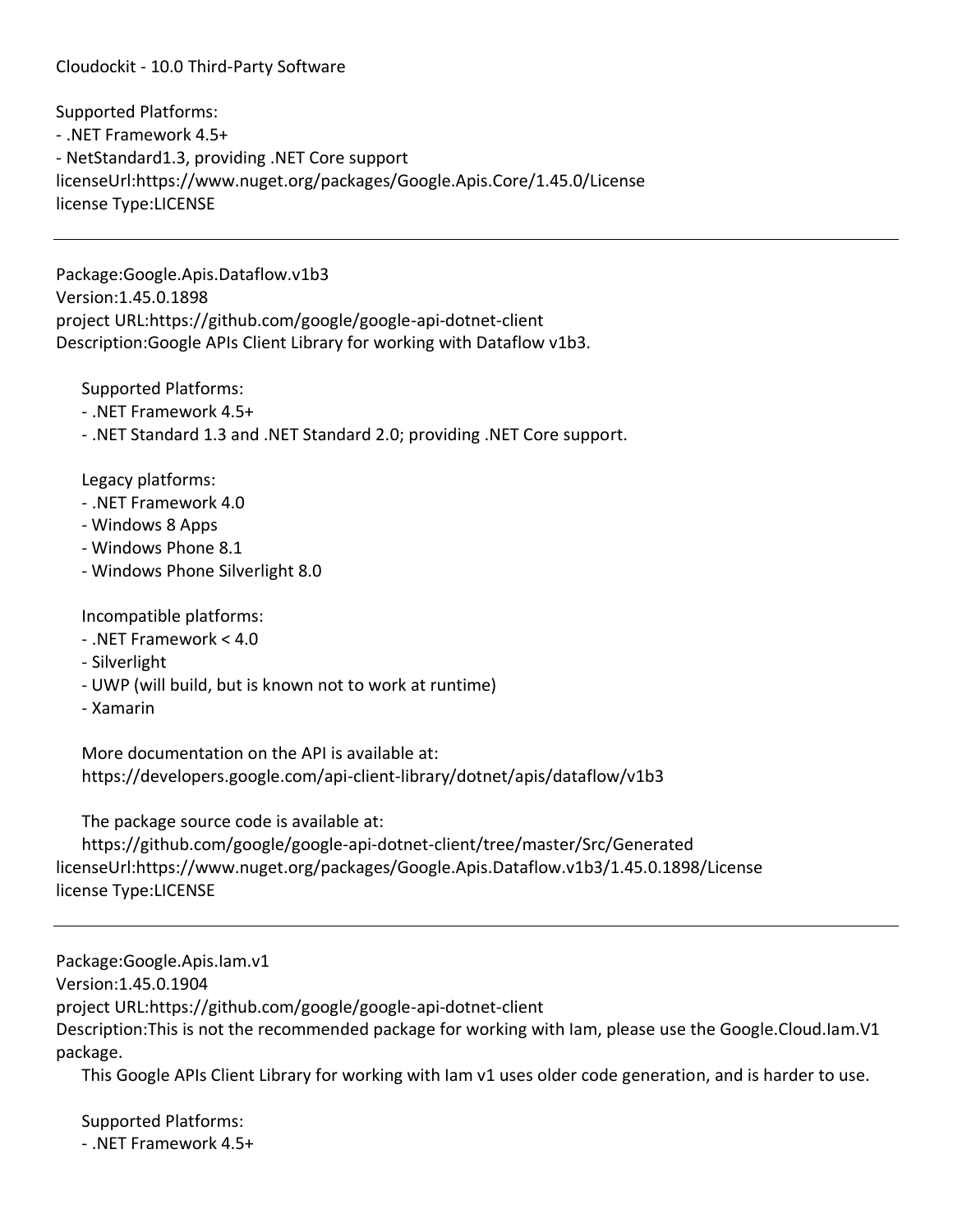- .NET Standard 1.3 and .NET Standard 2.0; providing .NET Core support.

Legacy platforms:

- .NET Framework 4.0
- Windows 8 Apps
- Windows Phone 8.1
- Windows Phone Silverlight 8.0

Incompatible platforms:

- .NET Framework < 4.0
- Silverlight
- UWP (will build, but is known not to work at runtime)
- Xamarin

 More documentation on the API is available at: https://developers.google.com/api-client-library/dotnet/apis/iam/v1

The package source code is available at:

 https://github.com/google/google-api-dotnet-client/tree/master/Src/Generated licenseUrl:https://www.nuget.org/packages/Google.Apis.Iam.v1/1.45.0.1904/License license Type:LICENSE

Package:Google.Apis.Pubsub.v1

Version:1.45.0.1902

project URL:https://github.com/google/google-api-dotnet-client

Description:This is not the recommended package for working with Pubsub, please use the Google.Cloud.PubSub.V1 package.

 This Google APIs Client Library for working with Pubsub v1 uses older code generation, and is harder to use.

Supported Platforms:

- .NET Framework 4.5+
- .NET Standard 1.3 and .NET Standard 2.0; providing .NET Core support.

Legacy platforms:

- .NET Framework 4.0
- Windows 8 Apps
- Windows Phone 8.1
- Windows Phone Silverlight 8.0

Incompatible platforms:

- .NET Framework < 4.0
- Silverlight
- UWP (will build, but is known not to work at runtime)
- Xamarin

More documentation on the API is available at: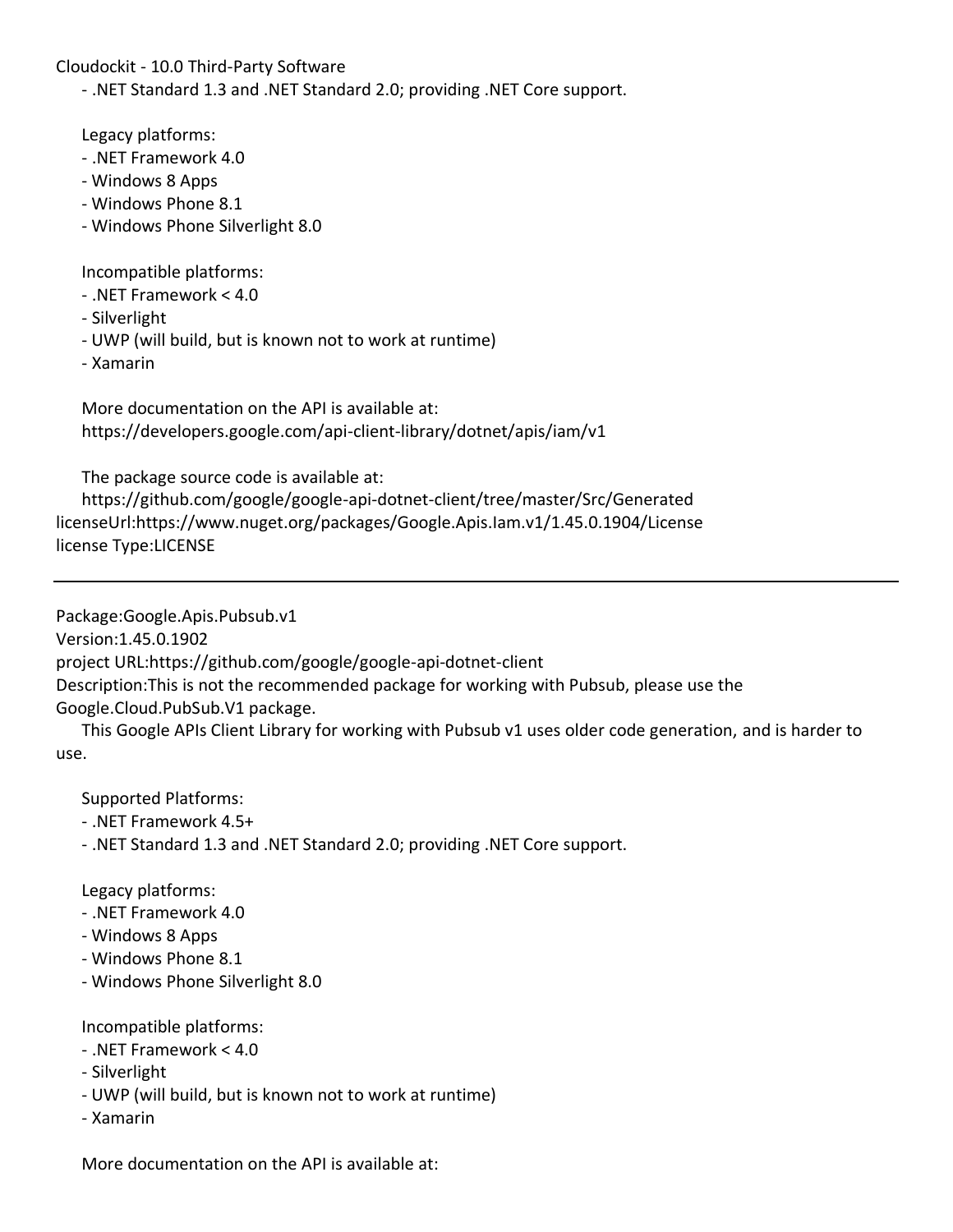https://developers.google.com/api-client-library/dotnet/apis/pubsub/v1

The package source code is available at:

 https://github.com/google/google-api-dotnet-client/tree/master/Src/Generated licenseUrl:https://www.nuget.org/packages/Google.Apis.Pubsub.v1/1.45.0.1902/License license Type:LICENSE

Package:Google.Apis.SecurityCommandCenter.v1 Version:1.45.0.1914 project URL:https://github.com/google/google-api-dotnet-client Description:This is not the recommended package for working with Securitycenter, please use the Google.Cloud.SecurityCenter.V1 package.

 This Google APIs Client Library for working with Securitycenter v1 uses older code generation, and is harder to use.

Supported Platforms:

- .NET Framework 4.5+

- .NET Standard 1.3 and .NET Standard 2.0; providing .NET Core support.

Legacy platforms:

- .NET Framework 4.0
- Windows 8 Apps
- Windows Phone 8.1
- Windows Phone Silverlight 8.0

Incompatible platforms:

- .NET Framework < 4.0
- Silverlight
- UWP (will build, but is known not to work at runtime)
- Xamarin

 More documentation on the API is available at: https://developers.google.com/api-client-library/dotnet/apis/securitycenter/v1

The package source code is available at:

 https://github.com/google/google-api-dotnet-client/tree/master/Src/Generated licenseUrl:https://www.nuget.org/packages/Google.Apis.SecurityCommandCenter.v1/1.45.0.1914/License license Type:LICENSE

Package:Google.Apis.SQLAdmin.v1beta4 Version:1.45.0.1916 project URL:https://github.com/google/google-api-dotnet-client Description:Google APIs Client Library for working with Sql v1beta4.

Supported Platforms: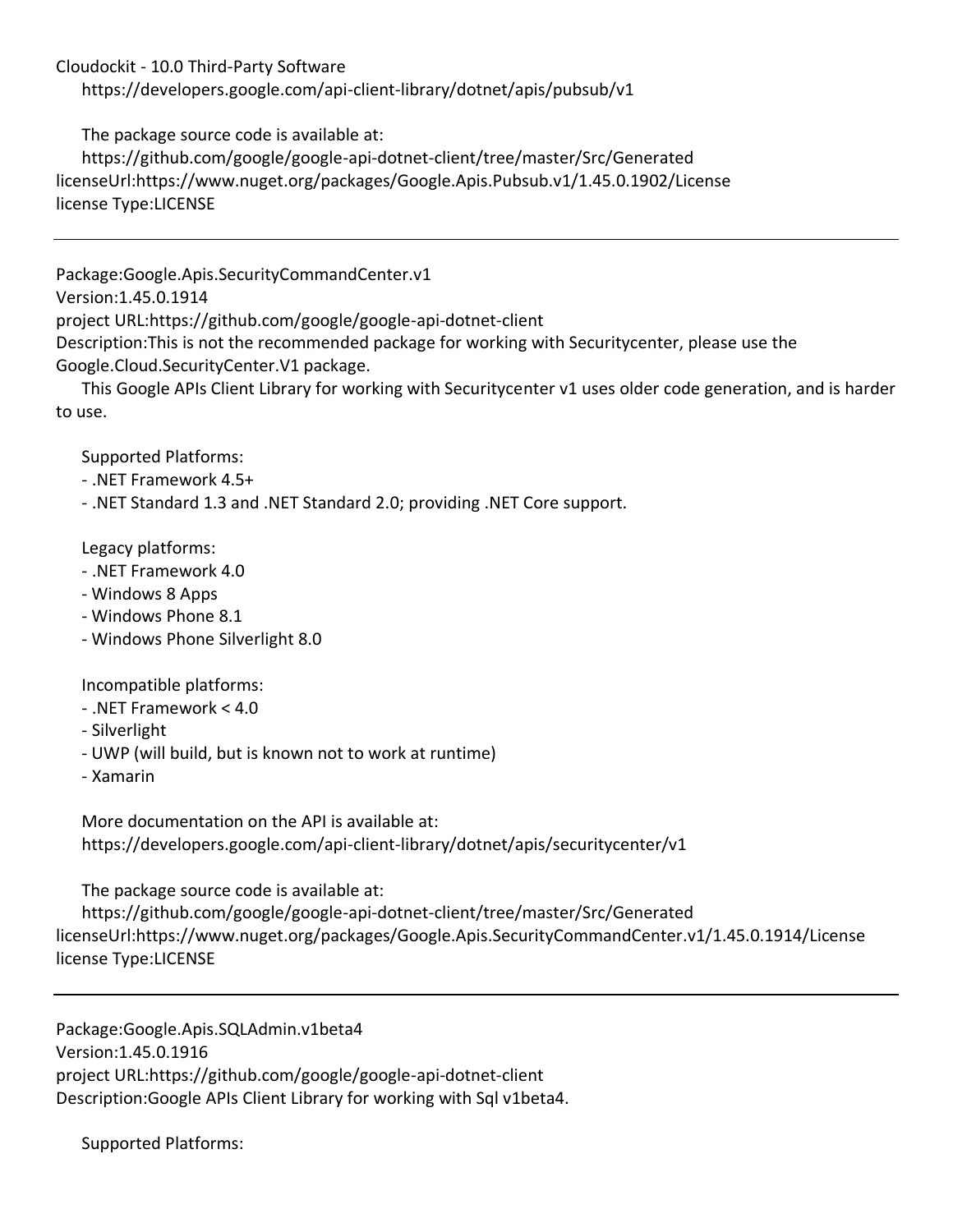- .NET Framework 4.5+
- .NET Standard 1.3 and .NET Standard 2.0; providing .NET Core support.

Legacy platforms:

- .NET Framework 4.0
- Windows 8 Apps
- Windows Phone 8.1
- Windows Phone Silverlight 8.0

Incompatible platforms:

- .NET Framework < 4.0
- Silverlight
- UWP (will build, but is known not to work at runtime)
- Xamarin

 More documentation on the API is available at: https://developers.google.com/api-client-library/dotnet/apis/sql/v1beta4

The package source code is available at:

 https://github.com/google/google-api-dotnet-client/tree/master/Src/Generated licenseUrl:https://www.nuget.org/packages/Google.Apis.SQLAdmin.v1beta4/1.45.0.1916/License license Type:LICENSE

Package:Google.Apis.Storage.v1

Version:1.45.0.1882

project URL:https://github.com/google/google-api-dotnet-client

Description:This is not the recommended package for working with Storage, please use the Google.Cloud.Storage.V1 package.

 This Google APIs Client Library for working with Storage v1 uses older code generation, and is harder to use.

Supported Platforms:

- .NET Framework 4.5+
- .NET Standard 1.3 and .NET Standard 2.0; providing .NET Core support.

Legacy platforms:

- .NET Framework 4.0
- Windows 8 Apps
- Windows Phone 8.1
- Windows Phone Silverlight 8.0

Incompatible platforms:

- .NET Framework < 4.0
- Silverlight
- UWP (will build, but is known not to work at runtime)
- Xamarin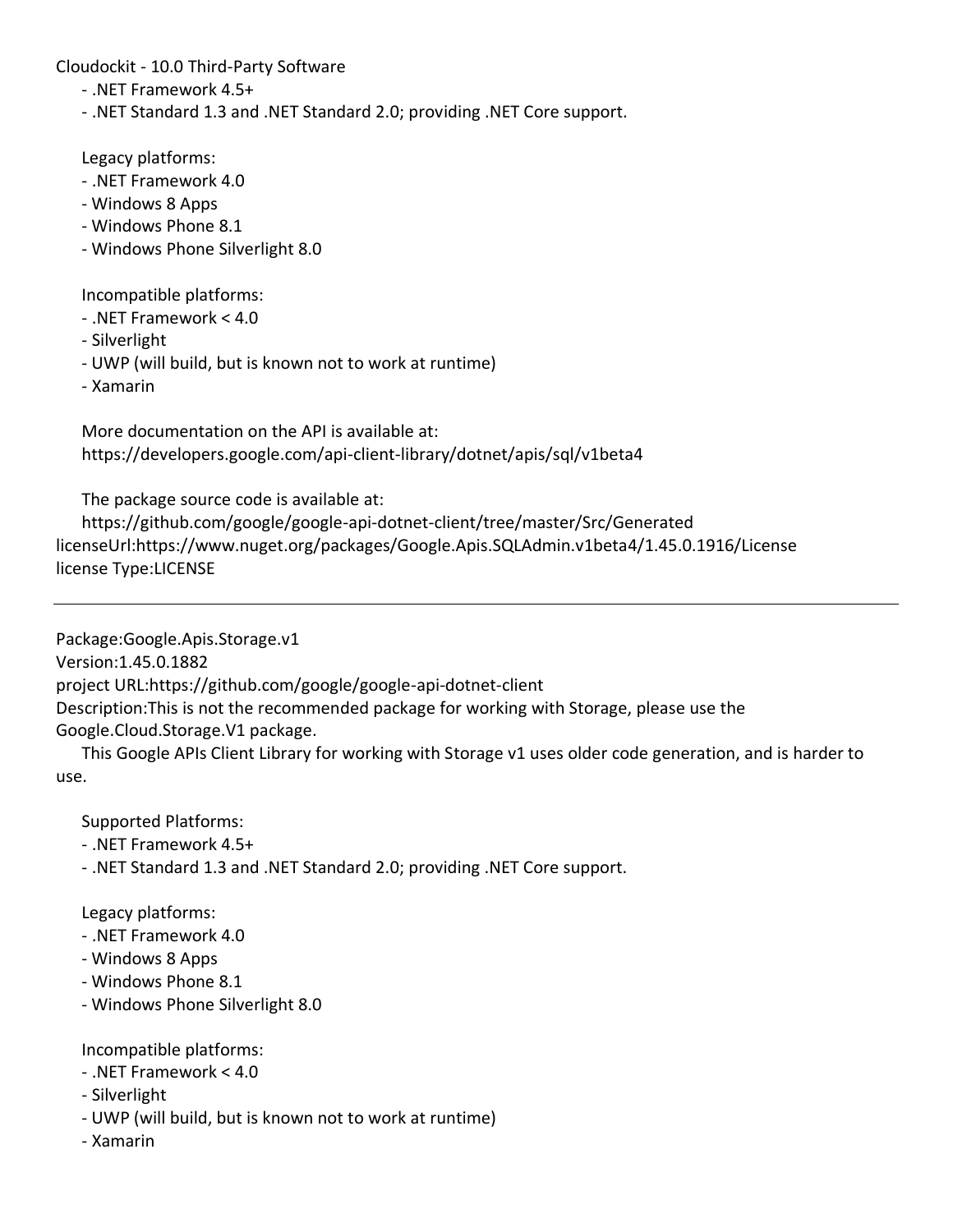More documentation on the API is available at: https://developers.google.com/api-client-library/dotnet/apis/storage/v1

The package source code is available at:

 https://github.com/google/google-api-dotnet-client/tree/master/Src/Generated licenseUrl:https://www.nuget.org/packages/Google.Apis.Storage.v1/1.45.0.1882/License license Type:LICENSE

Package:Google.Cloud.BigQuery.V2 Version:1.4.1 project URL:https://github.com/googleapis/google-cloud-dotnet Description:Recommended Google client library to access the BigQuery API. It wraps the Google.Apis.Bigquery.v2 client library, making common operations simpler in client code. BigQuery is a data platform for customers to create, manage, share and query data. licenseUrl:https://www.nuget.org/packages/Google.Cloud.BigQuery.V2/1.4.1/License license Type:LICENSE

Package:Google.Cloud.Bigtable.Admin.V2 Version:2.0.0-beta02 project URL:https://github.com/googleapis/google-cloud-dotnet Description:Recommended Google client library to access the Google Cloud Bigtable Instance and Table Admin APIs. licenseUrl:https://www.nuget.org/packages/Google.Cloud.Bigtable.Admin.V2/2.0.0-beta02/License license Type:LICENSE

Package:Google.Cloud.Bigtable.Common.V2 Version:2.0.0-beta02 project URL:https://github.com/googleapis/google-cloud-dotnet Description:Common code used by Bigtable V2 APIs licenseUrl:https://www.nuget.org/packages/Google.Cloud.Bigtable.Common.V2/2.0.0-beta02/License license Type:LICENSE

Package:Google.Cloud.Datastore.V1 Version:3.0.0 project URL:https://github.com/googleapis/google-cloud-dotnet Description:Recommended Google client library to access the Google Cloud Datastore API, which accesses the schemaless NoSQL database to provide fully managed, robust, scalable storage for your application. licenseUrl:https://www.nuget.org/packages/Google.Cloud.Datastore.V1/3.0.0/License license Type:LICENSE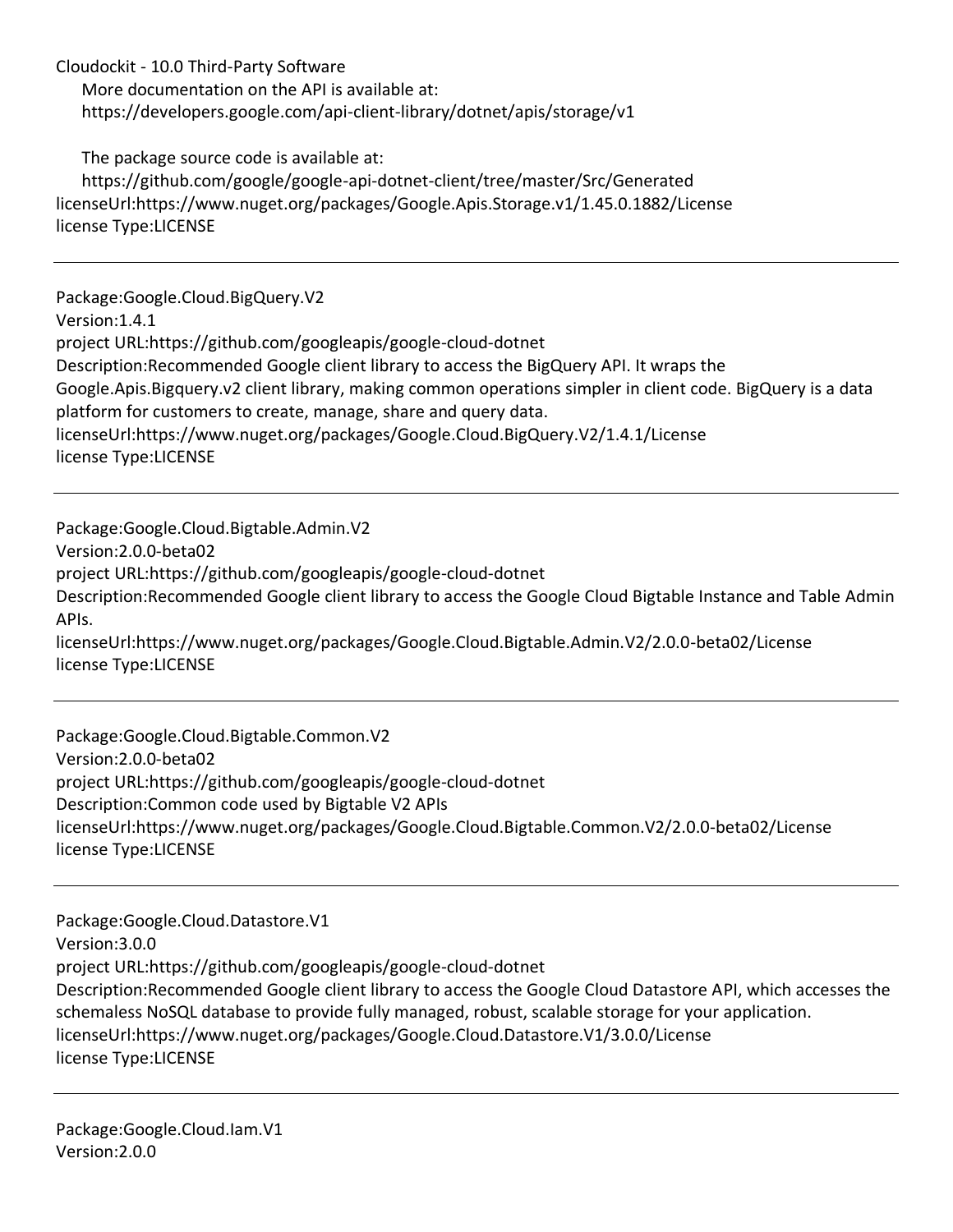Cloudockit - 10.0 Third-Party Software project URL:https://github.com/googleapis/google-cloud-dotnet Description:gRPC services for the Google Identity and Access Management API. This library is typically used as a dependency for other API client libraries. licenseUrl:https://www.nuget.org/packages/Google.Cloud.Iam.V1/2.0.0/License license Type:LICENSE

Package:Google.Cloud.PubSub.V1 Version:2.0.0-beta02 project URL:https://github.com/googleapis/google-cloud-dotnet Description:Recommended Google client library to access the Google Cloud Pub/Sub API, which provides reliable, many-to-many, asynchronous messaging between applications. licenseUrl:https://www.nuget.org/packages/Google.Cloud.PubSub.V1/2.0.0-beta02/License license Type:LICENSE

Package:Google.Cloud.Redis.V1Beta1 Version:2.0.0-beta02 project URL:https://github.com/googleapis/google-cloud-dotnet Description:Recommended Google client library to administer Cloud Memorystore for Redis (V1 Beta 1 API). licenseUrl:https://www.nuget.org/packages/Google.Cloud.Redis.V1Beta1/2.0.0-beta02/License license Type:LICENSE

Package:Google.Cloud.Spanner.Admin.Database.V1 Version:3.0.0-beta02 project URL:https://github.com/googleapis/google-cloud-dotnet Description:Recommended Google client library to access the Google Cloud Spanner Database Admin API. licenseUrl:https://www.nuget.org/packages/Google.Cloud.Spanner.Admin.Database.V1/3.0.0-beta02/License license Type:LICENSE

Package:Google.Cloud.Spanner.Admin.Instance.V1 Version:3.0.0-beta02 project URL:https://github.com/googleapis/google-cloud-dotnet Description:Recommended Google client library to access the Google Cloud Spanner Instance Admin API. licenseUrl:https://www.nuget.org/packages/Google.Cloud.Spanner.Admin.Instance.V1/3.0.0-beta02/License license Type:LICENSE

Package:Google.Cloud.Spanner.Common.V1 Version:3.0.0-beta02 project URL:https://github.com/googleapis/google-cloud-dotnet Description:Common resource names used by all Spanner V1 APIs licenseUrl:https://www.nuget.org/packages/Google.Cloud.Spanner.Common.V1/3.0.0-beta02/License license Type:LICENSE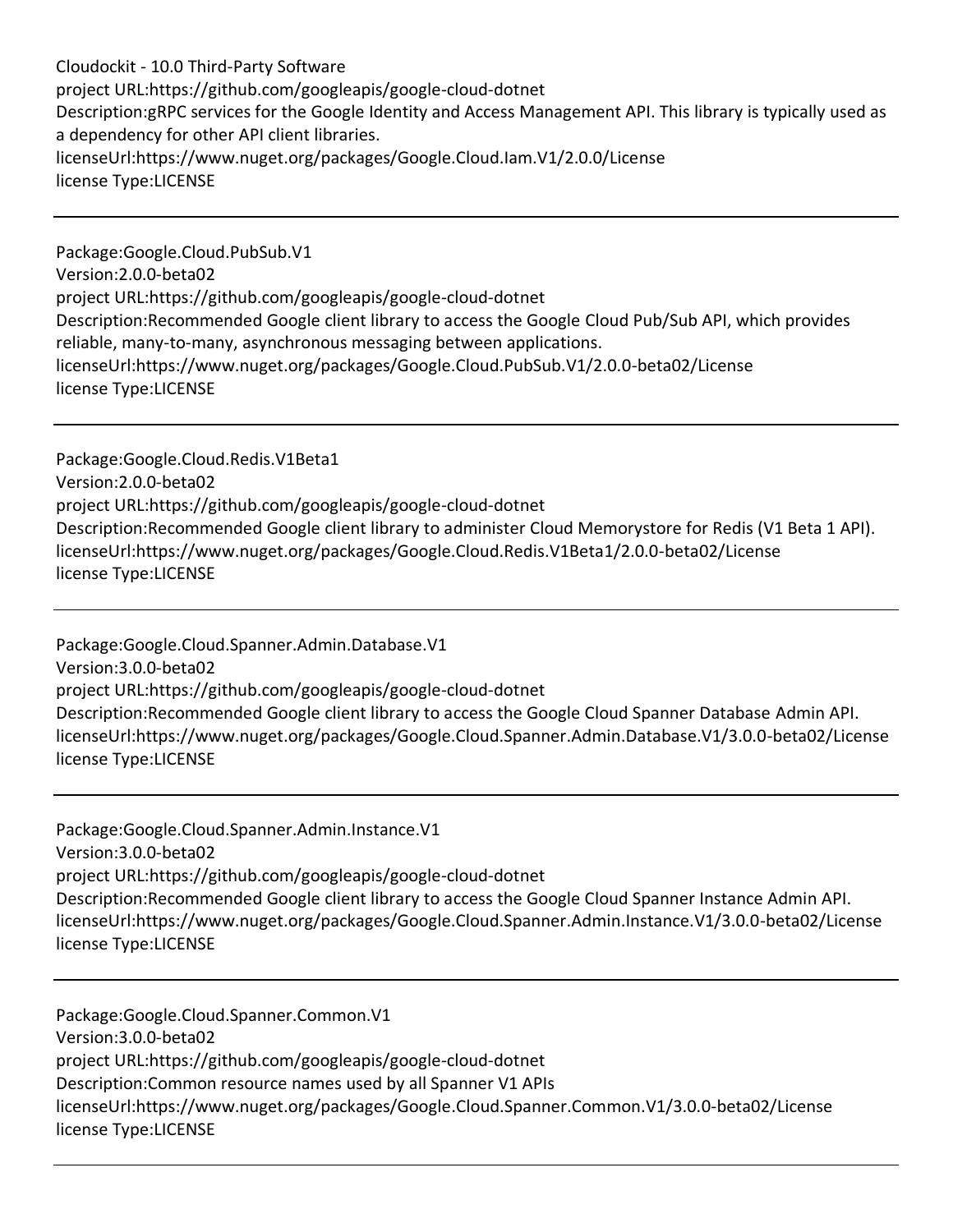Package:Google.Cloud.Storage.V1 Version:3.0.0-beta03 project URL:https://github.com/googleapis/google-cloud-dotnet Description:Recommended Google client library to access the Google Cloud Storage API. It wraps the Google.Apis.Storage.v1 client library, making common operations simpler in client code. Google Cloud Storage stores and retrieves potentially large, immutable data objects. licenseUrl:https://www.nuget.org/packages/Google.Cloud.Storage.V1/3.0.0-beta03/License license Type:LICENSE

Package:Google.LongRunning Version:2.0.0 project URL:https://github.com/googleapis/google-cloud-dotnet Description:gRPC services for the Google Long Running Operations API. This library is typically used as a dependency for other API client libraries. licenseUrl:https://www.nuget.org/packages/Google.LongRunning/2.0.0/License license Type:LICENSE

Package:Google.Protobuf Version:3.19.4 project URL:https://github.com/protocolbuffers/protobuf Description:C# runtime library for Protocol Buffers - Google's data interchange format. licenseUrl:https://github.com/protocolbuffers/protobuf/blob/master/LICENSE license Type:

Package:Grpc.Auth Version:2.27.0 project URL:https://github.com/grpc/grpc Description:gRPC C# Authentication Library licenseUrl:https://licenses.nuget.org/Apache-2.0 license Type:Apache-2.0

Package:Grpc.Core Version:2.27.0 project URL:https://github.com/grpc/grpc Description:C# implementation of gRPC based on native gRPC C-core library. licenseUrl:https://licenses.nuget.org/Apache-2.0 license Type:Apache-2.0

Package:Grpc.Core.Api Version:2.27.0 project URL:https://github.com/grpc/grpc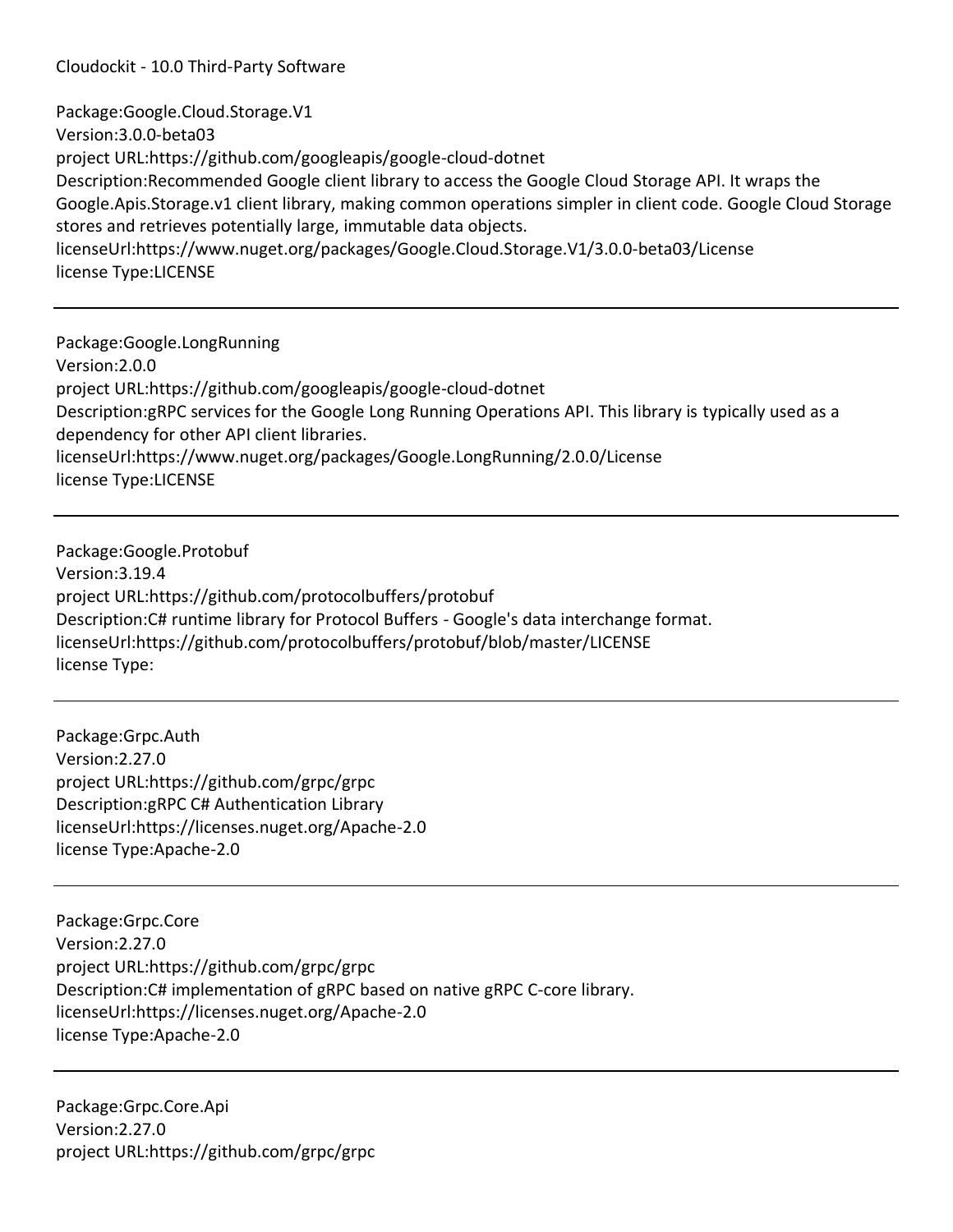Cloudockit - 10.0 Third-Party Software Description:gRPC C# Surface API licenseUrl:https://licenses.nuget.org/Apache-2.0 license Type:Apache-2.0

Package:Handlebars.Net Version:1.9.4 project URL:https://github.com/rexm/Handlebars.Net Description:Blistering-fast Handlebars.js templates in your .NET application. licenseUrl:https://opensource.org/licenses/mit license Type:MIT

Package:Hangfire.Core Version:1.7.18 project URL:https://www.hangfire.io/ Description:An easy and reliable way to perform fire-and-forget, delayed and recurring, long-running, shortrunning, CPU or I/O intensive tasks inside ASP.NET applications. No Windows Service / Task Scheduler required. Even ASP.NET is not required. Backed by Redis, SQL Server, SQL Azure or MSMQ. This is a .NET alternative to Sidekiq, Resque and Celery. https://www.hangfire.io/ licenseUrl:https://raw.github.com/HangfireIO/Hangfire/master/LICENSE.md license Type:

Package:HtmlAgilityPack Version:1.8.7 project URL:http://html-agility-pack.net/ Description:This is an agile HTML parser that builds a read/write DOM and supports plain XPATH or XSLT (you actually don't HAVE to understand XPATH nor XSLT to use it, don't worry...). It is a .NET code library that allows you to parse "out of the web" HTML files. The parser is very tolerant with "real world" malformed HTML. The object model is very similar to what proposes System.Xml, but for HTML documents (or streams). licenseUrl:https://github.com/zzzprojects/html-agility-pack/blob/master/LICENSE license Type:MIT

Package:Humanizer.Core Version:2.8.26 project URL:https://github.com/Humanizr/Humanizer Description:Humanizer core package that contains the library and the neutral language (English) resources licenseUrl:https://licenses.nuget.org/MIT license Type:MIT

Package:KubernetesClient Version:5.0.3 project URL:https://github.com/kubernetes-client/csharp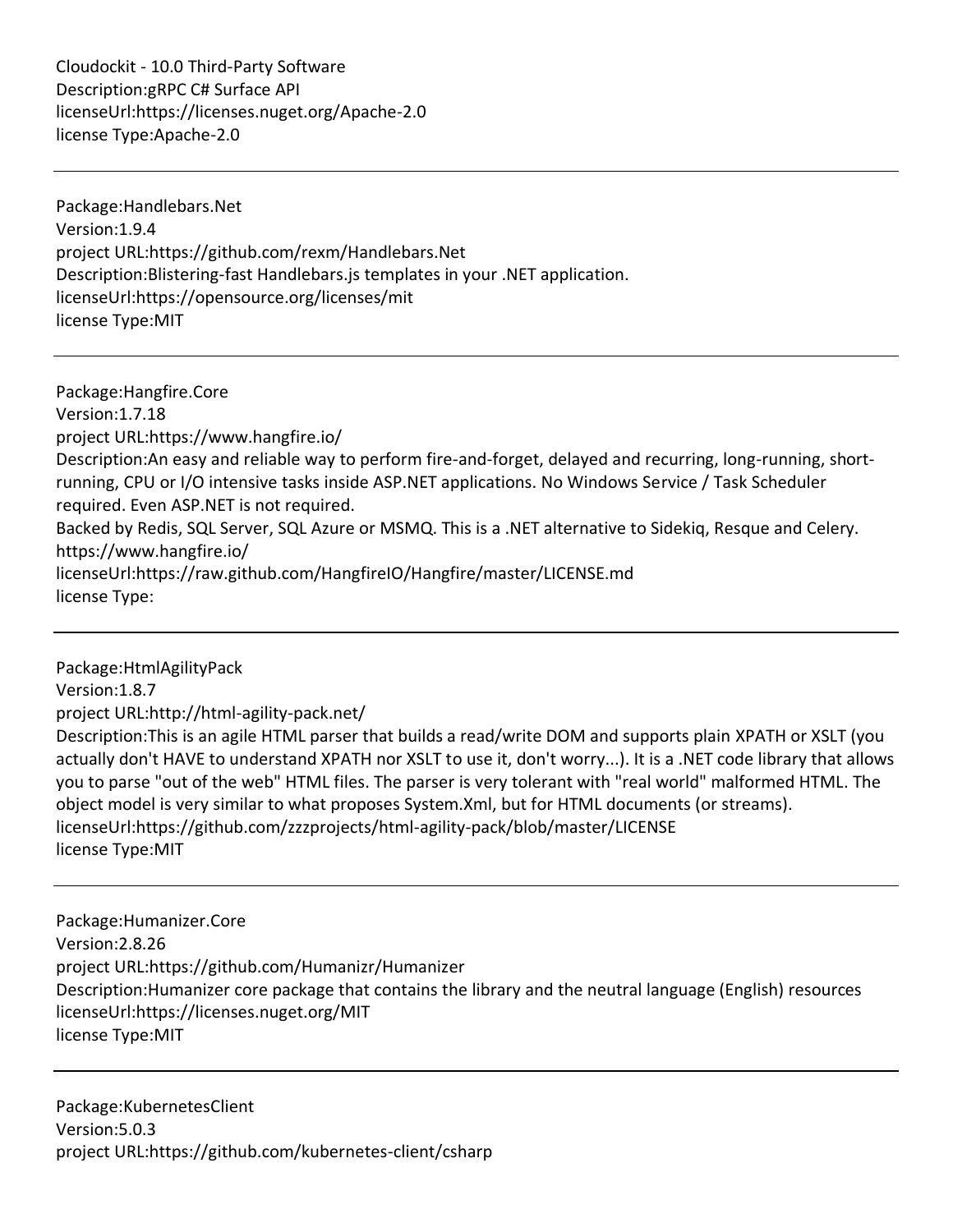Cloudockit - 10.0 Third-Party Software Description:Client library for the Kubernetes open source container orchestrator. licenseUrl:https://www.apache.org/licenses/LICENSE-2.0 license Type:Apache-2.0

Package:log4net Version:2.0.12 project URL:https://logging.apache.org/log4net/ Description:log4net is a tool to help the programmer output log statements to a variety of output targets. In case of problems with an application, it is helpful to enable logging so that the problem can be located. With log4net it is possible to enable logging at runtime without modifying the application binary. The log4net package is designed so that log statements can remain in shipped code without incurring a high performance cost. It follows that the speed of logging (or rather not logging) is crucial.

 At the same time, log output can be so voluminous that it quickly becomes overwhelming. One of the distinctive features of log4net is the notion of hierarchical loggers. Using these loggers it is possible to selectively control which log statements are output at arbitrary granularity.

 log4net is designed with two distinct goals in mind: speed and flexibility licenseUrl:https://licenses.nuget.org/Apache-2.0 license Type:Apache-2.0

Package:MaterialDesignColors Version:2.0.0-ci2347 project URL:https://github.com/MaterialDesignInXAML/MaterialDesignInXamlToolkit Description:ResourceDictionary instances containing standard Google Material Design swatches, for inclusion in a XAML application. licenseUrl:https://licenses.nuget.org/MIT license Type:MIT

Package:MaterialDesignThemes Version:4.0.0-ci2347 project URL:https://github.com/MaterialDesignInXAML/MaterialDesignInXamlToolkit Description:ResourceDictionary instances containing Material Design templates and styles for WPF controls in .NET. licenseUrl:https://licenses.nuget.org/MIT license Type:MIT

Package:Microcharts Version:0.9.5.9 project URL:https://github.com/dotnet-ad/Microcharts/ Description:Simple, cross-platform chart library. licenseUrl:https://licenses.nuget.org/MIT license Type:MIT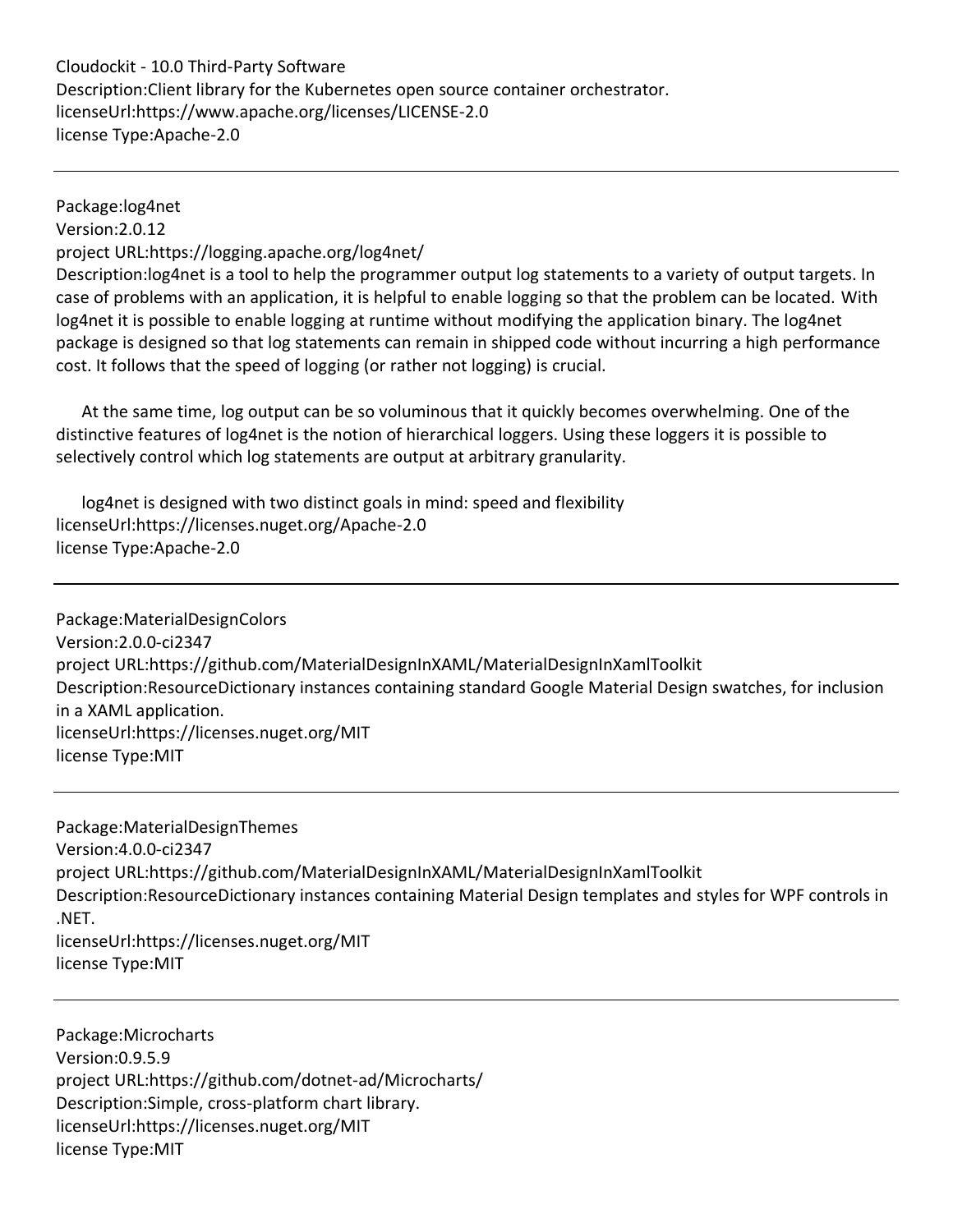Package:Microsoft.ApplicationInsights Version:2.18.0 project URL:https://go.microsoft.com/fwlink/?LinkId=392727 Description:Application Insights Base API. This package provides core functionality for transmission of all Application Insights Telemetry Types and is a dependent package for all other Application Insights packages. Please install the platform specific package for the best experience. Privacy statement: https://go.microsoft.com/fwlink/?LinkId=512156 licenseUrl:https://licenses.nuget.org/MIT license Type:MIT

Package:Microsoft.ApplicationInsights.AspNetCore Version:2.18.0 project URL:https://go.microsoft.com/fwlink/?LinkId=392727 Description:Application Insights for ASP.NET Core web applications. See https://azure.microsoft.com/documentation/articles/app-insights-asp-net-five/ for more information. Privacy statement: https://go.microsoft.com/fwlink/?LinkId=512156 licenseUrl:https://licenses.nuget.org/MIT license Type:MIT

Package:Microsoft.ApplicationInsights.DependencyCollector Version:2.18.0 project URL:https://go.microsoft.com/fwlink/?LinkId=392727 Description:Application Insights Dependency Collector for .NET applications. This is a dependent package for Application Insights platform specific packages and provides automatic collection of dependency telemetry. Please install the platform specific packages directly for the best experience. Privacy statement: https://go.microsoft.com/fwlink/?LinkId=512156 licenseUrl:https://licenses.nuget.org/MIT license Type:MIT

Package:Microsoft.ApplicationInsights.PerfCounterCollector Version:2.18.0 project URL:https://go.microsoft.com/fwlink/?LinkId=392727 Description:Application Insights Performance Counters Collector allows you to send data collected by Performance Counters to Application Insights. Privacy statement: https://go.microsoft.com/fwlink/?LinkId=512156 licenseUrl:https://licenses.nuget.org/MIT license Type:MIT

Package:Microsoft.ApplicationInsights.SnapshotCollector Version:1.4.2 project URL:https://aka.ms/pnv0qt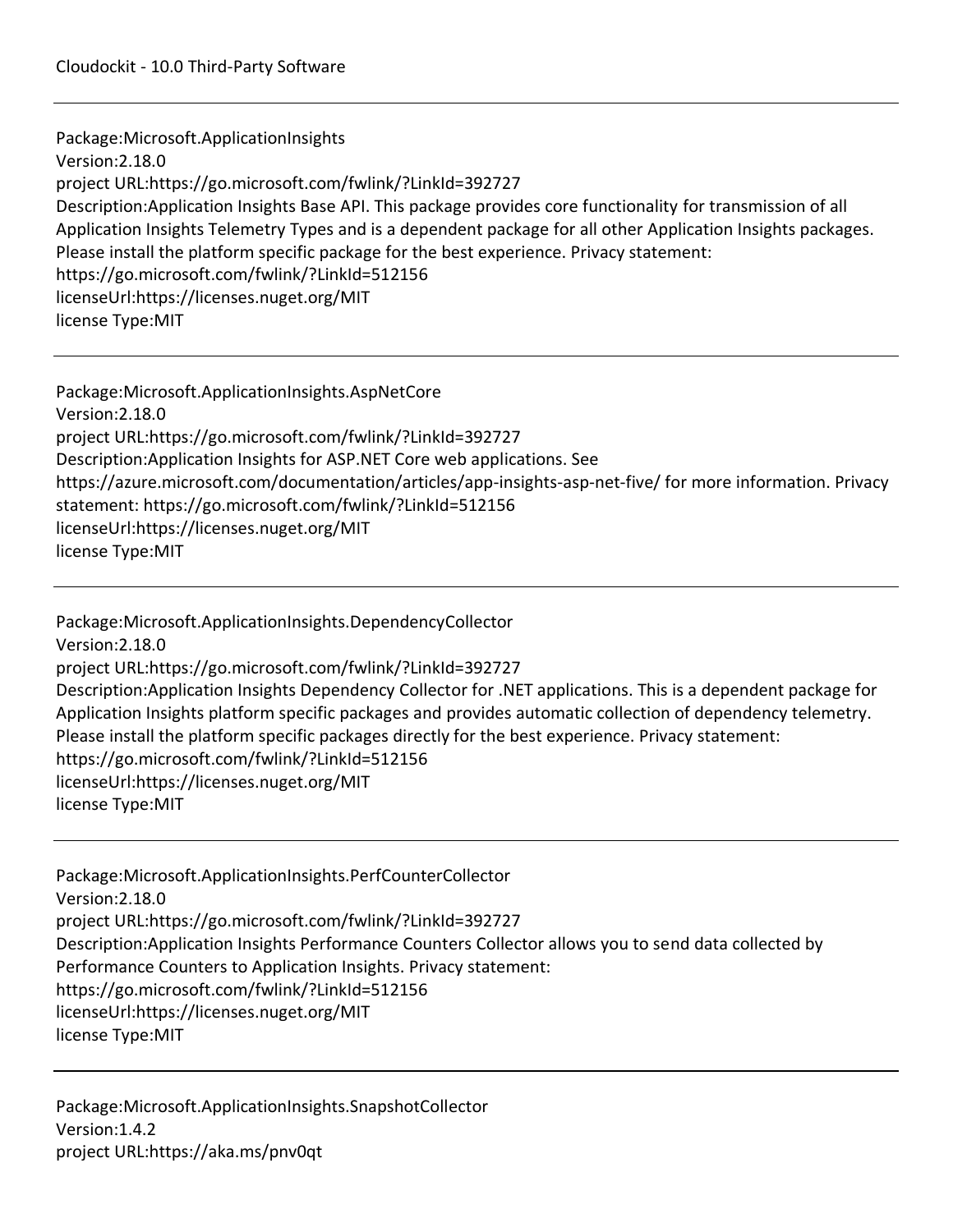Description:Monitors exceptions in your application and automatically collects snapshots for offline analysis. licenseUrl:https://www.nuget.org/packages/Microsoft.ApplicationInsights.SnapshotCollector/1.4.2/License license Type:License.md

Package:Microsoft.ApplicationInsights.WindowsServer Version:2.18.0 project URL:https://go.microsoft.com/fwlink/?LinkId=392727 Description:Application Insights Windows Server nuget package provides automatic collection of application insights telemetry for .NET applications. This package can be used as a dependent package for Application Insights platform specific packages or as a standalone package for .NET applications that are not covered by platform specific packages (like for .NET worker roles). Privacy statement: https://go.microsoft.com/fwlink/?LinkId=512156 licenseUrl:https://licenses.nuget.org/MIT license Type:MIT

Package:Microsoft.ApplicationInsights.WindowsServer.TelemetryChannel Version:2.18.0 project URL:https://go.microsoft.com/fwlink/?LinkId=392727 Description:This nuget provides a telemetry channel to Application Insights Windows Server SDK that will preserve telemetry in offline scenarios. This is a dependent package, for the best experience please install the platform specific package. Privacy statement: https://go.microsoft.com/fwlink/?LinkId=512156 licenseUrl:https://licenses.nuget.org/MIT license Type:MIT

Package:Microsoft.AspNetCore.DataProtection.AzureKeyVault Version:3.1.19 project URL:https://asp.net/ Description:Microsoft Azure KeyVault key encryption support.

This library has been replaced by the following new Azure SDK.

https://www.nuget.org/packages/Azure.Extensions.AspNetCore.DataProtection.Keys

It is recommended that you move to the new package.

This package was built from the source code at https://github.com/aspnet/AspNetCore/tree/b908e913e3befcfe241f3294509e6d9570acc07b licenseUrl:https://licenses.nuget.org/Apache-2.0 license Type:Apache-2.0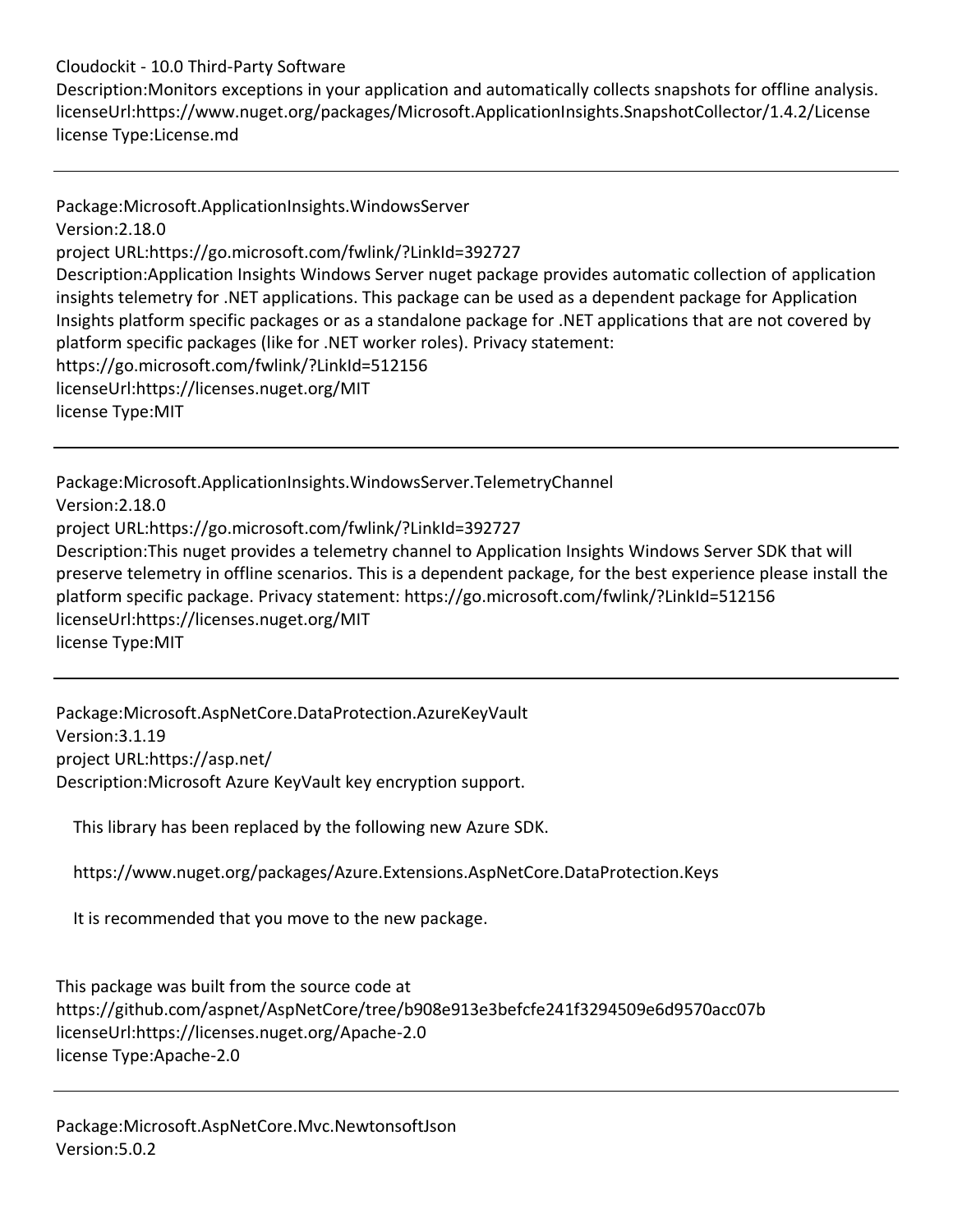Cloudockit - 10.0 Third-Party Software project URL:https://asp.net/ Description:ASP.NET Core MVC features that use Newtonsoft.Json. Includes input and output formatters for JSON and JSON PATCH.

This package was built from the source code at https://github.com/dotnet/aspnetcore/tree/2670c128d522473e146ff9f8159bfffdfe694cd9 licenseUrl:https://licenses.nuget.org/Apache-2.0 license Type:Apache-2.0

Package:Microsoft.AspNetCore.Mvc.Razor.RuntimeCompilation Version:5.0.2 project URL:https://asp.net/ Description:Runtime compilation support for Razor views and Razor Pages in ASP.NET Core MVC.

This package was built from the source code at https://github.com/dotnet/aspnetcore/tree/2670c128d522473e146ff9f8159bfffdfe694cd9 licenseUrl:https://licenses.nuget.org/Apache-2.0 license Type:Apache-2.0

Package:Microsoft.AspNetCore.Session Version:2.2.0 project URL:https://asp.net/ Description:ASP.NET Core session state middleware.

This package was built from the source code at https://github.com/aspnet/Session/tree/774079d60d29762ef7c8bba3f0fa06e73cb323f2 licenseUrl:https://raw.githubusercontent.com/aspnet/AspNetCore/2.0.0/LICENSE.txt license Type:

Package:Microsoft.Azure.ActiveDirectory.GraphClient Version:2.1.1 project URL:http://go.microsoft.com/fwlink/?LinkId=398199 Description:This is the .NET Client Library for Microsoft Azure Active Directory Graph API. Learn more about Azure AD Graph API @ https://msdn.microsoft.com/Library/Azure/Ad/Graph/howto/azure-ad-graph-api-operations-overview.

 NOTE: Azure AD Graph API functionality is also available through Microsoft Graph, a unified API that also includes APIs from other Microsoft services like Outlook, OneDrive, OneNote, Planner, and Office Graph, all accessed through a single endpoint with a single access token. Find out more about Microsoft Graph @ http://graph.microsoft.com, and find the Microsoft Graph .Net Client Library @ https://www.nuget.org/packages/Microsoft.Graph and the open source code and further documentation @ https://github.com/microsoftgraph/msgraph-sdk-dotnet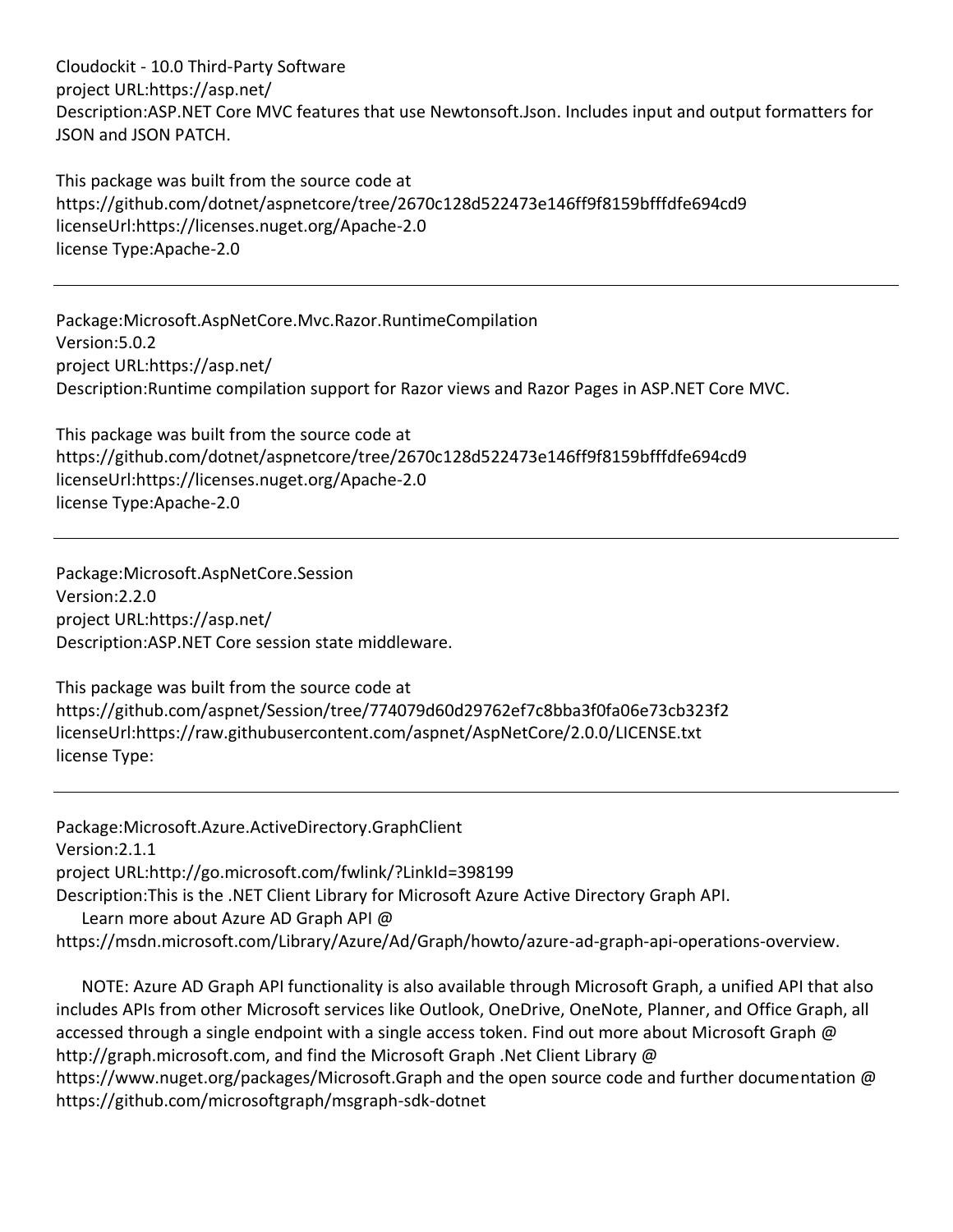Usage information is available on our AAD Graph blog @ http://blogs.msdn.com/b/aadgraphteam/archive/2014/12/12/announcing-azure-ad-graph-api-client-library-2- 0.aspx and sample usage on github @ https://github.com/AzureADSamples/WebApp-GraphAPI-DotNet and https://github.com/AzureADSamples/ConsoleApp-GraphAPI-DotNet. licenseUrl:http://go.microsoft.com/fwlink/?LinkId=329770 license Type:MS-EULA

Package:Microsoft.Azure.ApplicationInsights.Query Version:0.9.0-preview project URL:https://github.com/Azure/azure-sdk-for-net Description:Microsoft Azure Application Insights Data Library licenseUrl:https://raw.githubusercontent.com/Microsoft/dotnet/master/LICENSE license Type:

Package:Microsoft.Azure.Commerce.UsageAggregates Version:1.5.3 project URL:https://github.com/Azure/azure-sdk-for-net Description:Provides Microsoft Azure Commerce Usage operations. licenseUrl:https://raw.githubusercontent.com/Microsoft/dotnet/master/LICENSE license Type:

Package:Microsoft.Azure.Common Version:2.2.1 project URL:https://github.com/Azure/azure-sdk-for-net Description:Provides infrastructure for common error handling, tracing, configuration, and HTTP/REST-based pipeline manipulation. The package also exposes the CloudContext type, which enables centralized discovery of available Microsoft Azure libraries. licenseUrl:https://raw.githubusercontent.com/Microsoft/dotnet/master/LICENSE license Type:

Package:Microsoft.Azure.Common.Dependencies Version:1.0.0 project URL:https://github.com/Azure/azure-sdk-for-net Description:Provides popular portable components for a common HTTP pipeline and JSON parsing. This package is included as a dependency to other libraries such as the Microsoft Azure Management Libraries and should not be directly added to your project. licenseUrl:http://aka.ms/windowsazureapache2 license Type:

Package:Microsoft.Azure.Cosmos Version:3.26.0 project URL:https://github.com/Azure/azure-cosmos-dotnet-v3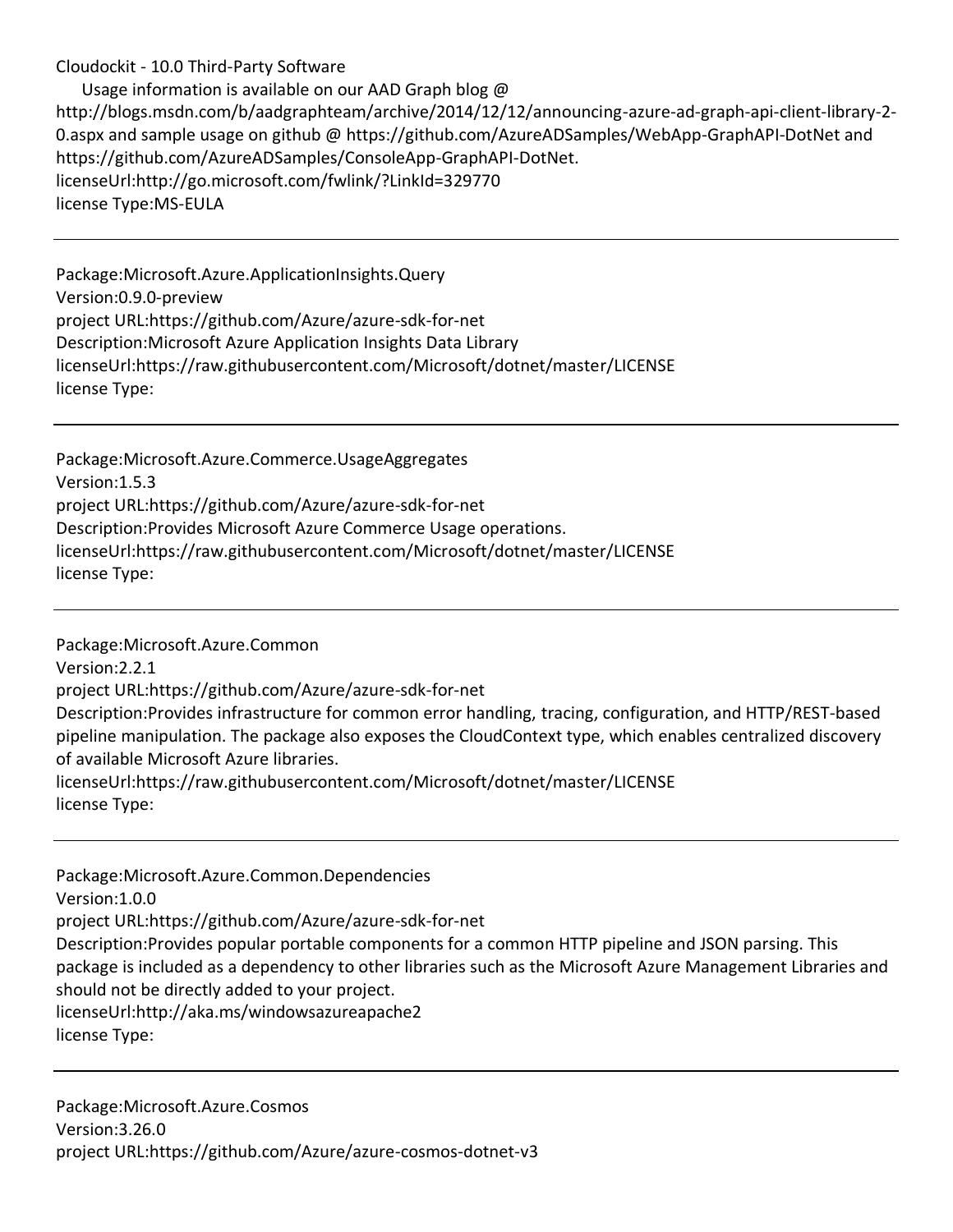Description:This client library enables client applications to connect to Azure Cosmos via the SQL API. Azure Cosmos is a globally distributed, multi-model database service. For more information, refer to http://azure.microsoft.com/services/cosmos-db/. licenseUrl:https://aka.ms/netcoregaeula license Type:

Package:Microsoft.Azure.Databricks.Client Version:1.1.2098.1 project URL:https://github.com/Azure/azure-databricks-client Description:Client library for managing Azure Databricks clusters and submitting jobs. licenseUrl:https://licenses.nuget.org/MIT license Type:MIT

Package:Microsoft.Azure.DataLake.Store Version:1.1.11 project URL:https://github.com/azure/azure-data-lake-store-net Description:Microsoft Azure Data Lake Store Filesystem Library for Dot Net licenseUrl:https://raw.githubusercontent.com/Azure/azure-data-lake-store-net/master/LICENSE license Type:

Package:Microsoft.Azure.Devices Version:1.28.1 project URL:https://github.com/Azure/azure-iot-sdk-csharp Description:Service SDK for Azure IoT Hub licenseUrl:https://www.nuget.org/packages/Microsoft.Azure.Devices/1.28.1/License license Type:LICENSE

Package:Microsoft.Azure.Insights Version:0.16.0-preview project URL:https://github.com/Azure/azure-sdk-for-net Description:Microsoft Azure Insights Library licenseUrl:https://raw.githubusercontent.com/Microsoft/dotnet/master/LICENSE license Type:

Package:Microsoft.Azure.KeyVault Version:3.0.5 project URL:https://github.com/Azure/azure-sdk-fornet/blob/99f52a3417df5d3023d10997cb20e7499207e976/sdk/keyvault/Microsoft.Azure.KeyVault/README. md Description:Azure Key Vault enables users to store and use cryptographic keys within the Microsoft Azure environment. Azure Key Vault supports multiple key types and algorithms and enables the use of Hardware

Security Modules (HSM) for high value customer keys. In addition, Azure Key Vault allows users to securely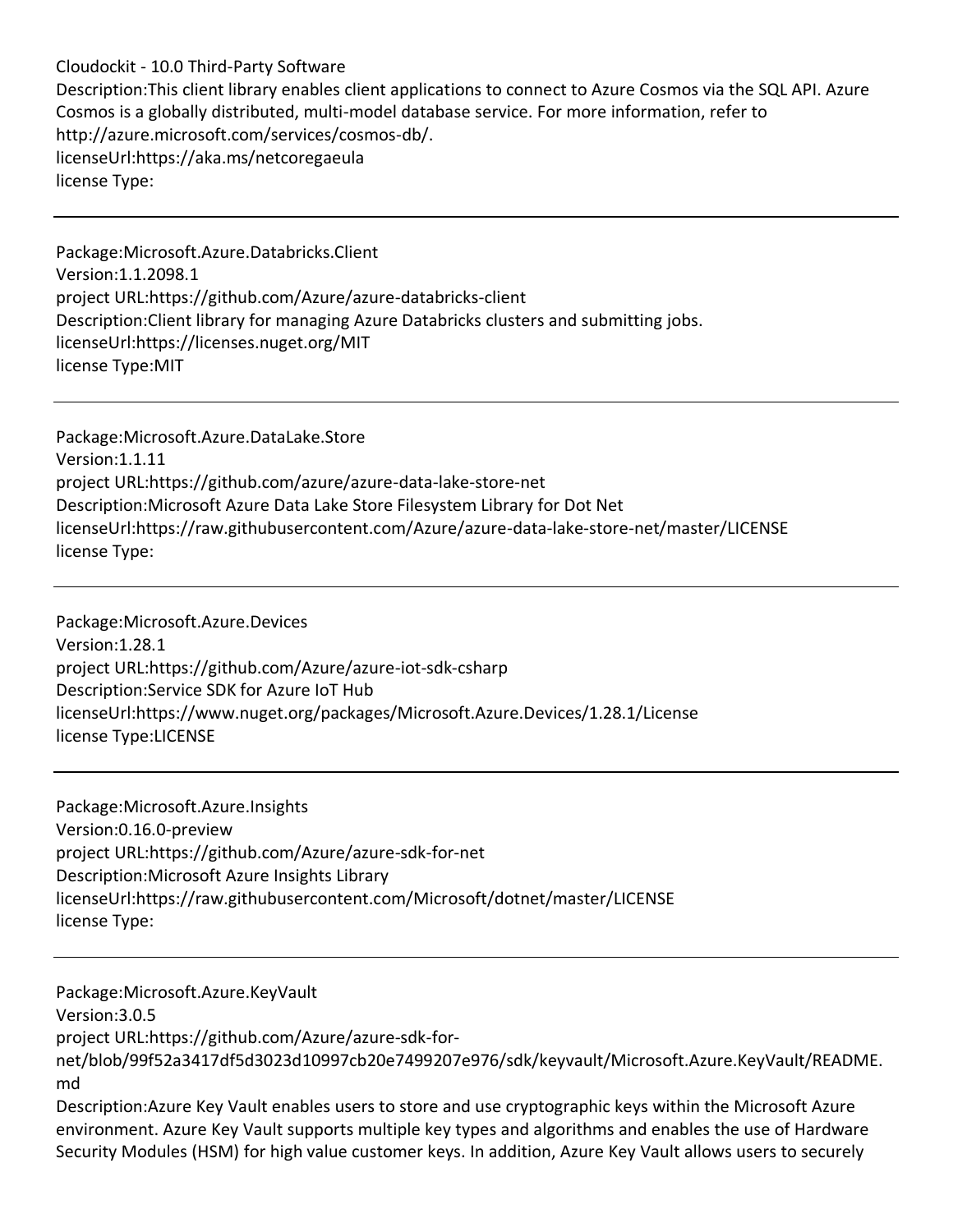store secrets in a Key Vault; secrets are limited size octet objects and Azure Key Vault applies no specific semantics to these objects. A Key Vault may contain a mix of keys and secrets at the same time, and access control for the two types of object is independently controlled. Users, subject to appropriate authorization, may: 1) Manage cryptographic keys using Create, Import, Update, Delete and other operations 2) Manage secrets using Get, Set, Delete and other operations 3) Use cryptographic keys with Sign/Verify, WrapKey/UnwrapKey and Encrypt/Decrypt operations. Operations against Key Vaults are authenticated and authorized using Azure Active Directory. Key Vault now supports certificates, a complex type that makes use of existing key and secret infrastructure for certificate operations. KV certificates also support notification and auto-renewal as well as other management features.

This library has been replaced by the following new Azure SDKs. You can read about the new Azure SDKs at https://aka.ms/azsdkvalueprop.

The latest libraries to interact with the Azure KeyVault service are:

- \* https://www.nuget.org/packages/Azure.Security.KeyVault.Keys
- \* https://www.nuget.org/packages/Azure.Security.KeyVault.Secrets
- \* https://www.nuget.org/packages/Azure.Security.KeyVault.Certificates

It is recommended that you move to the new package. licenseUrl:https://licenses.nuget.org/MIT license Type:MIT

Package:Microsoft.Azure.KeyVault.Core Version:3.0.5 project URL:https://github.com/Azure/azure-sdk-for-net Description:Microsoft Azure Key Vault Core Class Library

This library has been replaced by the following new Azure SDKs. You can read about the new Azure SDKs at https://aka.ms/azsdkvalueprop.

The latest libraries to interact with the Azure KeyVault service are:

- \* https://www.nuget.org/packages/Azure.Security.KeyVault.Keys
- \* https://www.nuget.org/packages/Azure.Security.KeyVault.Secrets
- \* https://www.nuget.org/packages/Azure.Security.KeyVault.Certificates

It is recommended that you move to the new package. licenseUrl:https://licenses.nuget.org/MIT license Type:MIT

Package:Microsoft.Azure.KeyVault.WebKey Version:3.0.5 project URL:https://github.com/Azure/azure-sdk-for-net Description:Microsoft Azure Key Vault WebKey Class Library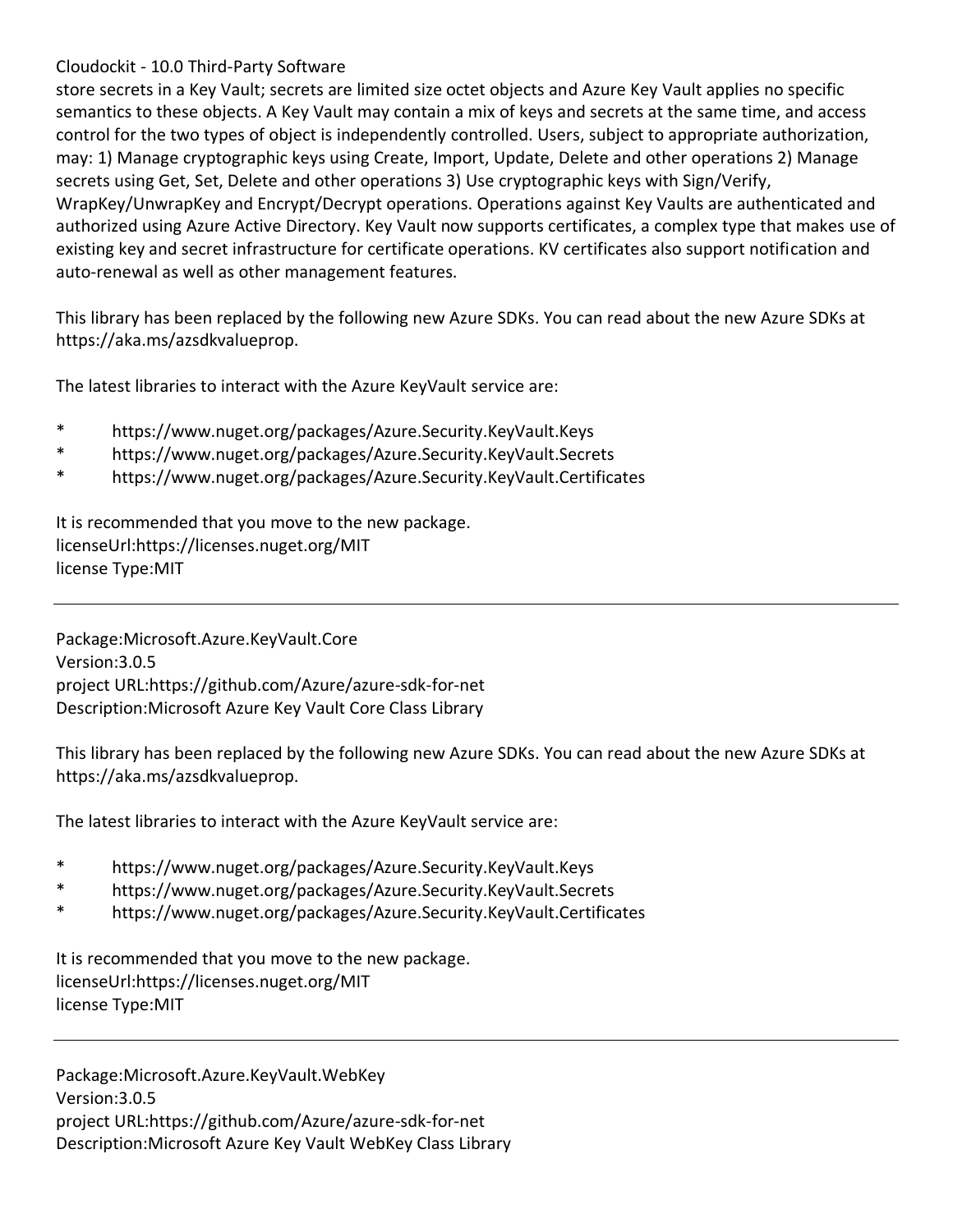This library has been replaced by the following new Azure SDKs. You can read about the new Azure SDKs at https://aka.ms/azsdkvalueprop.

The latest libraries to interact with the Azure KeyVault service are:

- \* https://www.nuget.org/packages/Azure.Security.KeyVault.Keys
- \* https://www.nuget.org/packages/Azure.Security.KeyVault.Secrets
- https://www.nuget.org/packages/Azure.Security.KeyVault.Certificates

It is recommended that you move to the new package. licenseUrl:https://licenses.nuget.org/MIT license Type:MIT

Package:Microsoft.Azure.Management.Advisor Version:0.9.5-preview project URL:https://github.com/Azure/azure-sdk-for-net Description:Microsoft Azure Advisor Library licenseUrl:https://raw.githubusercontent.com/Microsoft/dotnet/master/LICENSE license Type:

Package:Microsoft.Azure.Management.Analysis Version:2.0.4 project URL:https://github.com/Azure/azure-sdk-for-net Description:Provides management capabilities for Azure Analysis Services accounts. licenseUrl:https://raw.githubusercontent.com/Microsoft/dotnet/master/LICENSE license Type:

Package:Microsoft.Azure.Management.ApiManagement Version:7.0.0-preview project URL:https://github.com/Azure/azure-sdk-for-net Description:Provides ApiManagement management capabilities for Microsoft Azure. licenseUrl:https://raw.githubusercontent.com/Microsoft/dotnet/master/LICENSE license Type:

Package:Microsoft.Azure.Management.ApplicationInsights Version:0.2.0-preview project URL:https://github.com/Azure/azure-sdk-for-net Description:Microsoft Azure Application Insights Library licenseUrl:https://raw.githubusercontent.com/Microsoft/dotnet/master/LICENSE license Type: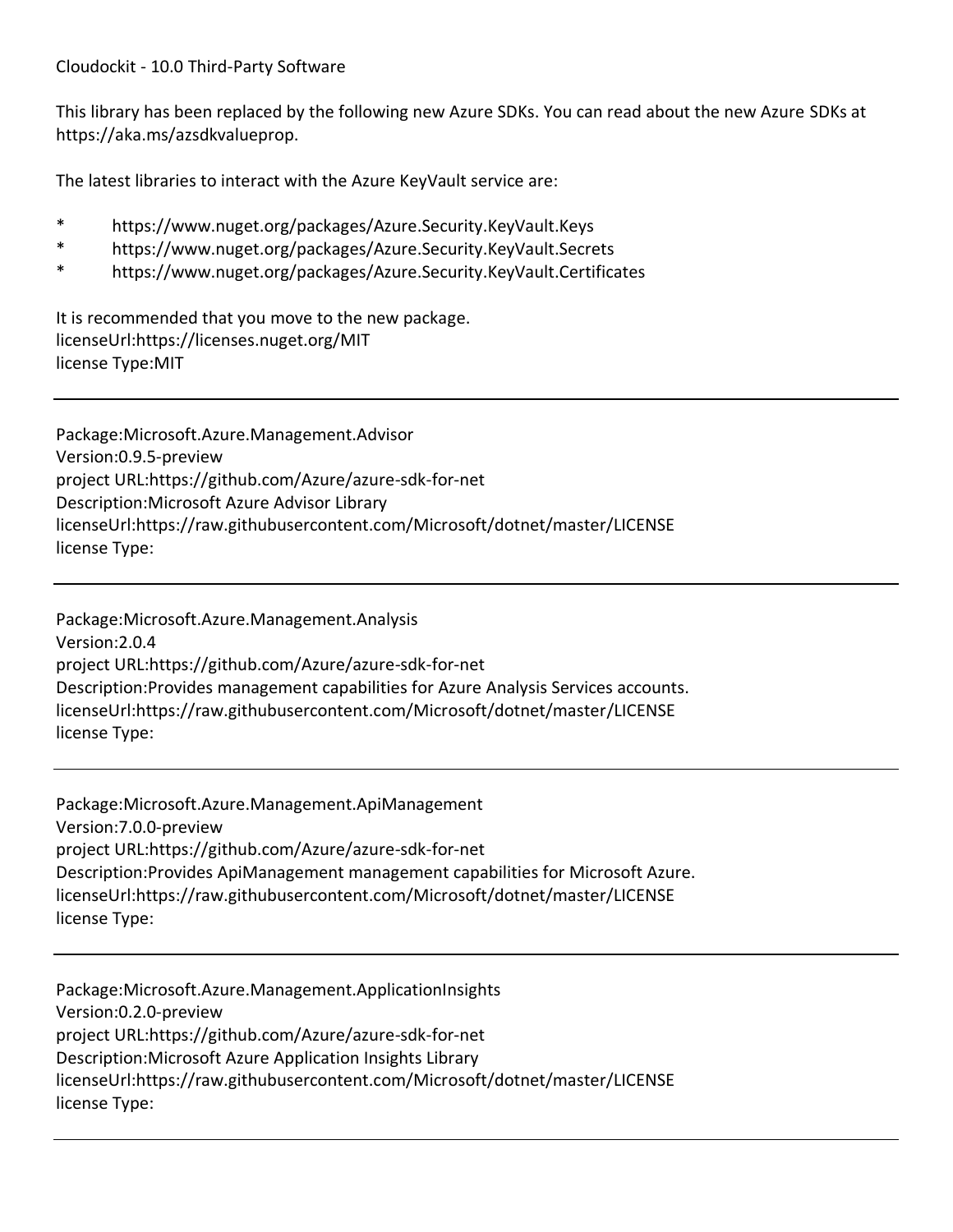Cloudockit - 10.0 Third-Party Software Package:Microsoft.Azure.Management.AppPlatform Version:1.0.0 project URL:https://github.com/Azure/azure-sdk-for-net Description:Provides developers with libraries for the Azure Spring Cloud under Azure Resource manager to deploy, start, stop and scale Spring Cloud applications. licenseUrl:https://raw.githubusercontent.com/Microsoft/dotnet/master/LICENSE license Type:

Package:Microsoft.Azure.Management.AppService.Fluent Version:1.36.1 project URL:https://github.com/Azure/azure-libraries-for-net Description:Provides App Service management (Fluent) capabilities for Microsoft Azure. licenseUrl:https://raw.githubusercontent.com/Microsoft/dotnet/master/LICENSE license Type:

Package:Microsoft.Azure.Management.Authorization Version:2.11.0-preview project URL:https://github.com/Azure/azure-sdk-for-net Description:Provides capabilities to query Microsoft Azure Management Authorization. licenseUrl:https://raw.githubusercontent.com/Microsoft/dotnet/master/LICENSE license Type:

Package:Microsoft.Azure.Management.Automation Version:2.0.7 project URL:https://github.com/Azure/azure-sdk-for-net Description:Provides Microsoft Azure Automation management operations including the ability to create, update and delete runbooks and schedules. licenseUrl:https://raw.githubusercontent.com/Microsoft/dotnet/master/LICENSE license Type:

Package:Microsoft.Azure.Management.BackupServices Version:1.0.5-preview project URL:https://github.com/Azure/azure-sdk-for-net Description:Provides azure backup management capabilities. licenseUrl:http://aka.ms/windowsazureapache2 license Type:

Package:Microsoft.Azure.Management.Batch Version:14.0.0 project URL:https://github.com/Azure/azure-sdk-for-net Description:Provides management capabilities for Azure Batch service accounts. licenseUrl:https://raw.githubusercontent.com/Microsoft/dotnet/master/LICENSE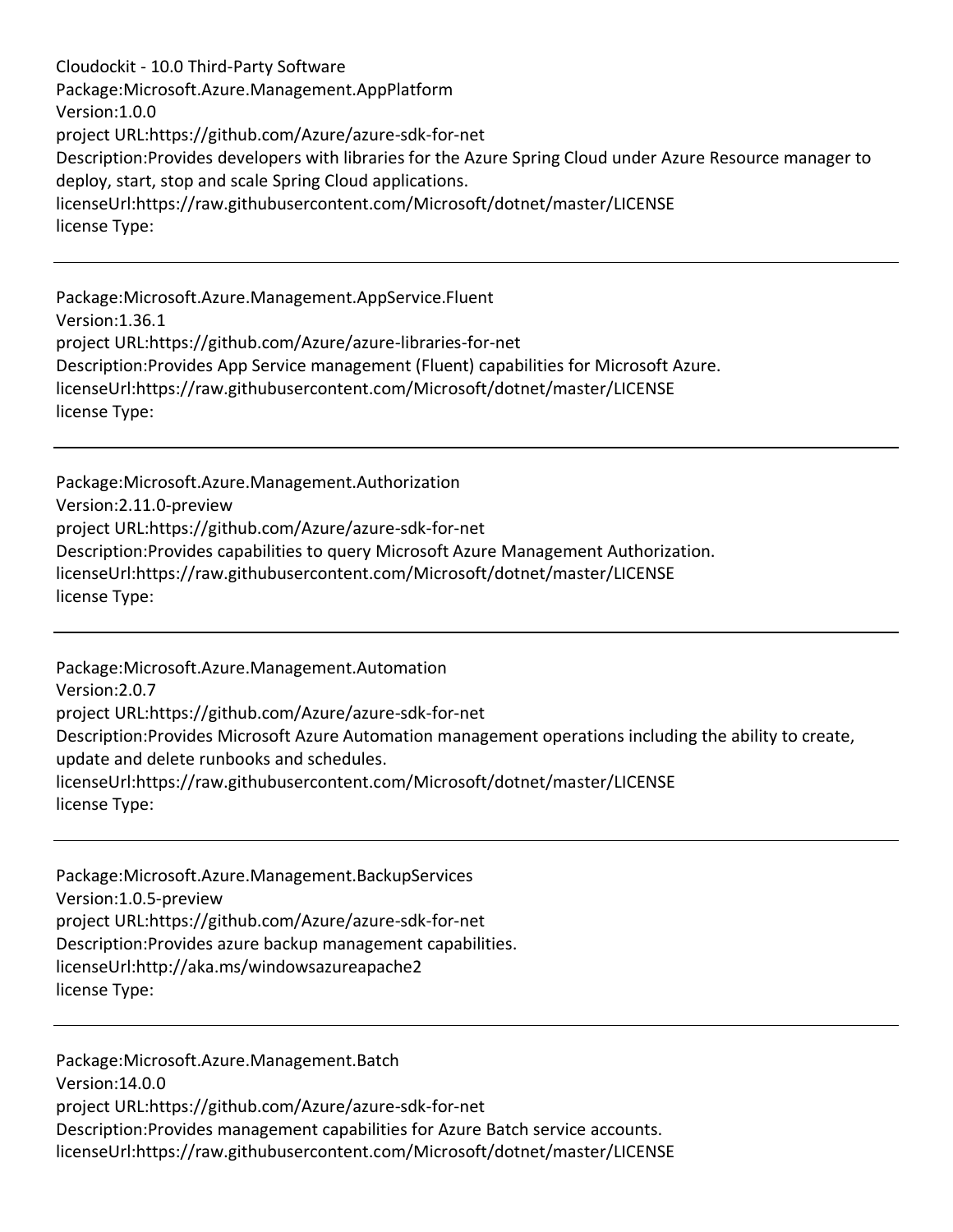Package:Microsoft.Azure.Management.Blueprint Version:0.20.7-preview project URL:https://github.com/Azure/azure-sdk-for-net Description:Provides Microsoft Azure Blueprint management operations including the ability to create, update and delete Blueprint definition and assignment. licenseUrl:https://raw.githubusercontent.com/Microsoft/dotnet/master/LICENSE license Type:

Package:Microsoft.Azure.Management.BotService Version:0.9.3-preview project URL:https://github.com/Azure/azure-sdk-for-net Description:Microsoft Azure Management Bot Service Library licenseUrl:https://raw.githubusercontent.com/Microsoft/dotnet/master/LICENSE license Type:

Package:Microsoft.Azure.Management.Cdn Version:6.1.0 project URL:https://github.com/Azure/azure-sdk-for-net Description:Microsoft Azure CDN Management Library licenseUrl:https://raw.githubusercontent.com/Microsoft/dotnet/master/LICENSE license Type:

Package:Microsoft.Azure.Management.CognitiveServices Version:8.1.0 project URL:https://github.com/Azure/azure-sdk-for-net Description:Microsoft Azure Management Cognitive Services Library licenseUrl:https://raw.githubusercontent.com/Microsoft/dotnet/master/LICENSE license Type:

Package:Microsoft.Azure.Management.Compute Version:35.2.0 project URL:https://github.com/Azure/azure-sdk-for-net Description:Provides developers with libraries for the updated compute platform under Azure Resource manager to deploy virtual machine, virtual machine extensions and availability set management capabilities. Launch, restart, scale, capture and manage VMs, VM Extensions and more. Note: This client library is for Virtual Machines under Azure Resource Manager. licenseUrl:https://raw.githubusercontent.com/Microsoft/dotnet/master/LICENSE license Type: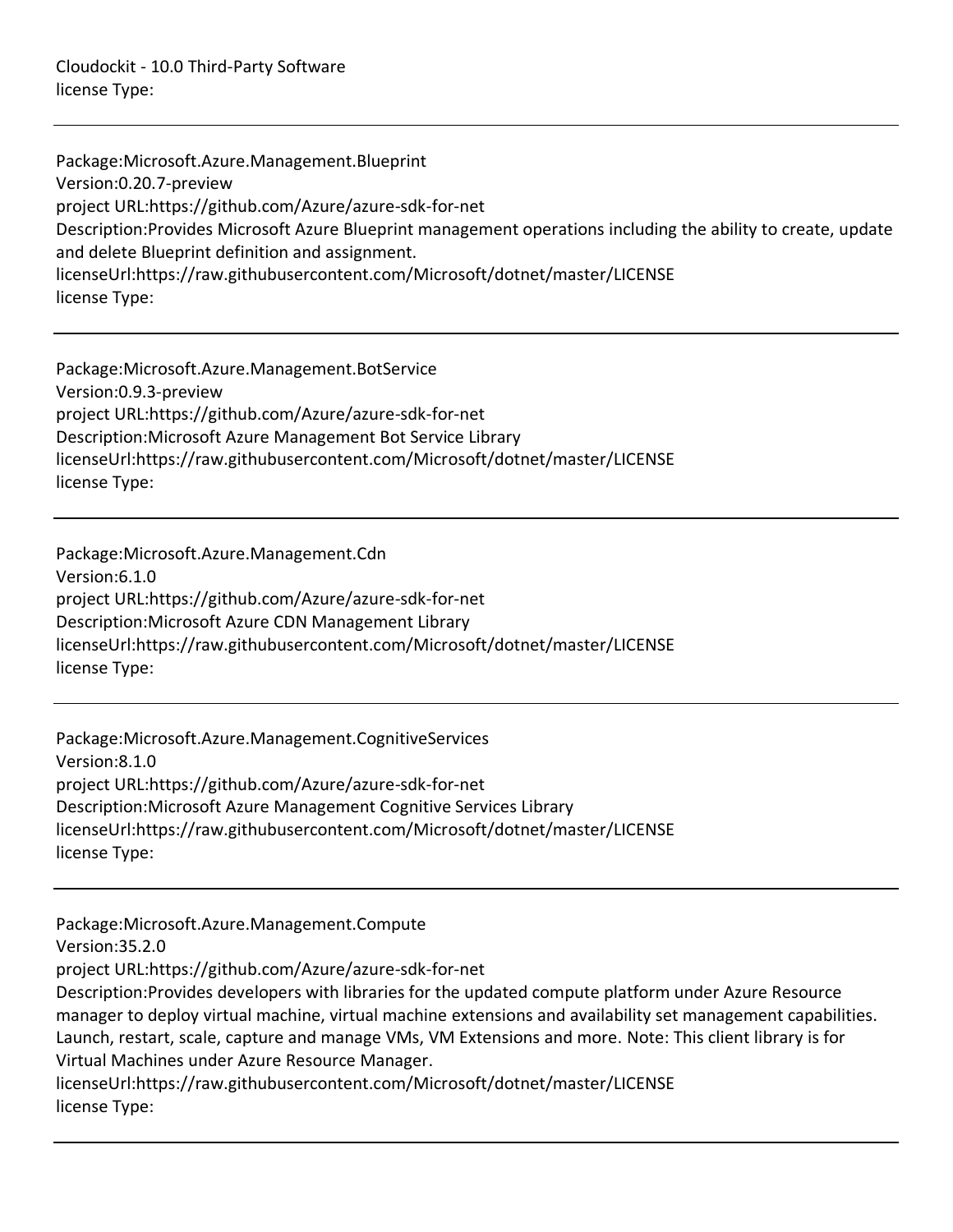Cloudockit - 10.0 Third-Party Software Package:Microsoft.Azure.Management.Compute.Fluent Version:1.36.1 project URL:https://github.com/Azure/azure-libraries-for-net Description:Provides virtual machine, virtual machine extensions and availability set management (Fluent) capabilities for Microsoft Azure. licenseUrl:https://raw.githubusercontent.com/Microsoft/dotnet/master/LICENSE license Type:

Package:Microsoft.Azure.Management.Consumption Version:3.0.2 project URL:https://github.com/Azure/azure-sdk-for-net Description:Microsoft Azure Consumption Management Library licenseUrl:https://raw.githubusercontent.com/Microsoft/dotnet/master/LICENSE license Type:

Package:Microsoft.Azure.Management.ContainerInstance Version:2.0.0 project URL:https://github.com/Azure/azure-sdk-for-net Description:Microsoft Azure Container Instance Management Library licenseUrl:https://raw.githubusercontent.com/Microsoft/dotnet/master/LICENSE license Type:

Package:Microsoft.Azure.Management.ContainerInstance.Fluent Version:1.36.1 project URL:https://github.com/Azure/azure-libraries-for-net Description:Provides container instance management (Fluent) capabilities for Microsoft Azure. licenseUrl:https://raw.githubusercontent.com/Microsoft/dotnet/master/LICENSE license Type:

Package:Microsoft.Azure.Management.ContainerRegistry Version:4.0.0 project URL:https://github.com/Azure/azure-sdk-for-net Description:Provides management capabilities for Azure Container Registry. licenseUrl:https://raw.githubusercontent.com/Microsoft/dotnet/master/LICENSE license Type:

Package:Microsoft.Azure.Management.ContainerRegistry.Fluent Version:1.36.1 project URL:https://github.com/Azure/azure-libraries-for-net Description:Provides Container Registry management (Fluent) capabilities for Microsoft Azure. licenseUrl:https://raw.githubusercontent.com/Microsoft/dotnet/master/LICENSE license Type: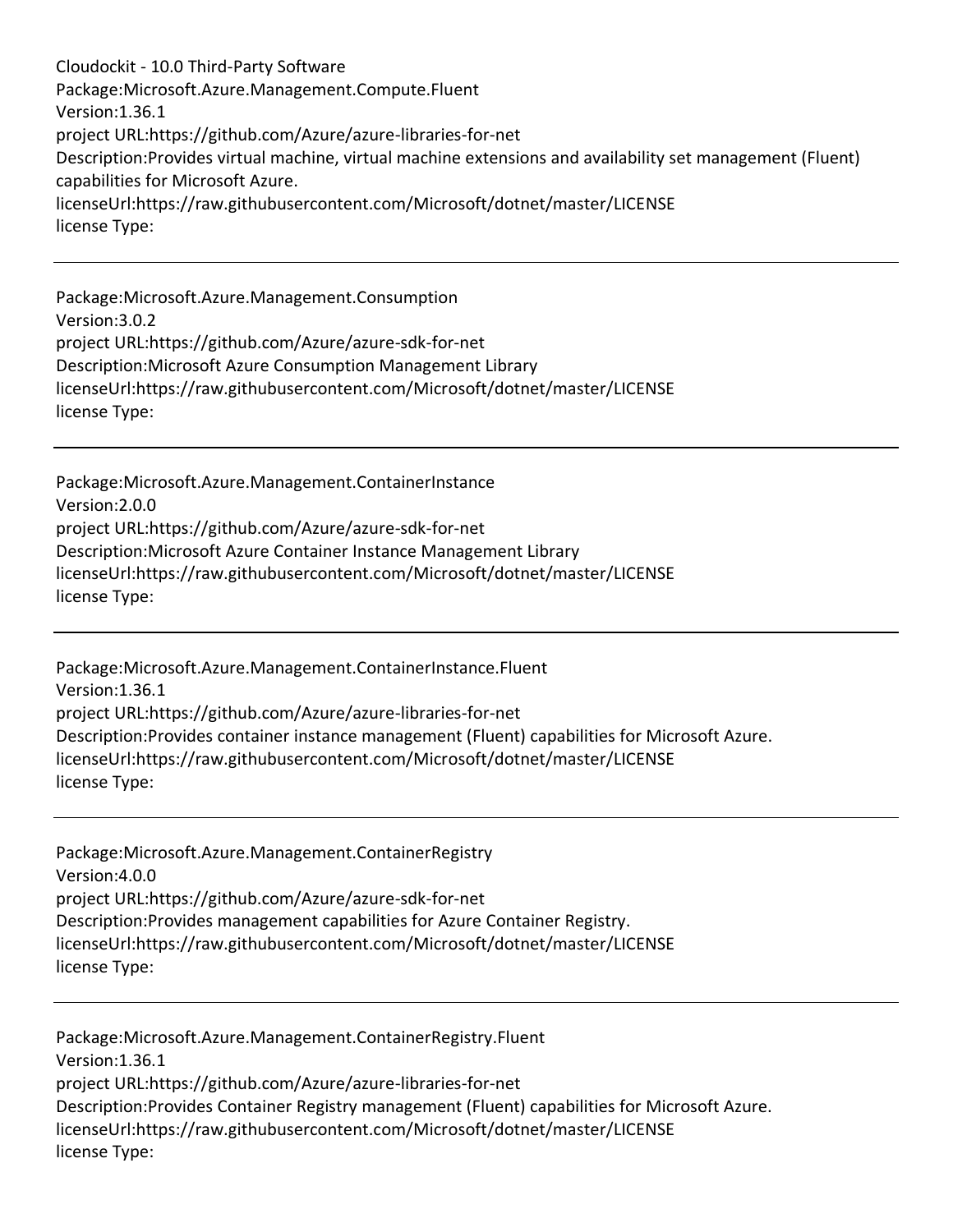Package:Microsoft.Azure.Management.CosmosDB Version:1.2.0 project URL:https://github.com/Azure/azure-sdk-for-net Description:Provides developers with libraries for the CosmosDB under Azure Resource manager to manage CosmosDB Account, Databases and child resources and their available management capabilities. Create, Delete, Update CosmosDB Account, Databases and child resources. Note: This client library is for CosmosDB under Azure Resource Manager. licenseUrl:https://raw.githubusercontent.com/Microsoft/dotnet/master/LICENSE license Type:

Package:Microsoft.Azure.Management.CosmosDB.Fluent Version:1.36.1 project URL:https://github.com/Azure/azure-libraries-for-net Description:Provides CosmosDB management (Fluent) capabilities for Microsoft Azure. licenseUrl:https://raw.githubusercontent.com/Microsoft/dotnet/master/LICENSE license Type:

Package:Microsoft.Azure.Management.DataFactories Version:4.13.3 project URL:https://github.com/Azure/azure-sdk-for-net Description:Provides Microsoft Azure DataFactories operations. licenseUrl:https://raw.githubusercontent.com/Microsoft/dotnet/master/LICENSE license Type:

Package:Microsoft.Azure.Management.DataFactory

Version:4.17.1

project URL:https://github.com/Azure/azure-sdk-for-net

Description:Azure Data Factory V2 is the data integration platform that goes beyond Azure Data Factory V1's orchestration and batch-processing of time-series data, with a general purpose app model supporting modern data warehousing patterns and scenarios, lift-and-shift SSIS, and data-driven SaaS applications. Compose and manage reliable and secure data integration workflows at scale. Use native ADF data connectors and Integration Runtimes to move and transform cloud and on-premises data that can be unstructured, semistructured, and structured with Hadoop, Azure Data Lake, Spark, SQL Server, Cosmos DB and many other data platforms.

licenseUrl:https://raw.githubusercontent.com/Microsoft/dotnet/master/LICENSE license Type:

Package:Microsoft.Azure.Management.DataLake.Store Version:2.4.2-preview project URL:https://github.com/Azure/azure-sdk-for-net Description:Provides Data Lake Store account and filesystem management capabilities for Microsoft Azure.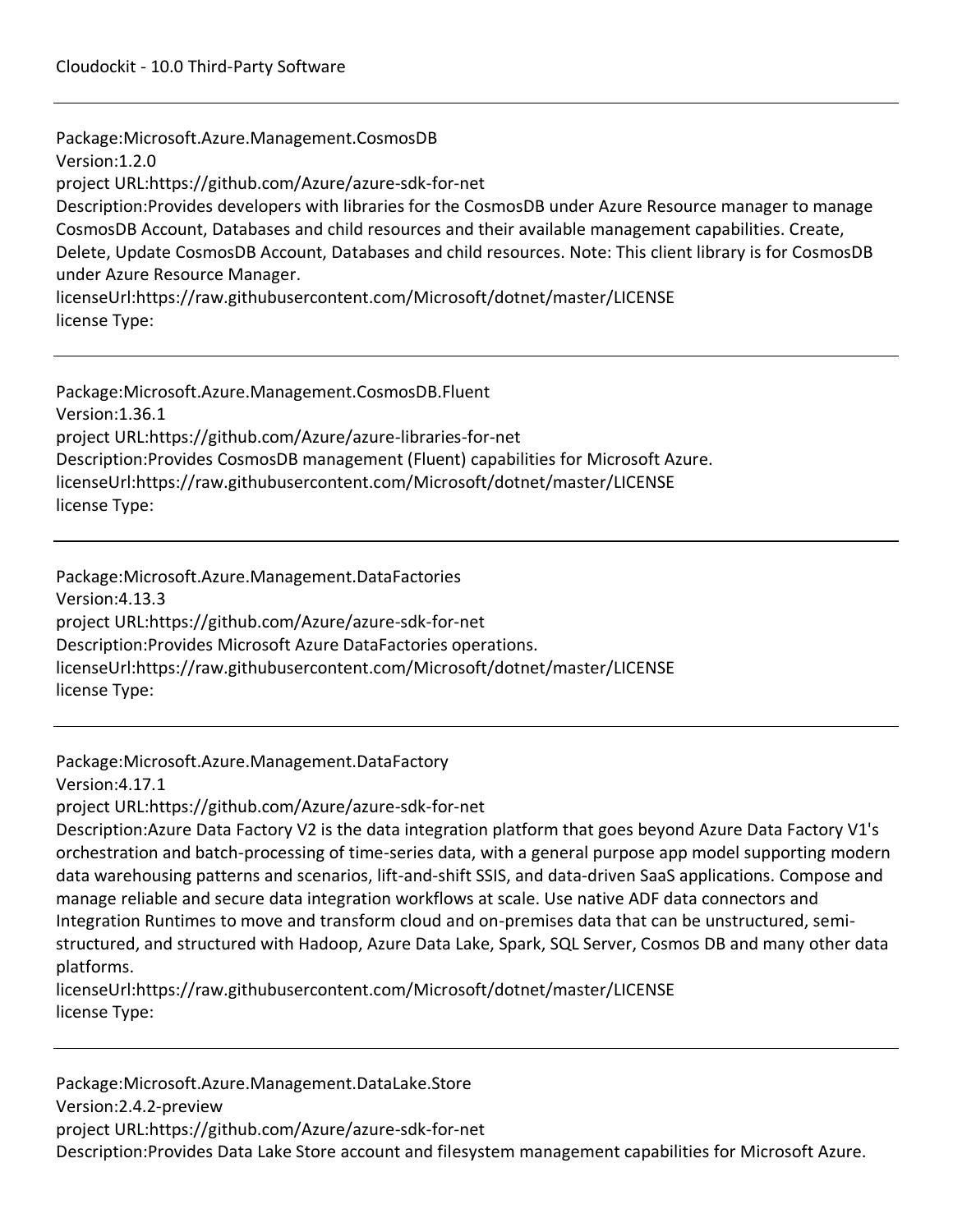Cloudockit - 10.0 Third-Party Software licenseUrl:https://raw.githubusercontent.com/Microsoft/dotnet/master/LICENSE license Type:

Package:Microsoft.Azure.Management.DataShare Version:1.2.0 project URL:https://github.com/Azure/azure-sdk-for-net Description:Azure Data Share is a first party resource provider that enables customers to easily and securely share big data with other organizations in Azure, with centralized management, monitoring and governance. licenseUrl:https://raw.githubusercontent.com/Microsoft/dotnet/master/LICENSE license Type:

Package:Microsoft.Azure.Management.DevTestLabs Version:3.0.0 project URL:https://github.com/Azure/azure-sdk-for-net Description:Microsoft.Azure.Management.DevTestLabs licenseUrl:https://raw.githubusercontent.com/Microsoft/dotnet/master/LICENSE license Type:

Package:Microsoft.Azure.Management.Dns Version:3.0.1 project URL:https://github.com/Azure/azure-sdk-for-net Description:Provides management capabilities for Azure Dns. licenseUrl:https://raw.githubusercontent.com/Microsoft/dotnet/master/LICENSE license Type:

Package:Microsoft.Azure.Management.Dns.Fluent Version:1.36.1 project URL:https://github.com/Azure/azure-libraries-for-net Description:Provides DNS management (Fluent) capabilities for Microsoft Azure. licenseUrl:https://raw.githubusercontent.com/Microsoft/dotnet/master/LICENSE license Type:

Package:Microsoft.Azure.Management.EventGrid Version:5.3.0-preview project URL:https://github.com/Azure/azure-sdk-for-net Description:Provides developers with a library to create and manage all Azure EventGrid resources. licenseUrl:https://raw.githubusercontent.com/Microsoft/dotnet/master/LICENSE license Type: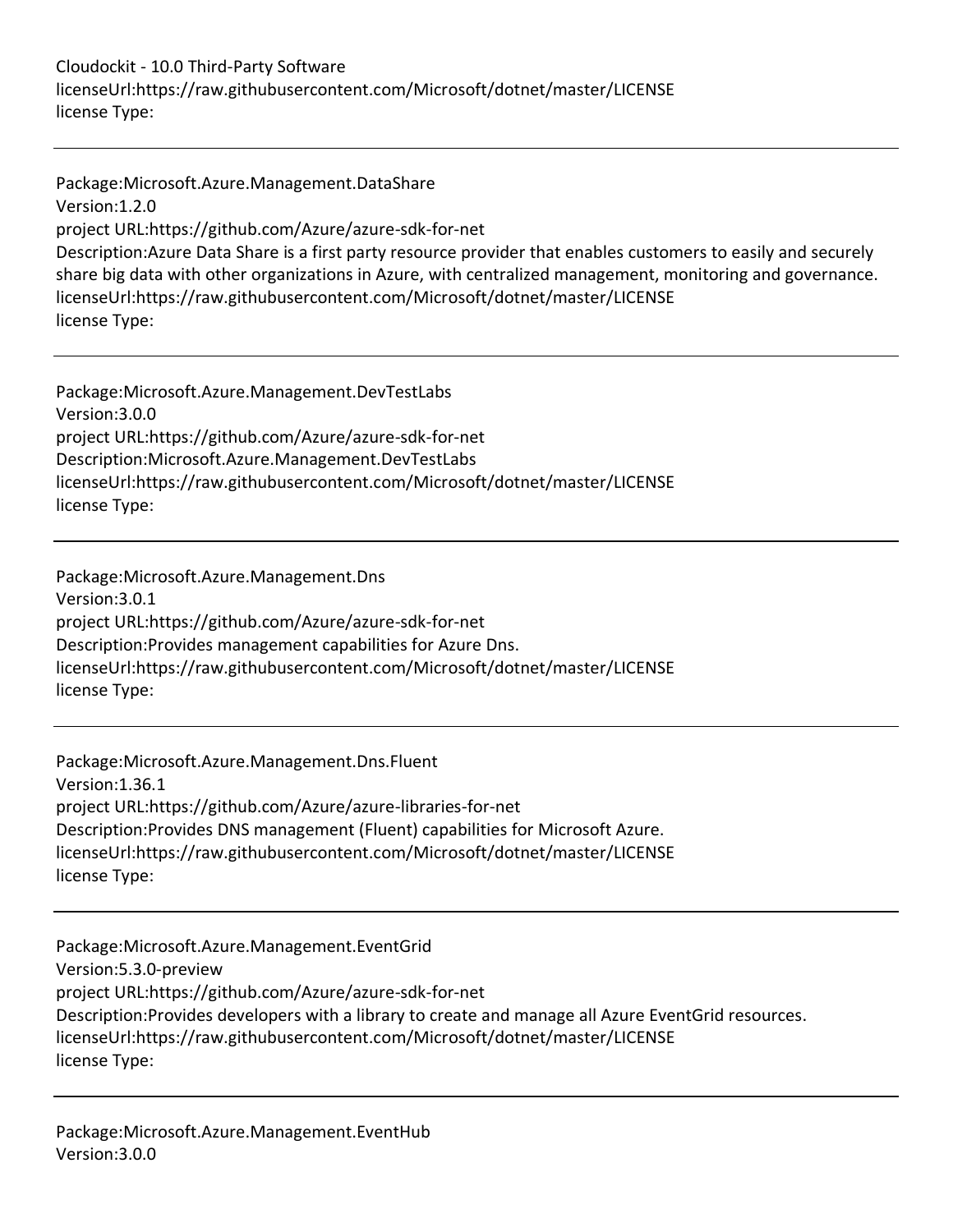project URL:https://github.com/Azure/azure-sdk-for-net

Description:Provides developers with a library to create and manage all Azure Event Hubs resources. Note: This client library is for EventHub under Azure Resource Manager.

Development of this library has shifted focus to the Azure Unified SDK. The future development will be focused on "Azure.ResourceManager.EventHubs"

(https://www.nuget.org/packages/Azure.ResourceManager.EventHubs/). Please see the package changelog for more information.

licenseUrl:https://raw.githubusercontent.com/Microsoft/dotnet/master/LICENSE license Type:

Package:Microsoft.Azure.Management.EventHub.Fluent Version:1.36.1 project URL:https://github.com/Azure/azure-libraries-for-net Description:Provides EventHub service management (Fluent) capabilities for Microsoft Azure. licenseUrl:https://raw.githubusercontent.com/Microsoft/dotnet/master/LICENSE license Type:

Package:Microsoft.Azure.Management.Fluent Version:1.36.1 project URL:https://github.com/Azure/azure-libraries-for-net Description:Provides management (Fluent) capabilities for Microsoft Azure. licenseUrl:https://raw.githubusercontent.com/Microsoft/dotnet/master/LICENSE license Type:

Package:Microsoft.Azure.Management.FrontDoor Version:2.1.0 project URL:https://github.com/Azure/azure-sdk-for-net Description:Provides management capabilities for Front Door services. licenseUrl:https://raw.githubusercontent.com/Microsoft/dotnet/master/LICENSE license Type:

Package:Microsoft.Azure.Management.Graph.RBAC.Fluent Version:1.36.1 project URL:https://github.com/Azure/azure-libraries-for-net Description:Provides Graph RBAC management (Fluent) capabilities for Microsoft Azure. licenseUrl:https://raw.githubusercontent.com/Microsoft/dotnet/master/LICENSE license Type:

Package:Microsoft.Azure.Management.HDInsight Version:8.0.0 project URL:https://github.com/Azure/azure-sdk-for-net Description:Azure HDInsight Management SDK Library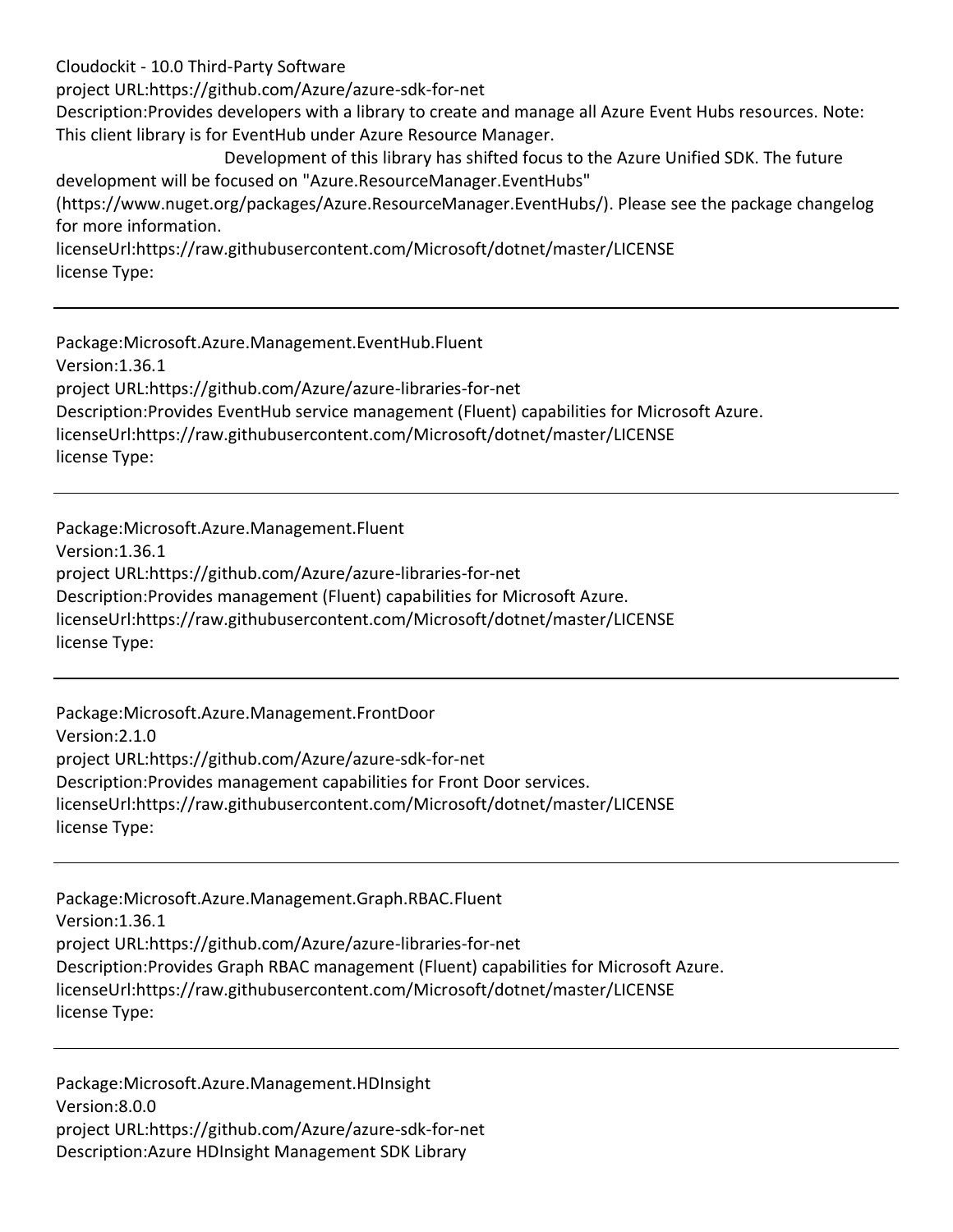Cloudockit - 10.0 Third-Party Software licenseUrl:https://raw.githubusercontent.com/Microsoft/dotnet/master/LICENSE license Type:

Package:Microsoft.Azure.Management.HybridCompute Version:0.1.0-preview.2 project URL:https://github.com/Azure/azure-sdk-for-net Description:Provides developers with libraries for managing hybrid machines licenseUrl:https://raw.githubusercontent.com/Microsoft/dotnet/master/LICENSE license Type:

Package:Microsoft.Azure.Management.IotHub Version:4.1.0 project URL:https://github.com/Azure/azure-sdk-for-net Description:Provides management capabilities for Microsoft Azure Iot Hub. licenseUrl:https://raw.githubusercontent.com/Microsoft/dotnet/master/LICENSE license Type:

Package:Microsoft.Azure.Management.KeyVault Version:3.0.0 project URL:https://github.com/Azure/azure-sdk-for-net Description:Provides key vault management capabilities for Microsoft Azure. licenseUrl:https://raw.githubusercontent.com/Microsoft/dotnet/master/LICENSE license Type:

Package:Microsoft.Azure.Management.KeyVault.Fluent Version:1.36.1 project URL:https://github.com/Azure/azure-libraries-for-net Description:Provides Key Vault service management (Fluent) capabilities for Microsoft Azure. licenseUrl:https://raw.githubusercontent.com/Microsoft/dotnet/master/LICENSE license Type:

Package:Microsoft.Azure.Management.Locks.Fluent Version:1.36.1 project URL:https://github.com/Azure/azure-libraries-for-net Description:Provides Locks service management (Fluent) capabilities for Microsoft Azure. licenseUrl:https://raw.githubusercontent.com/Microsoft/dotnet/master/LICENSE license Type:

Package:Microsoft.Azure.Management.Logic Version:4.1.0 project URL:https://github.com/Azure/azure-sdk-for-net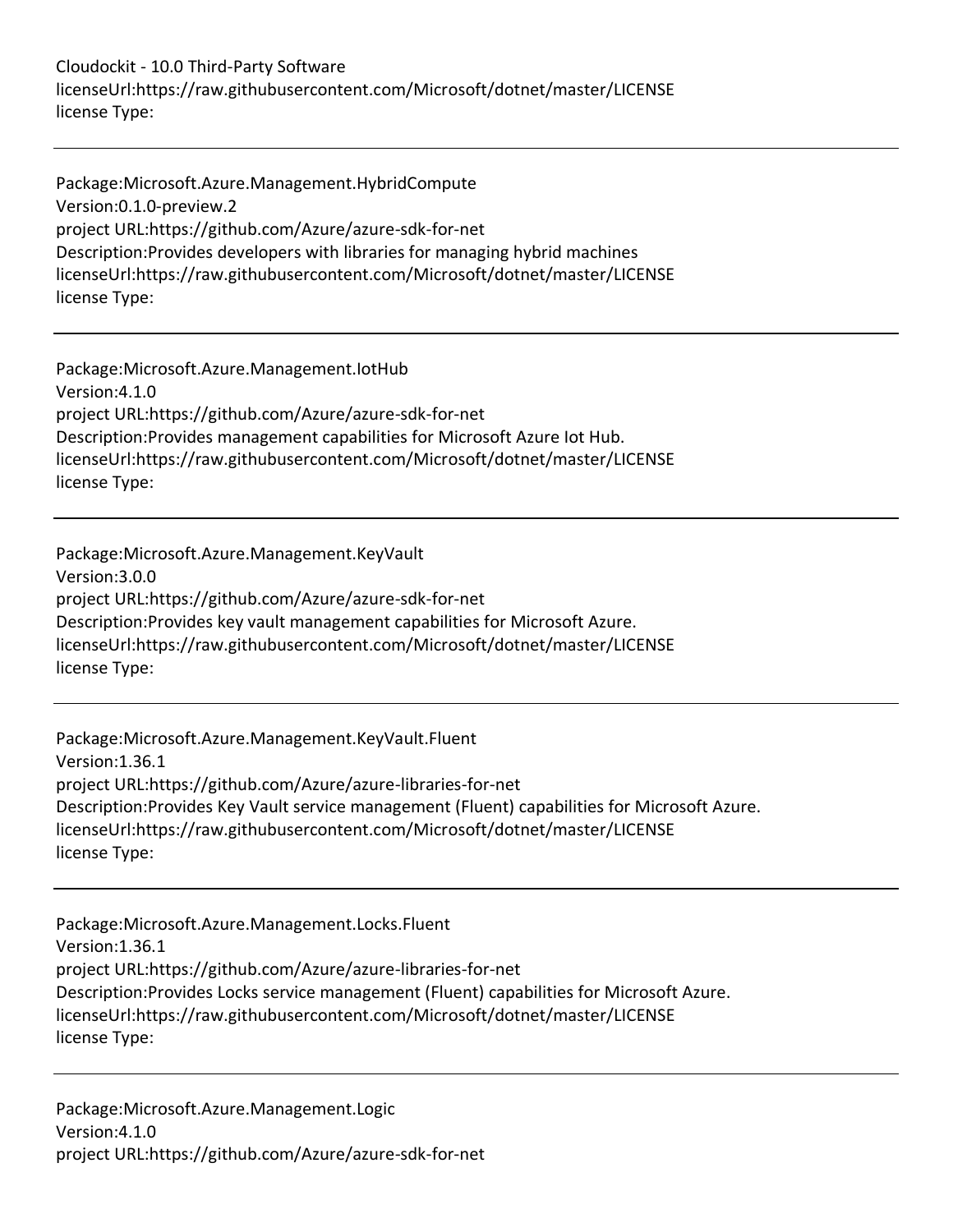Cloudockit - 10.0 Third-Party Software Description:Microsoft Azure LogicApps Management Library licenseUrl:https://raw.githubusercontent.com/Microsoft/dotnet/master/LICENSE license Type:

Package:Microsoft.Azure.Management.ManagementGroups Version:1.1.1-preview project URL:https://github.com/Azure/azure-sdk-for-net Description:Microsoft Azure Management Groups Library licenseUrl:https://raw.githubusercontent.com/Microsoft/dotnet/master/LICENSE license Type:

Package:Microsoft.Azure.Management.MixedReality Version:0.9.0-preview.1 project URL:https://github.com/Azure/azure-sdk-for-net Description:Microsoft Azure Management Library of Mixed Reality cloud services. licenseUrl:https://raw.githubusercontent.com/Microsoft/dotnet/master/LICENSE license Type:

Package:Microsoft.Azure.Management.Monitor Version:0.24.1-preview project URL:https://github.com/Azure/azure-sdk-for-net Description:Microsoft Azure Monitor Library licenseUrl:https://raw.githubusercontent.com/Microsoft/dotnet/master/LICENSE license Type:

Package:Microsoft.Azure.Management.Monitor.Fluent Version:1.36.1 project URL:https://github.com/Azure/azure-libraries-for-net Description:Provides Monitor service management (Fluent) capabilities for Microsoft Azure. licenseUrl:https://raw.githubusercontent.com/Microsoft/dotnet/master/LICENSE license Type:

Package:Microsoft.Azure.Management.Msi.Fluent Version:1.36.1 project URL:https://github.com/Azure/azure-libraries-for-net Description:Provides Managed Service Identity Management (Fluent) capabilities for Microsoft Azure. licenseUrl:https://raw.githubusercontent.com/Microsoft/dotnet/master/LICENSE license Type: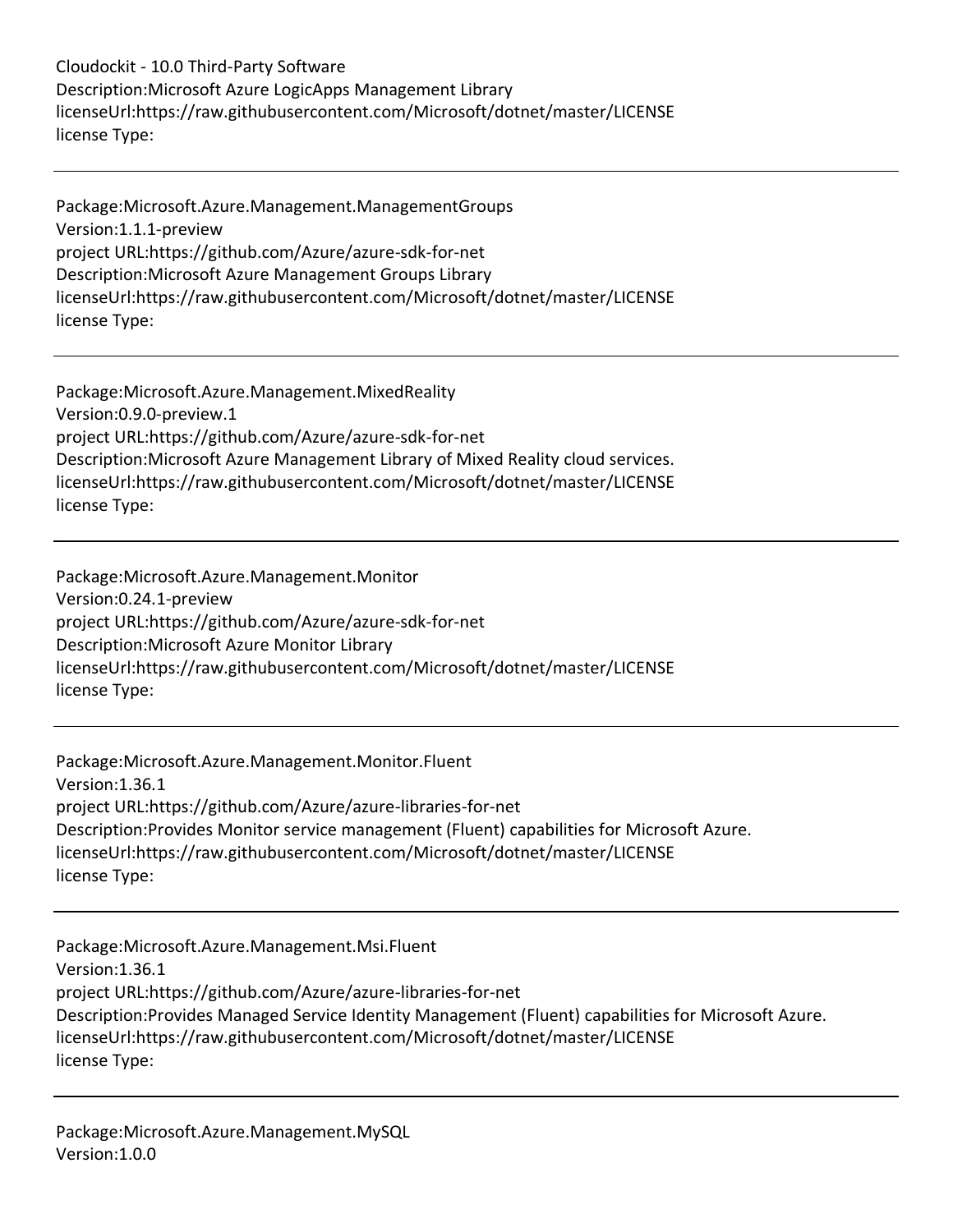Cloudockit - 10.0 Third-Party Software project URL:https://github.com/Azure/azure-sdk-for-net Description:Provides developers with libraries for the Azure Database for MySQL under Azure Resource manager to deploy an instance of MySQL. Create, Update, Delete, Restore, and more. licenseUrl:https://raw.githubusercontent.com/Microsoft/dotnet/master/LICENSE license Type:

Package:Microsoft.Azure.Management.NetApp Version:1.15.0 project URL:https://github.com/Azure/azure-sdk-for-net Description:Provides NetApp storage management capabilities for Microsoft Azure. licenseUrl:https://raw.githubusercontent.com/Microsoft/dotnet/master/LICENSE license Type:

Package:Microsoft.Azure.Management.Network Version:21.0.0 project URL:https://github.com/Azure/azure-sdk-for-net Description:Provides management capabilities for Network services. Development of this library has shifted focus to the Azure Unified SDK. The future development will be focused on "Azure.ResourceManager.Network" (https://www.nuget.org/packages/Azure.ResourceManager.Network/). Please see the package changelog for more information. licenseUrl:https://raw.githubusercontent.com/Microsoft/dotnet/master/LICENSE license Type:

Package:Microsoft.Azure.Management.NotificationHubs Version:2.3.2-preview project URL:https://github.com/Azure/azure-sdk-for-net Description:Provides developers with libraries to create and manager Namespaces of type NotificationHub and NotificationHubs. Manage Authorization Rules at both the resource levels. Note: This client library is for NotificationHubs under Azure Resource Manager. licenseUrl:https://raw.githubusercontent.com/Microsoft/dotnet/master/LICENSE license Type:

Package:Microsoft.Azure.Management.OperationalInsights Version:0.19.0-preview project URL:https://github.com/Azure/azure-sdk-for-net Description:Provides Microsoft Azure Operational Insights management operations licenseUrl:https://raw.githubusercontent.com/Microsoft/dotnet/master/LICENSE license Type:

Package:Microsoft.Azure.Management.PostgreSQL Version:0.9.0-preview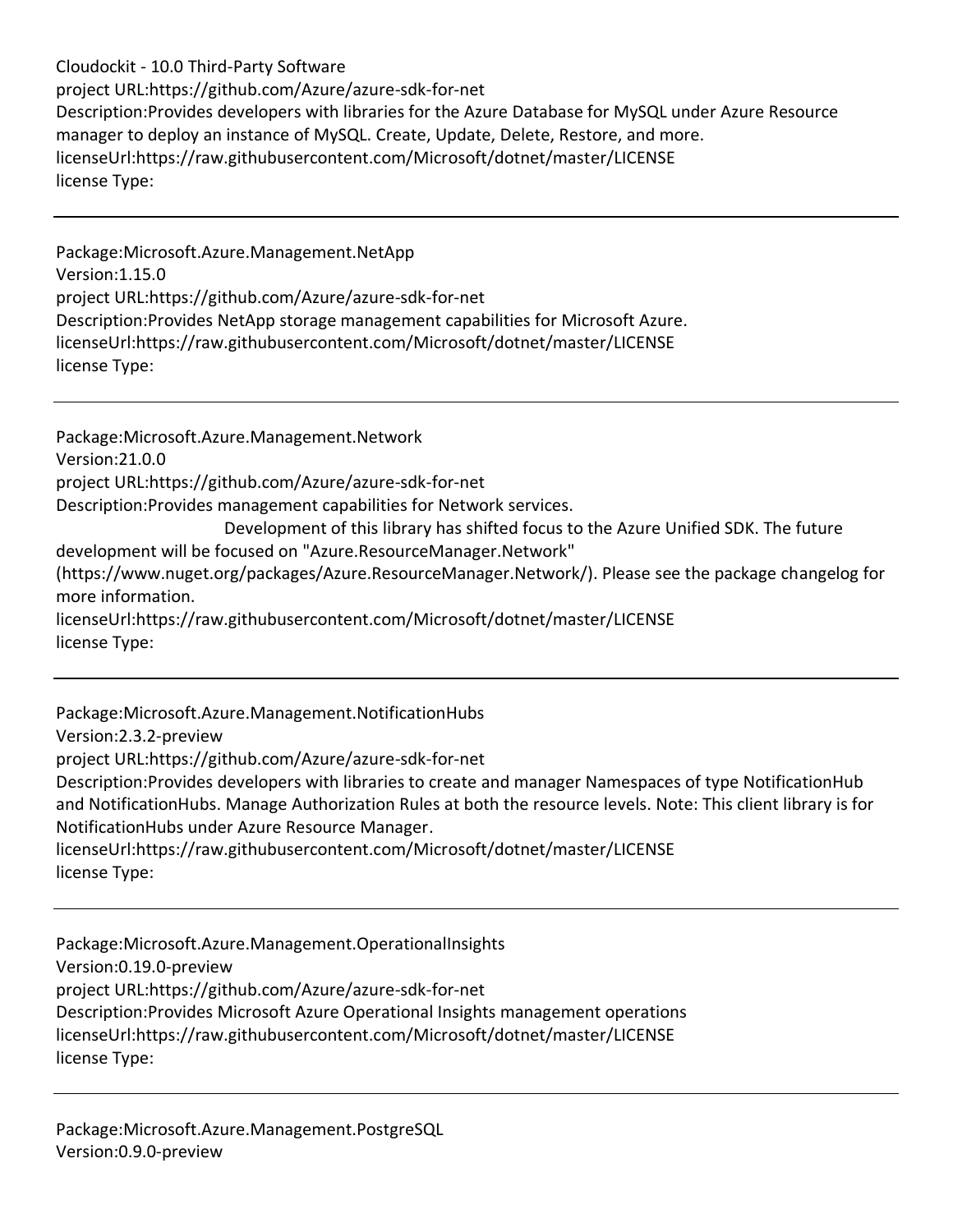Cloudockit - 10.0 Third-Party Software project URL:https://github.com/Azure/azure-sdk-for-net Description:Provides developers with libraries for the Azure Database for PostgreSQL under Azure Resource manager to deploy an instance of PostgreSQL. Create, Update, Delete, Restore, and more. licenseUrl:https://raw.githubusercontent.com/Microsoft/dotnet/master/LICENSE license Type:

Package:Microsoft.Azure.Management.PowerBIDedicated Version:0.11.0-preview project URL:https://github.com/Azure/azure-sdk-for-net Description:Provides management capabilities for Azure PowerBI Dedicated accounts. licenseUrl:https://raw.githubusercontent.com/Microsoft/dotnet/master/LICENSE license Type:

Package:Microsoft.Azure.Management.PrivateDns Version:1.0.0 project URL:https://github.com/Azure/azure-sdk-for-net Description:Provides management capabilities for Azure Private DNS. licenseUrl:https://raw.githubusercontent.com/Microsoft/dotnet/master/LICENSE license Type:

Package:Microsoft.Azure.Management.PrivateDns.Fluent Version:1.36.1 project URL:https://github.com/Azure/azure-libraries-for-net Description:Provides Private DNS management (Fluent) capabilities for Microsoft Azure. licenseUrl:https://raw.githubusercontent.com/Microsoft/dotnet/master/LICENSE license Type:

Package:Microsoft.Azure.Management.RecoveryServices Version:4.3.2-preview project URL:https://github.com/Azure/azure-sdk-for-net Description:Provides developers with libraries for the updated recovery services backup feature under Azure Resource manager. licenseUrl:https://raw.githubusercontent.com/Microsoft/dotnet/master/LICENSE license Type:

Package:Microsoft.Azure.Management.RecoveryServices.Backup Version:4.4.0-preview project URL:https://github.com/Azure/azure-sdk-for-net Description:Provides developers with libraries for the updated recovery services backup feature under Azure Resource manager. licenseUrl:https://raw.githubusercontent.com/Microsoft/dotnet/master/LICENSE license Type: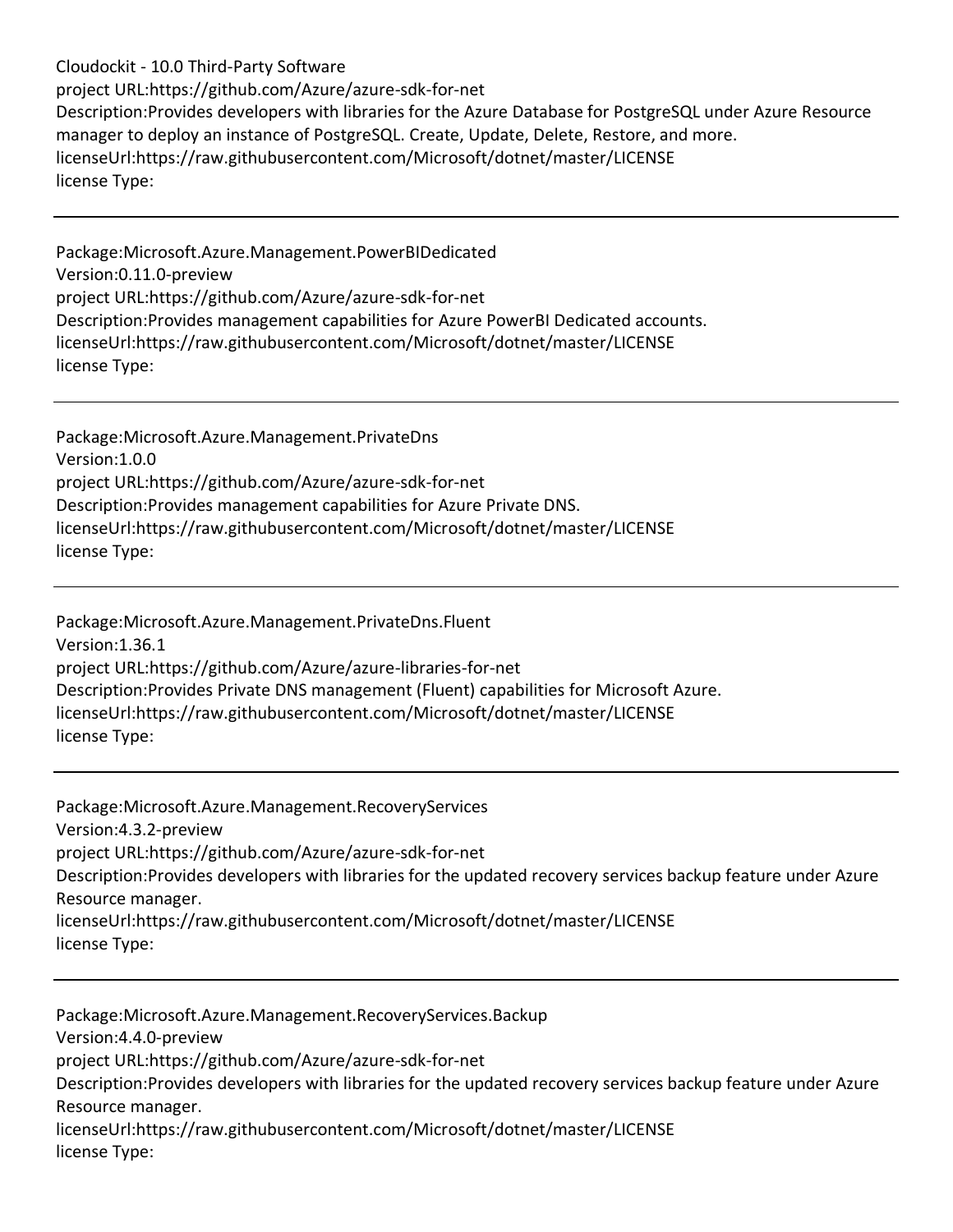Package:Microsoft.Azure.Management.RecoveryServices.SiteRecovery Version:2.2.0-preview project URL:https://github.com/Azure/azure-sdk-for-net Description:Provides developers with libraries for the updated recovery services site recovery feature under Azure Resource manager. licenseUrl:https://raw.githubusercontent.com/Microsoft/dotnet/master/LICENSE license Type:

Package:Microsoft.Azure.Management.Redis Version:6.0.0-preview.1 project URL:https://github.com/Azure/azure-sdk-for-net Description:Provides redis cache management capabilities for Microsoft Azure. licenseUrl:https://raw.githubusercontent.com/Microsoft/dotnet/master/LICENSE license Type:

Package:Microsoft.Azure.Management.Redis.Fluent Version:1.36.1 project URL:https://github.com/Azure/azure-libraries-for-net Description:Provides Redis cache service management (Fluent) capabilities for Microsoft Azure. licenseUrl:https://raw.githubusercontent.com/Microsoft/dotnet/master/LICENSE license Type:

Package:Microsoft.Azure.Management.RemoteApp Version:1.0.9 project URL:https://github.com/Azure/azure-sdk-for-net Description:Spec DLL for Microsoft Azure RemoteApp Management licenseUrl:http://aka.ms/windowsazureapache2 license Type:

Package:Microsoft.Azure.Management.Reservations Version:1.15.0-preview project URL:https://github.com/Azure/azure-sdk-for-net Description:Microsoft.Azure.Management.Reservations Library licenseUrl:https://raw.githubusercontent.com/Microsoft/dotnet/master/LICENSE license Type:

Package:Microsoft.Azure.Management.ResourceManager Version:3.11.0-preview project URL:https://github.com/Azure/azure-sdk-for-net Description:Provides resource group and resource management capabilities for Microsoft Azure.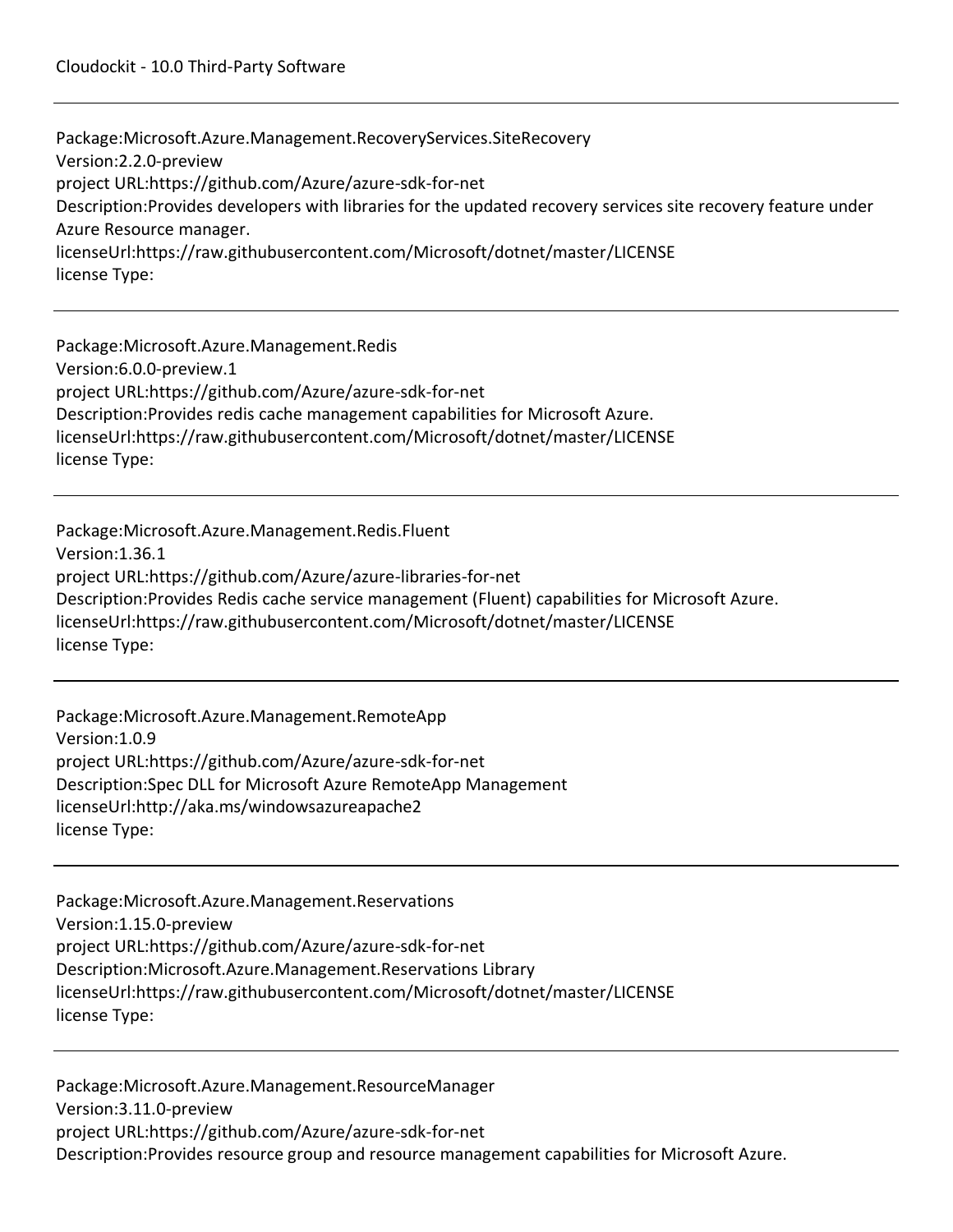Development of this library has shifted focus to the Azure Unified SDK. The future development will be focused on "Azure.ResourceManager.Resources" (https://www.nuget.org/packages/Azure.ResourceManager.Resources/). Please see the package changelog for more information. licenseUrl:https://raw.githubusercontent.com/Microsoft/dotnet/master/LICENSE license Type:

Package:Microsoft.Azure.Management.ResourceManager.Fluent Version:1.37.1 project URL:https://github.com/Azure/azure-libraries-for-net Description:Provides resource group and resource management (Fluent) capabilities for Microsoft Azure. licenseUrl:https://raw.githubusercontent.com/Microsoft/dotnet/master/LICENSE license Type:

Package:Microsoft.Azure.Management.ResourceManager.Fluent Version:1.36.1 project URL:https://github.com/Azure/azure-libraries-for-net Description:Provides resource group and resource management (Fluent) capabilities for Microsoft Azure. licenseUrl:https://raw.githubusercontent.com/Microsoft/dotnet/master/LICENSE license Type:

Package:Microsoft.Azure.Management.Resources Version:2.20.1-preview project URL:https://github.com/Azure/azure-sdk-for-net Description:Provides resource group and resource management capabilities for Microsoft Azure. licenseUrl:http://aka.ms/windowsazureapache2 license Type:

Package:Microsoft.Azure.Management.Search Version:4.0.0 project URL:https://github.com/Azure/azure-sdk-for-net Description:Makes it easy to manage Azure Search services and API keys from a .NET application. licenseUrl:https://raw.githubusercontent.com/Microsoft/dotnet/master/LICENSE license Type:

Package:Microsoft.Azure.Management.ServiceBus Version:3.0.0 project URL:https://github.com/Azure/azure-sdk-for-net Description:Provides developers with libraries to create and manage Namespaces and manage Authorization Rules. Note: This client library is for ServiceBus under Azure Resource Manager. licenseUrl:https://raw.githubusercontent.com/Microsoft/dotnet/master/LICENSE license Type: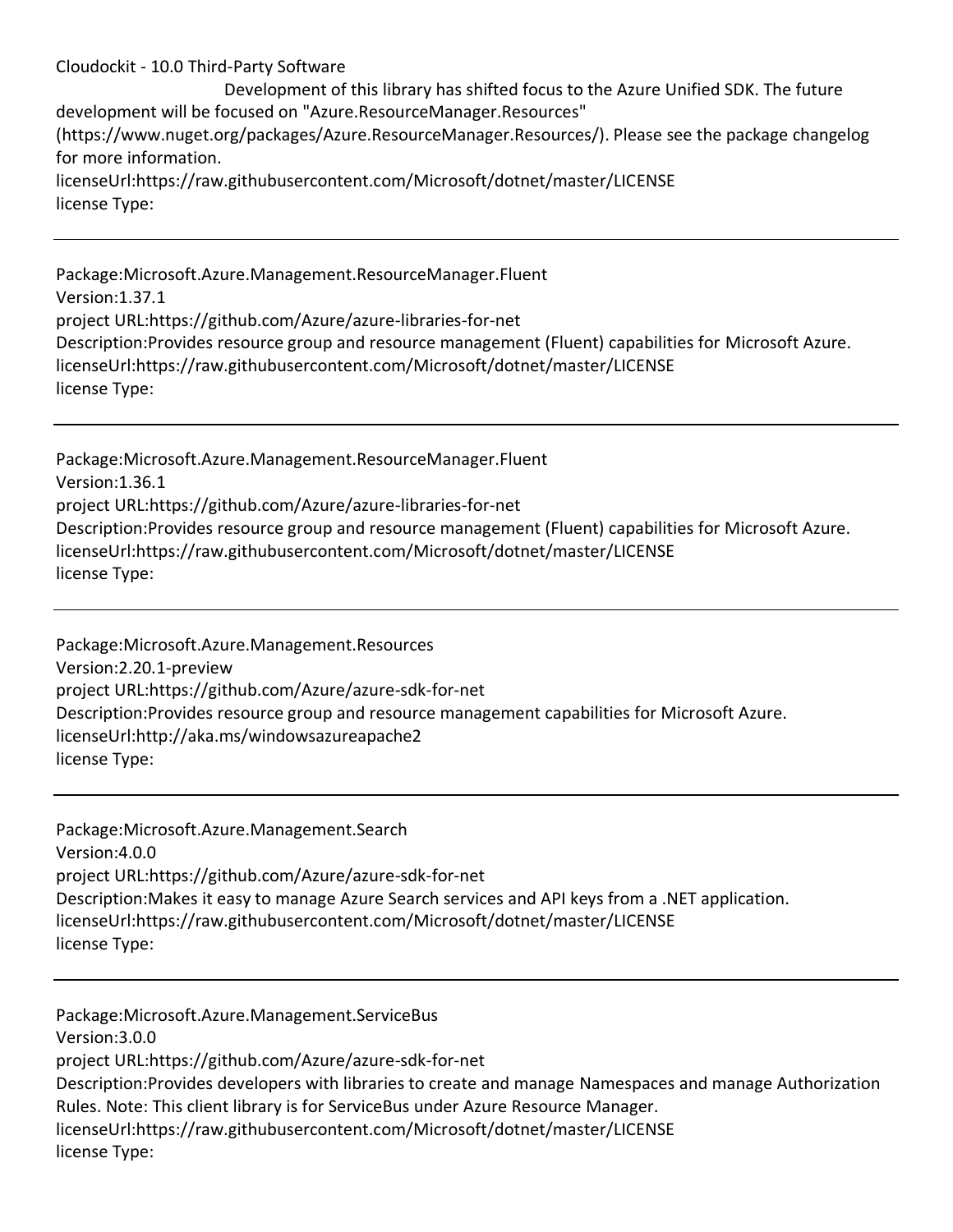Package:Microsoft.Azure.Management.ServiceFabric Version:1.3.0 project URL:https://github.com/Azure/azure-sdk-for-net Description:Microsoft Azure Management ServiceFabric Library licenseUrl:https://raw.githubusercontent.com/Microsoft/dotnet/master/LICENSE license Type:

Package:Microsoft.Azure.Management.SignalR Version:1.1.0 project URL:https://github.com/Azure/azure-sdk-for-net Description:Provides management capabilities for Azure SignalR. licenseUrl:https://raw.githubusercontent.com/Microsoft/dotnet/master/LICENSE license Type:

Package:Microsoft.Azure.Management.Sql Version:2.0.0-preview project URL:https://github.com/Azure/azure-sdk-for-net Description:Azure SQL Management SDK library licenseUrl:https://raw.githubusercontent.com/Microsoft/dotnet/master/LICENSE license Type:

Package:Microsoft.Azure.Management.Storage Version:15.1.0 project URL:https://github.com/Azure/azure-sdk-for-net Description:Microsoft Azure Management Storage Library licenseUrl:https://raw.githubusercontent.com/Microsoft/dotnet/master/LICENSE license Type:

Package:Microsoft.Azure.Management.Storage.Fluent Version:1.36.1 project URL:https://github.com/Azure/azure-libraries-for-net Description:Provides Storage service management (Fluent) capabilities for Microsoft Azure. licenseUrl:https://raw.githubusercontent.com/Microsoft/dotnet/master/LICENSE license Type:

Package:Microsoft.Azure.Management.StreamAnalytics Version:4.0.0 project URL:https://github.com/Azure/azure-sdk-for-net Description:Provides streaming job management capabilities for Microsoft Azure. licenseUrl:https://raw.githubusercontent.com/Microsoft/dotnet/master/LICENSE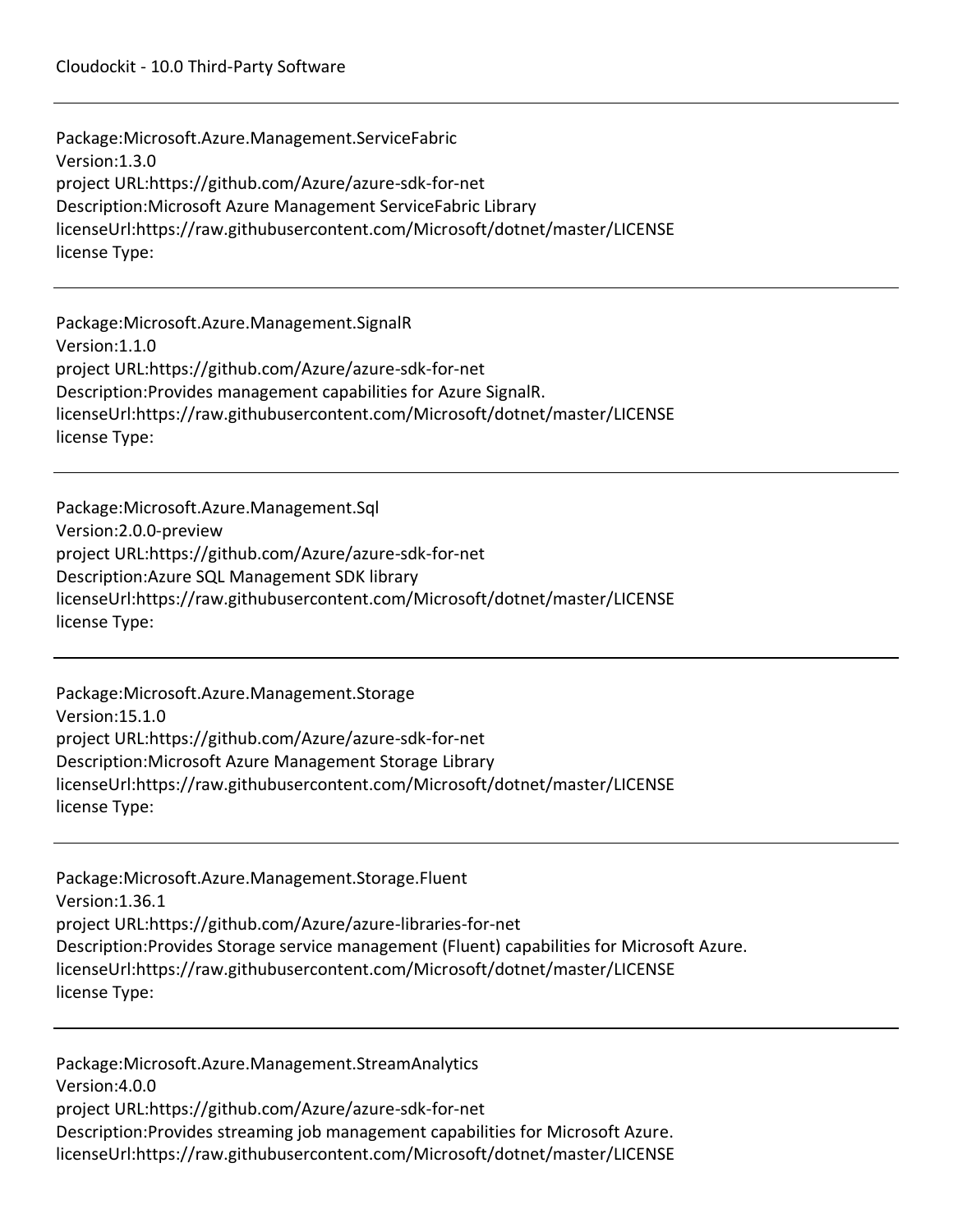Cloudockit - 10.0 Third-Party Software license Type:

Package:Microsoft.Azure.Management.Synapse Version:2.5.0-preview project URL:https://github.com/Azure/azure-sdk-for-net Description:Azure Synapse Management SDK Library licenseUrl:https://raw.githubusercontent.com/Microsoft/dotnet/master/LICENSE license Type:

Package:Microsoft.Azure.Management.TrafficManager Version:2.5.3 project URL:https://github.com/Azure/azure-sdk-for-net Description:Microsoft Azure Management TrafficManager Library licenseUrl:https://raw.githubusercontent.com/Microsoft/dotnet/master/LICENSE license Type:

Package:Microsoft.Azure.Management.TrafficManager.Fluent Version:1.36.1 project URL:https://github.com/Azure/azure-libraries-for-net Description:Provides Traffic Manager management (Fluent) capabilities for Microsoft Azure. licenseUrl:https://raw.githubusercontent.com/Microsoft/dotnet/master/LICENSE license Type:

Package:Microsoft.Azure.Management.Websites Version:2.2.0 project URL:https://github.com/Azure/azure-sdk-for-net Description:Provides website management capabilities for Microsoft Azure. licenseUrl:https://raw.githubusercontent.com/Microsoft/dotnet/master/LICENSE license Type:

Package:Microsoft.Azure.Services.AppAuthentication Version:1.4.0 project URL:https://github.com/Azure/azure-sdk-for-net Description:Enables a service to authenticate to Azure services using the developer's Azure Active Directory/ Microsoft account during development, and authenticate as itself (using OAuth 2.0 Client Credentials flow) when deployed to Azure. licenseUrl:https://raw.githubusercontent.com/Microsoft/dotnet/master/LICENSE

license Type: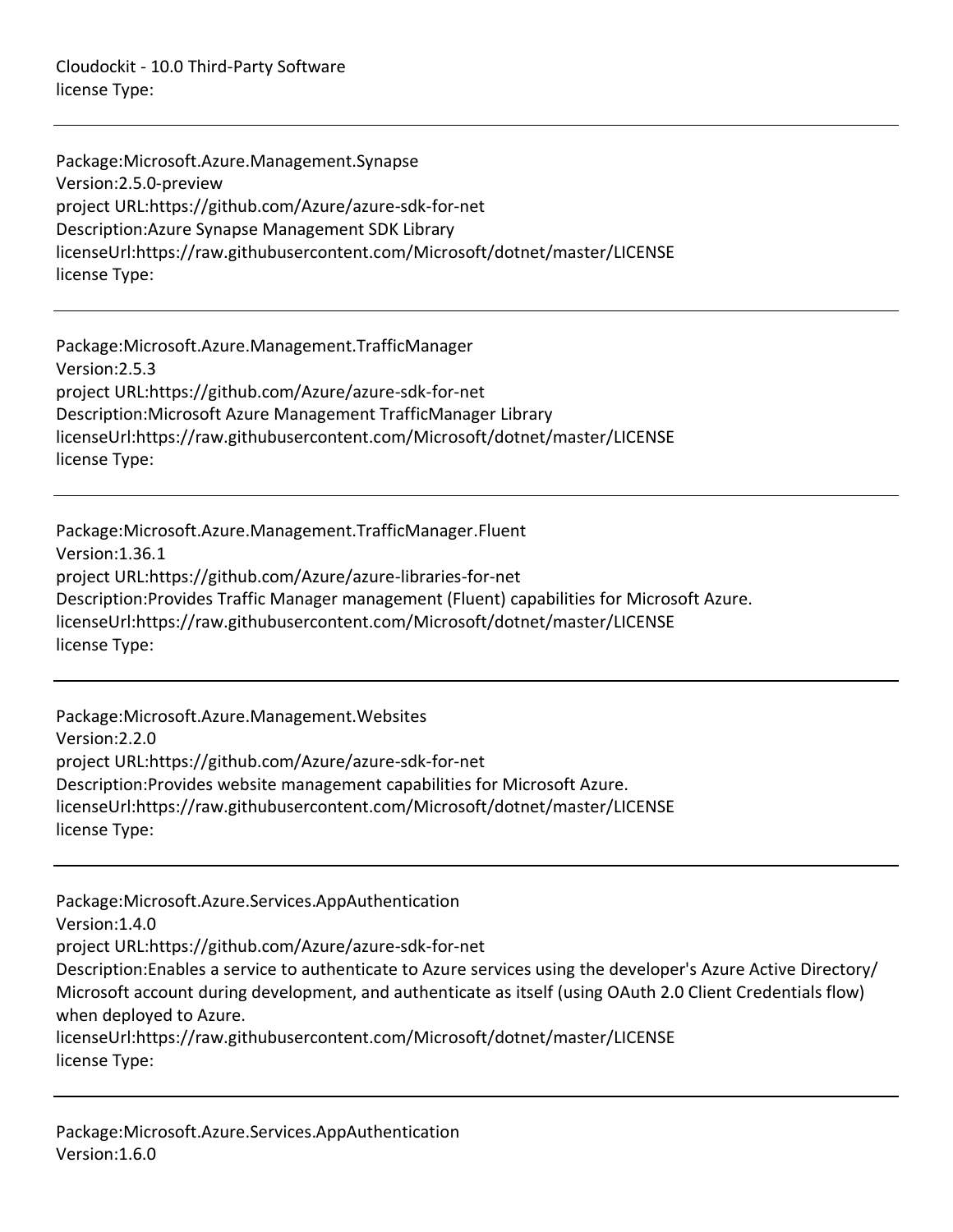Cloudockit - 10.0 Third-Party Software project URL:https://github.com/Azure/azure-sdk-for-net Description:Enables a service to authenticate to Azure services using the developer's Azure Active Directory/ Microsoft account during development, and authenticate as itself (using OAuth 2.0 Client Credentials flow) when deployed to Azure. licenseUrl:https://raw.githubusercontent.com/Microsoft/dotnet/master/LICENSE license Type:

Package:Microsoft.Azure.WebJobs Version:3.0.25 project URL:http://go.microsoft.com/fwlink/?LinkID=320972 Description:This package contains the runtime assemblies for Microsoft.Azure.WebJobs.Host. It also adds rich diagnostics capabilities which makes it easier to monitor the WebJobs in the dashboard. For more information, please visit http://go.microsoft.com/fwlink/?LinkID=320971 licenseUrl:https://go.microsoft.com/fwlink/?linkid=2028464 license Type:

Package:Microsoft.Azure.WebJobs.Extensions Version:4.0.1 project URL:http://go.microsoft.com/fwlink/?LinkID=320972 Description:This package contains Timers and File triggers. For more information, please visit https://azure.microsoft.com/en-us/documentation/articles/websites-webjobs-resources. licenseUrl:https://go.microsoft.com/fwlink/?linkid=2028464 license Type:

Package:Microsoft.Azure.WebJobs.Extensions.Storage Version:4.0.3 project URL:http://go.microsoft.com/fwlink/?LinkID=320972 Description:Package Description licenseUrl:https://go.microsoft.com/fwlink/?linkid=2028464 license Type:

Package:Microsoft.Azure.WebJobs.Host.Storage Version:4.0.1 project URL:http://go.microsoft.com/fwlink/?LinkID=320972 Description:Package Description licenseUrl:https://go.microsoft.com/fwlink/?linkid=2028464 license Type:

Package:Microsoft.Azure.WebJobs.Logging.ApplicationInsights Version:3.0.25 project URL:http://go.microsoft.com/fwlink/?LinkID=320972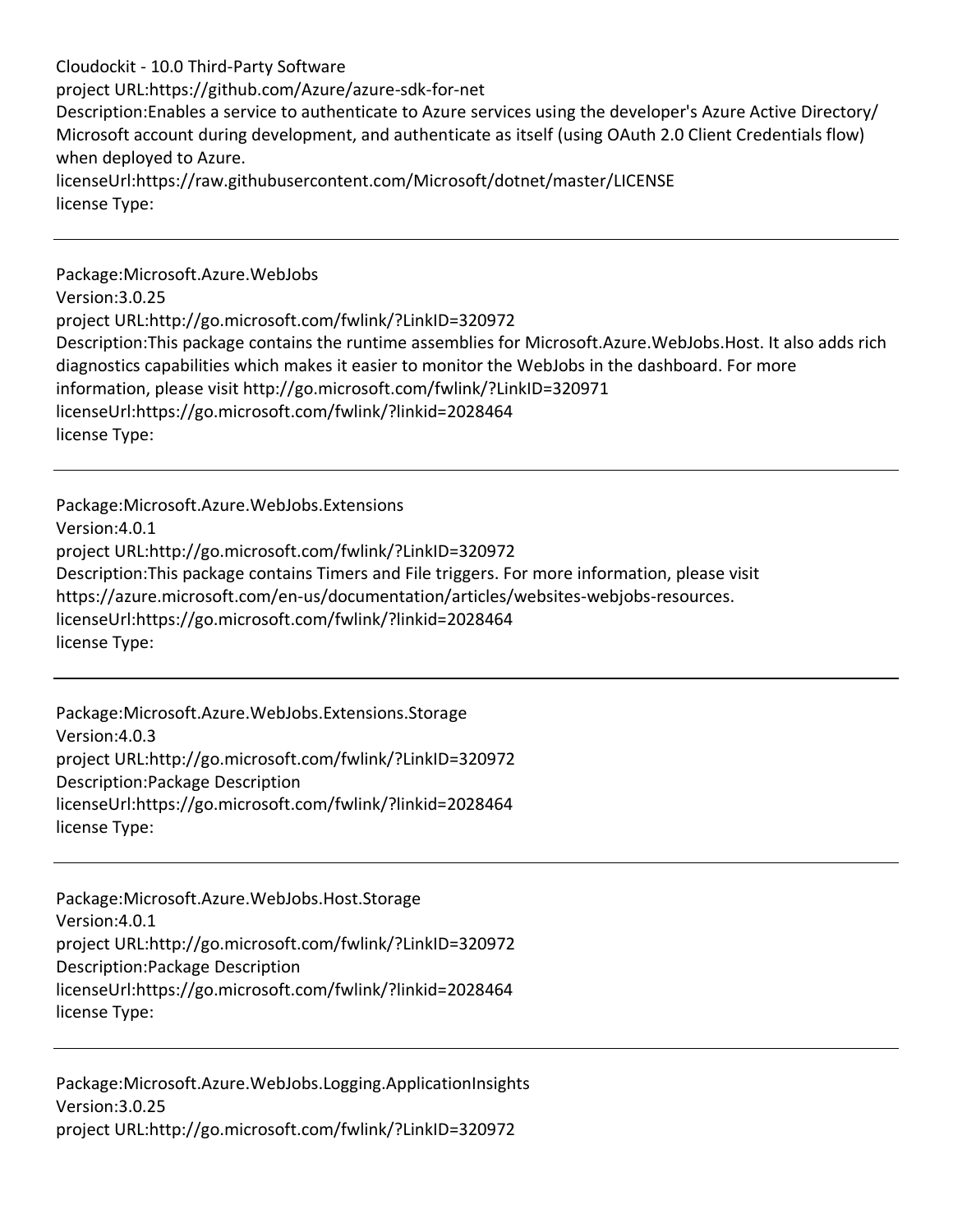Cloudockit - 10.0 Third-Party Software Description:This package contains the runtime assemblies for Microsoft.Azure.WebJobs.Logging.ApplicationInsights. For more information, please visit http://go.microsoft.com/fwlink/?LinkID=320971 licenseUrl:https://go.microsoft.com/fwlink/?linkid=2028464 license Type:

Package:Microsoft.Bcl Version:1.1.8 project URL:http://go.microsoft.com/fwlink/?LinkID=280057 Description:This packages enables projects targeting down-level platforms to use some of the types added in later versions including:

- CallerMemberNameAttribute
- CallerLineNumberAttribute
- CallerFilePathAttribute
- Tuple<T1, T2, ...>
- IProgress<T>
- IStructuralComparable
- IStructuralEquatable
- Task
- InvalidDataException

These types are "unified" to their later version equivalent. For example, when running on .NET Framework 4.5, IProgress<T> from this package will be seen by the runtime as the same type as the one already available in the platform.

Supported Platforms:

- .NET Framework 4 (with KB2468871)
- Windows 8
- Windows Phone 8.1
- Windows Phone Silverlight 7.5
- Silverlight 4
- Portable Class Libraries

This package is only required for projects targeting .NET Framework 4.5, Windows 8, Windows Phone Silverlight 8, or Windows Phone 8.1 when consuming a library that uses this package. licenseUrl:http://go.microsoft.com/fwlink/?LinkId=329770 license Type:MS-EULA

Package:Microsoft.Bcl.Async

Version:1.0.168

project URL:http://go.microsoft.com/fwlink/?LinkID=280056

Description:This package enables Visual Studio 2012 projects to use the new 'async' and 'await' keywords. This package also includes Task-based extension methods that allow using some of the existing asynchronous APIs with the new language keywords. Windows Phone Silverlight 8 projects can use this package to get access to async extension methods for the networking types.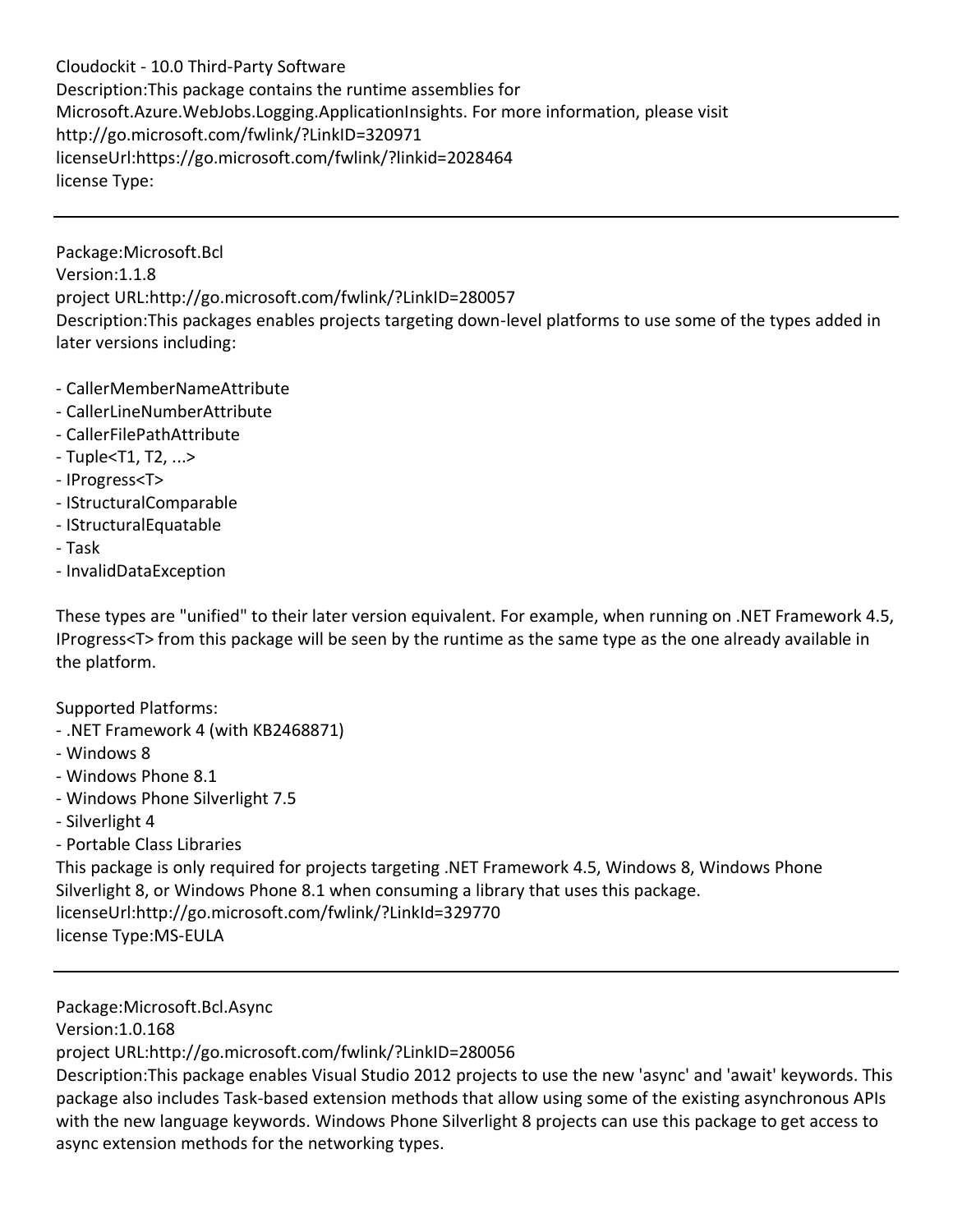This package is not supported in Visual Studio 2010, and is only required for projects targeting .NET Framework 4.5, Windows 8, Windows Phone Silverlight 8, or Windows Phone 8.1 when consuming a library that uses this package. For known issues, please see: http://blogs.msdn.com/b/bclteam/p/asynctargetingpackkb.aspx.

For more information on the async programming model, visit MSDN: http://msdn.microsoft.com/enus/library/vstudio/hh191443.aspx.

Supported Platforms:

- .NET Framework 4 (with KB2468871)
- Windows 8
- Windows Phone 8.1
- Windows Phone Silverlight 7.5
- Silverlight 4
- Portable Class Libraries

licenseUrl:http://go.microsoft.com/fwlink/?LinkId=329770

license Type:MS-EULA

Package:Microsoft.Bcl.AsyncInterfaces Version:5.0.0 project URL:https://github.com/dotnet/runtime Description:Provides the IAsyncEnumerable<T> and IAsyncDisposable interfaces and helper types for .NET Standard 2.0. This package is not required starting with .NET Standard 2.1 and .NET Core 3.0.

Commonly Used Types: System.IAsyncDisposable System.Collections.Generic.IAsyncEnumerable System.Collections.Generic.IAsyncEnumerator

When using NuGet 3.x this package requires at least version 3.4. licenseUrl:https://licenses.nuget.org/MIT license Type:MIT

Package:Microsoft.Data.Edm Version:5.8.4 project URL:http://odata.github.io/ Description:Classes to represent, construct, parse, serialize and validate entity data models. Targets .NET 4.0, Silverlight 4.0, or .NET Portable Lib with support for .NET 4.0, SL 5.0, Win Phone 8, Win Phone 8.1, and Win 8. Localized for CHS, CHT, DEU, ESN, FRA, ITA, JPN, KOR and RUS. licenseUrl:http://go.microsoft.com/fwlink/?linkid=833178 license Type: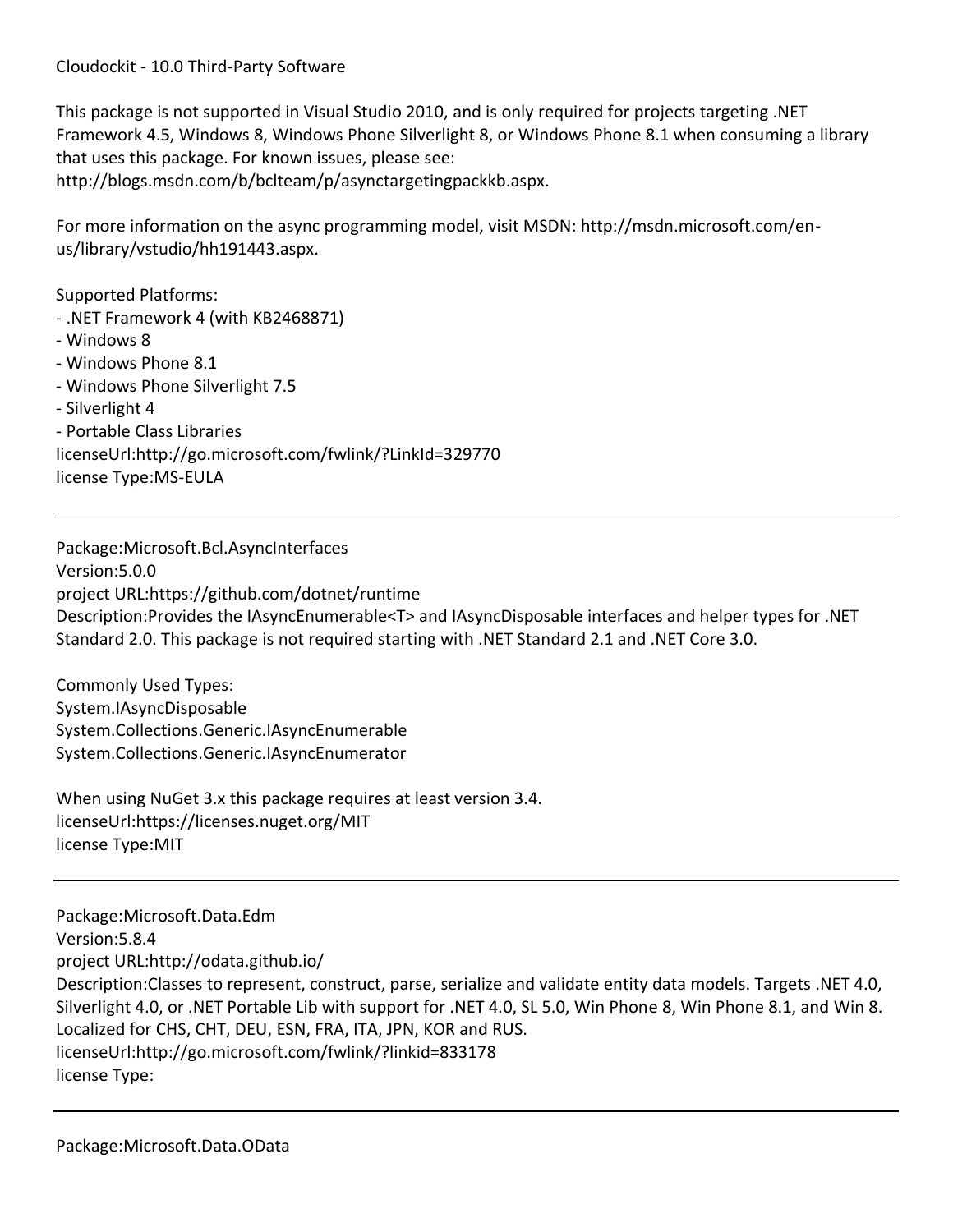Version:5.8.4

project URL:http://odata.github.io/

Description:This version of the library supports earlier versions of the Microsoft OData (V1-V3) protocol only and is not under active development. OData V1-V3 has been superseded by OData V4, which is an industry standard published by OASIS and ratified by ISO. OData V4 is supported through the OData V4 compliant core libraries available at: https://www.nuget.org/packages/Microsoft.OData.Core/ with support documentation available at: https://odata.github.io/odata.net. Note that Asp.Net developers can build OData V4 services using the higher-level OData V4 WebAPI libraries available at:

https://www.nuget.org/packages/Microsoft.AspNet.OData/ with support documentation available at: https://odata.github.io/WebApi/.

Classes to serialize, deserialize and validate OData payloads. Enables construction of OData producers and consumers. Targets .NET 4.0, Silverlight 4.0 or .NET Portable Lib with support for .NET 4.0, SL 5.0, Win Phone 8, Win Phone 8.1, and Win 8. Localized for CHS, CHT, DEU, ESN, FRA, ITA, JPN, KOR and RUS. licenseUrl:http://go.microsoft.com/fwlink/?linkid=833178 license Type:

Package:Microsoft.Data.Services.Client Version:5.8.4 project URL:http://odata.github.io/ Description:LINQ-enabled client API for issuing OData queries and consuming OData payloads. Supports OData v3. Targets .NET 4.0, Silverlight 4.0 or .NET Portable Lib with support for .NET 4.5, Win Phone 8, Win Phone 8.1, and Win 8. Localized for CHS, CHT, DEU, ESN, FRA, ITA, JPN, KOR and RUS. licenseUrl:http://go.microsoft.com/fwlink/?linkid=833178 license Type:

Package:Microsoft.Data.SqlClient Version:2.1.1 project URL:https://aka.ms/sqlclientproject Description:Provides the data provider for SQL Server. These classes provide access to versions of SQL Server and encapsulate database-specific protocols, including tabular data stream (TDS)

Commonly Used Types: Microsoft.Data.SqlClient.SqlConnection Microsoft.Data.SqlClient.SqlException Microsoft.Data.SqlClient.SqlParameter Microsoft.Data.SqlClient.SqlDataReader Microsoft.Data.SqlClient.SqlCommand Microsoft.Data.SqlClient.SqlTransaction Microsoft.Data.SqlClient.SqlParameterCollection Microsoft.Data.SqlClient.SqlClientFactory

When using NuGet 3.x this package requires at least version 3.4. licenseUrl:https://licenses.nuget.org/MIT license Type:MIT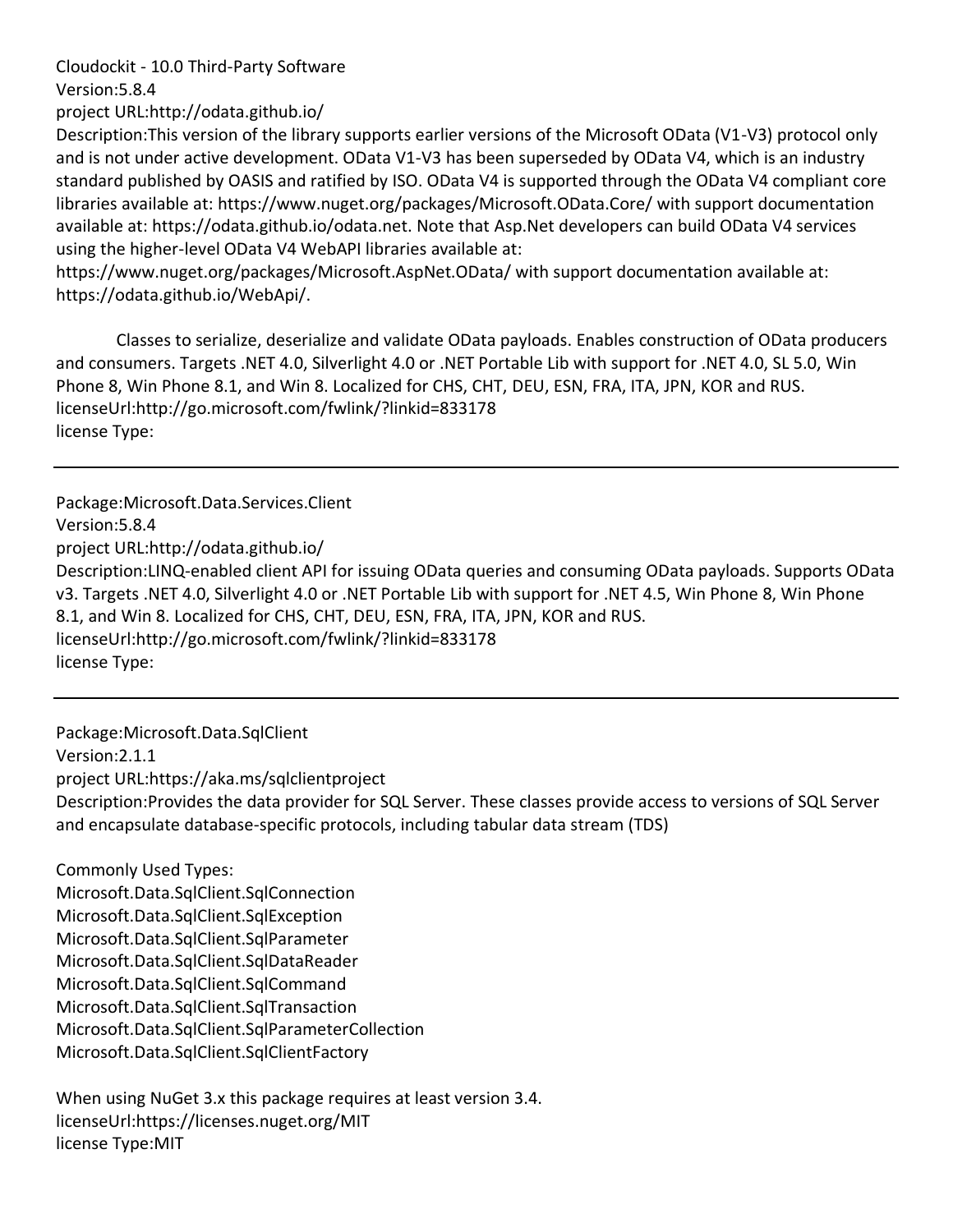Package:Microsoft.Extensions.Caching.StackExchangeRedis Version:5.0.1 project URL:https://asp.net/ Description:Distributed cache implementation of Microsoft.Extensions.Caching.Distributed.IDistributedCache using Redis. licenseUrl:https://licenses.nuget.org/MIT license Type:MIT

Package:Microsoft.Extensions.DependencyInjection Version:5.0.1 project URL:https://github.com/dotnet/runtime Description:Default implementation of dependency injection for Microsoft.Extensions.DependencyInjection. When using NuGet 3.x this package requires at least version 3.4. licenseUrl:https://licenses.nuget.org/MIT license Type:MIT

Package:Microsoft.Extensions.DependencyInjection Version:5.0.0 project URL:https://github.com/dotnet/runtime Description:Default implementation of dependency injection for Microsoft.Extensions.DependencyInjection. When using NuGet 3.x this package requires at least version 3.4. licenseUrl:https://licenses.nuget.org/MIT license Type:MIT

Package:Microsoft.Extensions.Logging Version:5.0.0 project URL:https://github.com/dotnet/runtime Description:Logging infrastructure default implementation for Microsoft.Extensions.Logging. When using NuGet 3.x this package requires at least version 3.4. licenseUrl:https://licenses.nuget.org/MIT license Type:MIT

Package:Microsoft.Extensions.Logging.Abstractions Version:5.0.0 project URL:https://github.com/dotnet/runtime Description:Logging abstractions for Microsoft.Extensions.Logging.

Commonly Used Types: Microsoft.Extensions.Logging.ILogger Microsoft.Extensions.Logging.ILoggerFactory Microsoft.Extensions.Logging.ILogger&It;TCategoryName>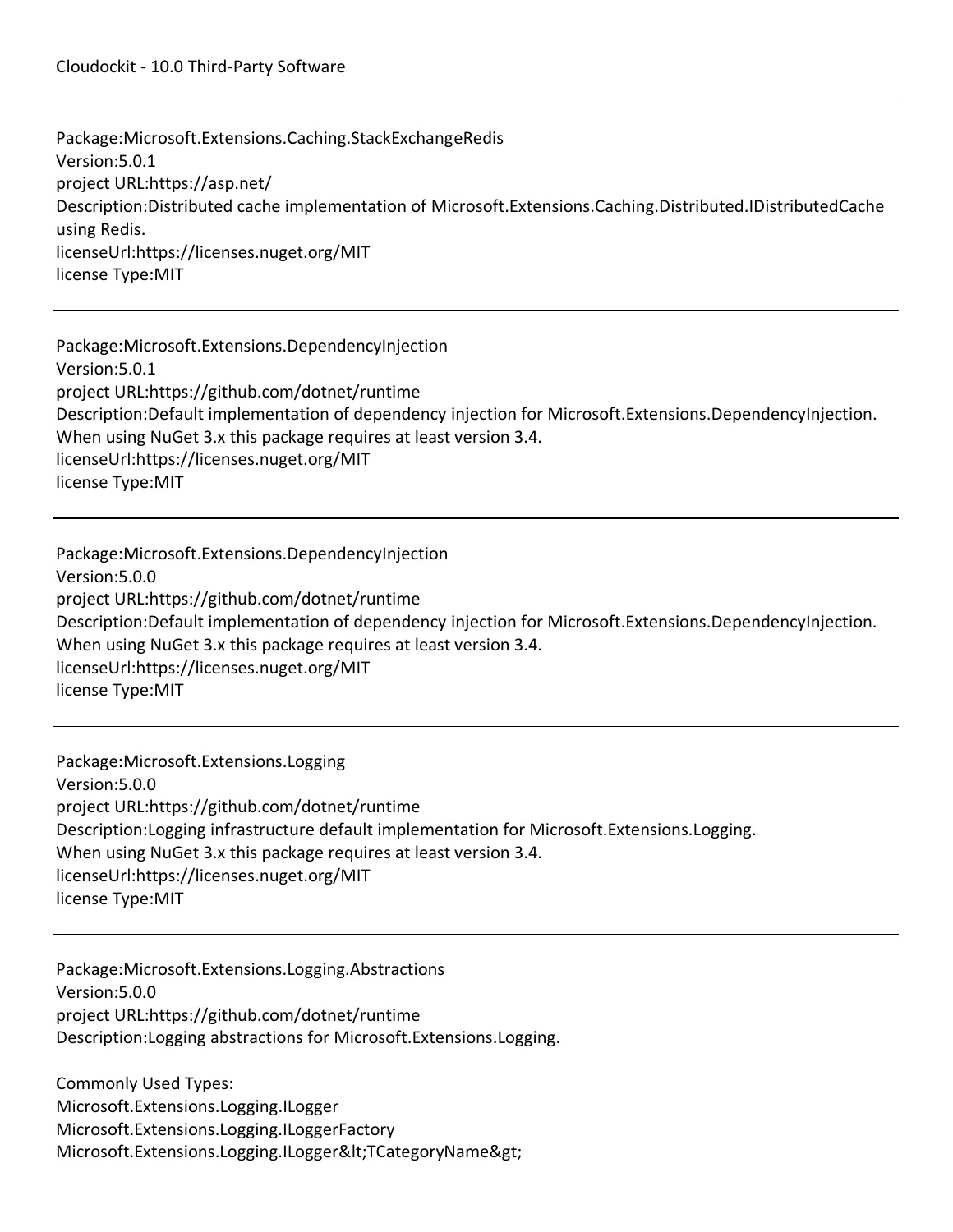Cloudockit - 10.0 Third-Party Software Microsoft.Extensions.Logging.LogLevel Microsoft.Extensions.Logging.Logger<T&gt; Microsoft.Extensions.Logging.LoggerMessage Microsoft.Extensions.Logging.Abstractions.NullLogger

When using NuGet 3.x this package requires at least version 3.4. licenseUrl:https://licenses.nuget.org/MIT license Type:MIT

Package:Microsoft.Extensions.Logging.Console Version:5.0.0 project URL:https://github.com/dotnet/runtime Description:Console logger provider implementation for Microsoft.Extensions.Logging. When using NuGet 3.x this package requires at least version 3.4. licenseUrl:https://licenses.nuget.org/MIT license Type:MIT

Package:Microsoft.Extensions.Options Version:5.0.0 project URL:https://github.com/dotnet/runtime Description:Provides a strongly typed way of specifying and accessing settings using dependency injection. When using NuGet 3.x this package requires at least version 3.4. licenseUrl:https://licenses.nuget.org/MIT license Type:MIT

Package:Microsoft.FeatureManagement.AspNetCore Version:2.2.0 project URL:https://github.com/Azure/AppConfiguration Description:Microsoft.FeatureManagement.AspNetCore provides a way to develop and expose application functionality based on features. Many applications have special requirements when a new feature is developed such as when the feature should be enabled and under what conditions. This library provides a way to define these relationships, and also integrates into common ASP.NET Core code patterns to make exposing these features possible. licenseUrl:https://aka.ms/AzureAppConfigurationDotnetCorePublicPreviewEula license Type:

Package:Microsoft.Graph Version:3.19.0 project URL:https://developer.microsoft.com/graph Description:Microsoft Graph Client Library allows you to call Office 365, Azure AD and other Microsoft services through a single unified developer experience. licenseUrl:https://www.nuget.org/packages/Microsoft.Graph/3.19.0/License license Type:LICENSE.txt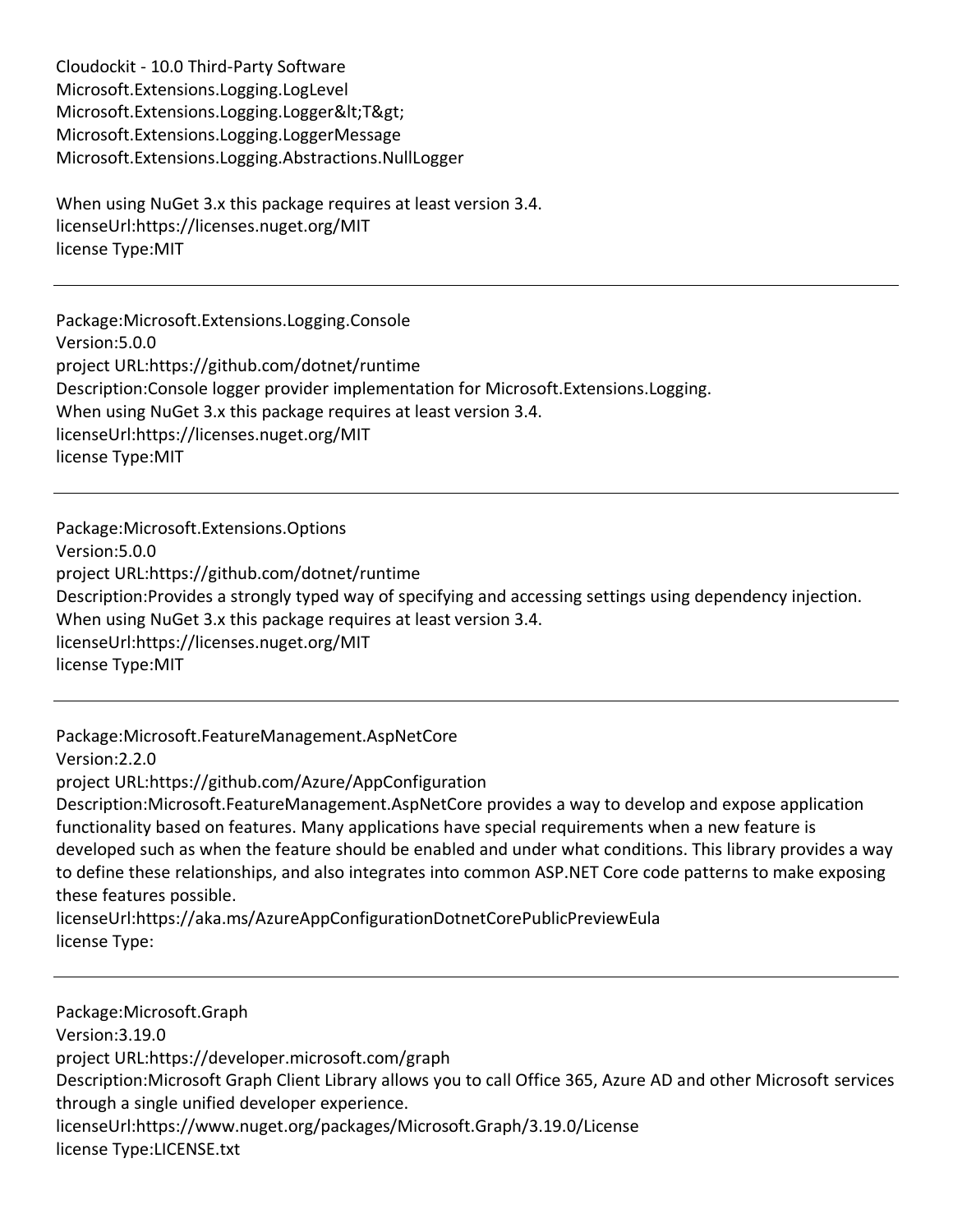Package:Microsoft.Graph.Core Version:1.23.0 project URL:https://developer.microsoft.com/graph Description:Microsoft Graph Core Client Library implements core functionality used by Microsoft Graph client libraries. licenseUrl:https://www.nuget.org/packages/Microsoft.Graph.Core/1.23.0/License license Type:LICENSE.txt

Package:Microsoft.IdentityModel.Clients.ActiveDirectory Version:5.2.8 project URL:https://aka.ms/adalnet Description:There is a newer version of this library available here: https://www.nuget.org/packages/Microsoft.Identity.Client/ Migration guide: https://docs.microsoft.com/en-us/azure/active-directory/develop/msal-net-migration ADAL no longer receives new feature improvements. licenseUrl:https://go.microsoft.com/fwlink/?linkid=841311 license Type:

Package:Microsoft.SharePointOnline.CSOM Version:16.1.20720.12000 project URL:http://go.microsoft.com/fwlink/?LinkId=531344 Description:This package contains SharePoint and Project Client Object Model libraries licenseUrl:http://go.microsoft.com/fwlink/?LinkId=280198 license Type:

Package:Microsoft.Spatial Version:7.2.0 project URL:http://odata.github.io/ Description:Contains classes and methods that facilitate geography and geometry spatial operations. Support OData v4 only. Targets .NET Platform Standard 1.1. Localized for CHS, CHT, DEU, ESN, FRA, ITA, JPN, KOR and RUS. OData .NET library is open source at http://github.com/OData/odata.net licenseUrl:http://go.microsoft.com/fwlink/?linkid=833178 license Type:

Package:Microsoft.Store.PartnerCenter Version:1.16.3 project URL:https://partnercenter.microsoft.com/ Description:SDK for accessing Microsoft Partner center APIs licenseUrl:https://partnercenter.microsoft.com/en-us/partner/EULA\_Partner\_Center\_SDK license Type: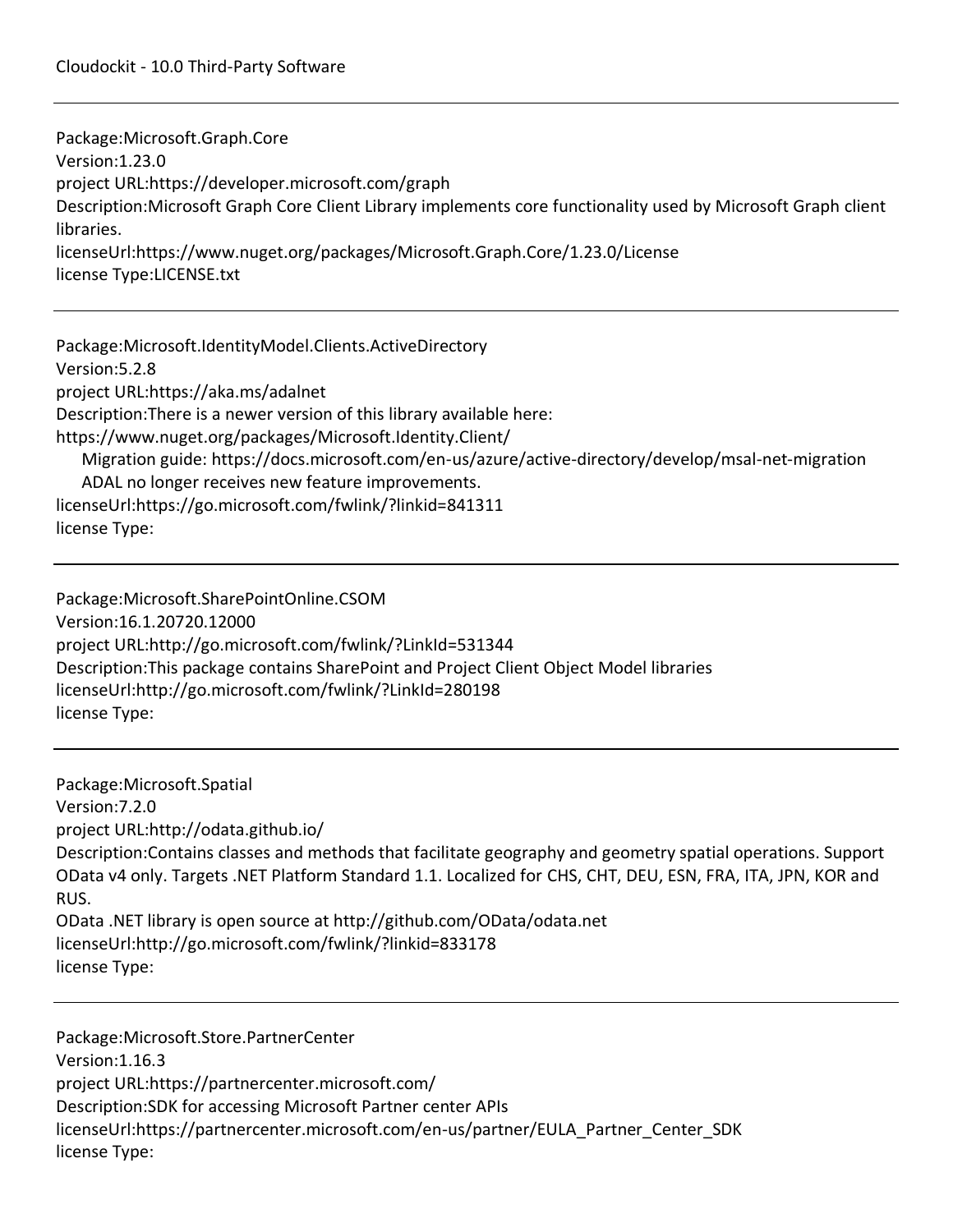Package:Microsoft.TeamFoundationServer.Client Version:16.170.0 project URL:https://go.microsoft.com/fwlink/?LinkId=613084 Description:Integrate with Azure DevOps Server and Azure DevOps Services from desktop-based, ASP.NET, and other Windows applications. Provides access to version control, work item tracking, build, and more via public REST APIs. licenseUrl:https://www.nuget.org/packages/Microsoft.TeamFoundationServer.Client/16.170.0/License license Type:license.txt

Package:Microsoft.VisualStudio.Azure.Containers.Tools.Targets Version:1.10.9 project URL:https://aka.ms/vscontainertools Description:Targets files to enable the Visual Studio Tools for Containers. licenseUrl:https://www.nuget.org/packages/Microsoft.VisualStudio.Azure.Containers.Tools.Targets/1.10.9/Lic ense license Type:EULA.md

Package:Microsoft.Web.WebJobs.Publish Version:2.0.0 project URL: Description:This NuGet package is used to help support deployment of Azure WebJobs from within Microsoft Visual Studio. licenseUrl:http://www.microsoft.com/web/webpi/eula/net\_library\_eula\_enu.htm license Type:MS-EULA

Package:Microsoft.Windows.Compatibility Version:5.0.1 project URL:https://github.com/dotnet/runtime Description:This Windows Compatibility Pack provides access to APIs that were previously available only for .NET Framework. It can be used from both .NET Core as well as .NET Standard. When using NuGet 3.x this package requires at least version 3.4. licenseUrl:https://licenses.nuget.org/MIT license Type:MIT

Package:Microsoft.WindowsAzure.Common

Version:1.3.0

project URL:https://github.com/WindowsAzure/azure-sdk-for-net

Description:Provides infrastructure for common error handling, tracing, configuration, and HTTP/REST-based pipeline manipulation. The package also exposes the CloudContext type, which enables centralized discovery of available Microsoft Azure libraries.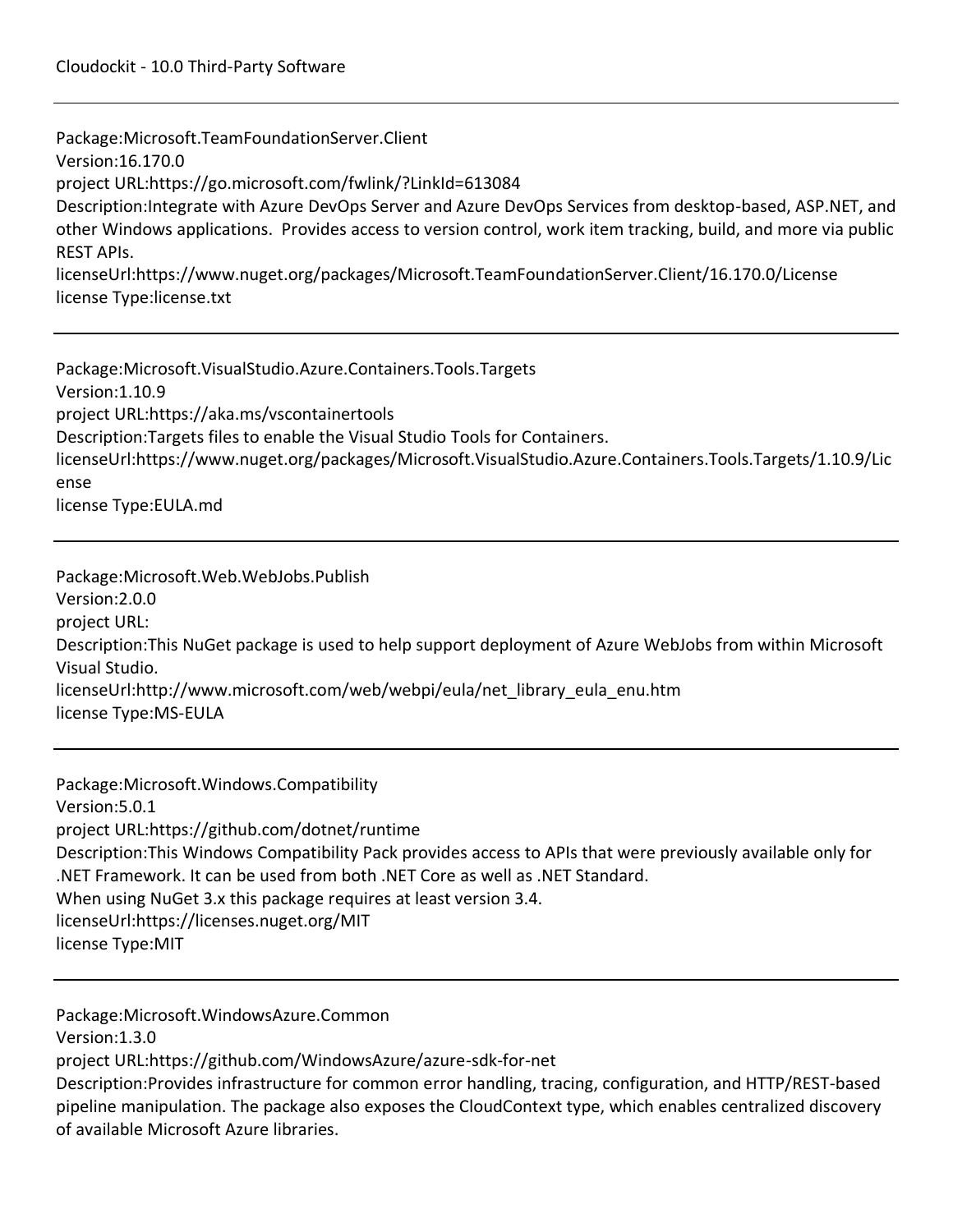.NET Framework Recommended during Preview:

At this time, applications looking to use the Microsoft Azure Management Libraries should use the .NET Framework. Management operations require the X509Certificate2 type that is not present in the Portable Class Library API surface area. The Common.NetFramework library exposes this functionality. Looking to the future, we are enabling PCL early: Microsoft Azure Active Directory integration enables token-based authentication. Coupled with appropriate platform-specific libraries, in the future more platforms will light up with support for managing Microsoft Azure services.

Supported Portable Library Platforms:

- .NET Framework 4.5, 4.5.1
- .NET for Windows Store apps
- Windows Phone 8, 8.1

- Silverlight 5

- Portable Class Libraries

licenseUrl:http://aka.ms/windowsazureapache2

license Type:

Package:Microsoft.WindowsAzure.Common.Dependencies Version:1.1.0 project URL:https://github.com/WindowsAzure/azure-sdk-for-net Description:Provides popular portable components for a common HTTP pipeline and JSON parsing. This package is included as a dependency to other libraries such as the Microsoft Azure Management Libraries and should not be directly added to your project. licenseUrl:http://aka.ms/windowsazureapache2 license Type:

Package:Microsoft.WindowsAzure.Management Version:4.1.3 project URL:https://github.com/WindowsAzure/azure-sdk-for-net Description:Provides Microsoft Azure infrastructure and data center management operations, including the ability to create and manage affinity groups and manage basic subscription information. licenseUrl:http://aka.ms/windowsazureapache2 license Type:

Package:Microsoft.WindowsAzure.Management.Compute Version:14.0.0 project URL:https://github.com/WindowsAzure/azure-sdk-for-net Description:Provides virtual machine and hosted service management capabilities to developers. Launch, restart, scale, and manage VMs, hosted services, virtual disks, operating system images, and more. licenseUrl:http://aka.ms/windowsazureapache2 license Type: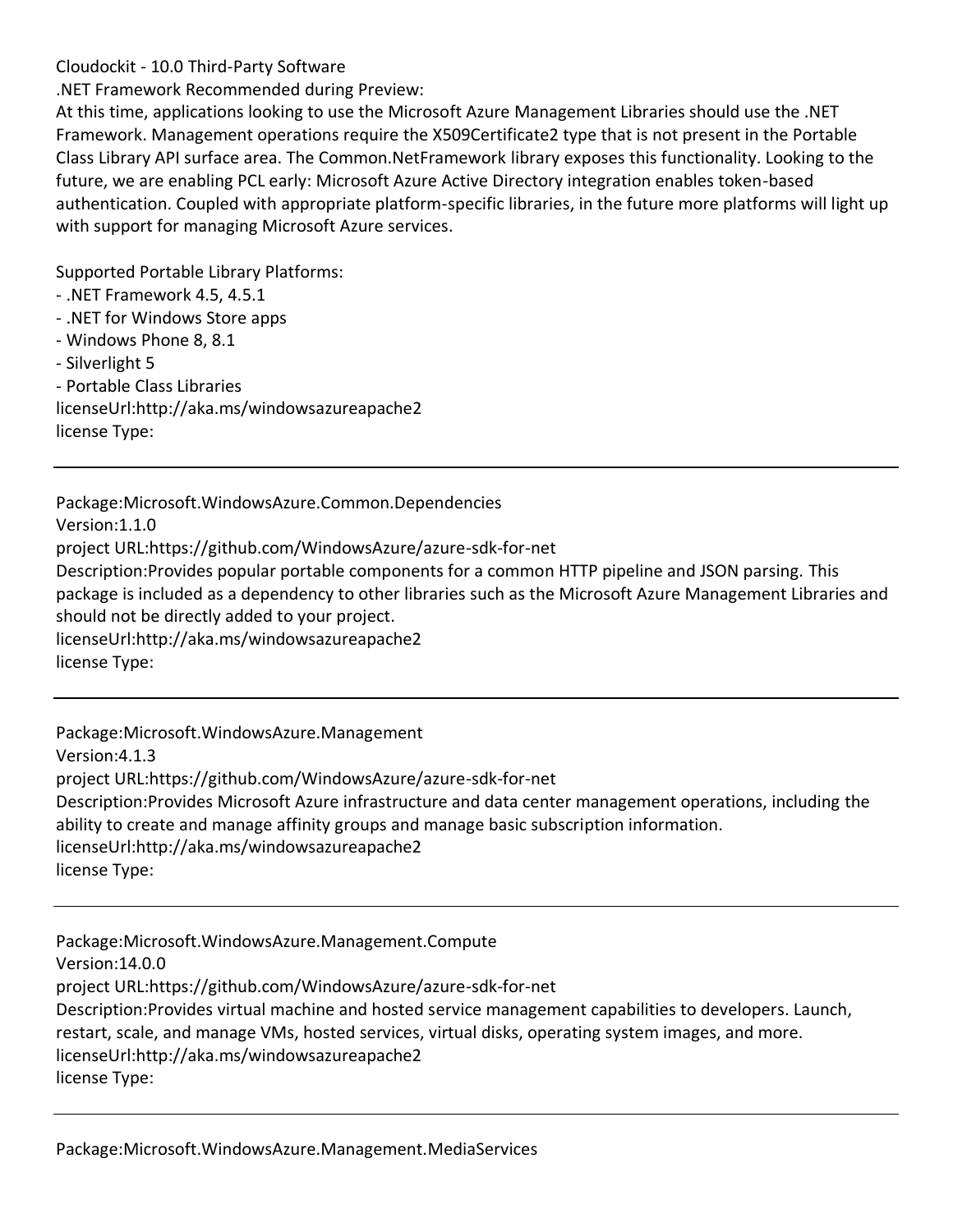Cloudockit - 10.0 Third-Party Software Version:4.1.0 project URL:https://github.com/WindowsAzure/azure-sdk-for-net Description:Provides Microsoft Azure Media Services management functionality. licenseUrl:http://aka.ms/windowsazureapache2 license Type:

Package:Microsoft.WindowsAzure.Management.Monitoring Version:4.1.0 project URL:https://github.com/WindowsAzure/azure-sdk-for-net Description:Provides Microsoft Azure Monitoring Services operations including a unified API to retrieve and configure monitoring metrics, alerts, and autoscale rules for your Microsoft Azure services. licenseUrl:http://aka.ms/windowsazureapache2 license Type:

Package:Microsoft.WindowsAzure.Management.Network Version:8.2.0 project URL:https://github.com/WindowsAzure/azure-sdk-for-net Description:Provides network management capabilities for Microsoft Azure. licenseUrl:http://aka.ms/windowsazureapache2 license Type:

Package:Microsoft.WindowsAzure.Management.Scheduler Version:6.2.0 project URL:https://github.com/WindowsAzure/azure-sdk-for-net Description:Provides Microsoft Azure Scheduler management operations including the ability to create, update and delete scheduled jobs and get job status and history. licenseUrl:http://aka.ms/windowsazureapache2 license Type:

Package:Microsoft.WindowsAzure.Management.ServiceBus Version:0.19.0-preview project URL:https://github.com/WindowsAzure/azure-sdk-for-net Description:Provides Microsoft Azure Service Bus management operations for Microsoft Azure including the ability to create, delete, list and update Namespaces, Topics, Queues and Notification Hubs. licenseUrl:http://aka.ms/windowsazureapache2 license Type:

Package:Microsoft.WindowsAzure.Management.Storage Version:6.0.1 project URL:https://github.com/WindowsAzure/azure-sdk-for-net Description:Provides storage management operations for Microsoft Azure, including the ability to create, delete, and configure storage service accounts and credentials.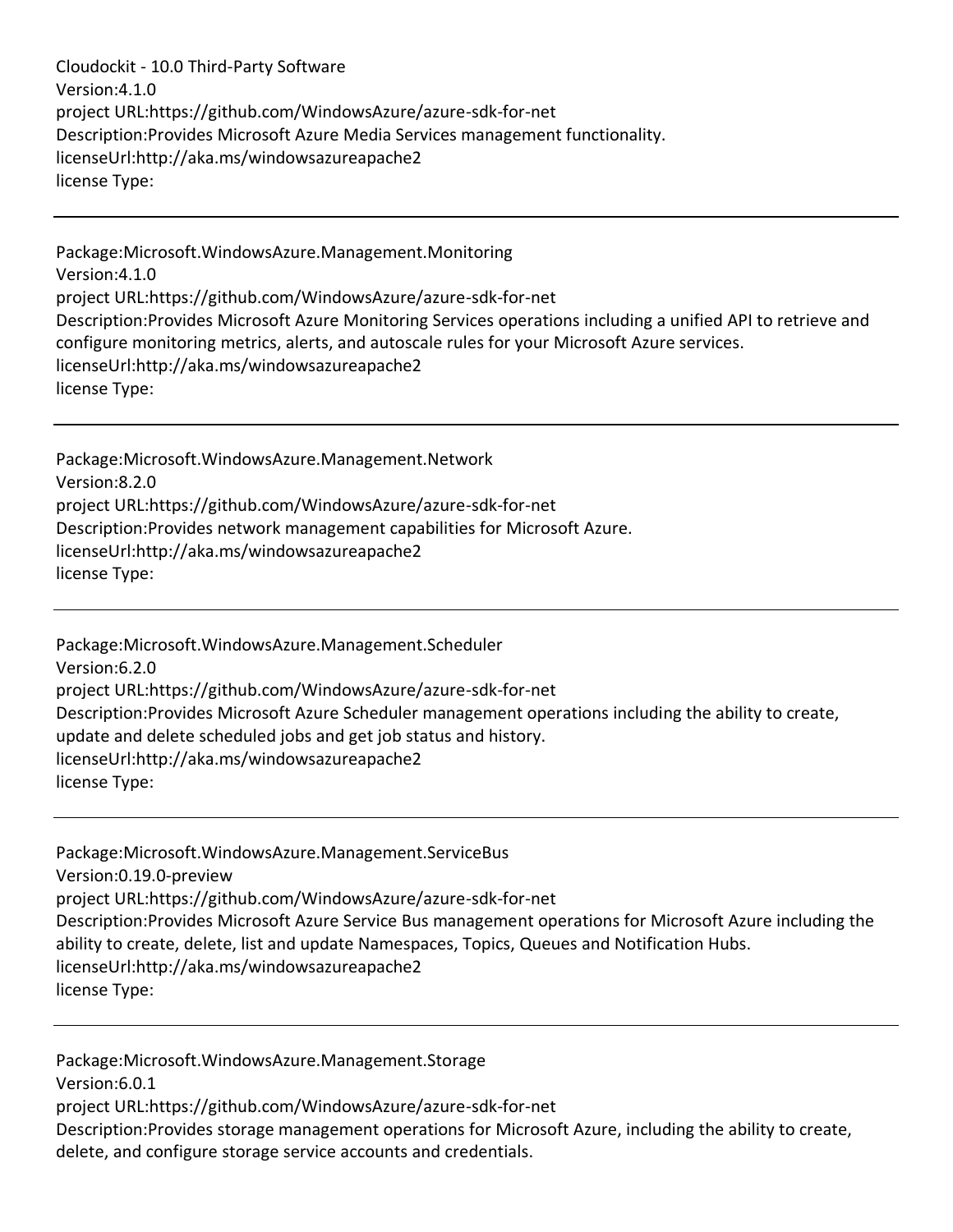Cloudockit - 10.0 Third-Party Software licenseUrl:http://aka.ms/windowsazureapache2 license Type:

Package:Microsoft.WindowsAzure.Management.WebSites Version:5.0.0-prerelease project URL:https://github.com/WindowsAzure/azure-sdk-for-net Description:Provides management capabilities for Microsoft Azure Web Sites. Deploy, configure, debug, and scale your websites using familiar APIs. licenseUrl:http://aka.ms/windowsazureapache2 license Type:

Package:NCrontab Version:3.3.1 project URL:https://github.com/atifaziz/NCrontab Description:NCrontab is crontab for all .NET runtimes supported by .NET Standard 1.0. It provides parsing and formatting of crontab expressions as well as calculation of occurrences of time based on a schedule expressed in the crontab format. licenseUrl:https://www.nuget.org/packages/NCrontab/3.3.1/License license Type:COPYING.txt

Package:Newtonsoft.Json Version:12.0.3 project URL:https://www.newtonsoft.com/json Description:Json.NET is a popular high-performance JSON framework for .NET licenseUrl:https://licenses.nuget.org/MIT license Type:MIT

Package:Newtonsoft.Json Version:10.0.2 project URL:http://www.newtonsoft.com/json Description:Json.NET is a popular high-performance JSON framework for .NET licenseUrl:https://raw.github.com/JamesNK/Newtonsoft.Json/master/LICENSE.md license Type:MIT

Package:Nito.AsyncEx Version:5.1.0 project URL:https://github.com/StephenCleary/AsyncEx Description:A helper library for the Task-Based Asynchronous Pattern (TAP). licenseUrl:https://licenses.nuget.org/MIT license Type:MIT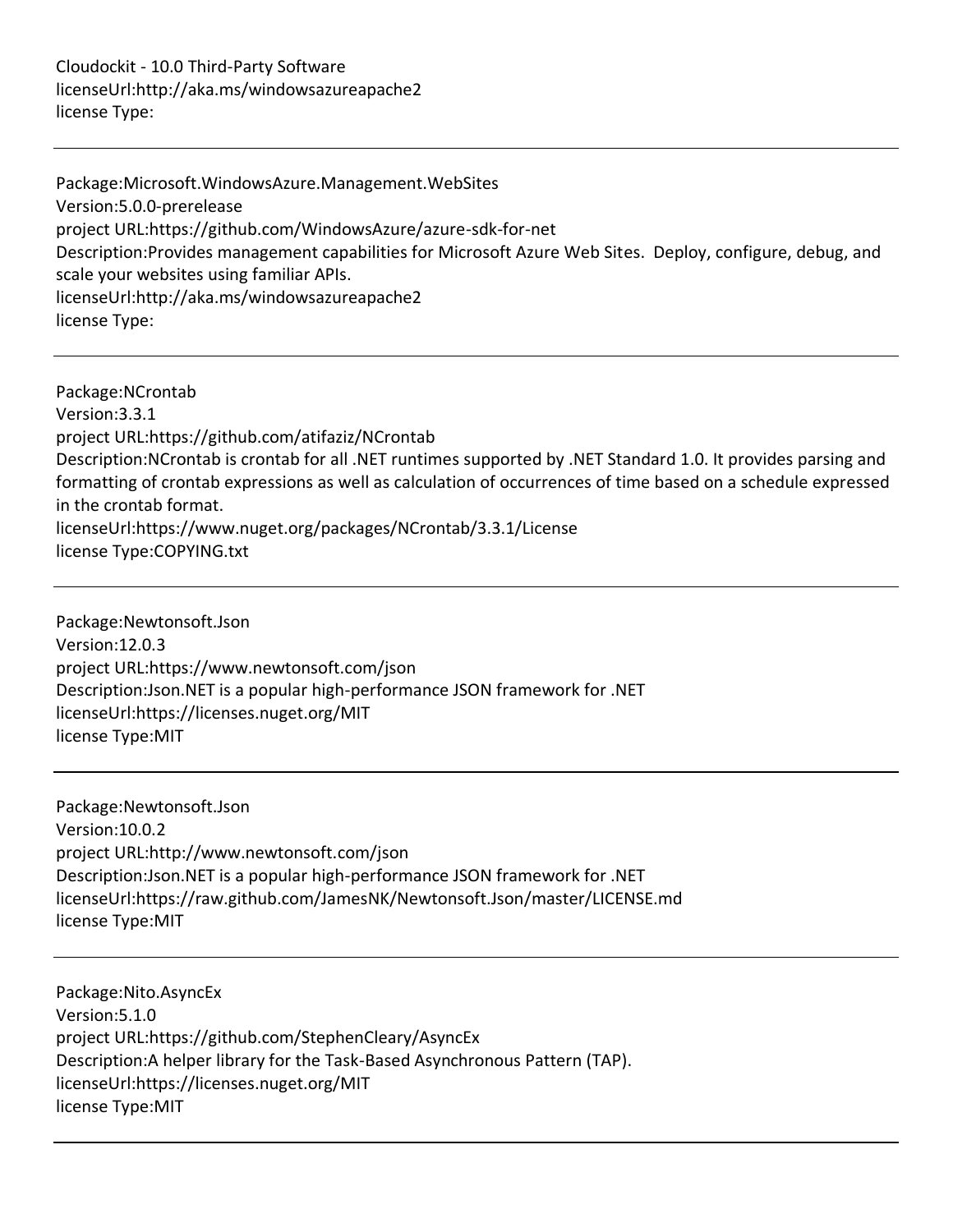Cloudockit - 10.0 Third-Party Software Package:Nito.AsyncEx.Context Version:5.1.0 project URL:https://github.com/StephenCleary/AsyncEx Description:A single-threaded async-compatible context. licenseUrl:https://licenses.nuget.org/MIT license Type:MIT

Package:Nito.AsyncEx.Coordination Version:5.1.0 project URL:https://github.com/StephenCleary/AsyncEx Description:Asynchronous coordination primitives. licenseUrl:https://licenses.nuget.org/MIT license Type:MIT

Package:Nito.AsyncEx.Interop.WaitHandles Version:5.1.0 project URL:https://github.com/StephenCleary/AsyncEx Description:Task wrappers for WaitHandles. licenseUrl:https://licenses.nuget.org/MIT license Type:MIT

Package:Nito.AsyncEx.Oop Version:5.1.0 project URL:https://github.com/StephenCleary/AsyncEx Description:Interfaces and utility methods for combining async with OOP. licenseUrl:https://licenses.nuget.org/MIT license Type:MIT

Package:Nito.AsyncEx.Tasks Version:5.1.0 project URL:https://github.com/StephenCleary/AsyncEx Description:Common helper methods for tasks as used in asynchronous programming. licenseUrl:https://licenses.nuget.org/MIT license Type:MIT

Package:Nito.Cancellation Version:1.1.0 project URL:https://github.com/StephenCleary/Cancellation Description:Helper types for working with cancellation tokens and sources. licenseUrl:https://licenses.nuget.org/MIT license Type:MIT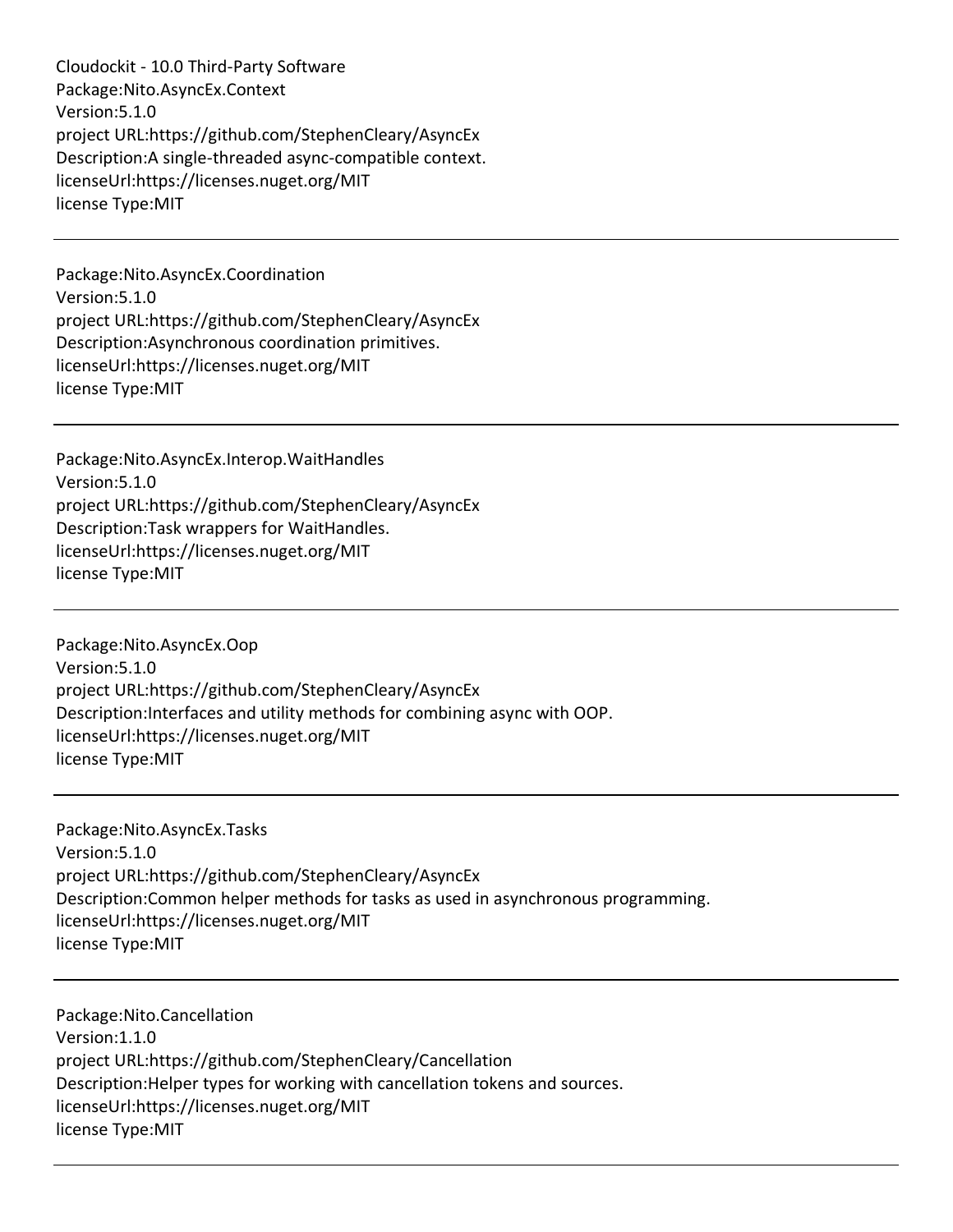Cloudockit - 10.0 Third-Party Software

Package:Nito.Collections.Deque Version:1.1.0 project URL:https://github.com/StephenCleary/Deque Description:A double-ended queue. licenseUrl:https://licenses.nuget.org/MIT license Type:MIT

Package:Nito.Disposables Version:2.2.0 project URL:https://github.com/StephenCleary/Disposables Description:IDisposable and IAsyncDisposable helper types. licenseUrl:https://licenses.nuget.org/MIT license Type:MIT

Package:Octokit Version:0.50.0 project URL:https://github.com/octokit/octokit.net Description:An async-based GitHub API client library for .NET and .NET Core licenseUrl:https://licenses.nuget.org/MIT license Type:MIT

Package:OpenXmlPowerTools-NetStandard Version:4.4.22-alpha2 project URL:https://github.com/opendocx/Open-Xml-PowerTools Description:The OpenDocx fork of Open-Xml-Power-Tools. Essentially identical to maintainer EricWhite's vNext fork (as of early May 2019), but includes only .NET Standard 2.0 build target for use in cross-platform scenarios.

This version includes a minor but experimental extension that facilitates document composition. licenseUrl:https://opensource.org/licenses/MIT license Type:MIT

Package:PInvoke.BCrypt Version:0.7.78 project URL:https://github.com/dotnet/pinvoke Description:P/Invoke methods for the Windows BCrypt.dll. licenseUrl:https://licenses.nuget.org/MIT license Type:MIT

Package:PInvoke.Kernel32 Version:0.7.78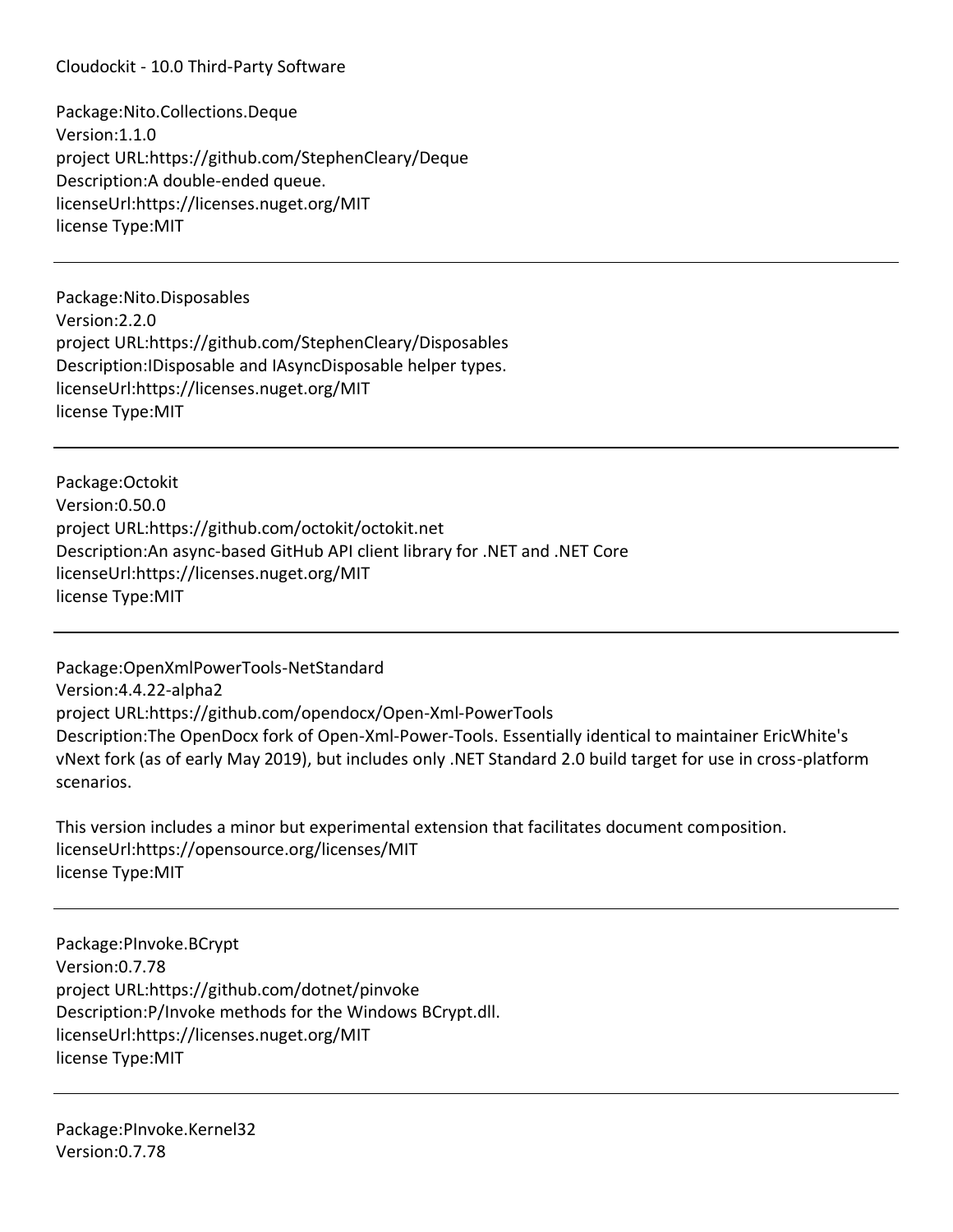Cloudockit - 10.0 Third-Party Software project URL:https://github.com/dotnet/pinvoke Description:P/Invoke methods for the Windows Kernel32.dll. licenseUrl:https://licenses.nuget.org/MIT license Type:MIT

Package:PInvoke.NCrypt Version:0.7.78 project URL:https://github.com/dotnet/pinvoke Description:P/Invoke methods for the Windows NCrypt.dll. licenseUrl:https://licenses.nuget.org/MIT license Type:MIT

Package:PInvoke.Windows.Core Version:0.7.78 project URL:https://github.com/dotnet/pinvoke Description:P/Invoke types for common Windows APIs. licenseUrl:https://licenses.nuget.org/MIT license Type:MIT

Package:PnP.Framework Version:1.0.0 project URL:https://aka.ms/pnp/framework Description:PnP Framework contains the PnP Provisioning engine and a ton of extension methods that will make you more productive while developing for Microsoft 365. licenseUrl: license Type:

Package:Polly.Contrib.WaitAndRetry Version:1.1.1 project URL:https://github.com/Polly-Contrib/Polly.Contrib.WaitAndRetry Description:Polly.Contrib.WaitAndRetry is an extension library for Polly containing helper methods for a variety of wait-and-retry strategies. licenseUrl:https://licenses.nuget.org/BSD-3-Clause license Type:BSD-3-Clause

Package:Polly.Extensions.Http Version:3.0.0 project URL:https://github.com/App-vNext/Polly.Extensions.Http Description:Polly.Extensions.Http is an extensions package containing opinionated convenience methods for configuring Polly policies to handle transient faults typical of calls through HttpClient. licenseUrl:https://licenses.nuget.org/BSD-3-Clause license Type:BSD-3-Clause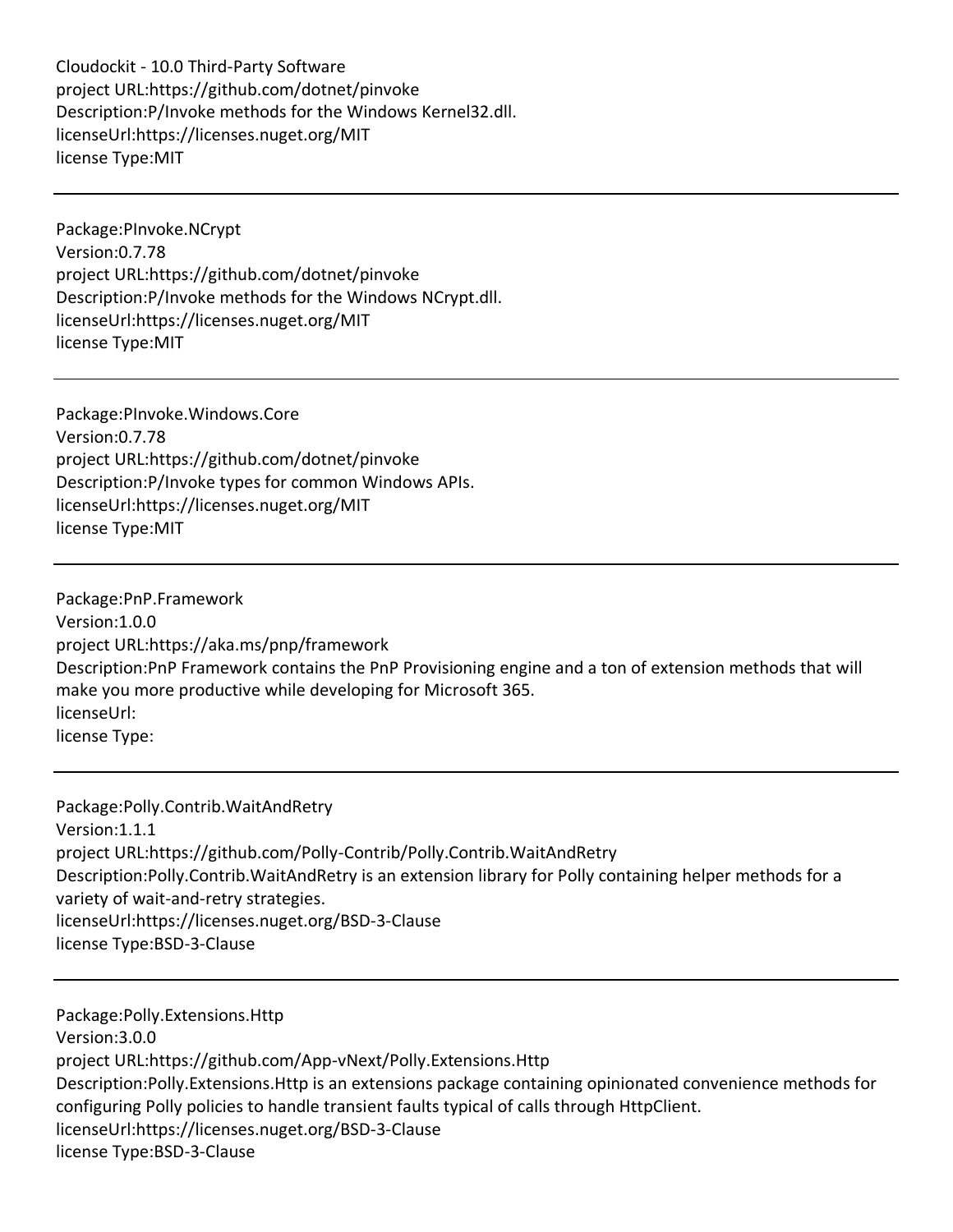Package:Portable.BouncyCastle Version:1.8.1.3 project URL:https://github.com/onovotny/bc-csharp Description:BouncyCastle portable version with support for .NET 4, .NET Standard 1.0-2.0, WP, Silverlight, MonoAndroid, Xamarin.iOS, .NET Core licenseUrl:https://raw.githubusercontent.com/onovotny/bc-csharp/netstandard/License.html license Type:

Package:Prism.Core Version:8.0.0.1909 project URL:https://github.com/PrismLibrary/Prism Description:Prism is a fully open source version of the Prism guidance originally produced by Microsoft Patterns & Practices. Prism provides an implementation of a collection of design patterns that are helpful in writing well structured and maintainable XAML applications, including MVVM, dependency injection, commanding, event aggregation, and more. Prism's core functionality is a shared code base in a Portable Class Library targeting these platforms; WPF, and Xamarin Forms. Features that need to be platform specific are implemented in the respective libraries for the target platform. licenseUrl:https://www.nuget.org/packages/Prism.Core/8.0.0.1909/License license Type:LICENSE

Package:Prism.Wpf Version:8.0.0.1909 project URL:https://github.com/PrismLibrary/Prism Description:Prism is a fully open source version of the Prism guidance originally produced by Microsoft Patterns & Practices. Prism provides an implementation of a collection of design patterns that are helpful in writing well structured, maintainable, and testable XAML applications, including MVVM, dependency injection, commanding, event aggregation, and more. Prism's core functionality is a shared library targeting the .NET Framework and .NET Standard. Features that need to be platform specific are implemented in the respective libraries for the target platform (WPF, Uno Platform, and Xamarin Forms).

Prism.Wpf helps you more easily design and build rich, flexible, and easy to maintain Windows Presentation Foundation (WPF) desktop applications. This library provides user interface composition as well as modularity support.

licenseUrl:https://www.nuget.org/packages/Prism.Wpf/8.0.0.1909/License license Type:LICENSE

Package:PropertyChanged.Fody Version:3.3.1 project URL:https://github.com/Fody/PropertyChanged Description:Add property notification to all classes that implement INotifyPropertyChanged. licenseUrl:https://licenses.nuget.org/MIT license Type:MIT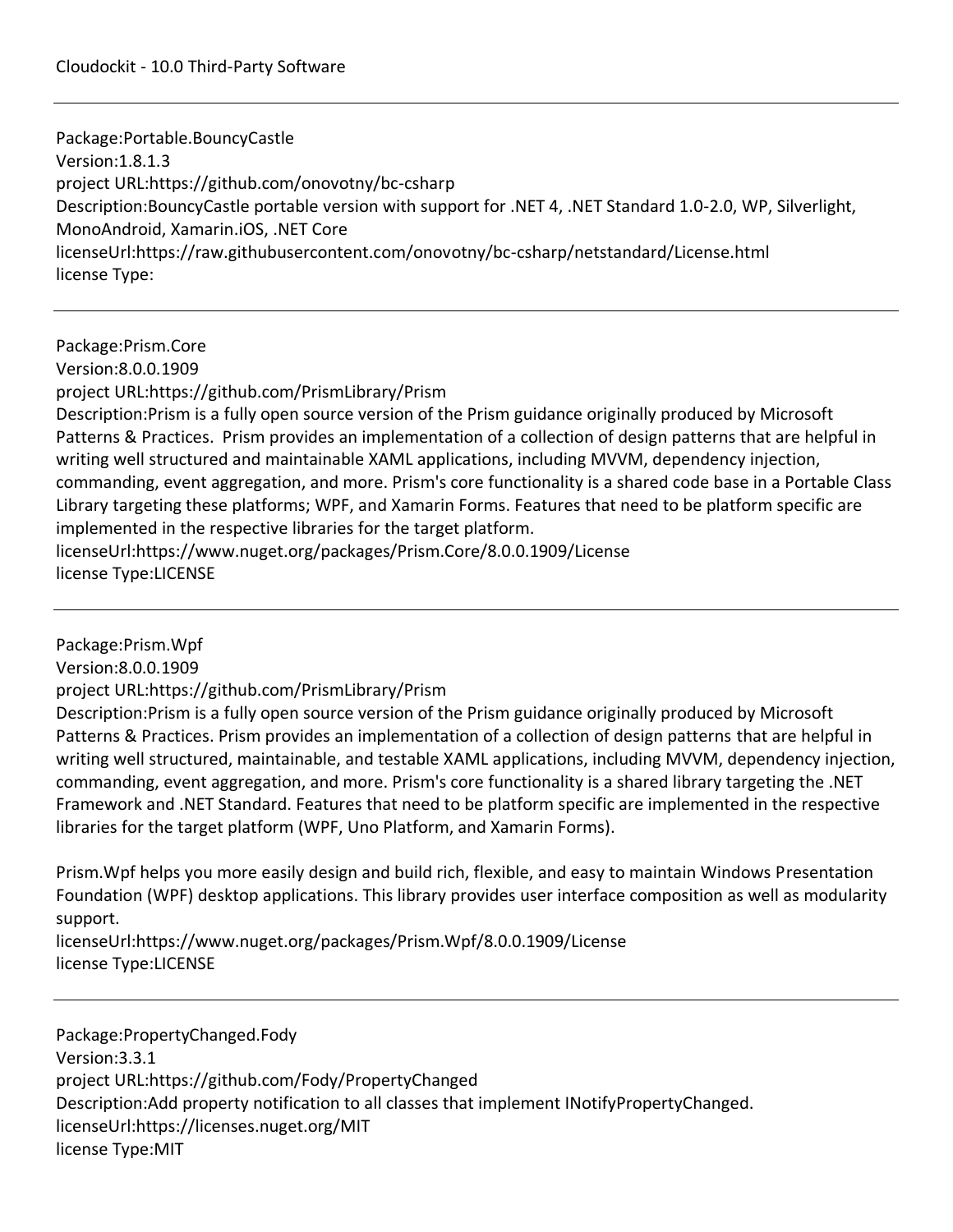Package:QRCoder Version:1.3.6 project URL:https://github.com/codebude/QRCoder/ Description:QRCoder is a simple library, written in C#.NET, which enables you to create QR Codes. It's licensed under the MIT-license. licenseUrl:https://github.com/codebude/QRCoder/blob/master/LICENSE.txt license Type:

Package:Quartz Version:3.3.3 project URL:https://www.quartz-scheduler.net/ Description:Quartz Scheduling Framework for .NET licenseUrl:https://licenses.nuget.org/Apache-2.0 license Type:Apache-2.0

Package:Quartz Version:3.2.4 project URL:https://www.quartz-scheduler.net/ Description:Quartz Scheduling Framework for .NET licenseUrl:https://licenses.nuget.org/Apache-2.0 license Type:Apache-2.0

Package:ReverseMarkdown Version:1.5.0 project URL:https://github.com/mysticmind/reversemarkdown-net Description:ReverseMarkdown is a Html to Markdown converter library in c# licenseUrl:https://github.com/mysticmind/reversemarkdown-net/blob/master/LICENSE license Type:

Package:Scrutor Version:3.3.0 project URL:https://github.com/khellang/Scrutor Description:Register services using assembly scanning and a fluent API. licenseUrl:https://licenses.nuget.org/MIT license Type:MIT

Package:Sendgrid Version:9.12.0 project URL:https://github.com/sendgrid/sendgrid-csharp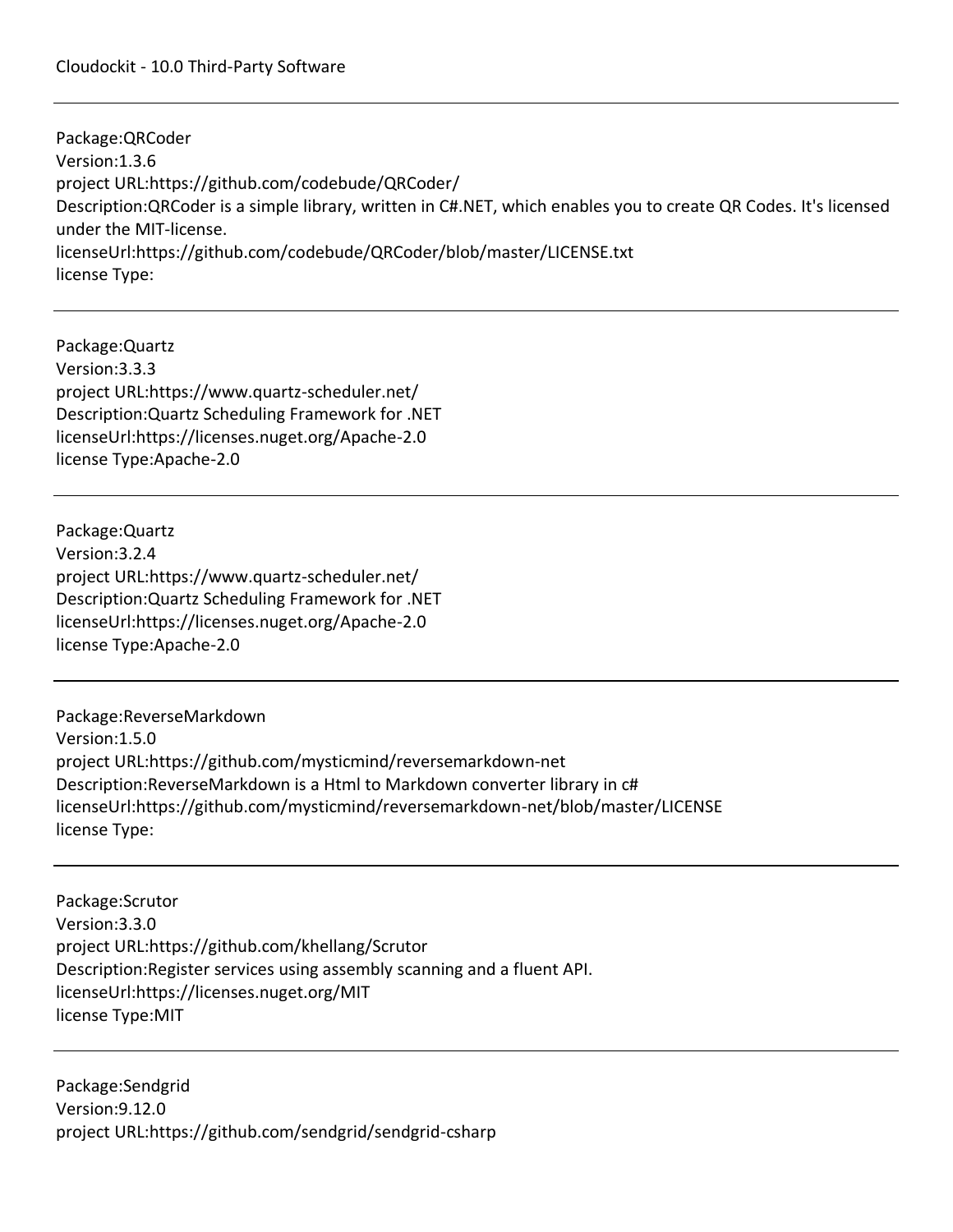Cloudockit - 10.0 Third-Party Software Description:C# client library and examples for using Twilio SendGrid API's to send mail and access Web API v3 endpoints with .NET Standard 1.3 and .NET Core support. Github repo located at : https://github.com/sendgrid/sendgrid-csharp licenseUrl:https://github.com/sendgrid/sendgrid-csharp/blob/master/LICENSE.txt license Type:

Package:Serilog Version:2.10.0 project URL:https://serilog.net/ Description:Simple .NET logging with fully-structured events licenseUrl:https://licenses.nuget.org/Apache-2.0 license Type:Apache-2.0

Package:Serilog.Extensions.Logging Version:3.0.1 project URL:https://github.com/serilog/serilog-extensions-logging Description:Low-level Serilog provider for Microsoft.Extensions.Logging licenseUrl:http://www.apache.org/licenses/LICENSE-2.0 license Type:Apache-2.0

Package:Serilog.Sinks.ApplicationInsights Version:3.1.0 project URL:https://github.com/serilog/serilog-sinks-applicationinsights Description:Serilog event sink that writes to Microsoft Application Insights. licenseUrl:http://www.apache.org/licenses/LICENSE-2.0 license Type:Apache-2.0

Package:Serilog.Sinks.Async Version:1.4.0 project URL:https://serilog.net/ Description:Asynchronous sink wrapper for Serilog. licenseUrl: license Type:

Package:Serilog.Sinks.AzureBlobStorage Version:2.1.1 project URL:https://github.com/chriswill/serilog-sinks-azureblobstorage Description:Serilog event sink that writes to Azure Blob Storage over HTTP. licenseUrl:https://www.nuget.org/packages/Serilog.Sinks.AzureBlobStorage/2.1.1/License license Type:LICENSE.md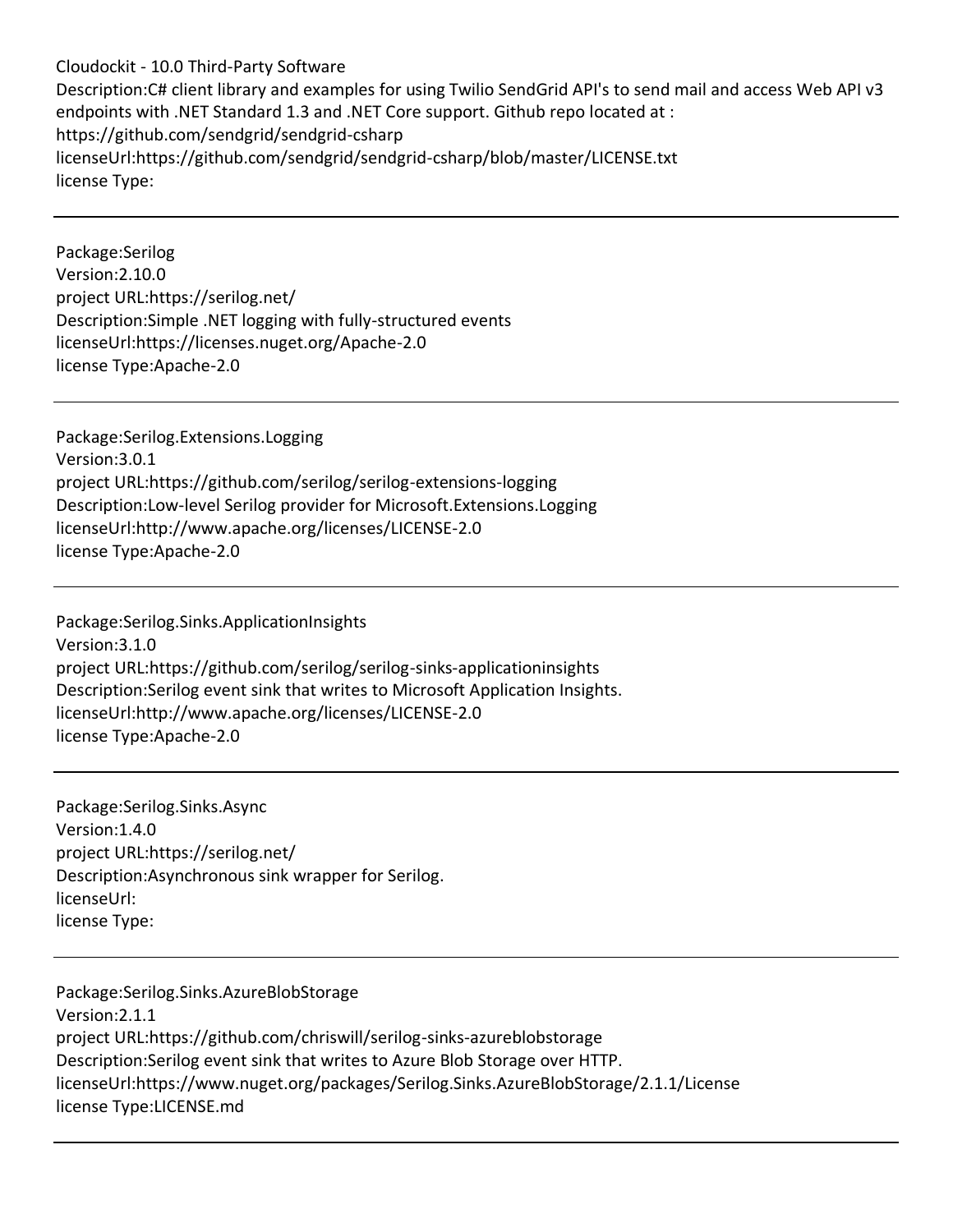Cloudockit - 10.0 Third-Party Software Package:Serilog.Sinks.Console Version:3.1.1 project URL:https://github.com/serilog/serilog-sinks-console Description:A Serilog sink that writes log events to the console/terminal. licenseUrl:https://www.apache.org/licenses/LICENSE-2.0 license Type:Apache-2.0

Package:Serilog.Sinks.Seq Version:5.0.0 project URL:https://github.com/serilog/serilog-sinks-seq Description:Serilog sink that writes to the Seq log server over HTTP/HTTPS. licenseUrl:https://licenses.nuget.org/Apache-2.0 license Type:Apache-2.0

Package:SkiaSharp.NativeAssets.Linux Version:2.80.2 project URL:https://go.microsoft.com/fwlink/?linkid=868515 Description:SkiaSharp is a cross-platform 2D graphics API for .NET platforms based on Google's Skia Graphics Library. It provides a comprehensive 2D API that can be used across mobile, server and desktop models to render images. licenseUrl:https://go.microsoft.com/fwlink/?linkid=868514 license Type:

Package:StackExchange.Redis Version:2.2.4 project URL:https://github.com/StackExchange/StackExchange.Redis/ Description:High performance Redis client, incorporating both synchronous and asynchronous usage. licenseUrl:https://licenses.nuget.org/MIT license Type:MIT

Package:Stripe.net Version:39.35.0 project URL:https://github.com/stripe/stripe-dotnet Description:Stripe.net is a sync/async .NET 4.6.1+ client, and a portable class library for the Stripe API. (Official Library) licenseUrl:https://www.nuget.org/packages/Stripe.net/39.35.0/License license Type:LICENSE

Package:StyleCop.Analyzers Version:1.2.0-beta.321 project URL:https://github.com/DotNetAnalyzers/StyleCopAnalyzers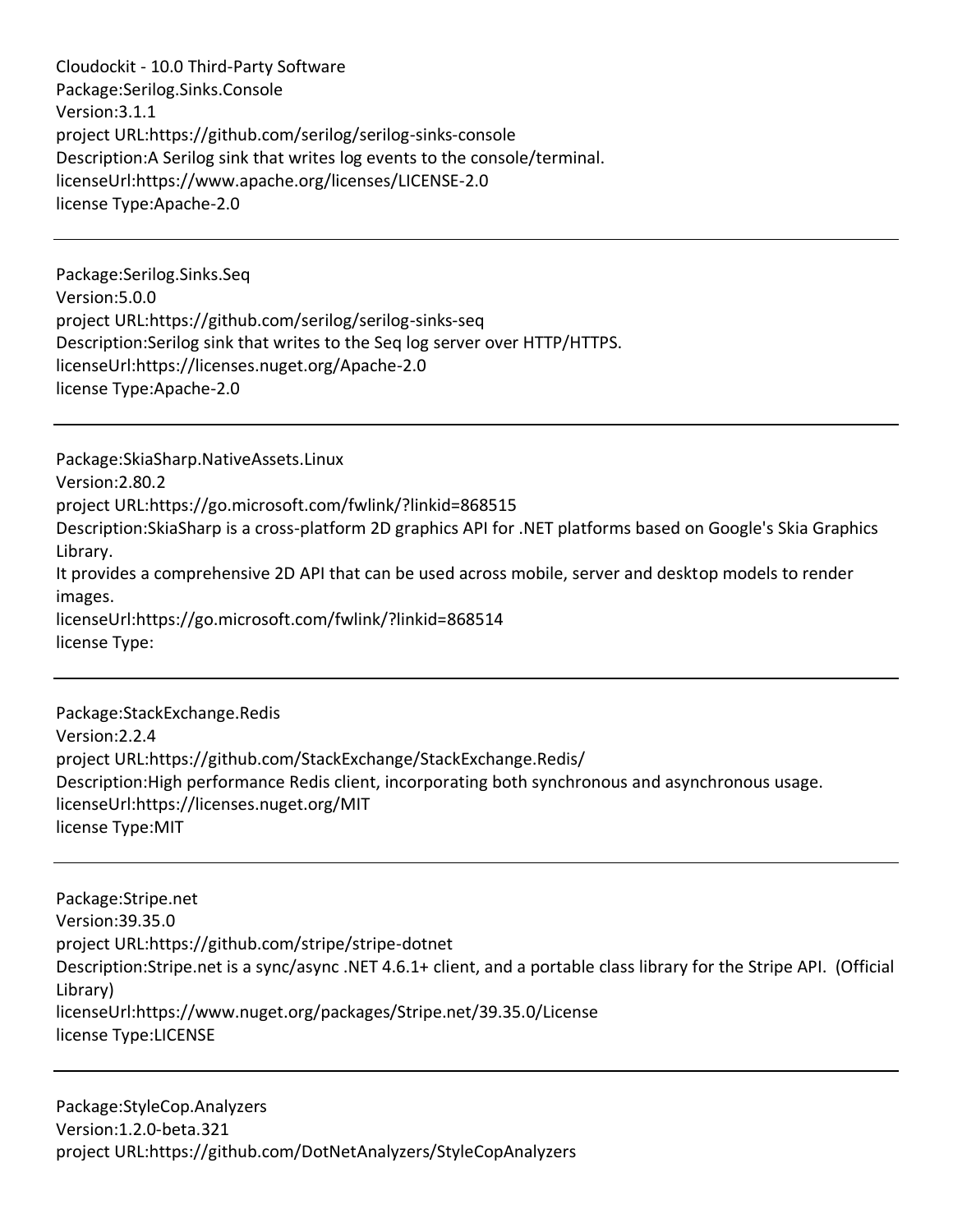Cloudockit - 10.0 Third-Party Software Description:An implementation of StyleCop's rules using Roslyn analyzers and code fixes licenseUrl:https://licenses.nuget.org/MIT license Type:MIT

Package:System.Diagnostics.DiagnosticSource Version:5.0.0 project URL:https://github.com/dotnet/runtime Description:Provides Classes that allow you to decouple code logging rich (unserializable) diagnostics/telemetry (e.g. framework) from code that consumes it (e.g. tools)

Commonly Used Types: System.Diagnostics.DiagnosticListener System.Diagnostics.DiagnosticSource

When using NuGet 3.x this package requires at least version 3.4. licenseUrl:https://licenses.nuget.org/MIT license Type:MIT

Package:System.Drawing.Common Version:5.0.3 project URL:https://github.com/dotnet/runtime Description:Provides access to GDI+ graphics functionality.

Commonly Used Types: System.Drawing.Bitmap System.Drawing.BitmapData System.Drawing.Brush System.Drawing.Font System.Drawing.Graphics System.Drawing.Icon

When using NuGet 3.x this package requires at least version 3.4. licenseUrl:https://licenses.nuget.org/MIT license Type:MIT

Package:System.IdentityModel.Tokens.Jwt Version:6.8.0 project URL:https://github.com/AzureAD/azure-activedirectory-identitymodel-extensions-for-dotnet Description:Includes types that provide support for creating, serializing and validating JSON Web Tokens. licenseUrl:https://licenses.nuget.org/MIT license Type:MIT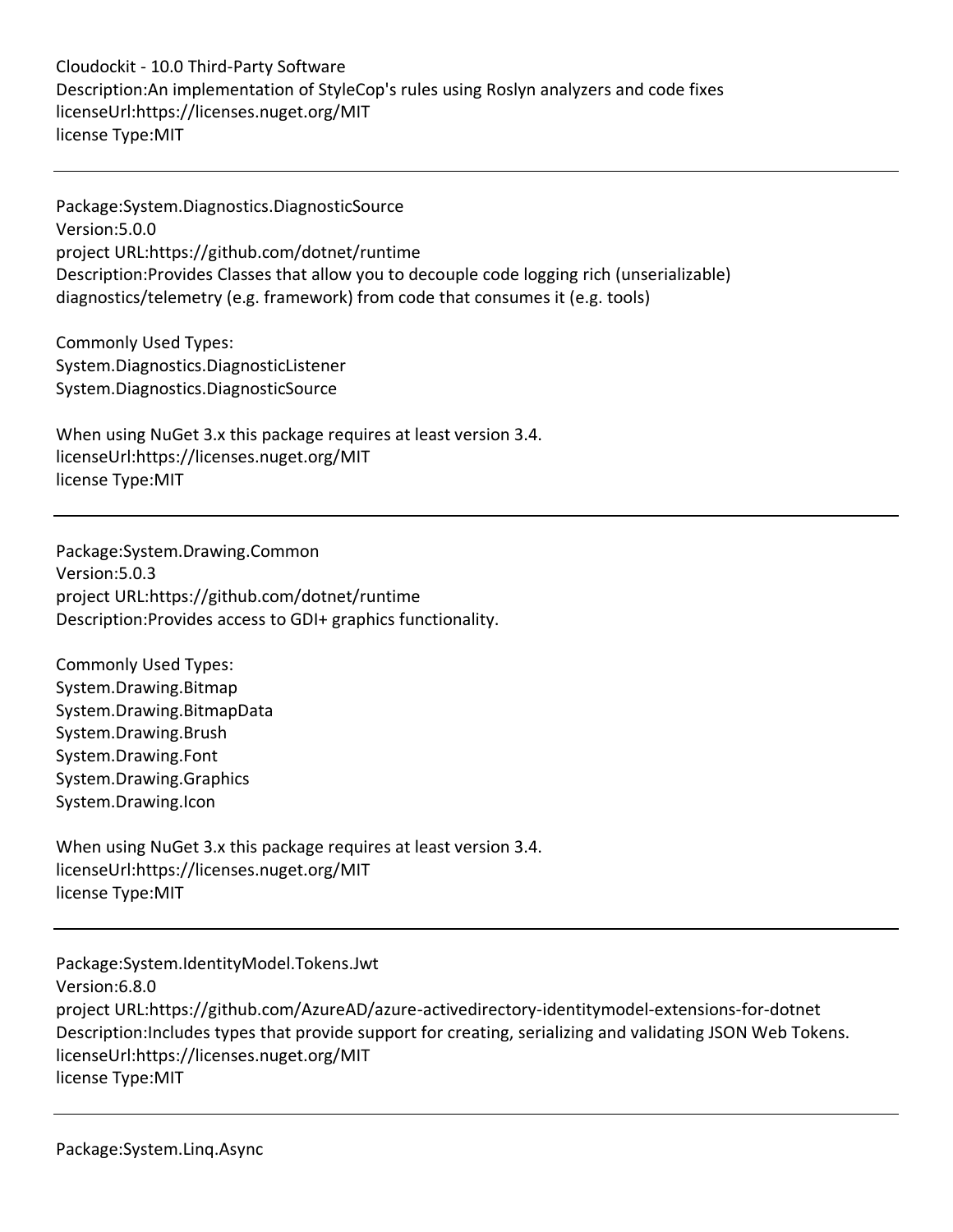Cloudockit - 10.0 Third-Party Software Version:5.1.0 project URL:https://github.com/dotnet/reactive Description:Provides support for Language-Integrated Query (LINQ) over IAsyncEnumerable<T> sequences. licenseUrl:https://licenses.nuget.org/MIT license Type:MIT

Package:System.Net.Http Version:4.3.3 project URL:https://dot.net/ Description:Provides a programming interface for modern HTTP applications, including HTTP client components that allow applications to consume web services over HTTP and HTTP components that can be used by both clients and servers for parsing HTTP headers.

Commonly Used Types: System.Net.Http.HttpResponseMessage System.Net.Http.DelegatingHandler System.Net.Http.HttpRequestException System.Net.Http.HttpClient System.Net.Http.MultipartContent System.Net.Http.Headers.HttpContentHeaders System.Net.Http.HttpClientHandler System.Net.Http.StreamContent System.Net.Http.FormUrlEncodedContent System.Net.Http.HttpMessageHandler

When using NuGet 3.x this package requires at least version 3.4. licenseUrl:http://go.microsoft.com/fwlink/?LinkId=329770 license Type:MS-EULA

Package:System.Net.Http.WinHttpHandler Version:5.0.0 project URL:https://github.com/dotnet/runtime Description:Provides a message handler for HttpClient based on the WinHTTP interface of Windows. While similar to HttpClientHandler, it provides developers more granular control over the application's HTTP communication than the HttpClientHandler.

Commonly Used Types: System.Net.Http.WinHttpHandler

When using NuGet 3.x this package requires at least version 3.4. licenseUrl:https://licenses.nuget.org/MIT license Type:MIT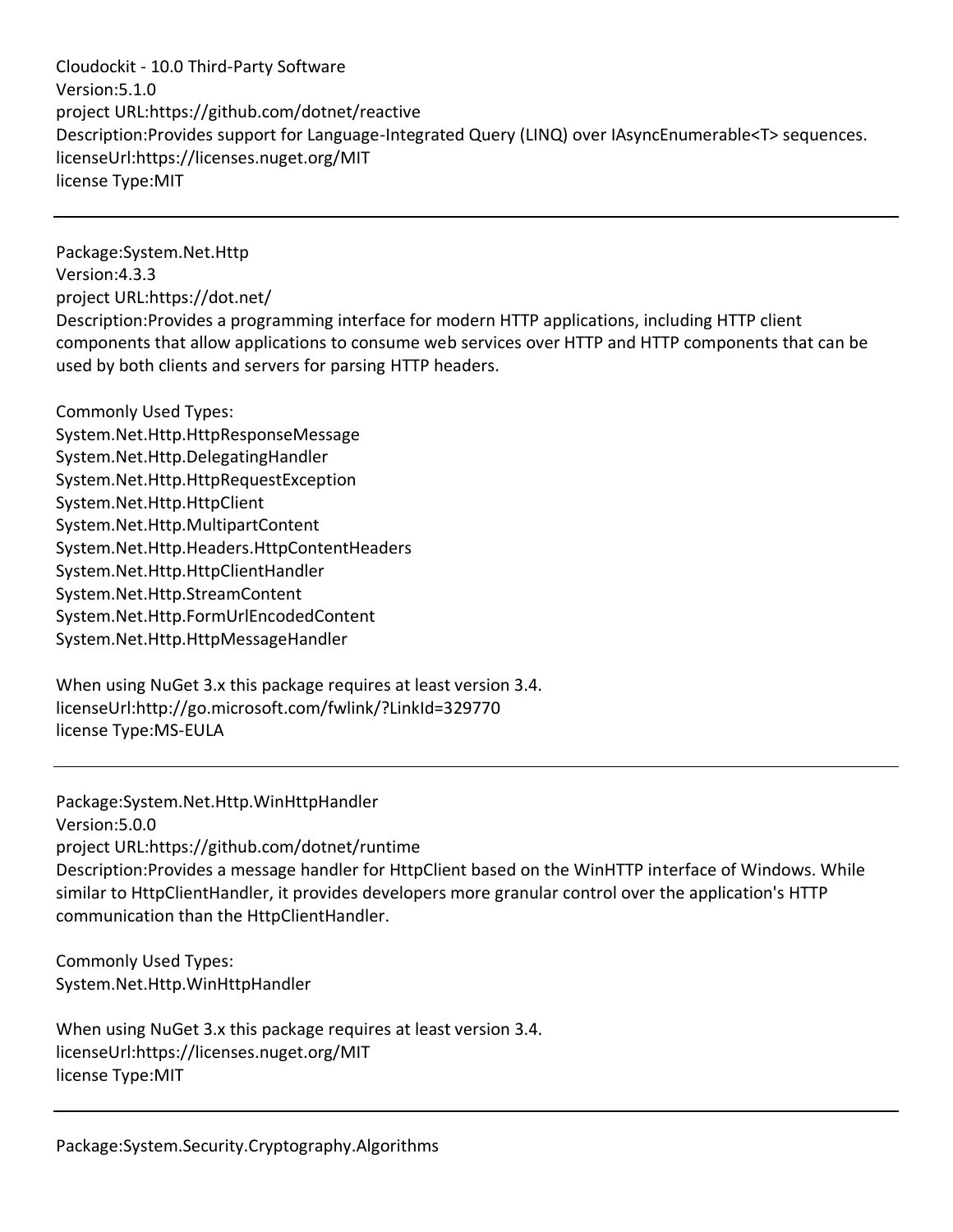Cloudockit - 10.0 Third-Party Software Version:4.3.0 project URL:https://dot.net/ Description:Provides base types for cryptographic algorithms, including hashing, encryption, and signing operations.

Commonly Used Types: System.Security.Cryptography.Aes System.Security.Cryptography.RSA System.Security.Cryptography.RSAParameters System.Security.Cryptography.HMACSHA1 System.Security.Cryptography.SHA256 System.Security.Cryptography.SHA1 System.Security.Cryptography.SHA512 System.Security.Cryptography.SHA384 System.Security.Cryptography.HMACSHA256 System.Security.Cryptography.MD5 System.Security.Cryptography.HMACSHA384 System.Security.Cryptography.HMACSHA512

When using NuGet 3.x this package requires at least version 3.4. licenseUrl:http://go.microsoft.com/fwlink/?LinkId=329770 license Type:MS-EULA

Package:System.Security.Cryptography.Encoding Version:4.3.0 project URL:https://dot.net/ Description:Provides types for representing Abstract Syntax Notation One (ASN.1)-encoded data.

Commonly Used Types: System.Security.Cryptography.AsnEncodedData System.Security.Cryptography.Oid System.Security.Cryptography.OidCollection

When using NuGet 3.x this package requires at least version 3.4. licenseUrl:http://go.microsoft.com/fwlink/?LinkId=329770 license Type:MS-EULA

Package:System.Security.Cryptography.Primitives Version:4.3.0 project URL:https://dot.net/ Description:Provides common types for the cryptographic libraries.

Commonly Used Types: System.Security.Cryptography.ICryptoTransform System.Security.Cryptography.AsymmetricAlgorithm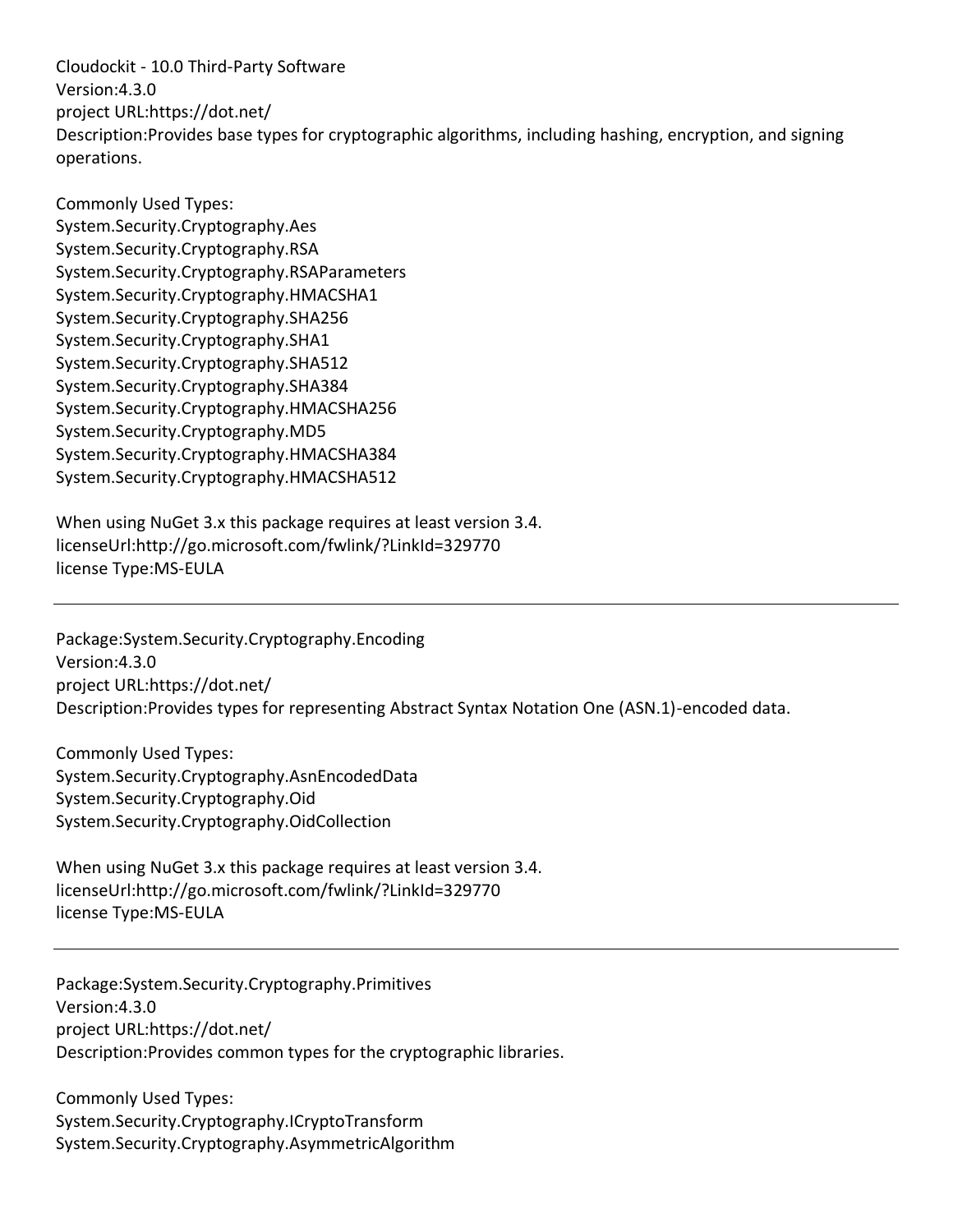Cloudockit - 10.0 Third-Party Software System.Security.Cryptography.SymmetricAlgorithm System.Security.Cryptography.HashAlgorithm System.Security.Cryptography.KeyedHashAlgorithm System.Security.Cryptography.HMAC System.Security.Cryptography.KeySizes System.Security.Cryptography.CryptographicException System.Security.Cryptography.CipherMode System.Security.Cryptography.PaddingMode System.Security.Cryptography.CryptoStream System.Security.Cryptography.CryptoStreamMode

When using NuGet 3.x this package requires at least version 3.4. licenseUrl:http://go.microsoft.com/fwlink/?LinkId=329770 license Type:MS-EULA

Package:System.Security.Cryptography.X509Certificates Version:4.3.0 project URL:https://dot.net/ Description:Provides types for reading, exporting and verifying Authenticode X.509 v3 certificates. These certificates are signed with a private key that uniquely and positively identifies the holder of the certificate.

Commonly Used Types:

System.Security.Cryptography.X509Certificates.X509Certificate2 System.Security.Cryptography.X509Certificates.X509Certificate System.Security.Cryptography.X509Certificates.X509ContentType System.Security.Cryptography.X509Certificates.StoreLocation System.Security.Cryptography.X509Certificates.StoreName System.Security.Cryptography.X509Certificates.X509FindType System.Security.Cryptography.X509Certificates.X509ChainStatus System.Security.Cryptography.X509Certificates.X509Certificate2Collection System.Security.Cryptography.X509Certificates.X509EnhancedKeyUsageExtension System.Security.Cryptography.X509Certificates.X509Chain

When using NuGet 3.x this package requires at least version 3.4. licenseUrl:http://go.microsoft.com/fwlink/?LinkId=329770 license Type:MS-EULA

Package:TimeSpan2 Version:2.3.0 project URL:https://github.com/dahall/TimeSpan2 Description:Library to extend the functionality of the TimeSpan structure to be comparable, serializable, and convertible. It also supports localized string formatting and parsing so a TimeSpan can be represented by something like "3 days, 2 hours, 19 minutes" instead of "3:02:19:00". licenseUrl:https://licenses.nuget.org/MIT license Type:MIT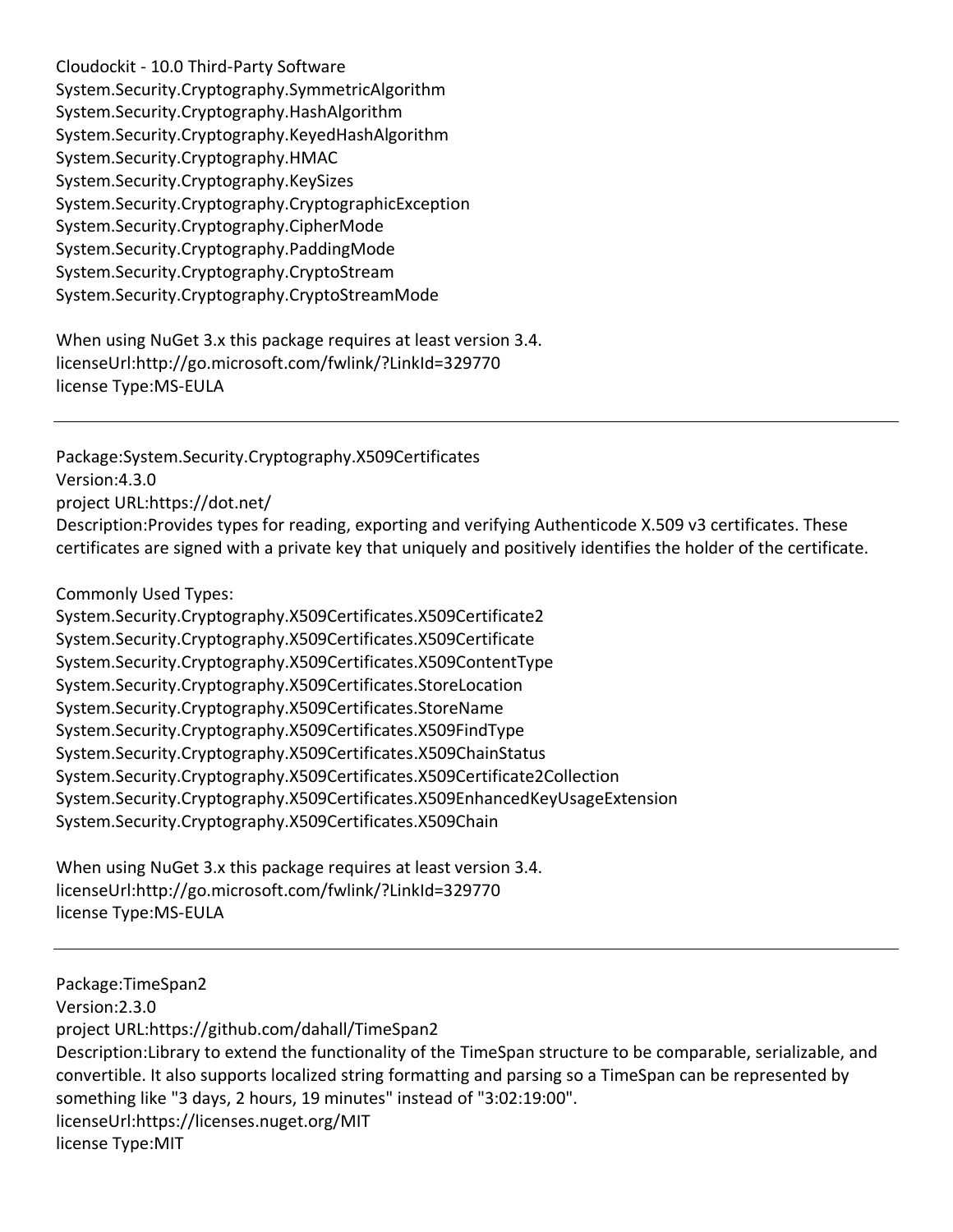## Cloudockit - 10.0 Third-Party Software

Package:Tulpep.ActiveDirectoryObjectPicker Version:3.0.4 project URL:https://github.com/Tulpep/Active-Directory-Dialogs Description:Active Directory Object Picker. licenseUrl:https://licenses.nuget.org/MS-PL license Type:MS-PL

Package:Wibci.CountryReverseGeocode Version:2.0.0 project URL:https://github.com/InquisitorJax/Wibci.CountryReverseGeocode Description:given latitude and longitude, get the country or american state name where the point is located. Offline operation - no api calls necessary licenseUrl: license Type:

Package:WindowsAzure.Storage Version:9.3.3 project URL:https://github.com/Azure/azure-storage-net Description:NOTE: As of version 9.4.0, this library has been split into multiple parts and replaced: See https://www.nuget.org/packages/Microsoft.Azure.Storage.Blob/, https://www.nuget.org/packages/Microsoft.Azure.Storage.File/, https://www.nuget.org/packages/Microsoft.Azure.Storage.Queue/, and https://www.nuget.org/packages/Microsoft.Azure.Storage.Common/. For table support, see https://www.nuget.org/packages/Microsoft.Azure.CosmosDB.Table/. This client library enables working with the Microsoft Azure storage services which include the blob and file service for storing binary and text data, the table service for storing structured non-relational data, and the queue service for storing messages that may be accessed by a client. For this release see notes - https://github.com/Azure/azure-storage-net/blob/master/README.md and https://github.com/Azure/azure-storage-net/blob/master/changelog.txt Microsoft Azure Storage team's blog - http://blogs.msdn.com/b/windowsazurestorage/ licenseUrl:https://github.com/Azure/azure-storage-net/blob/master/LICENSE.txt license Type: Package:WpfBindingErrors Version:1.1.0 project URL:https://github.com/bblanchon/WpfBindingErrors Description:Throw an exception when a WPF Binding error occurs. Get started by adding WpfBindingErrors.BindingExceptionThrower.Attach(); to your WPF application. licenseUrl:https://licenses.nuget.org/MIT license Type:MIT